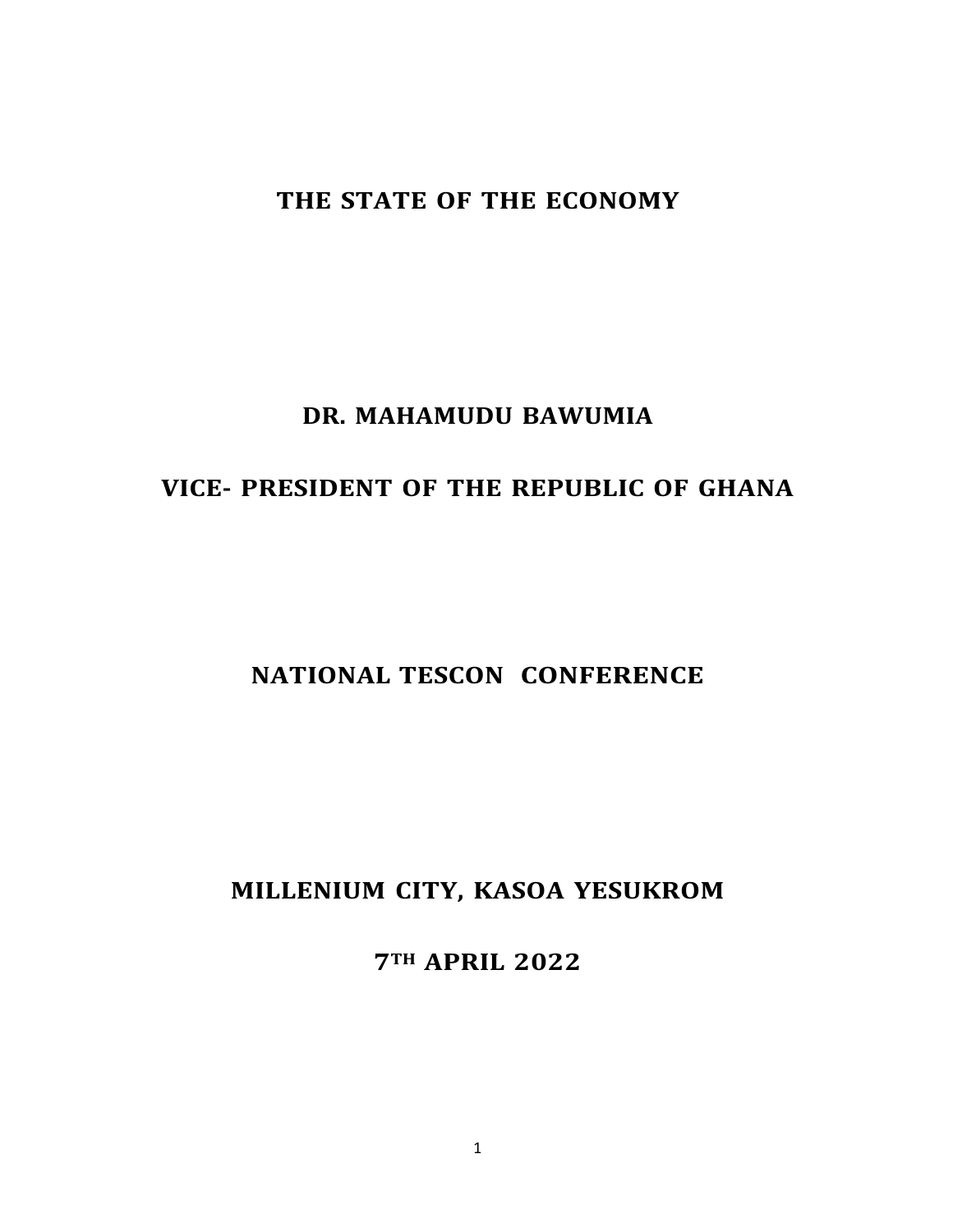First Lady

Second Lady

Chief of Staff

Chairman of the NPP

General Secretary of the NPP

Ministers of State

Members of Parliament

MMDCEs

National Executives

Regional and Constituency Executives

CEOs and Heads of Institutions

Tescon President and Executives

Tescon Members

Friends from the Media

Ladies and Gentlemen

Good evening!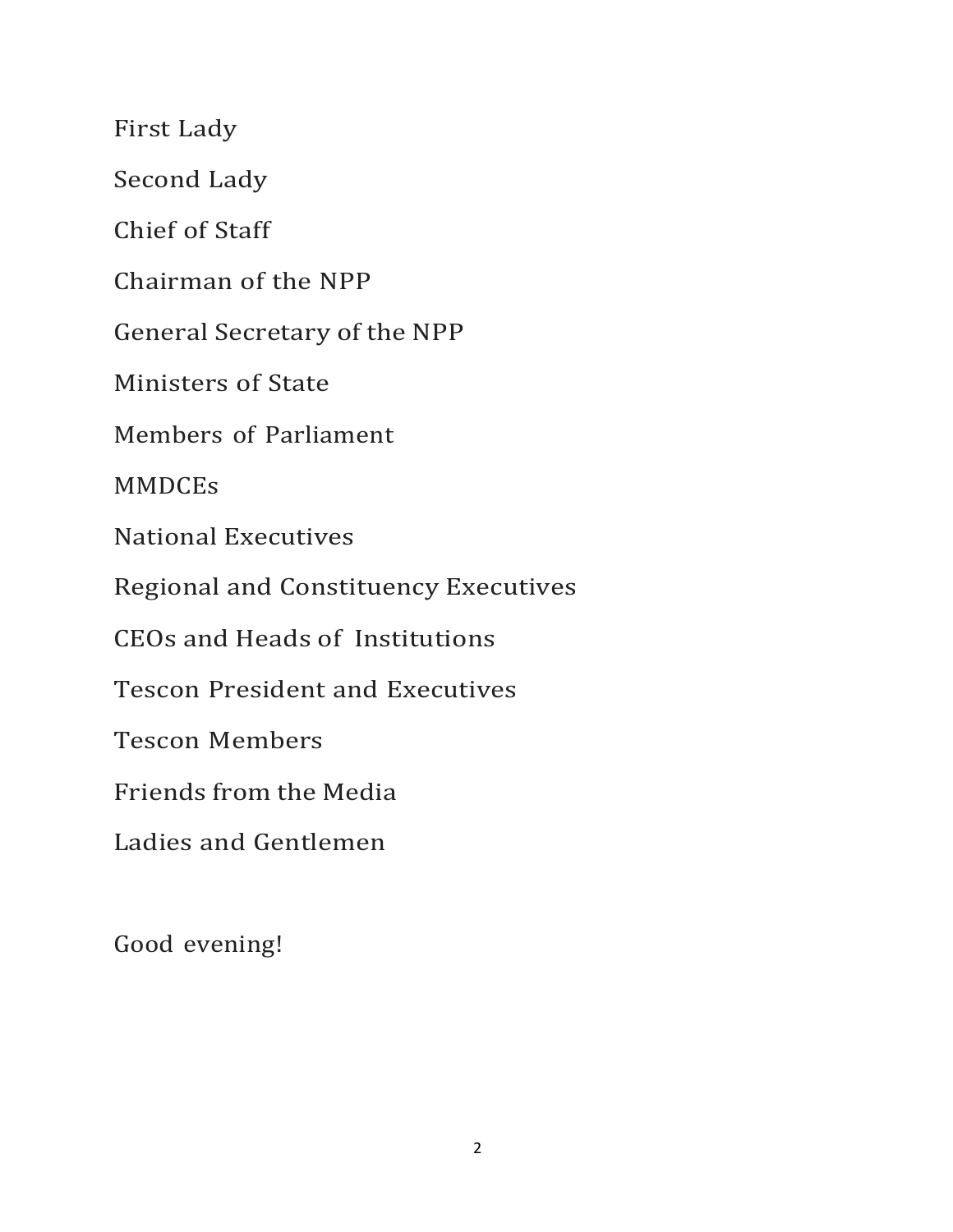It is my pleasure and privilege to once again have the opportunity to address you at this important national conference. I would like to thank the organizers of the conference for the invitation to speak. Today, I want to address the issue of the State of the Economy.

The issues about national economies and how well individual countries are handling their respective economic situations appear to be the most important thing on people's minds in recent times. From the man on the street to the business mogul, the food we eat, the clothes we wear, the shelter we seek or have, to the benevolence we extend to friends and family, the health of the economy is the foundational instrument. To bring this home, essentially the economy is what we feel in our pockets. I acknowledge that we are going through challenging time. This is the reality irrespective of the cause.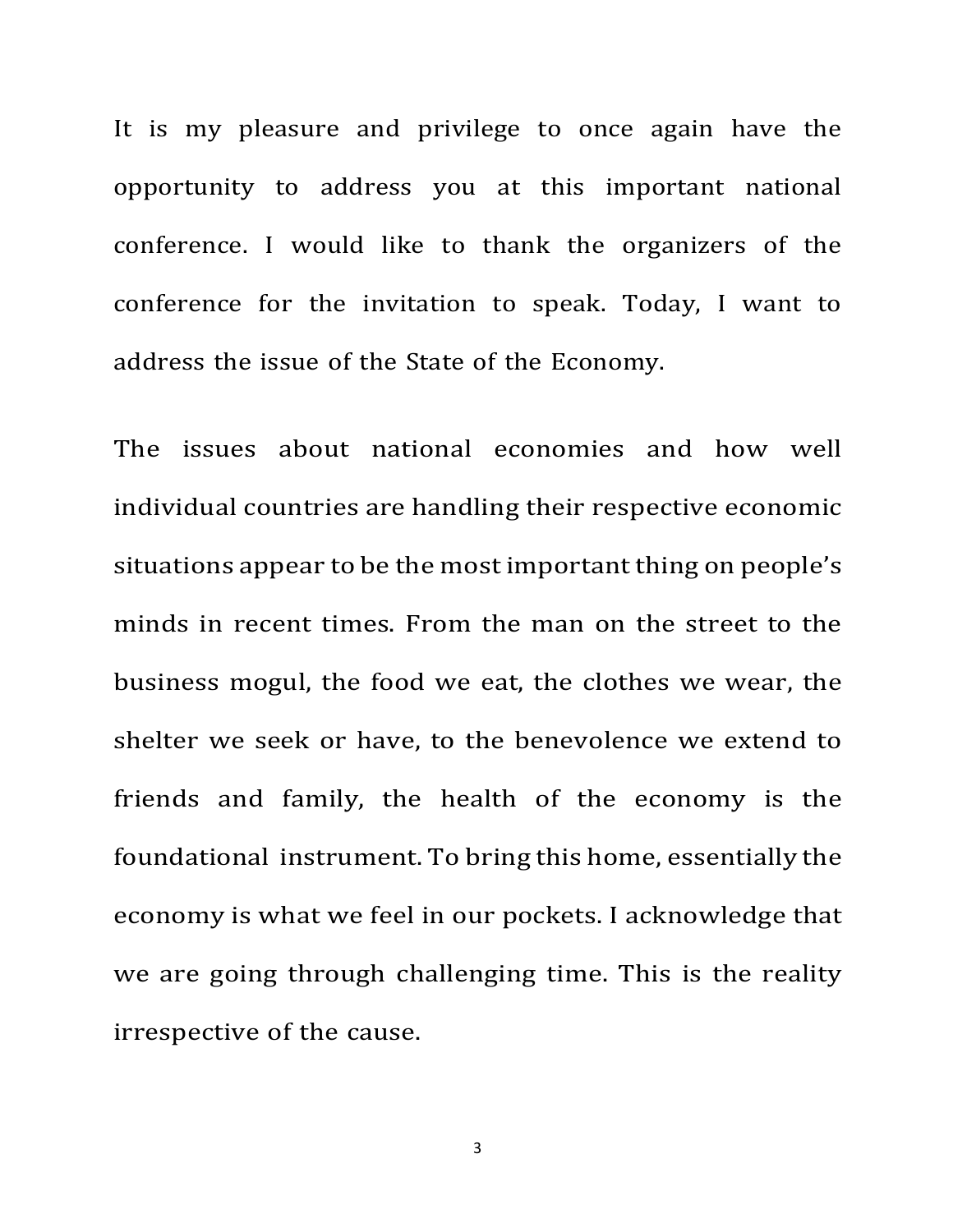Not long ago, we had felt similar despair. The fear of losing our lives to a pandemic and the near halt to our economy as we battled to survive each day. Some years ago also we had been confronted by very dire economic circumstances. The joblessness of our youth, years of lights out that adversely impacted on businesses and jobs, the disappointment of dealing with a collapsed national health insurance system and inability to access health care, the bane of the cash and carry system, a nearly collapsed national ambulance system, freeze on public sector employment, an almost collapsed banking sector and so on.

The economy was on the verge of collapse and a legacy of take or pay contracts saddled our economy with annual excess capacity charges of close to \$1 billion. These were basically contracts to supply energy to Ghana way in excess of our requirements, but we were obligated to pay for the power whether we use it or not. We were confronted with a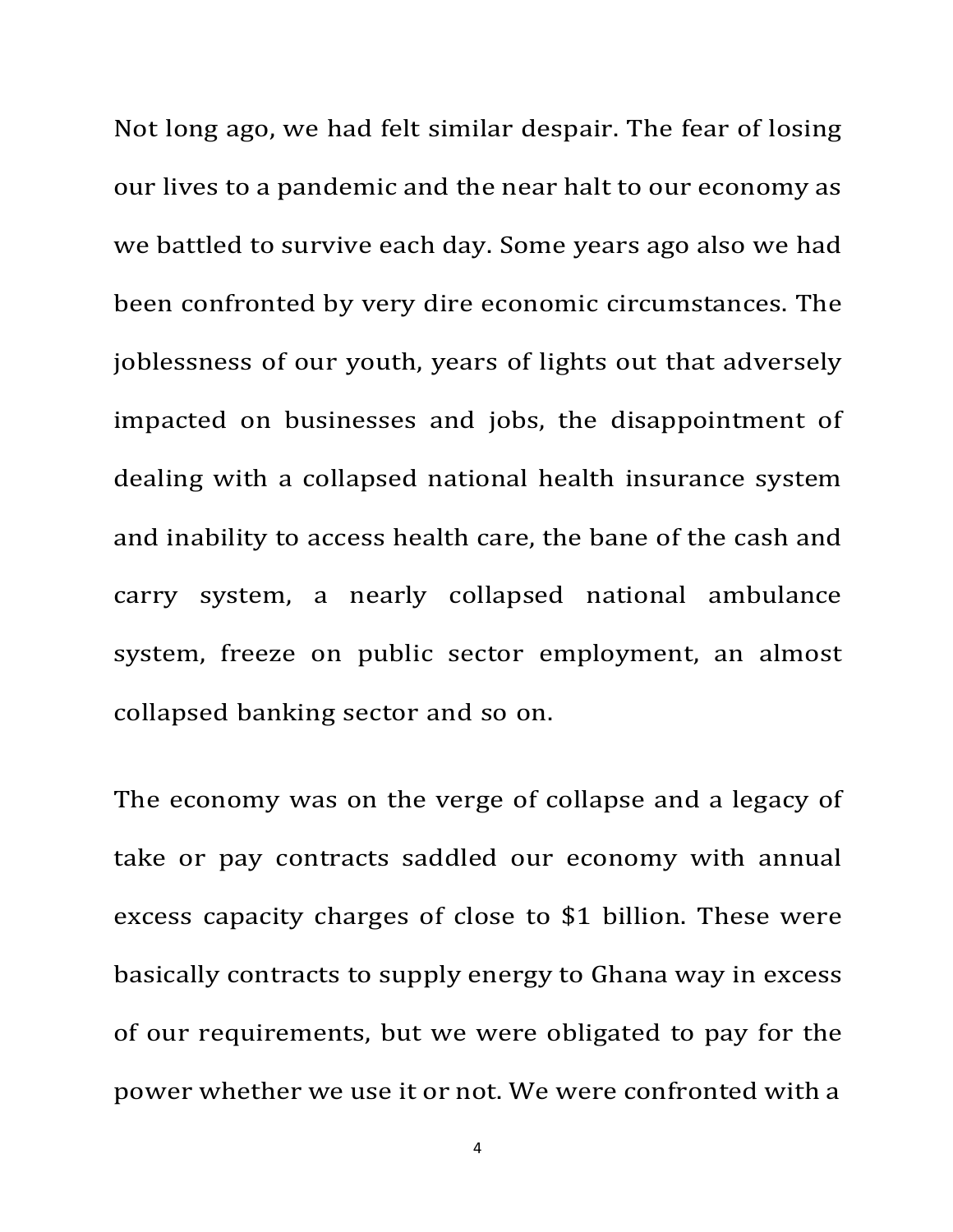banking crisis. Not dealing decisively with it would have meant disaster for the economy as the entire banking system would have collapsed. In addition, not keeping up with the excess capacity payments would have meant throwing the country back into a new bout of dumsor.

The government of President Nana Addo Dankwa Akufo-Addo put in a lot of effort to turn things around from what the situation was used to be at the time we came into office in 2017. We had only one mission: Stop the decline and make things better.

Together as a country, we proceeded to fix the economy. We made great gains and the records attest to this. Prior to the Coronavirus pandemic which has impacted all economies in the world, we stabilized the economy. We: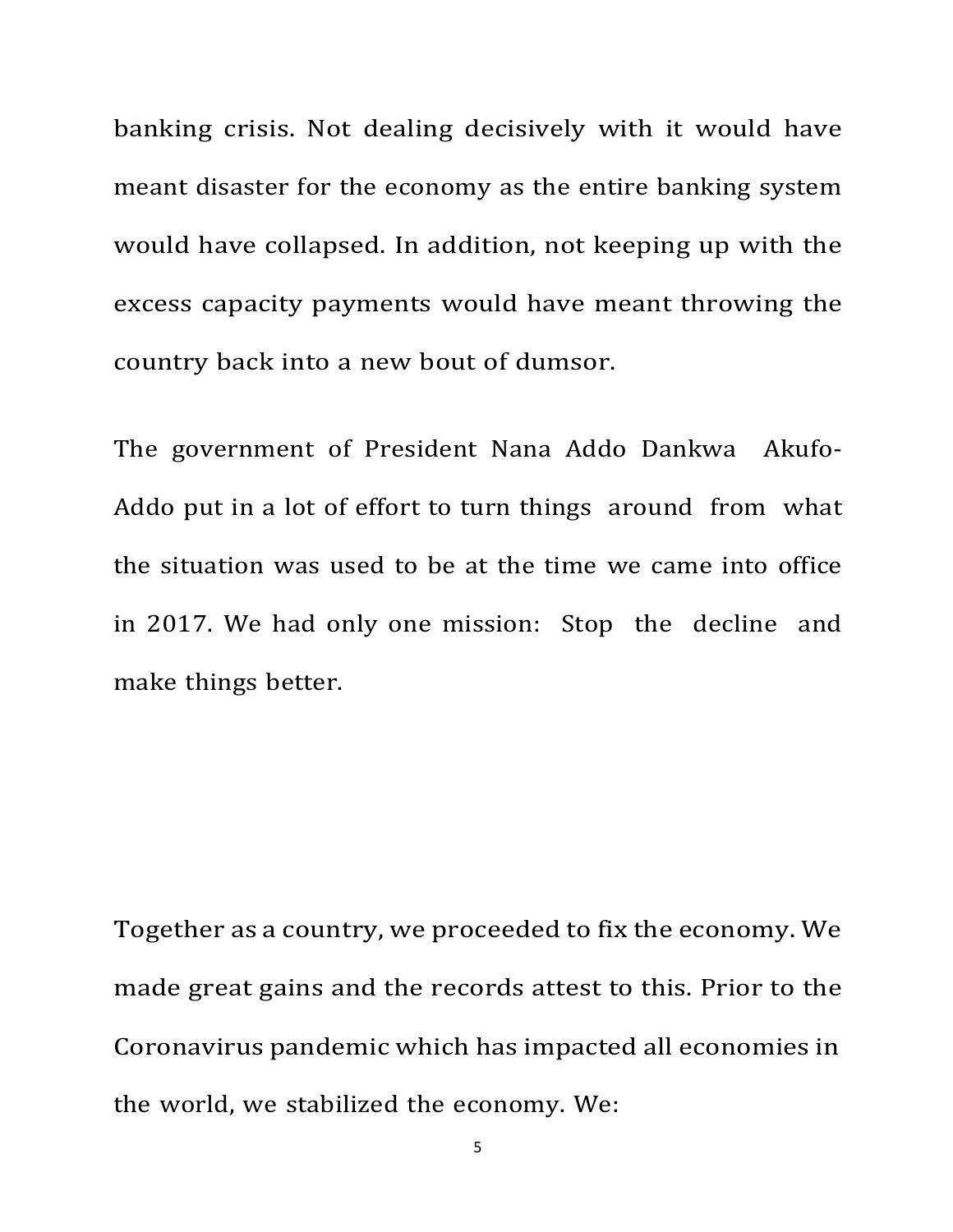- reduced inflation
- doubled economic growth in our first three years
- reduced the rate of depreciation of the cedi. The average depreciation for 2017-2020 was the lowest for any first term government since 1992.
- reduced the fiscal deficit
- improved our external payments position
- Reduced interest rates in line with declining inflation expectations
- cleaned up the mess in the financial services sector that we inherited. We took decisive action to avoid the collapse of the financial sector, save the deposits of 4.6 million depositors and save jobs. Thousands of businesses would have collapsed if they had lost their deposits.
- We implemented our flagship programs such as Free SHS, Planting for Food and Jobs, IDIF, NABCO, IPEP,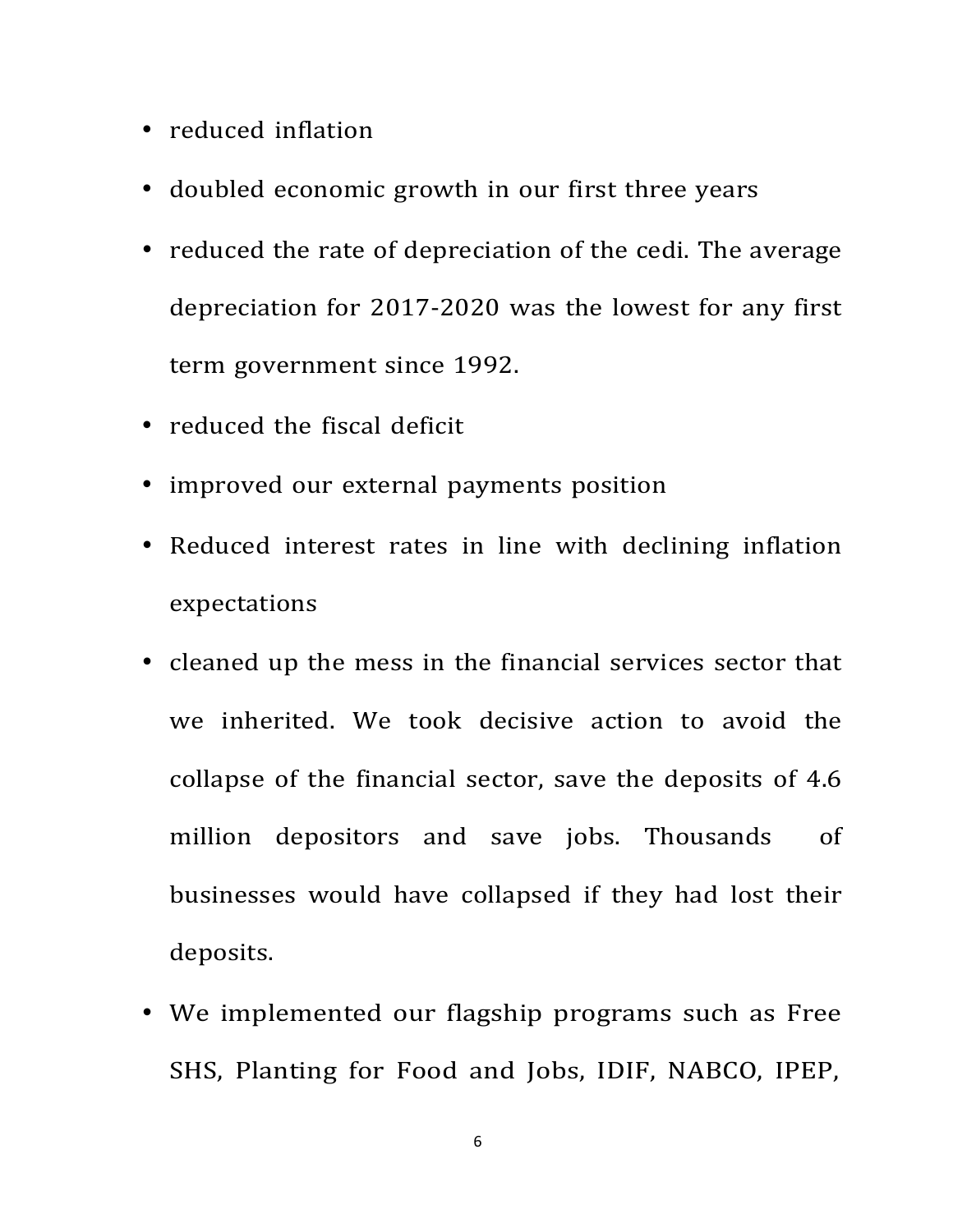Zongo Development Fund, Restoration of teacher and nursing training allowances and

• We embarked on the digitalization of the economy

The relatively strong performance of the economy, among other things, led to Ghana becoming the destination of choice for Foreign Direct Investments (FDI) in West Africa according to the 2019 World Investment Report by UNCTAD.

Unfortunately, the COVID-19 pandemic changed the economic circumstances of virtually every country in the world.

Today, our economy is witnessing rising prices of fuel, and virtually all commodities like bread, rice, sugar, sachet water, cement, iron rods, and so on. From Malata market through Abofour market, to Techiman Market, to Takoradi market circle, to Kpando and almost everywhere across the country, prices are on the rise.

7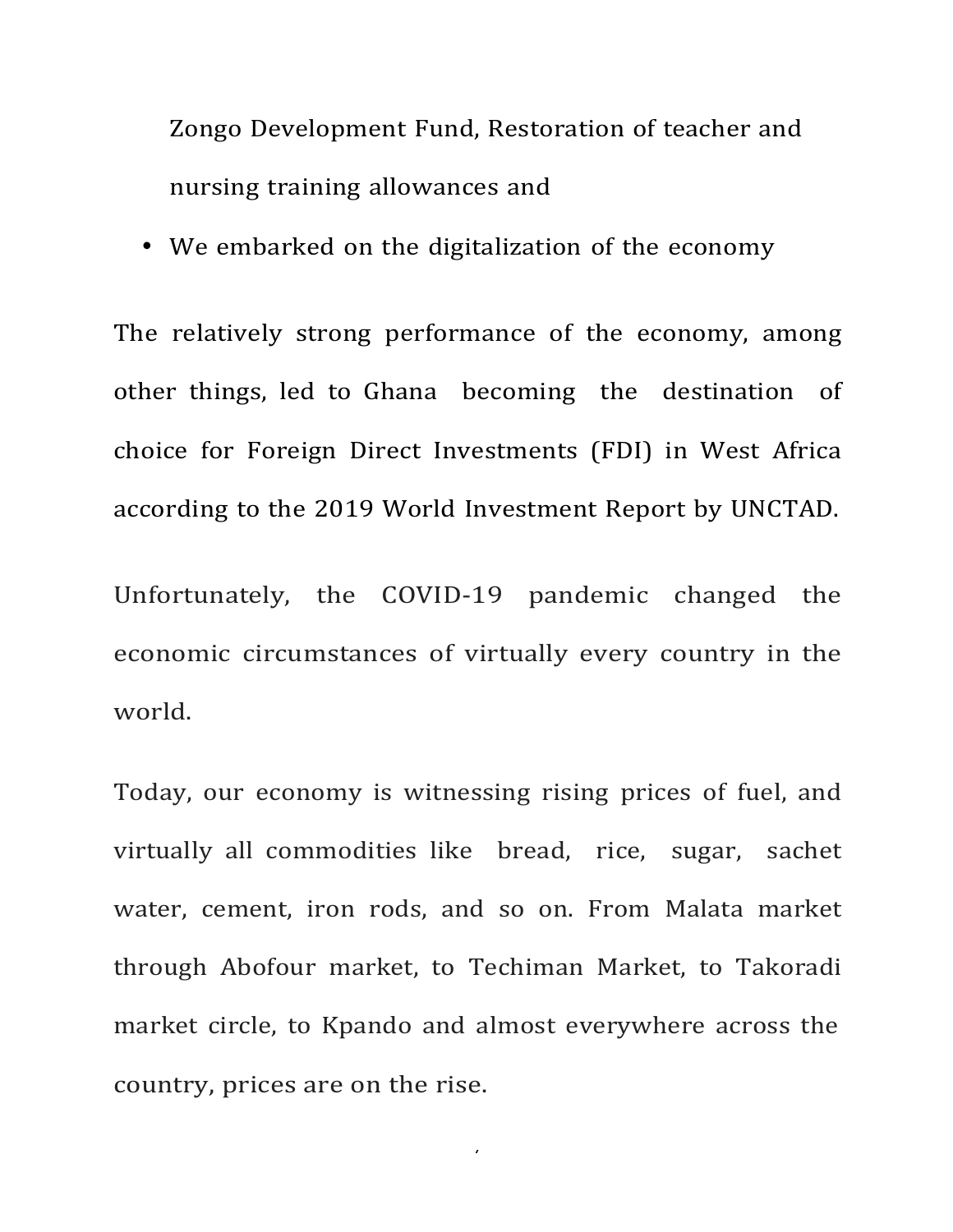In the first quarter of this year we have also suffered a sovereign credit ratings downgrade by two rating agencies (Fitch and Moodys) and along with that, there has been a significant depreciation of the cedi between February and March of this year. These developments have come as a surprise to many Ghanaians and in the ensuing discussions, many questions are being asked about the state of the economy. These questions include:

### **TABLE 1: QUESTIONS**

| 1. What has happened to the economic fundamentals?                 |
|--------------------------------------------------------------------|
| 2. Why are the prices of goods and services increasing so fast?    |
| 3. Why has the cedi depreciated so fast this year?                 |
| 4. Why has the fiscal deficit and debt stock increased so<br>much? |
| 5. What projects and programs does government have to show         |
| for the higher debt stock?                                         |
| 6. Are the government flagship programs like Free SHS, the         |
| cause of our current economic challenges?                          |
| 7. How about the promise to move the economy from a focus on       |
| taxation to a focus on production?                                 |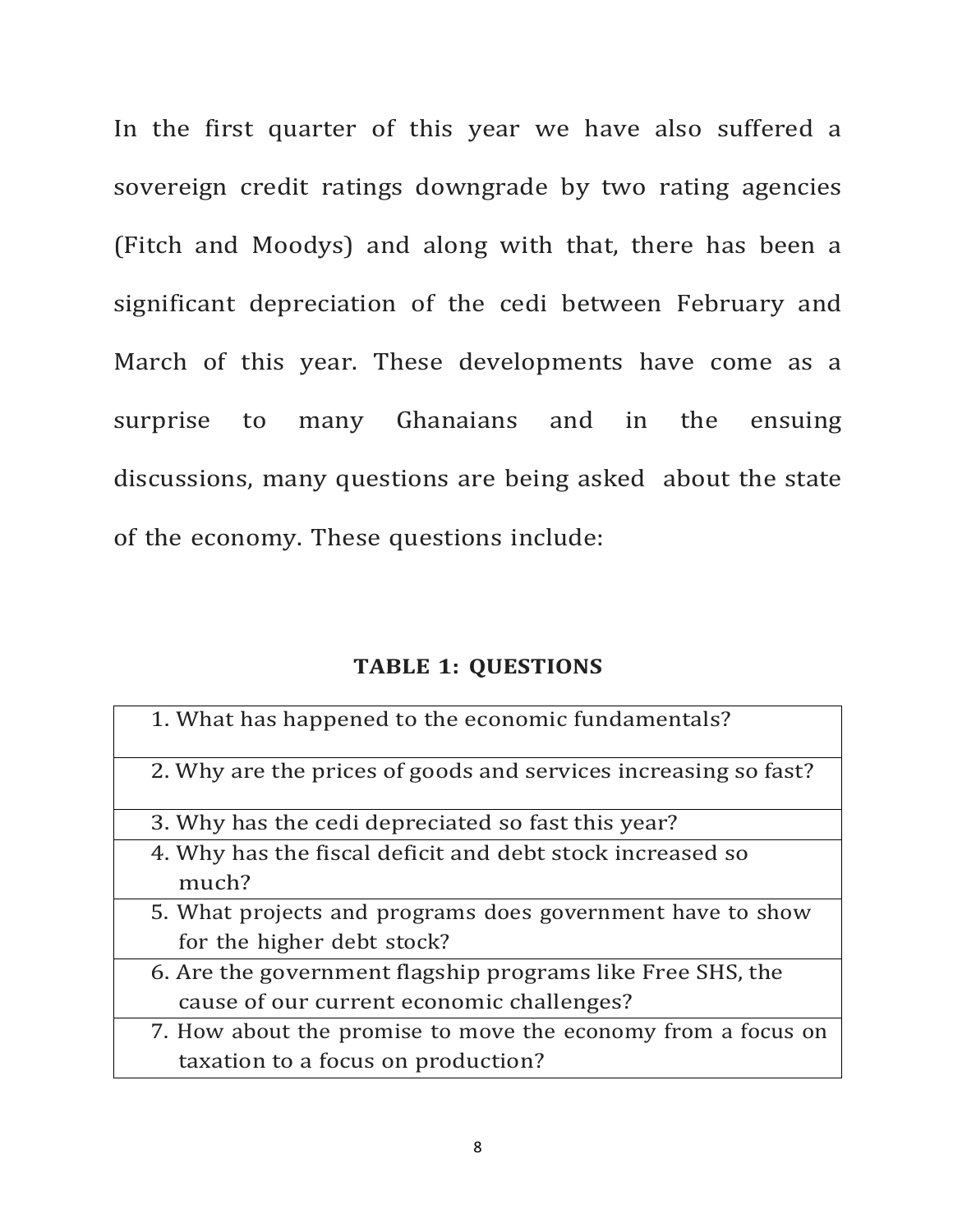8. Where is the new economy you promised to build?

9. How has government tackled corruption?

10. What has the government done to relieve the suffering of Ghanaians?, And,

11. How is the government solving the current economic challenges?

Today, I will address these questions based on data and facts, I will admit where there are challenges and hopefully we will all leave here with a better understanding of the state of the economy: where we have come from, where we are now and where we are headed.

### **The Economic Fundamentals**

Let's examine the economic fundamentals. Are weak fundamentals the reason for our current economic challenges? What is the data saying about key variables like Inflation, interest rates, external sector performance, fiscal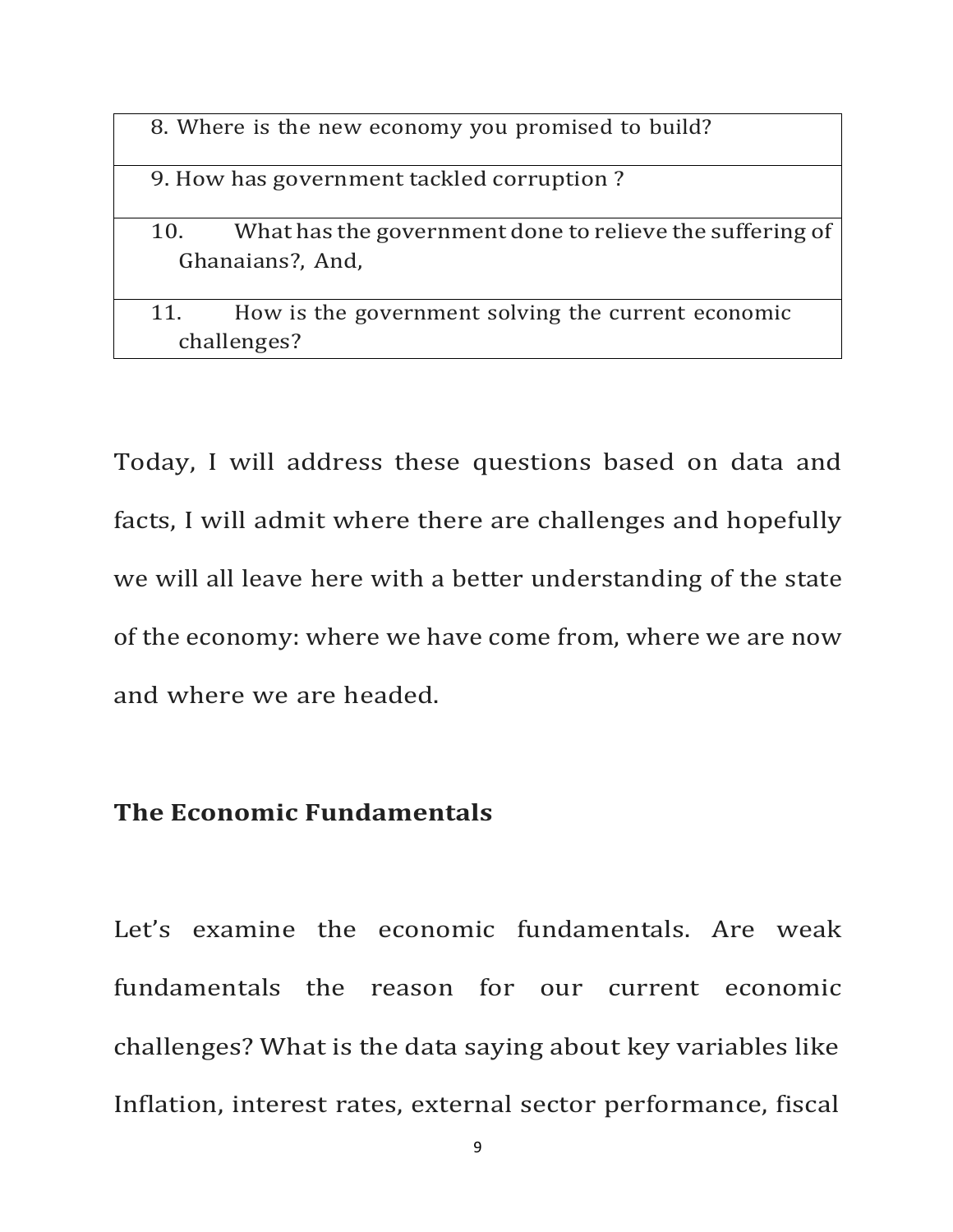balance, debt stock, GDP, and the exchange rate? Our assessment will be based on the evolution of these variables over a period of time.

### **INFLATION**

Ladies and Gentlemen, countries and economies throughout the world are experiencing severe challenges following the COVID-19 pandemic and the more recent Russia-Ukraine war. The pandemic, which started early 2020, resulted in the greatest economic depression in the world since the 1930s with most countries recording negative GDP growth. Supply chain disruptions and the rising price of oil, which went up to a high of over \$130 this year, has resulted in major increases in the prices of fuel across the globe with petrol prices doubling in many countries. The highest petroleum prices can be found in Hong Kong, the Netherlands,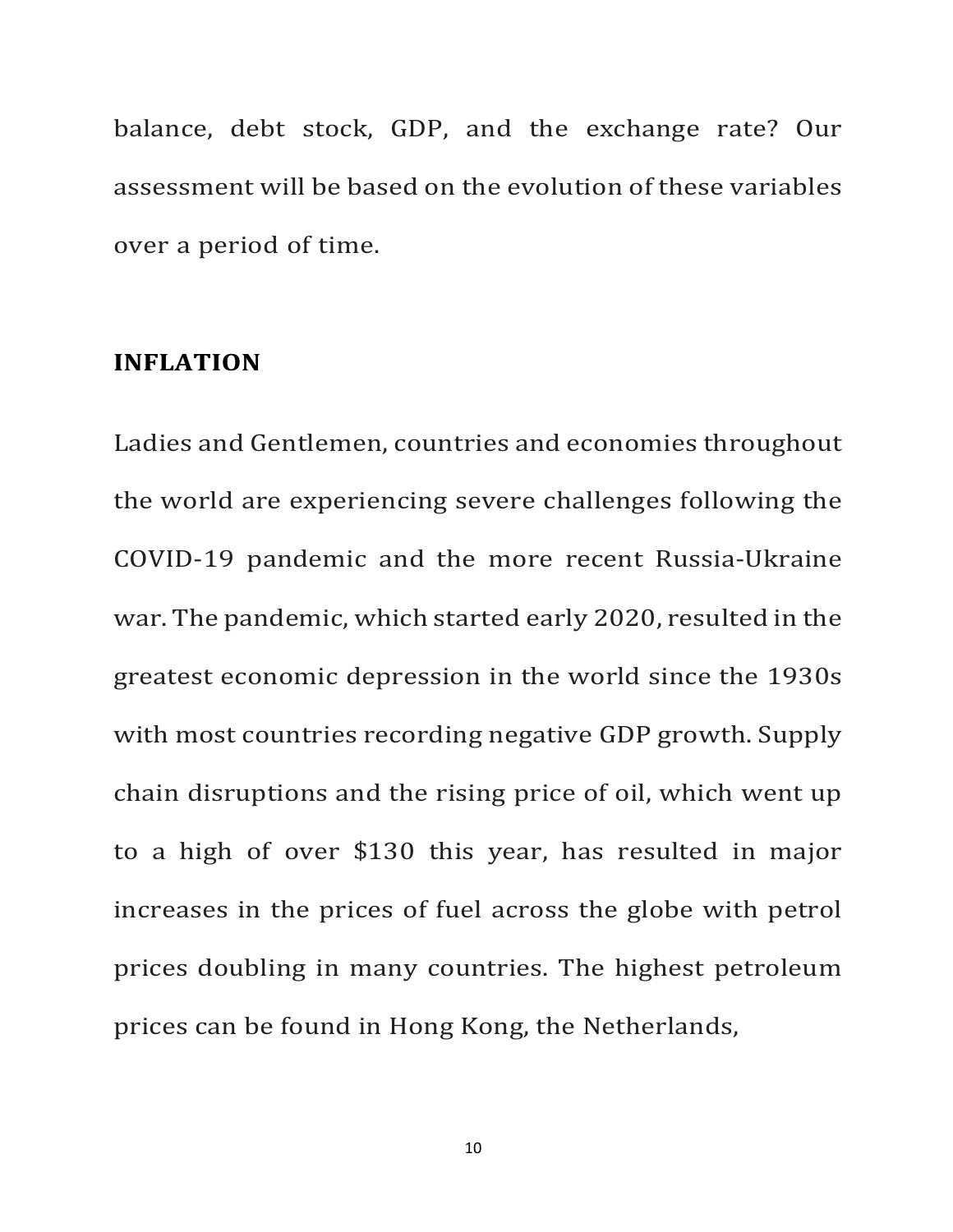Zimbabwe, Germany, Israel and the United Kingdom (Table2).

|                            | $US$ \$ |
|----------------------------|---------|
| Hong Kong                  | 2.87    |
| <b>Netherlands</b>         | 2.51    |
| Zimbabwe                   | 2.35    |
| Germany                    | 2.27    |
| Israel                     | 2.25    |
| United Kingdom             | 2.14    |
| <b>Central African Rep</b> | 2.01    |
|                            |         |

**TABLE 2: Price Per Litre of Gasoline (Petrol) on 28th March 2022**

Source: www.globalpetrolprices.com

Furthermore, the global average cost of shipping a container has increased from \$1446 in December 2019 to \$9, 789 in February 2022 (an increase of 576%). This has dramatically increased the cost of shipping goods and therefore their prices on the market.

Food prices have also not been left out. The FAO Global Food Price Index increased from 95.1 at the end of 2019 to 140.7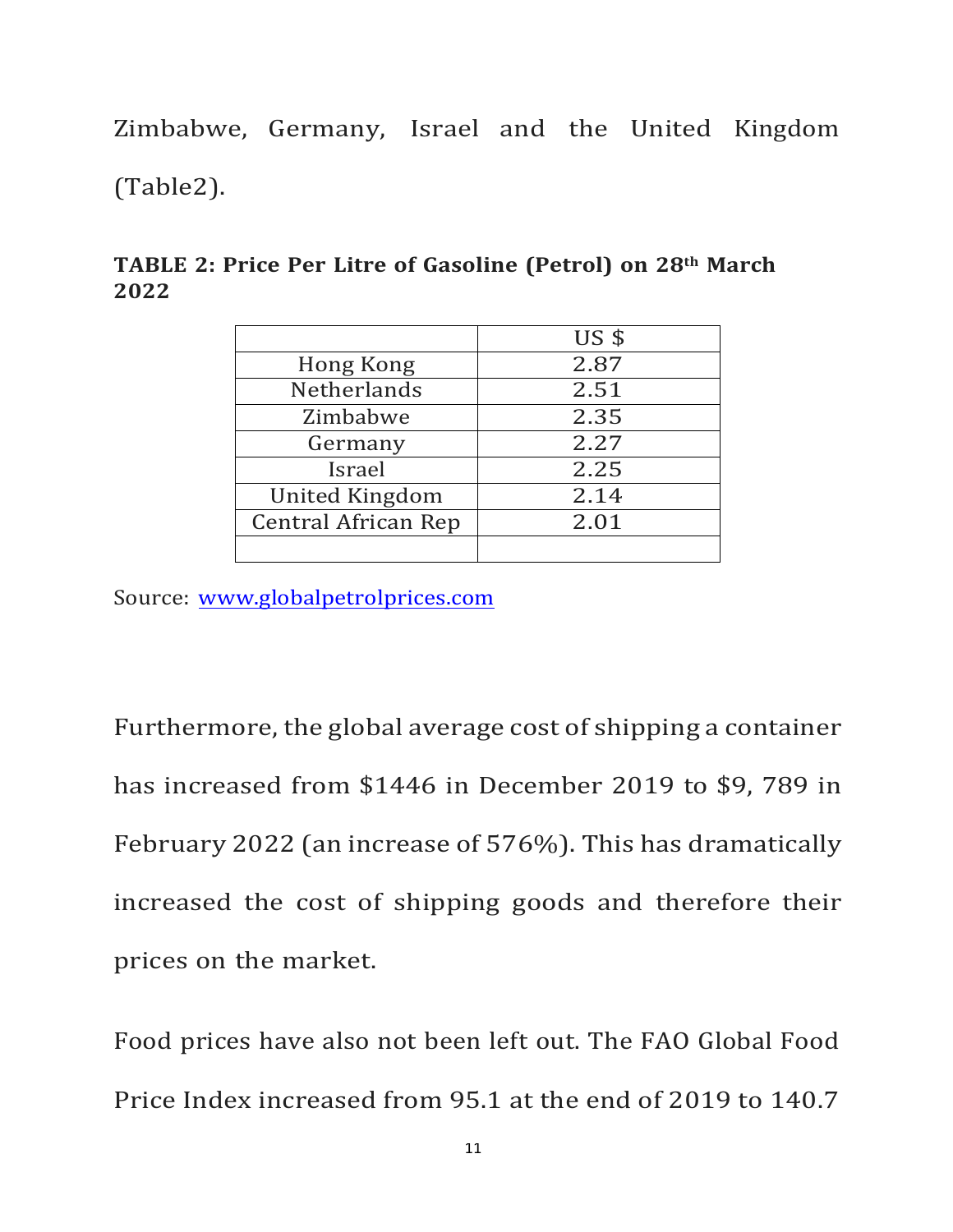in February 2022 (an increase of 48%). The increase in commodity prices has been exacerbated by the Russia-Ukraine conflict. Russia and Ukraine together account for 30% of global wheat exports; the longer the conflict ensues, the greater will be the disruption to global food supplies. The conflict is also likely to slow down global growth.

According to the AfDB, the price of wheat has shot up by  $62\%$  since the war began, the price of fertilizer is up by 300%, and the price of maize is up by 36%.

Here in Ghana, some 60% of our total imports of iron ore and steel are from Ukraine; Russia accounts for some 30% of Ghana's imported grains, 50% flour, and 39% of fertilizer.

So we are directly affected by the Russian-Ukraine war. Unfortunately, we do not know when it would be over.

The global increase in fuel prices is causing hardship in even the most advanced economies like the United States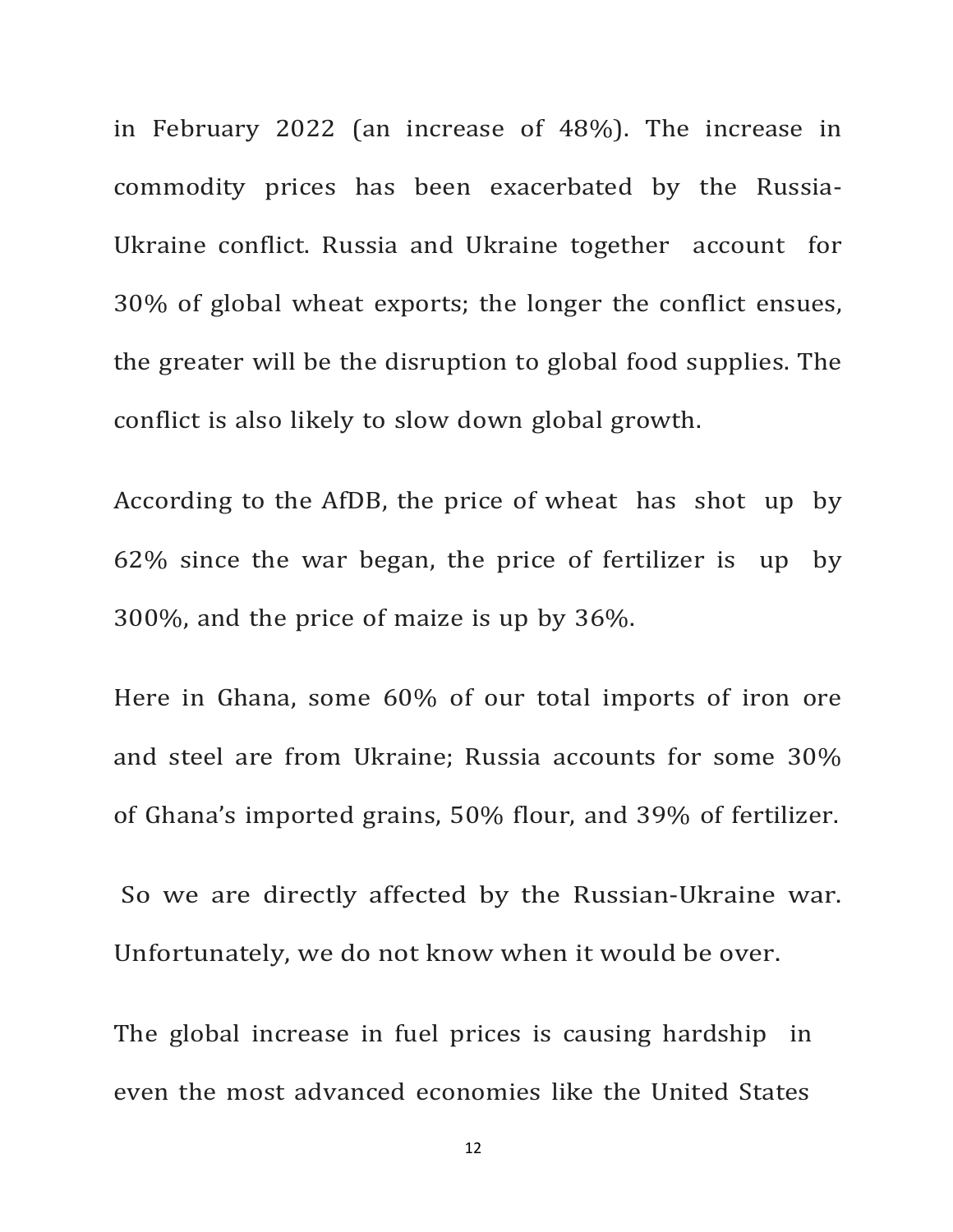of America. (Please watch the video on the screen showing the exasperated reaction of a consumer in the USA to the petrol price increases ).

Global inflation is on the rise and many advanced economies like the UK and USA are experiencing their highest inflation rates in 30 and 40 years respectively. Africa's largest oil producer, Nigeria, is experiencing fuel shortages, high food prices and power outages. President Biden has blamed COVID and Russia for the high prices. Food prices are rising sharply in Algeria and there are shortages. There are protests in Spain over the high fuel, food and electricity bills. In the UK, consumers are complaining about energy bills, higher taxes, water bill, higher national insurance, higher broadband charges and so on. The entire Eurozone is feeling the pinch of rising prices.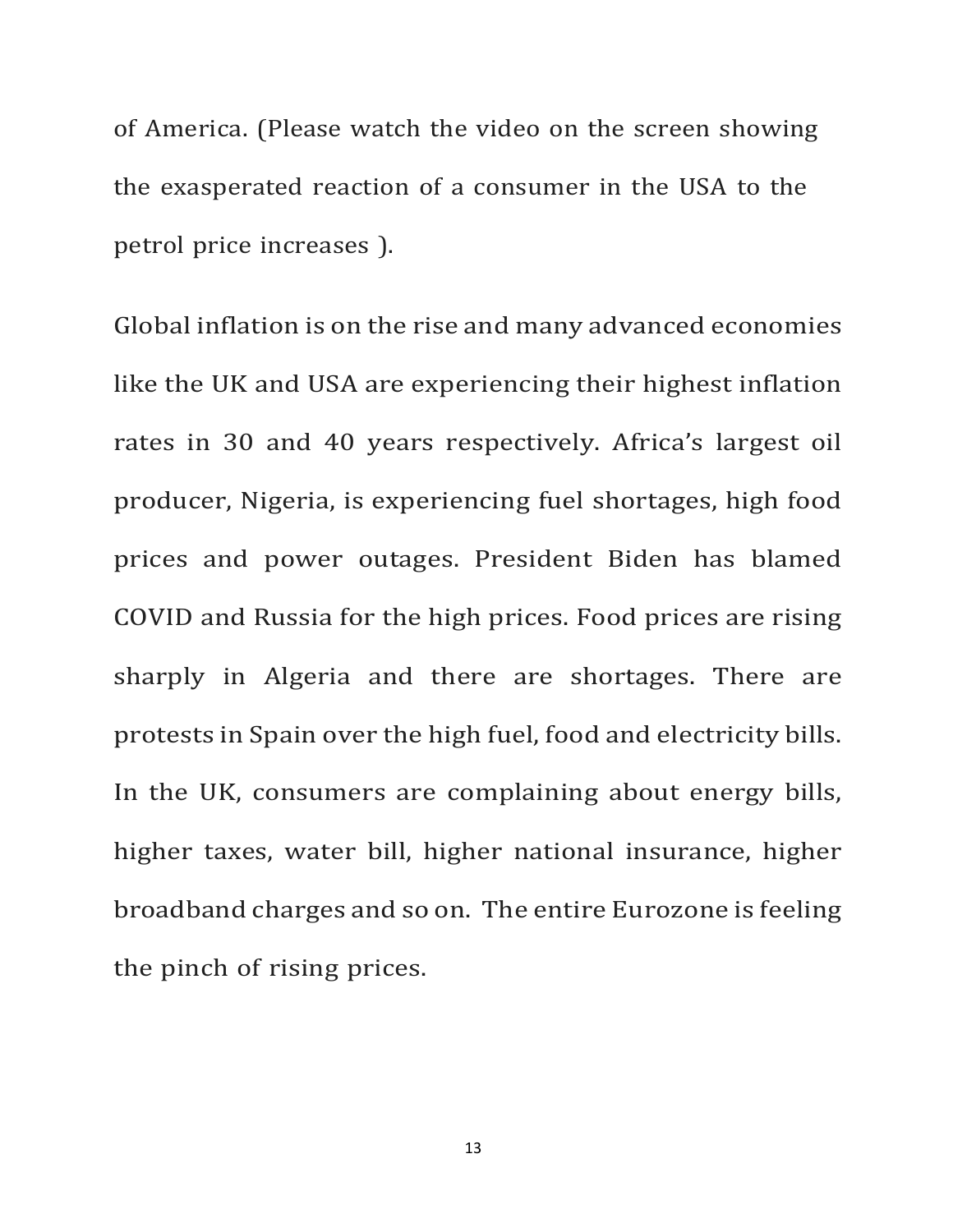| <b>COUNTRY</b>       | 2019(Dec) | 2022 (Feb) | Factor of |
|----------------------|-----------|------------|-----------|
|                      |           |            | Increase  |
| <b>USA</b>           | 1.81      | 7.9        | 4.3       |
| HK.                  | 1.79      | 6.2        | 3.4       |
| <b>NIGERIA</b>       | 11.4      | 15.7       | 1.37      |
| <b>COTE D'IVOIRE</b> | 0.81      | 4.6        | 5.68      |
| <b>GHANA</b>         | 7.9       | 15.7       | 1.98      |

**TABLE 3 : INFLATION % IN SELECTED COUNTRIES 2019 AND 2022**

Indeed, the data (Table 3) shows that in the UK and US for example, inflation is accelerating at three to four times its rate in 2019 (before COVID). In Cote d'Ivoire inflation is accelerating at five times its rate before COVID-19. In Nigeria and Ghana, inflation is accelerating at 1.3 to 2 times its rate before COVID-19.

The path of inflation in Ghana has been similar to those of other countries following the COVID pandemic. Inflation had declined from an average of 17.5% in 2016 to an average of 7.2% in 2020. Since the pandemic, inflation has increased to an average of 10% in 2021. As at February 2022 inflation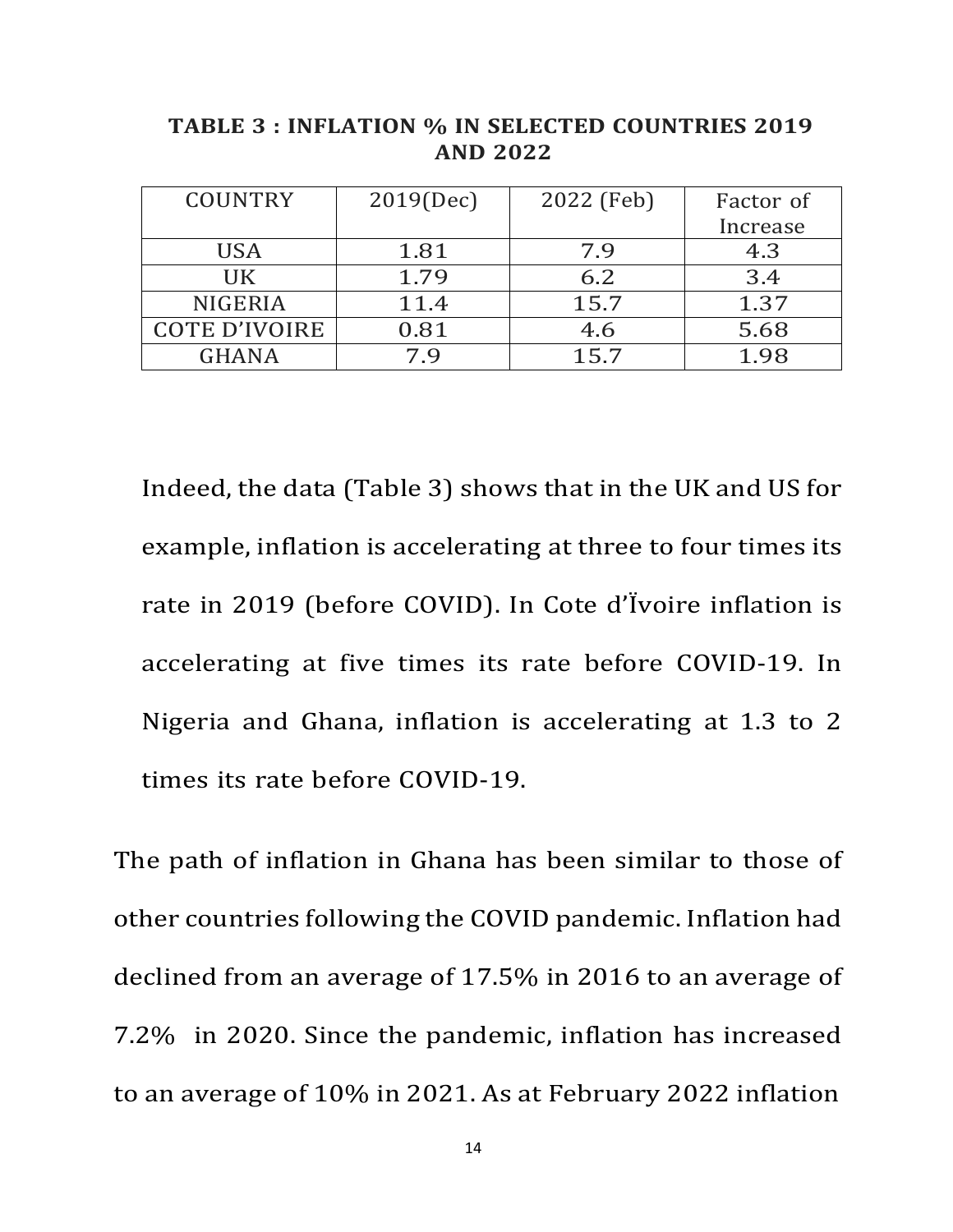rose further to 15.7% as a result of global conditions, including a rise in crude oil and other commodity prices and the Russian-Ukraine conflict. It is important to note that between 2013 and 2016 inflation averaged 15.9%. Between 2017 and 2021 however, inflation has averaged 10.4% notwithstanding the impact of COVID-19.

FIGURE 1: INFLATION 2016-2022

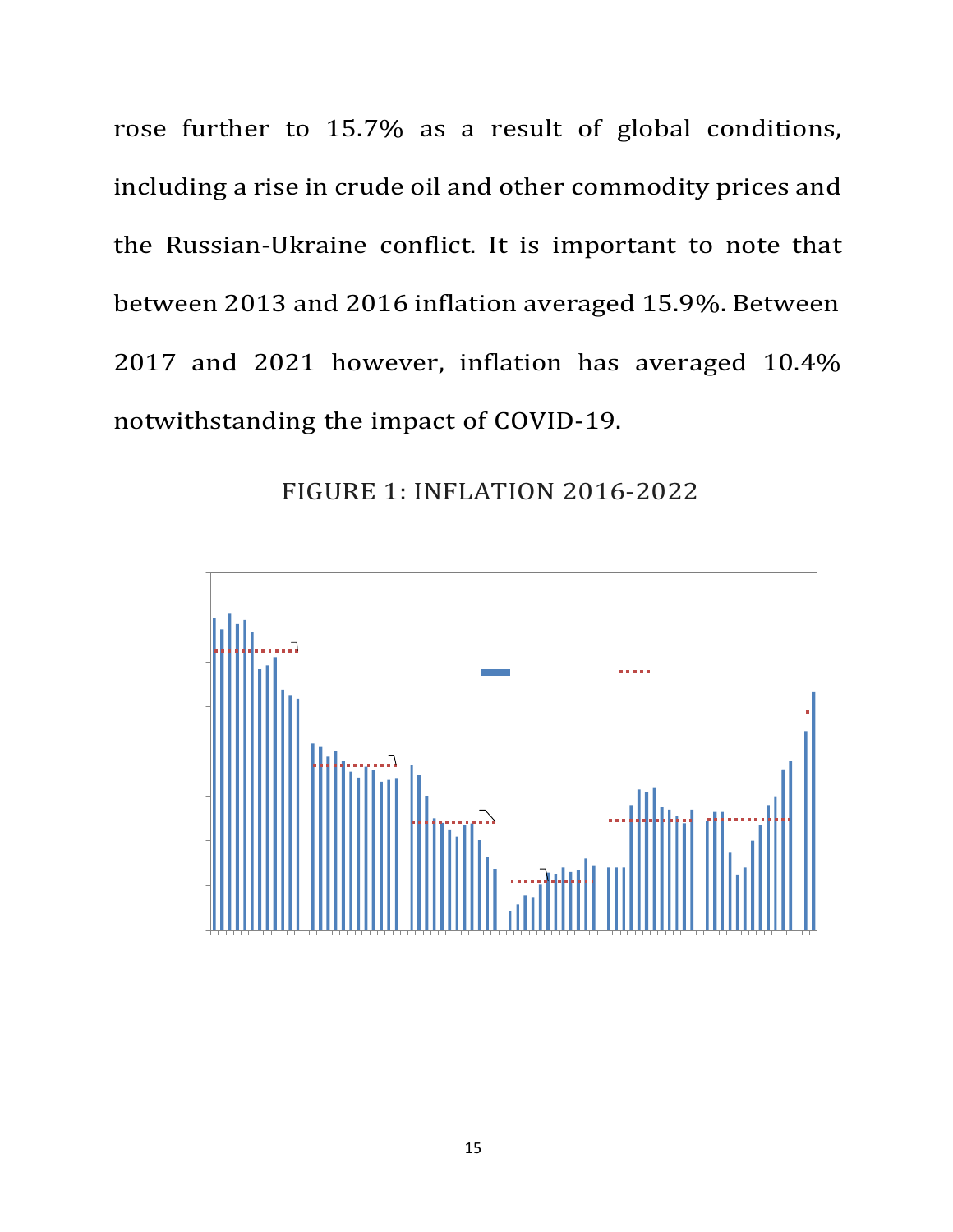### **INTEREST RATES**

Before COVID-19, the steady disinflation process provided scope for significant monetary policy easing. The Bank of Ghana's Monetary Policy Rate (MPR) was cut by a cumulative 11% between January 2017 and January 2021 (Figure 2).

## **FIGURE 2: MONETARY POLICY RATE**

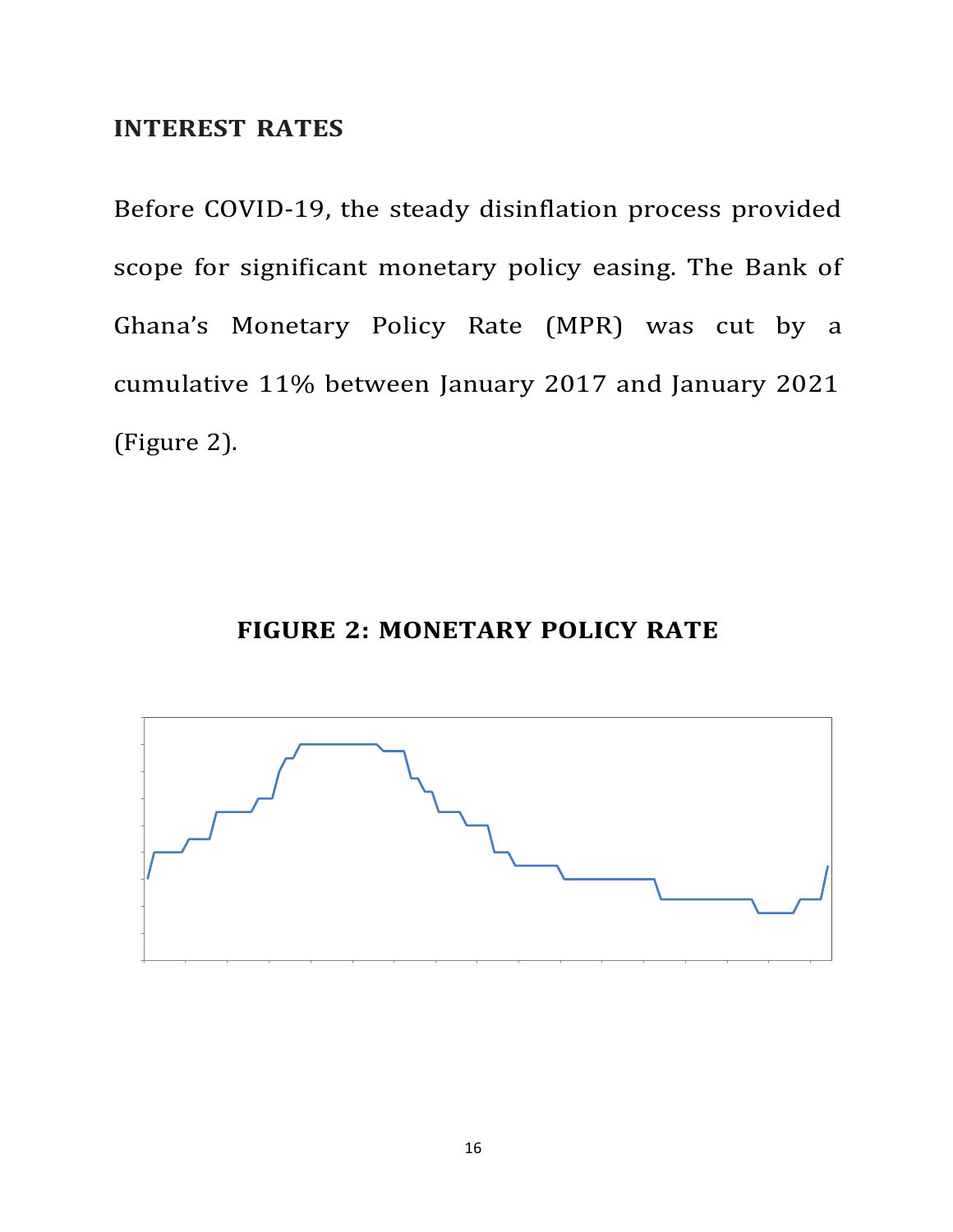This translated into a reduction in short term interest rates, with the interest rate on the 91-day Treasury bill declining from an average of 21.2% between 2013 and 2016 to an average of 13.8% between 2017 and 2021. Lending rates have also fallen from an average of 28 percent between 2013 and 2016 to an average of 23% between 2017 and 2021 (Figure 3).



**FIGURE 3: AVERAGE LENDING RATE**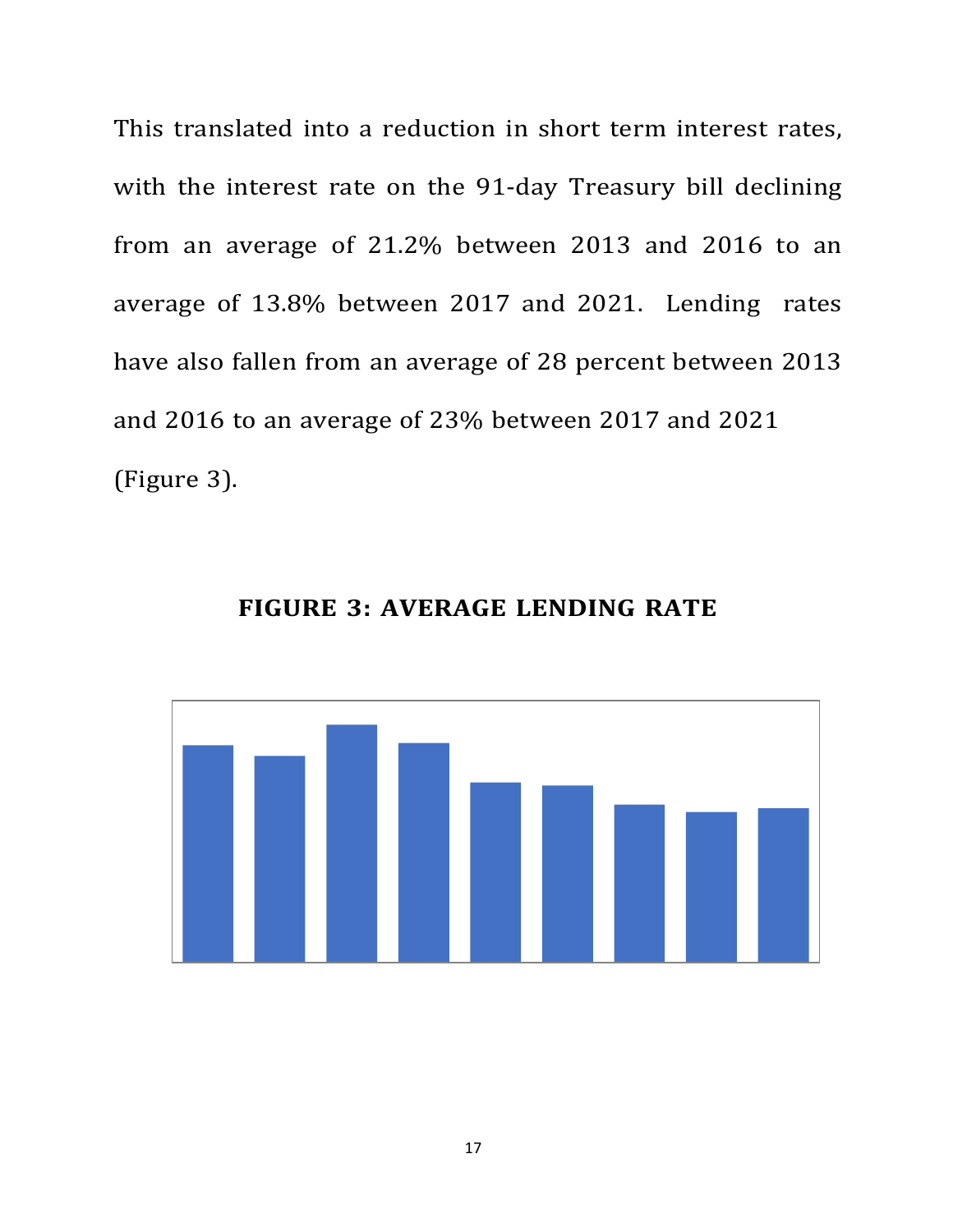Notwithstanding COVID-19, interest rates are lower now than they were in the 2013 -2016 period.

In response to the recent increase in inflation, the Bank of Ghana has increased the policy rate by  $2.5\%$  from  $14.5\%$  to 17.0%.

### **External Sector Performance:**

Ghana's external payments position strengthened in the2017- 2021 period relative to the 2013-2016 years. For the first time in over 30 years, the trade balance (the difference between what we export and what we import) recorded a surplus for five successive years (Figure  $\,$  4). The trade balance was in deficit between 2013 and 2016 but moved from a deficit of \$1.7 billion in 2016 to a surplus of  $$1.1$  billion in 2017, a larger surplus of \$1.8 billion in 2018, and an even larger surplus of \$2.2 billion in 2019. The impact of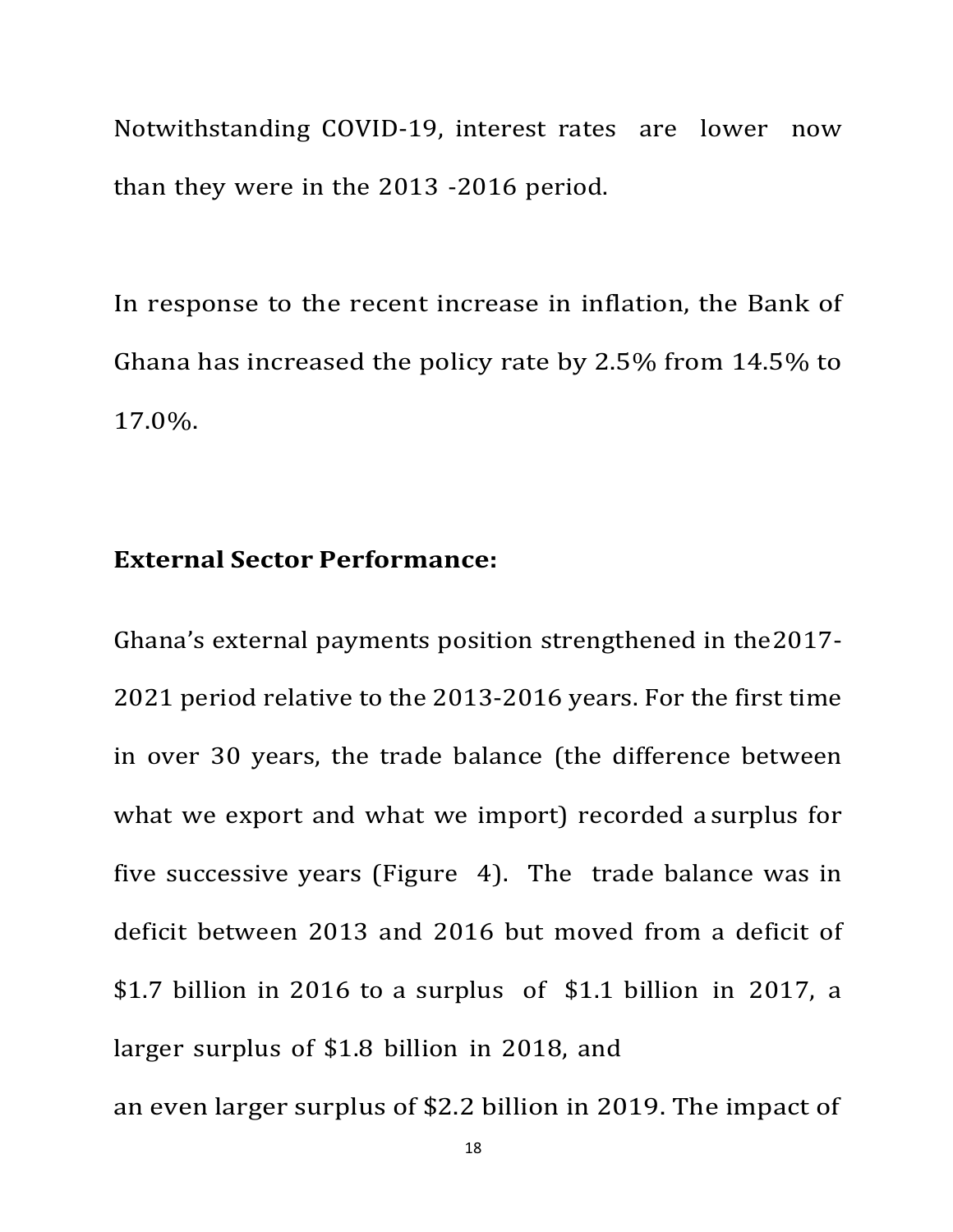COVID-19 has seen a reduction of the surplus to \$2.04 billion in 2020 and a further reduction to \$1.1 billion in 2021. Nevertheless, this is still a much stronger performance than the trade deficit of \$1.7 billion recorded in 2016 (which was one of the stronger performances in the 2013-2016 period.

### **FIGURE 4: TRADE BALANCE**



#### **Trade Balance records surplus in three years**

The positive trade balances resulted in a narrowing of the current account deficit as a percent of GDP between 2017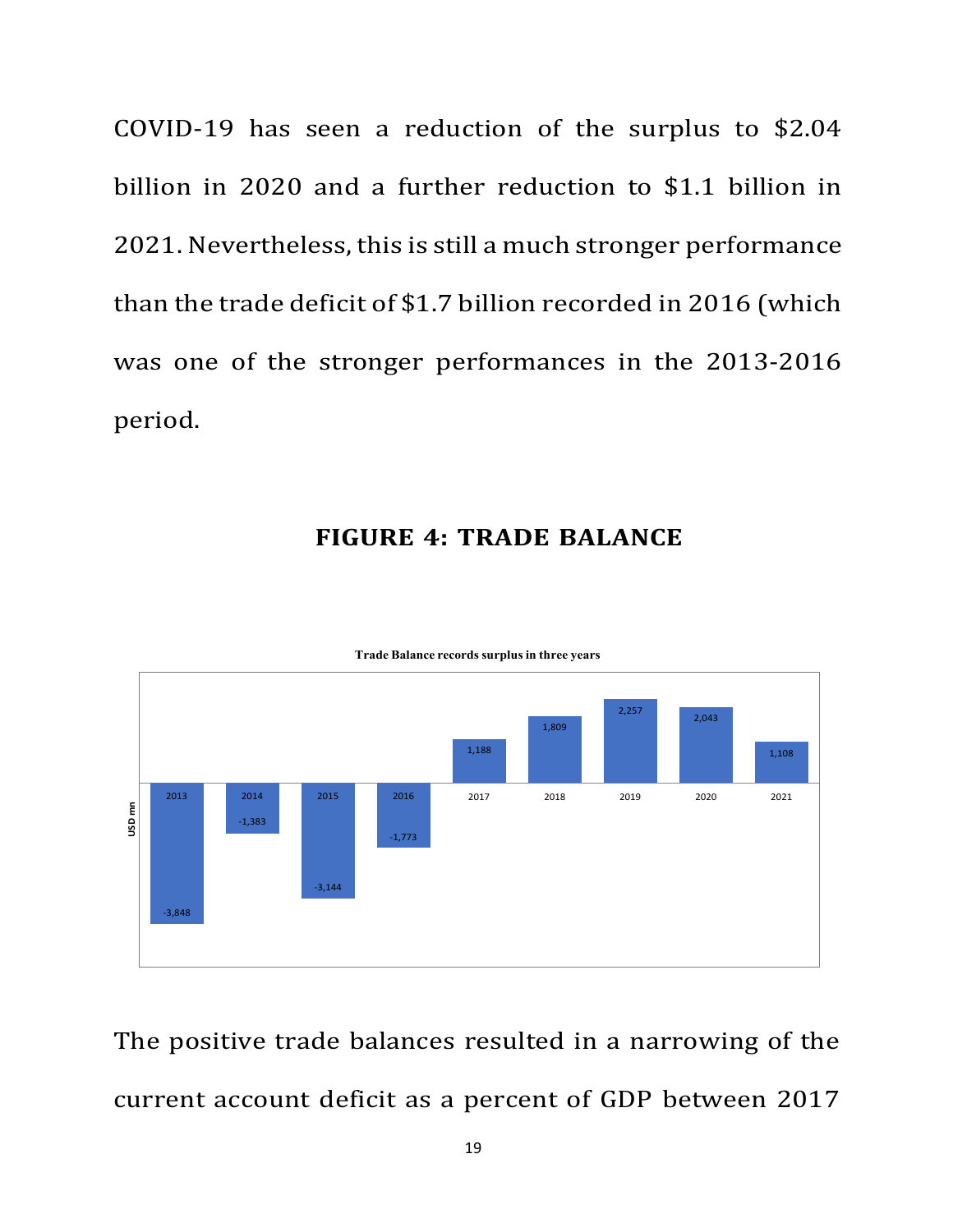and 2019 but a subsequent widening of the deficit in 2020 and 2021 as a result of COVID-19. Notwithstanding COVID-19, the current account position in the 2017-2021 period is much stronger than that in the 2013-2016 period.

# **Figure 5: Current Account Balance**



**Current Account Balance steadily improves**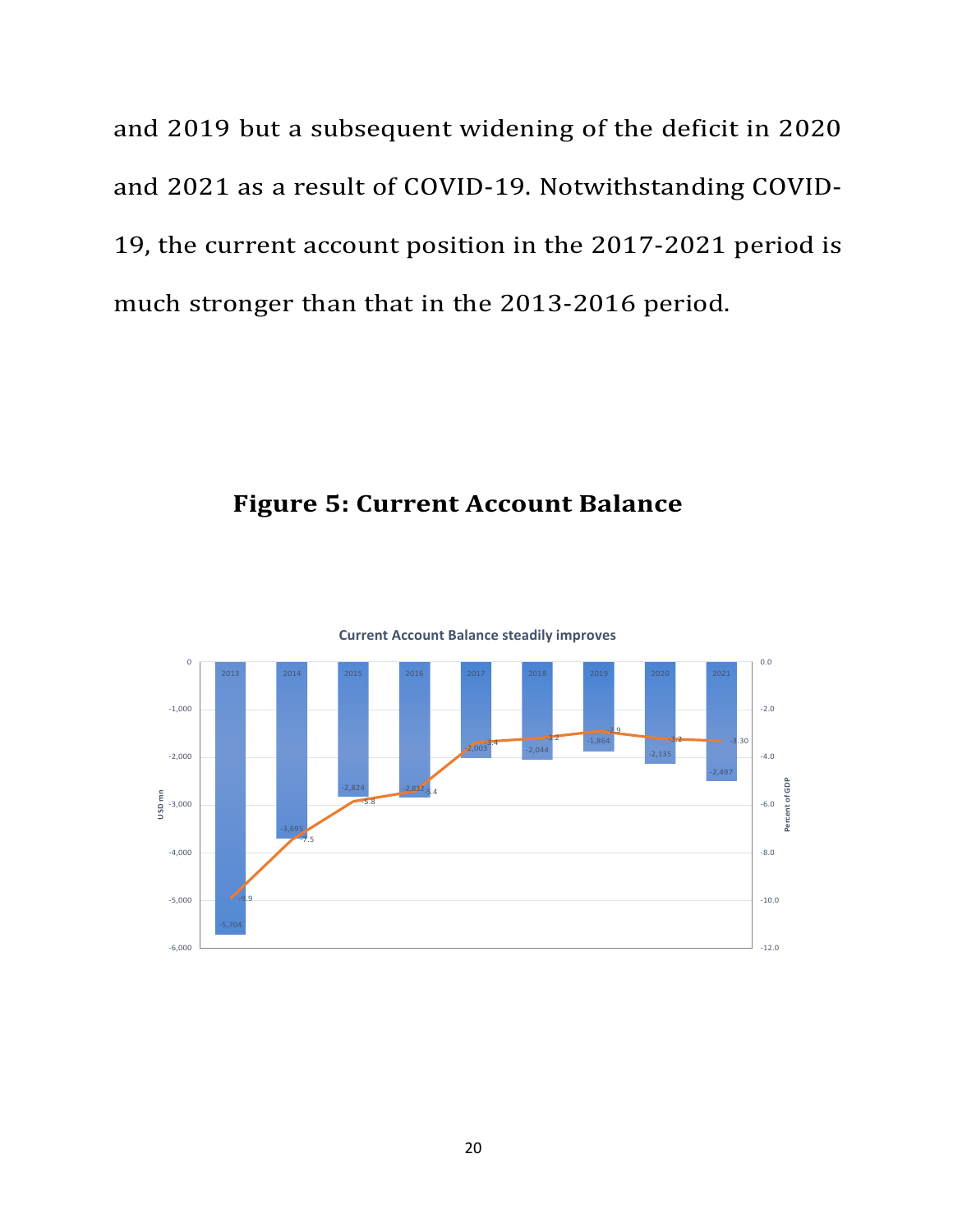Improvements in current account performance and increased capital inflows have helped to boost Ghana's international reserves. Figure 6 shows that Gross international reserves increased from \$6.1 billion in 2016 to \$8.4 billion (4.0 months of import cover) in 2019 and subsequently to \$9.6 billion (4.4 months of import cover) at the end of 2021. By February 2022, Gross international reserves had marginally declined to \$9.5 billion (4.3 months of import cover).

## **Figure 6: Gross International Reserves**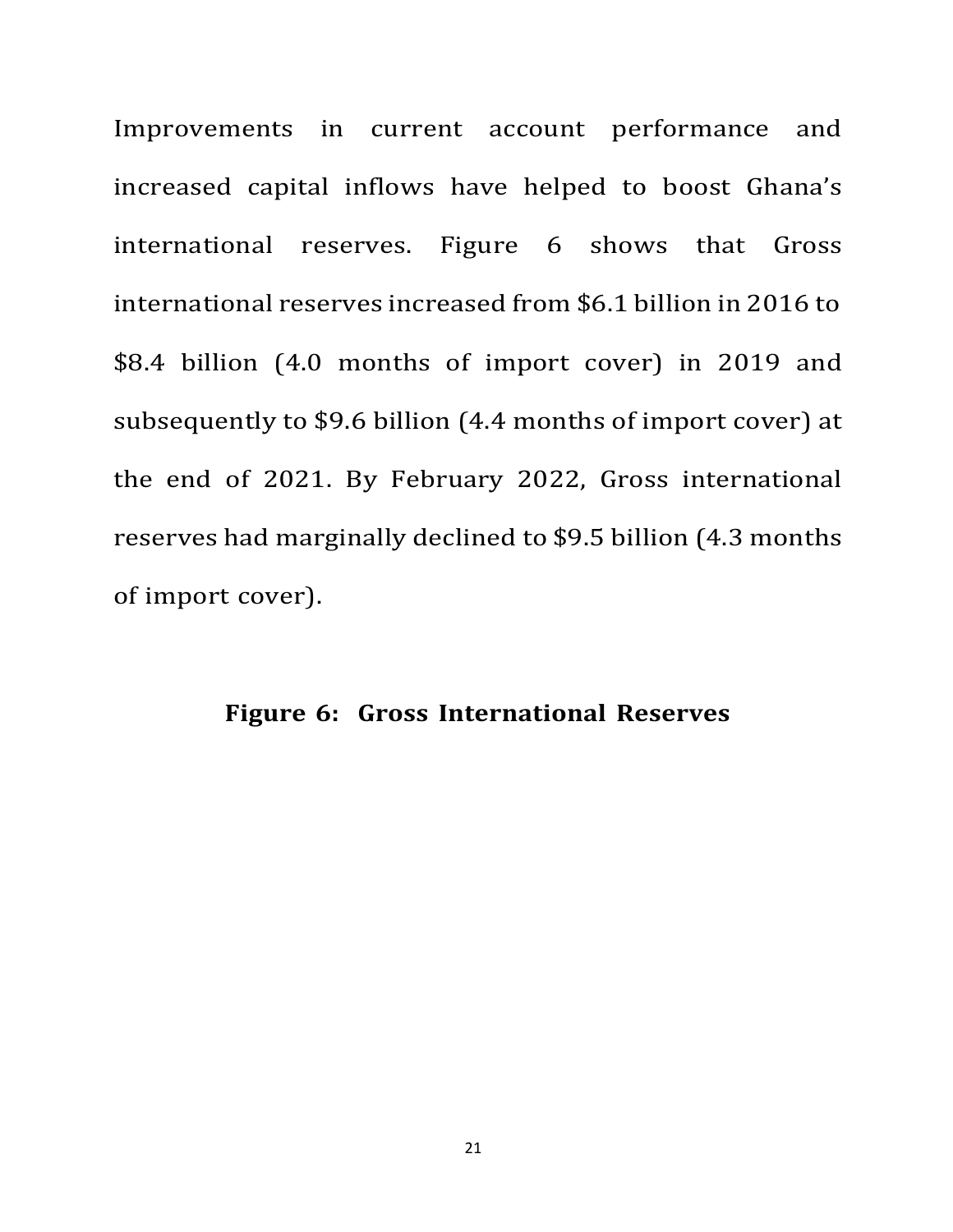

## **FISCAL BALANCE AND DEBT**

The developments in the fiscal balance show a remarkable and sharp dichotomy between the fiscal deficit (ie. the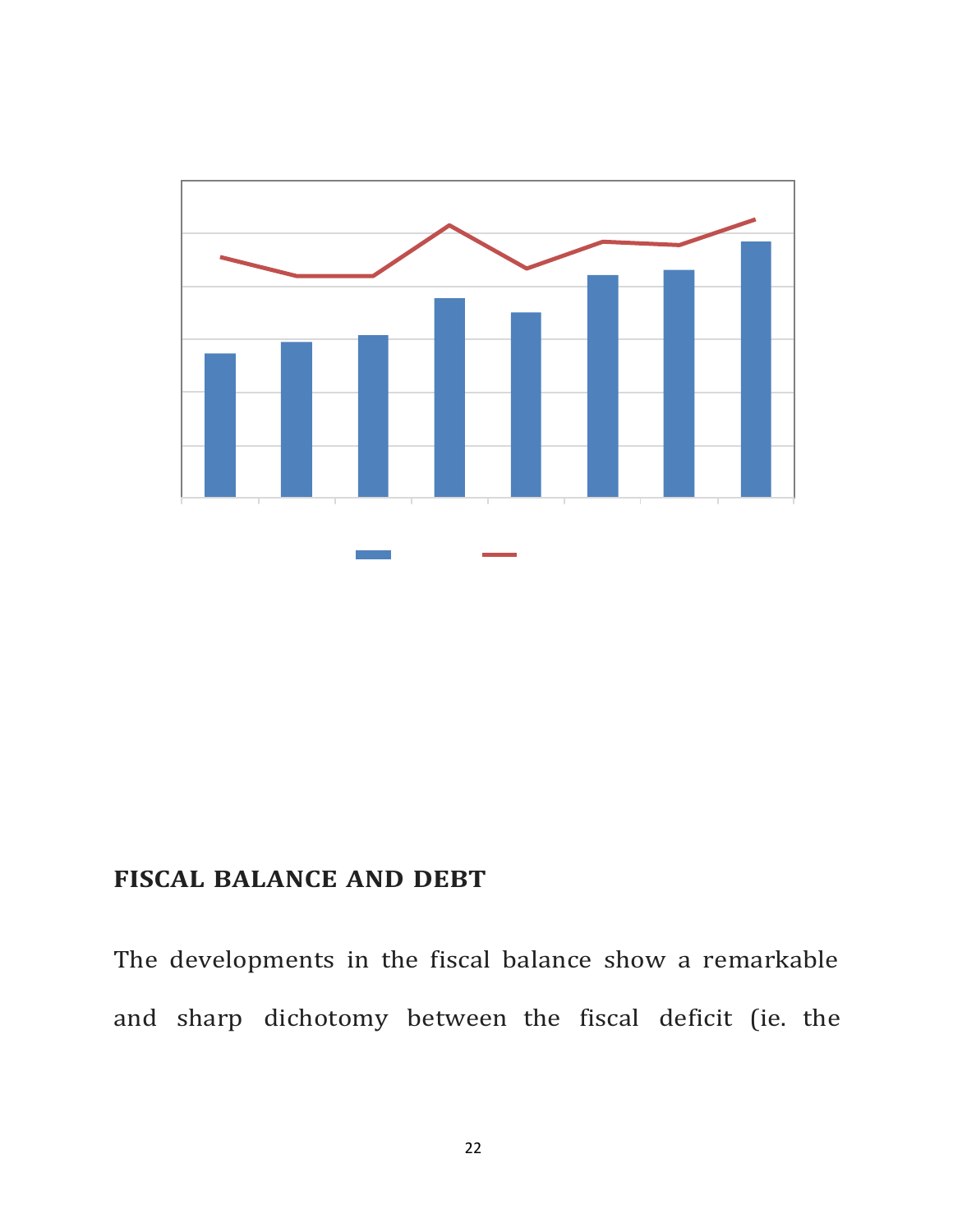difference between government revenue and government expenditure) before the COVID-19 and after COVID-19.

The fiscal deficit between 2013 and 2016 averaged 7% of GDP.

Between 2017 and 2019 (before COVID-19), the fiscal deficit declined to an average of 4.5%. For the first time in a decade, Ghana recorded primary balance surpluses (for three years in a row). To sustain the path of fiscal discipline, parliament passed into law a Fiscal Responsibility Act that limits the fiscal deficit in any year to a maximum of 5% of GDP and requires a positive primary balance (that is our tax revenues should exceed all government spending—excluding debt service payments).

Then out of the blue the COVID-19 pandemic hit the world with devastating economic and health consequences. H.E. President Nana Addo Dankwa Akufo-Addo and government

23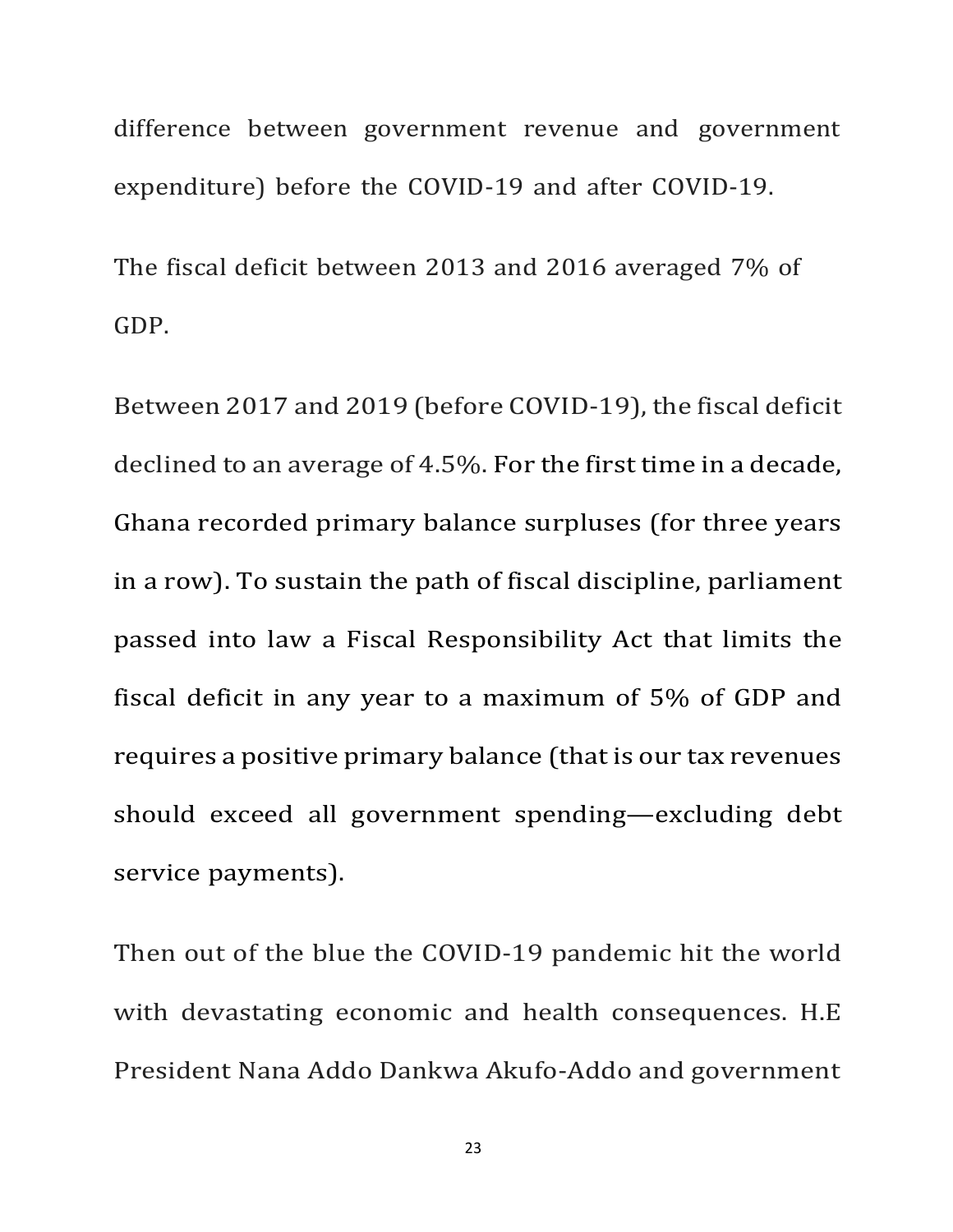had to take some quick and difficult decisions. The approach of the government was summed up in the President's famous statement that "We know how to bring back the economy but we don't know how to bring back lives". So the government made a deliberate and conscious decision to protect the lives of Ghanaians and mitigate the suffering of households. Government therefore suspended the fiscal responsibility law to allow for increased expenditure.

Economic growth declined to  $0.4\%$  in 2020 and with it there was a decline in revenue mobilization of GHC 12 billion relative to target. At the same time expenditure was increased to engage more health personnel, provide tax relief packages, free electricity and free water, support to businesses, purchase of PPEs, etc. The combined impact of these factors as well as other expenditures resulted in an increase of the fiscal deficit from 4.8% of GDP in 2019 to

24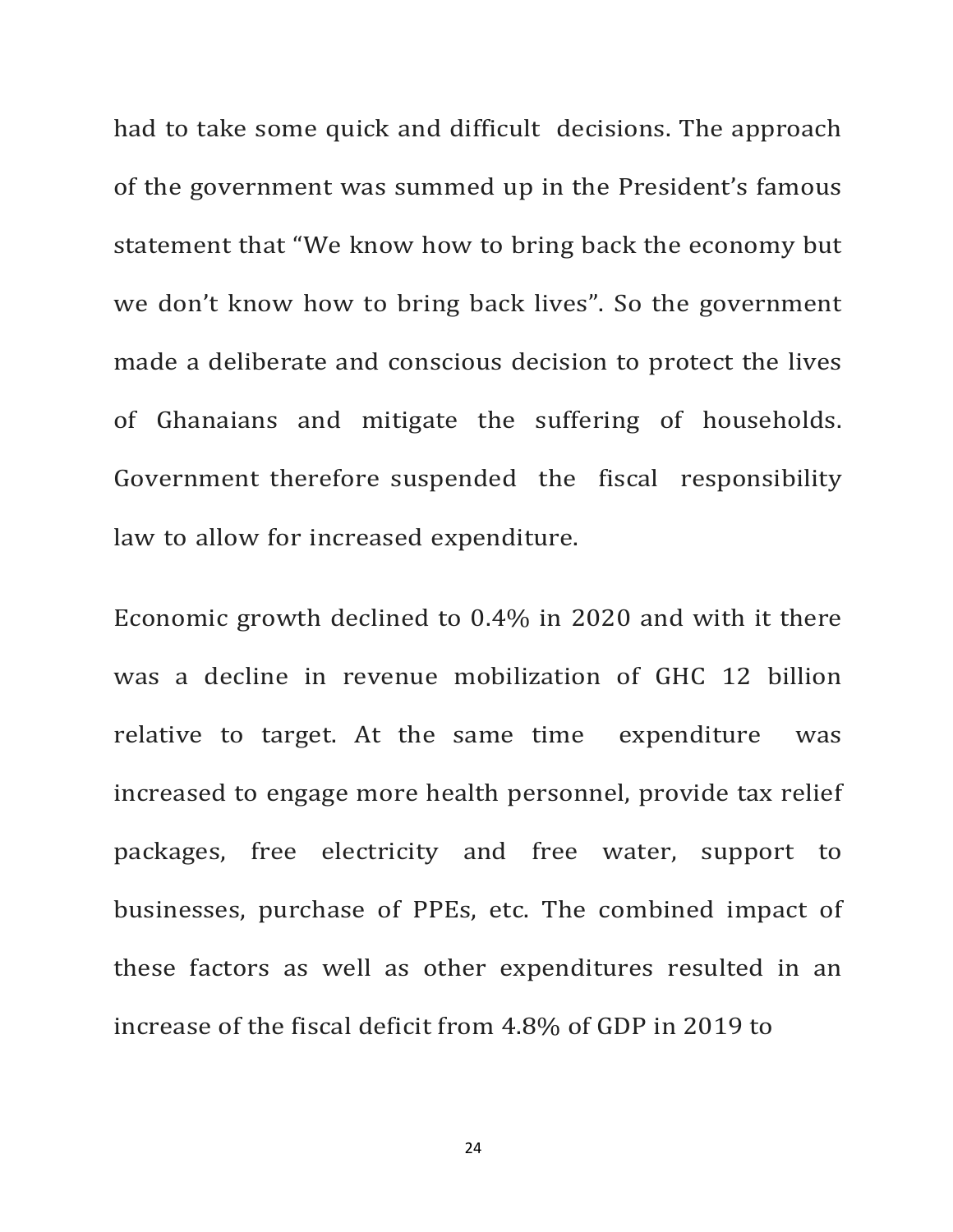15% of GDP in 2020 and a subsequent improvement to 11.9% of GDP in 2021 (Figure 7).



# Source: Ministry of Finance

The primary balance also went from a surplus of 0.9% of

GDP to a deficit of 5.3% of GDP in 2020 before narrowing to a deficit of 2% of GDP in 2021 (Figure 8).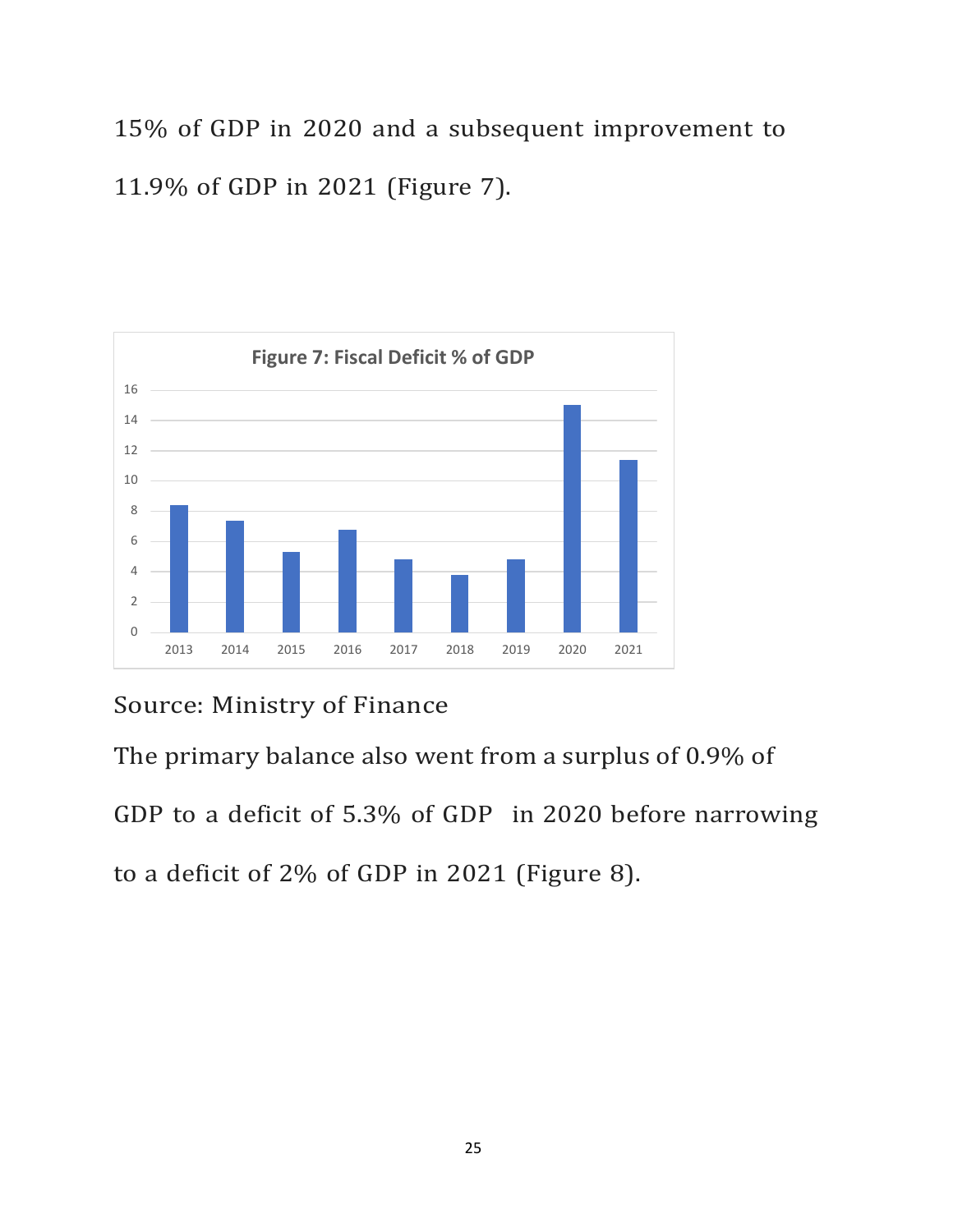



I should note that Ghana has been acknowledged globally for doing an excellent job in the management of the COVID-19 pandemic and we have the strong leadership of the President for that. Deaths from COVID totaled 1,445 and the total case count today is 42. The expenditure to mitigate the impact of COVID was large but very important to save lives.

Some commentators and analysts have argued that COVID expenditures alone could not be the reason for the large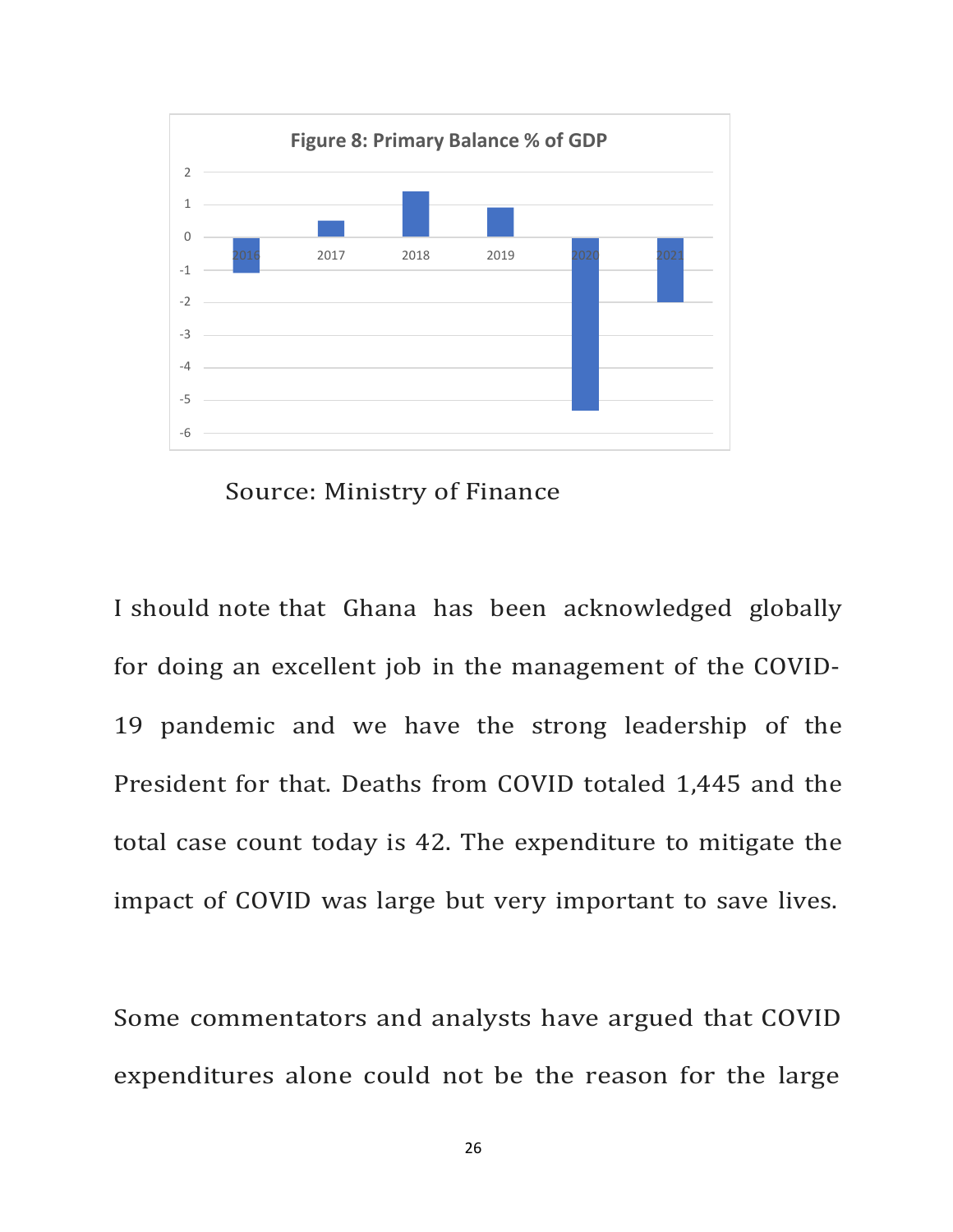increase in the fiscal deficit and the debt stock in 2020 and 2021. In fact, the data supports this view.

Comparing the fiscal deficit in 2020 and 2021 between Ghana and other sub-Saharan African countries (Table 4), it is clear that COVID-19 expenditures alone is not a sufficient explanation for the increase in the fiscal deficits in 2020 and 2021. The fiscal deficit/GDP in Ghana increased by threefold compared to 1.23 for Nigeria, and  $1.02$  Egypt, and  $2.43$ for Cote d'Ivoire.

**TABLE 4: FISCAL DEFICIT/GDP % IN SELECTED AFRICAN COUNTRIES**

| <b>COUNTRY</b>       | 2019 | 2020 | <b>Factor</b>   |
|----------------------|------|------|-----------------|
|                      |      |      | <b>Increase</b> |
|                      |      |      |                 |
| <b>NIGERIA</b>       | 4.7  | 5.8  | 1.23            |
| <b>EGYPT</b>         |      | 8.2  | 1.02            |
| <b>COTE D'IVOIRE</b> | 2.3  | 5.6  | 2.43            |
| <b>GHANA</b>         | .8   |      |                 |

Indeed, in addition to COVID-19 there were two major items of expenditure that are critical to understanding the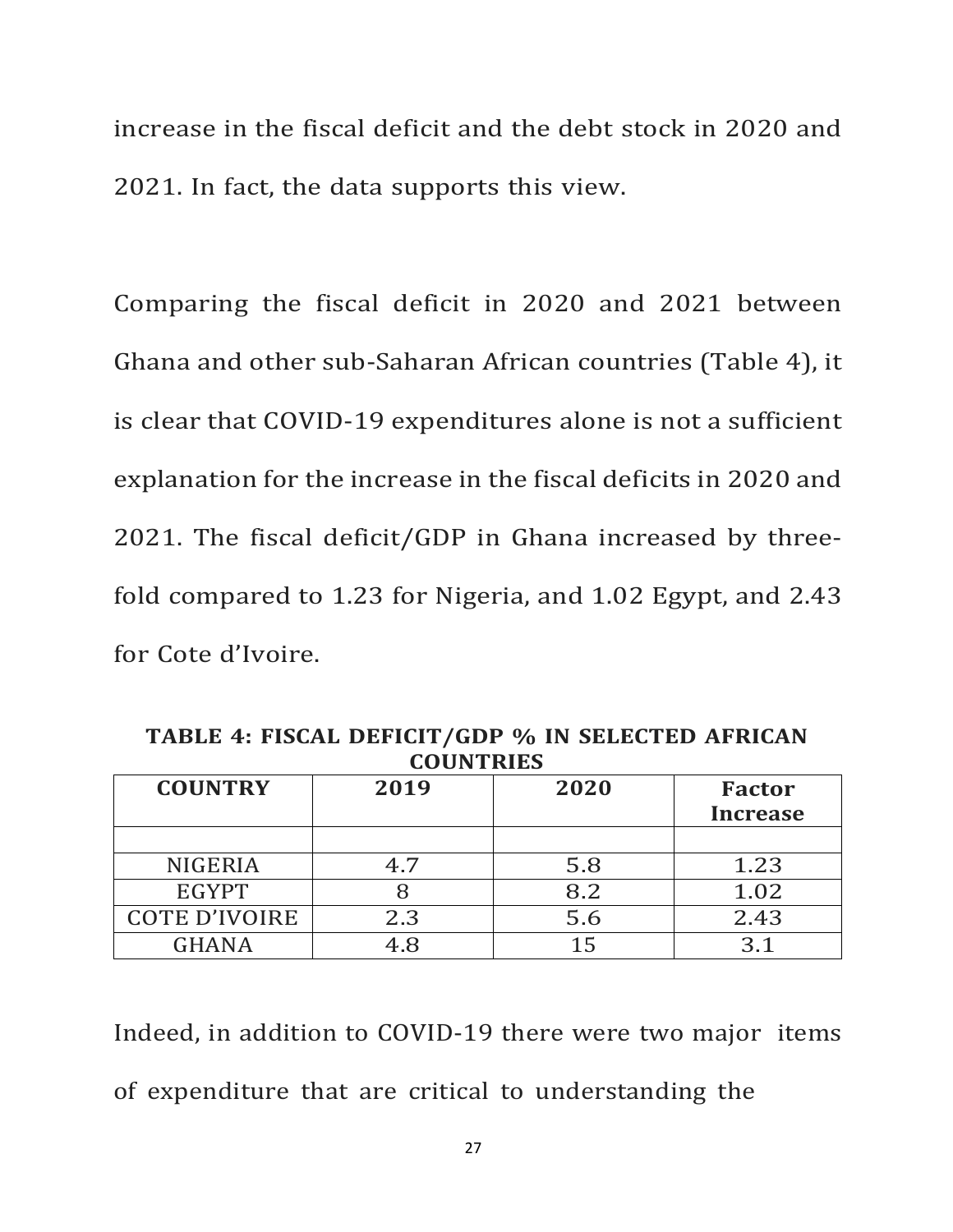evolution of the fiscal deficit and the debt stock: the Banking Sector Clean up and the Energy Sector Excess Capacity payments.

The data (Table 5) shows that the three items of expenditure cumulatively amounted to **GHC 50.1 billion (the equivalent of some \$7 billion),** financed from borrowing. The Ministry of Finance estimates that the interest payment on this borrowing for the three items amounts to GHC 8.5 billion annually. This is about 23% of Ghana's annual interest payments of GHC 37 billion.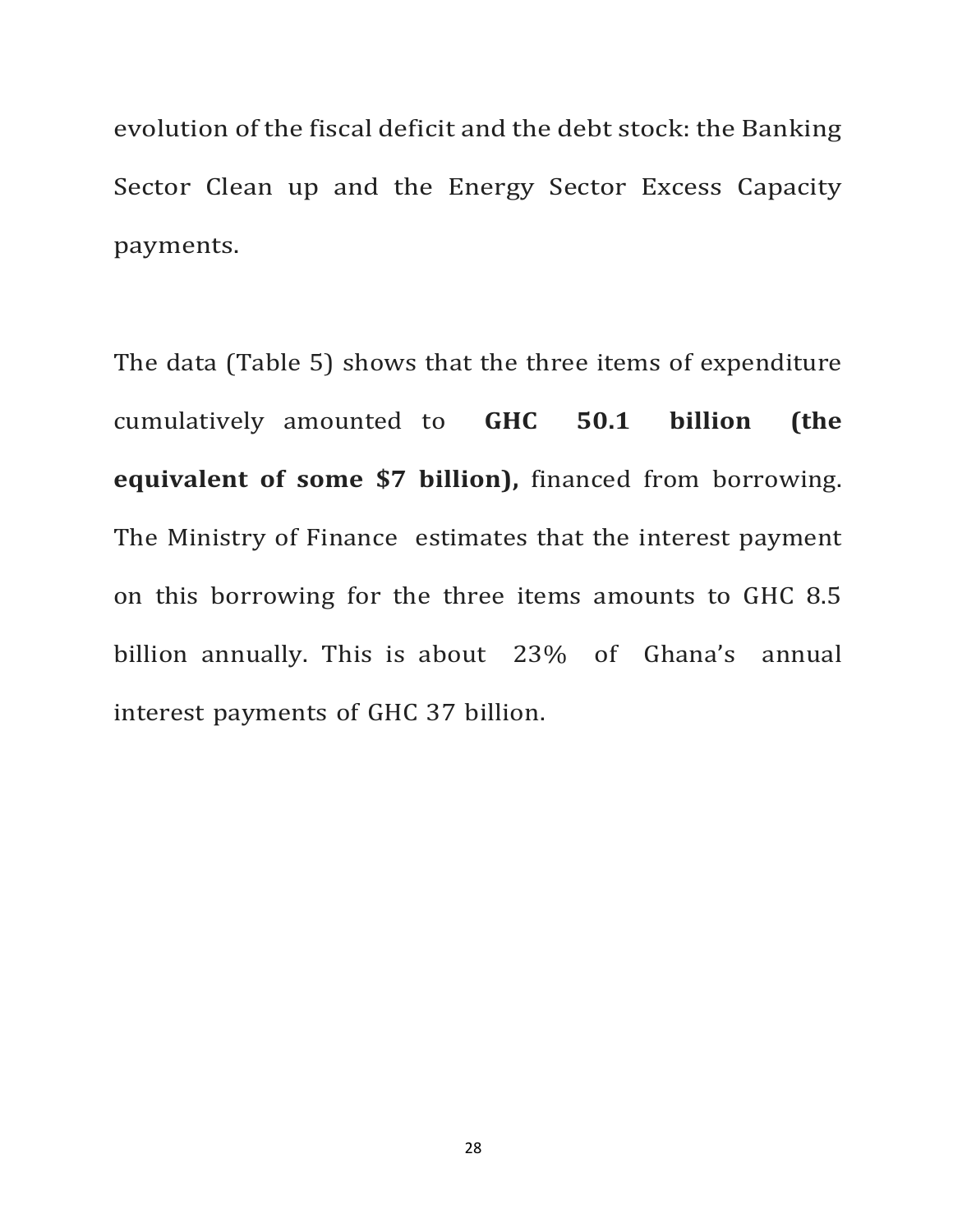| <b>Exceptional Items:</b>      | <b>GHC BILLIONS</b> |
|--------------------------------|---------------------|
| <b>Financial Sector</b>        | 25                  |
| <b>Excess Capacity Charges</b> | 17                  |
| COVID-19                       | 8.1                 |
|                                |                     |
|                                |                     |
| <b>Total</b>                   | 50.1                |

### **TABLE 5: EXPENDITURE ON EXCEPTIONAL ITEMS 2018-2021**

Source: Ministry of Finance

To put the expenditure on these three items in perspective, it is important to juxtapose it against the total expenditure (releases) on some of the governments key flagship projects, including Free SHS, One District One Factory, Planting For Food and Jobs, Development Authorities, Ghanacard, Zongo Development Fund, NABCO, and teacher and nursing trainee allowances. The data (Table 6) shows that the expenditure on these flagship programs over the five year period between 2017 and 2021 amounted to **GHC15.62**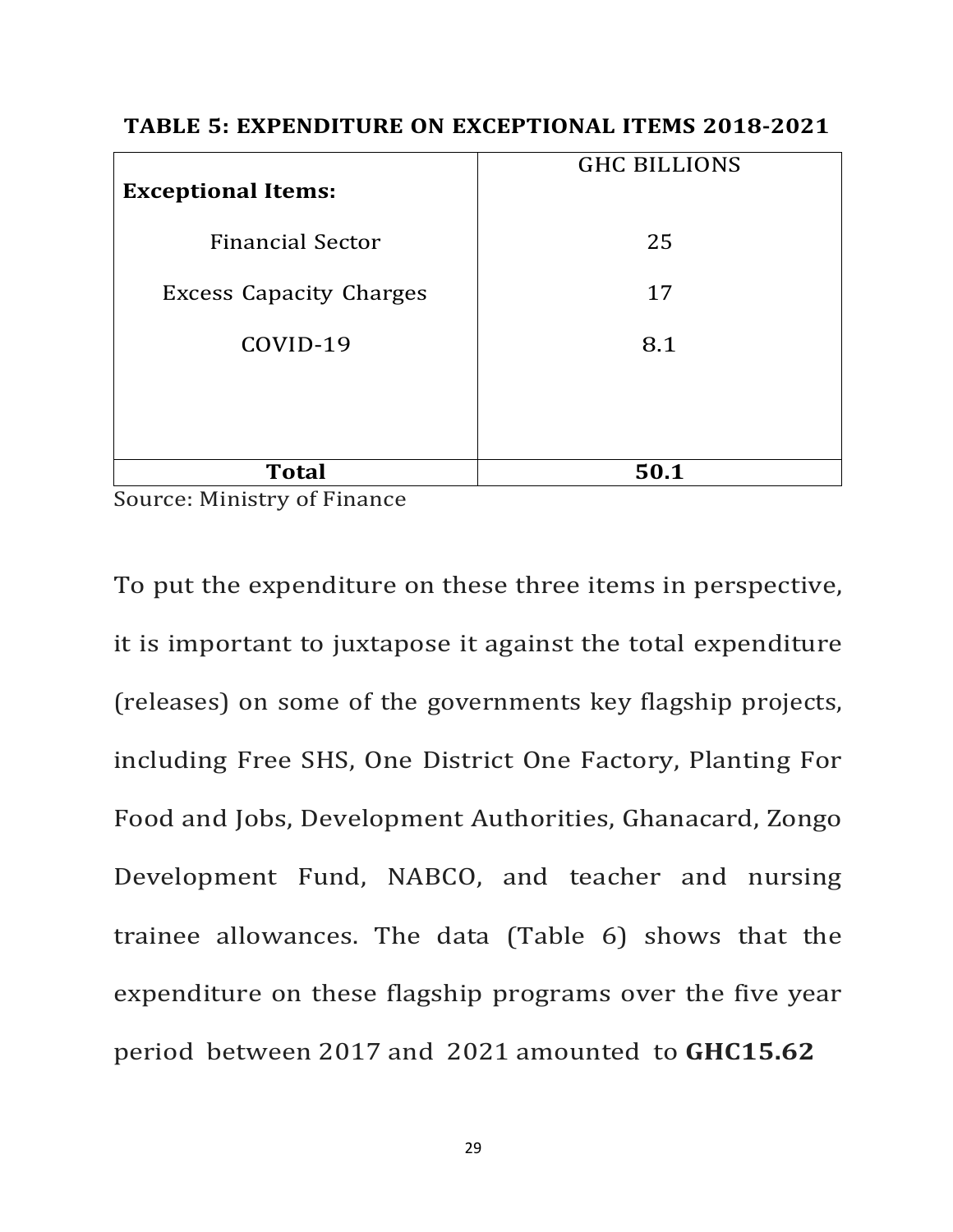**billion** compared to the GHC 50.1 billion expenditure on the three exceptional items. The expenditure on the three exceptional items amounted to more than three times the expenditure on the flagship programs in the Table 6 below.

| <b>TABLE 6: EXPENDITURE ON FLAGSHIP PROJECTS</b> |                                                                |  |  |  |
|--------------------------------------------------|----------------------------------------------------------------|--|--|--|
| <b>FLAGSHIP PROJECT</b>                          | <b>EXPENDITURE (RELEASES)</b><br><b>2017-2021 GHC BILLIONS</b> |  |  |  |
|                                                  |                                                                |  |  |  |
| <b>FREE SHS</b>                                  | 5.3                                                            |  |  |  |
| ONE DISTRICT ONE FACTORY                         | 0.472                                                          |  |  |  |
| PLANTING FOR FOOD AND                            | 2.95                                                           |  |  |  |
| <b>IOBS</b>                                      |                                                                |  |  |  |
| DEVELOPMENT AUTHORITIES                          | 1.90                                                           |  |  |  |
| (IPEP)                                           |                                                                |  |  |  |
| <b>NABCO</b>                                     | 2.1                                                            |  |  |  |
| ZONGO DEVELOPMENT FUND                           | 0.17                                                           |  |  |  |
| NIA (GHANACARD)                                  | 1.1                                                            |  |  |  |
| <b>TEACHER TRAINEE</b>                           | 0.77                                                           |  |  |  |
| <b>ALLOWANCE</b>                                 |                                                                |  |  |  |
| <b>NURSING TRAINEE</b>                           | 0.86                                                           |  |  |  |
| <b>ALLOWANCE</b>                                 |                                                                |  |  |  |
|                                                  |                                                                |  |  |  |
| <b>TOTAL</b>                                     | 15.62                                                          |  |  |  |

Source: Ministry of Finance

In fact, the annual interest cost of the borrowing for the exceptional items would pay for double the annual cost of all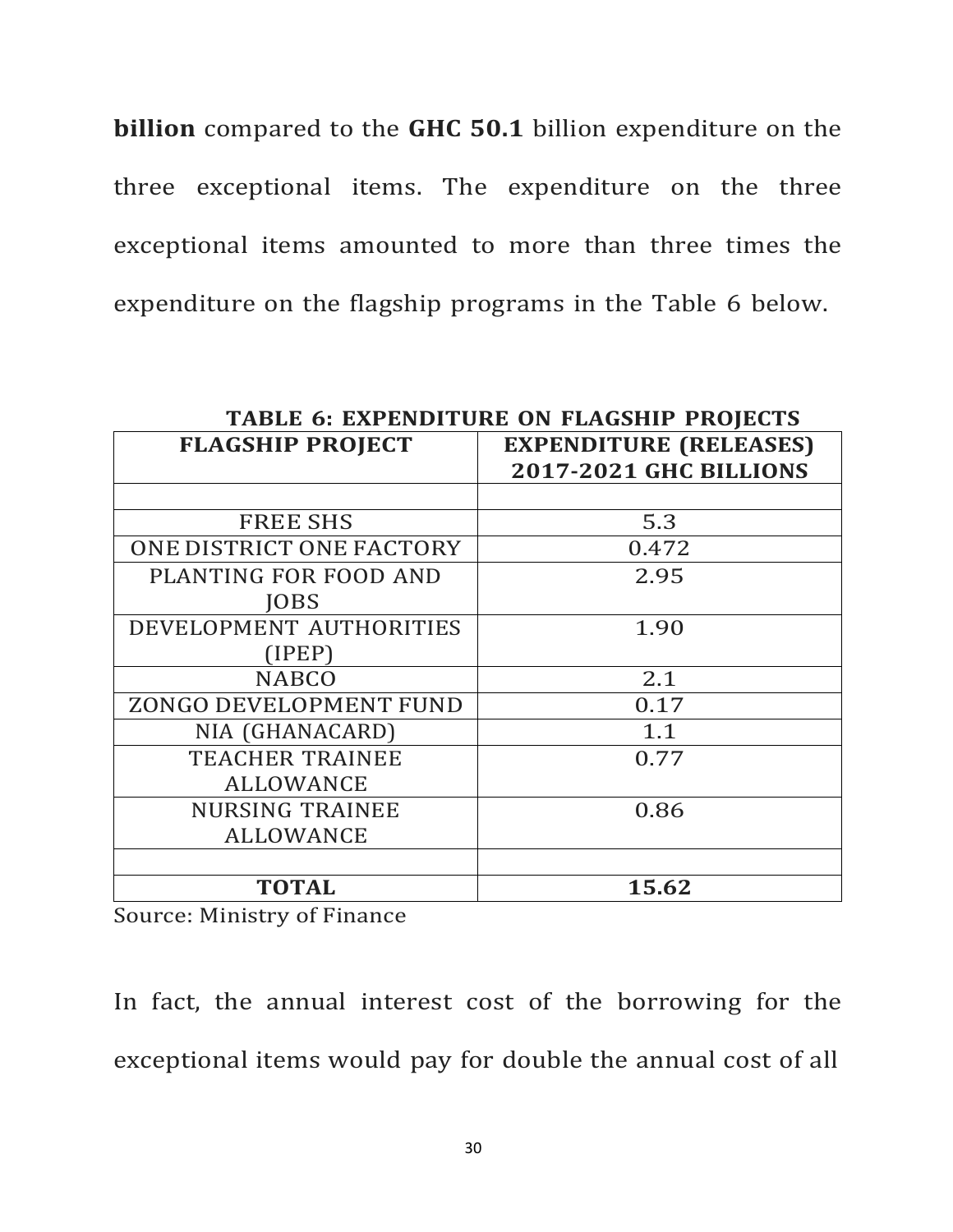the flagship programs in Table 6. Of the three exceptional items, apart from renegotiating the terms of the IPP agreements, it is important that the receiver for the financial institutions retrieve the assets of the institutions to defray a significant portion of this GHC 25 billion debt.

### **THE DEBT STOCK**

According to the World Bank, the attempt by governments across the world to protect livelihoods and stimulate their economies has meant higher fiscal deficits and debt levels globally. Sizable discretionary support, along with a sharp contraction in output and an ensuing fall in revenues, has led to a surge in government debt and deficits . In  $2020$ , global government debt increased by 13 percentage points of GDP to a new world record of 97 percent of GDP. In advanced economies, it was up by 16 percentage points to 120 percent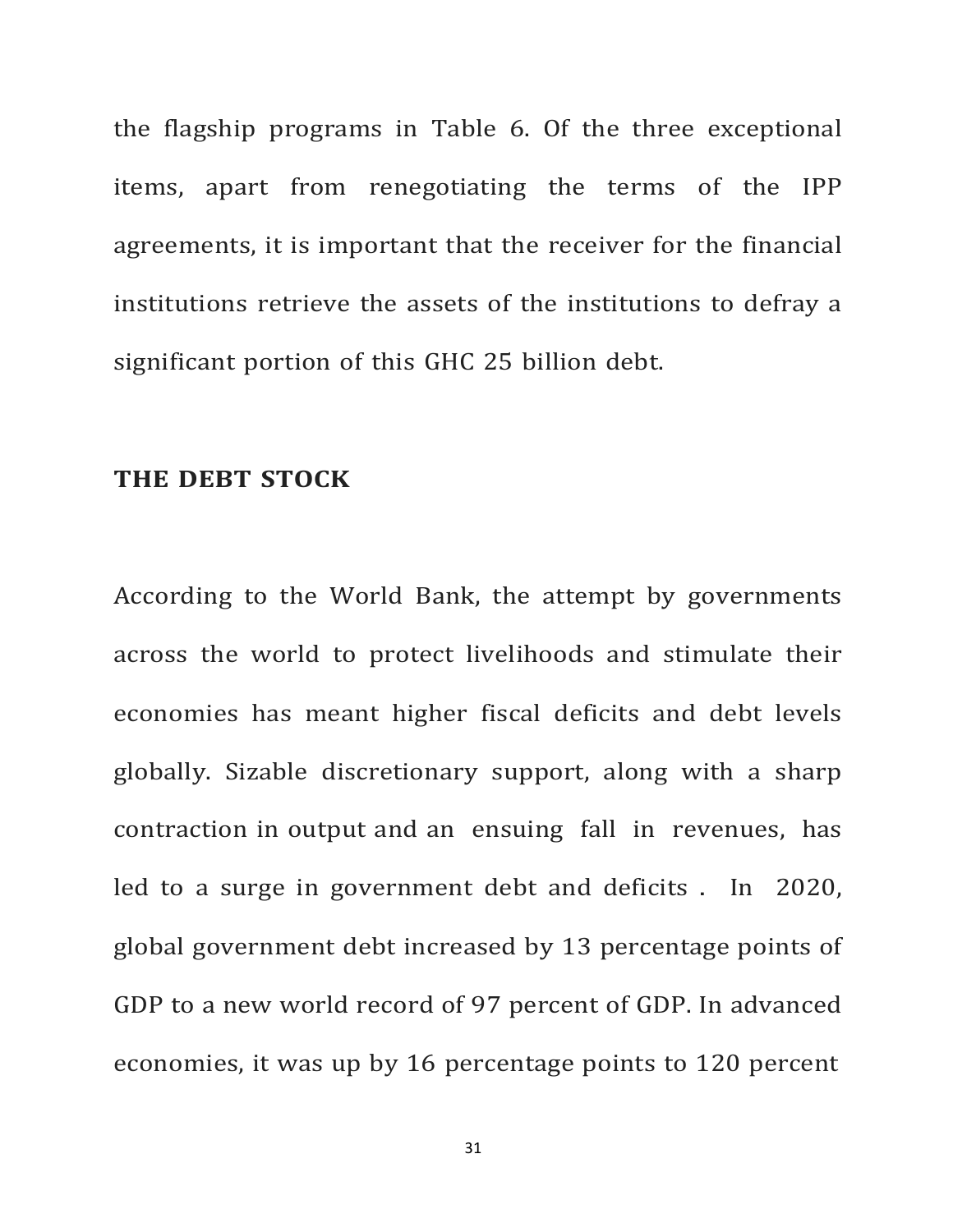of GDP and, in emerging market developing economies by 9

percentage points to 63 percent of GDP.

| <b>COUNTRY</b>       | 2019 | 2021  | <b>INCREASE</b> |
|----------------------|------|-------|-----------------|
| <b>USA</b>           | 108  | 120   | 12              |
| UK                   | 85.4 | 103.7 | 18.3            |
| <b>NIGERIA</b>       | 29.1 | 35.7  | 6.6             |
| <b>COTE D'IVOIRE</b> | 37.9 | 50.21 | 12.3            |
| <b>EGYPT</b>         | 84   | 91    |                 |
| <b>GHANA</b>         | 62.4 |       | 17.6            |

**TABLE 7: DEBT/GDP RATIO % IN SELECTED COUNTRIES 2019 AND 2021**

\*estimated

The data (Table 7) shows that the debt to GDP ratio after COVID-19 increased in the US, UK and Cote d'Ívoire by 12, 18 and 12.3 percentage points of GDP respectively.

Table 8 shows that Ghana's total debt stock has increased from GHC122.2 billion in 2016 to GHC 351.8 billion in 2022, an increase of GHC 229.6 billion. At the end of 2021, external debt amounted to GHC170 billion (38.7% of GDP) and domestic debt totaled GHC181.8 billion (41.4% of GDP)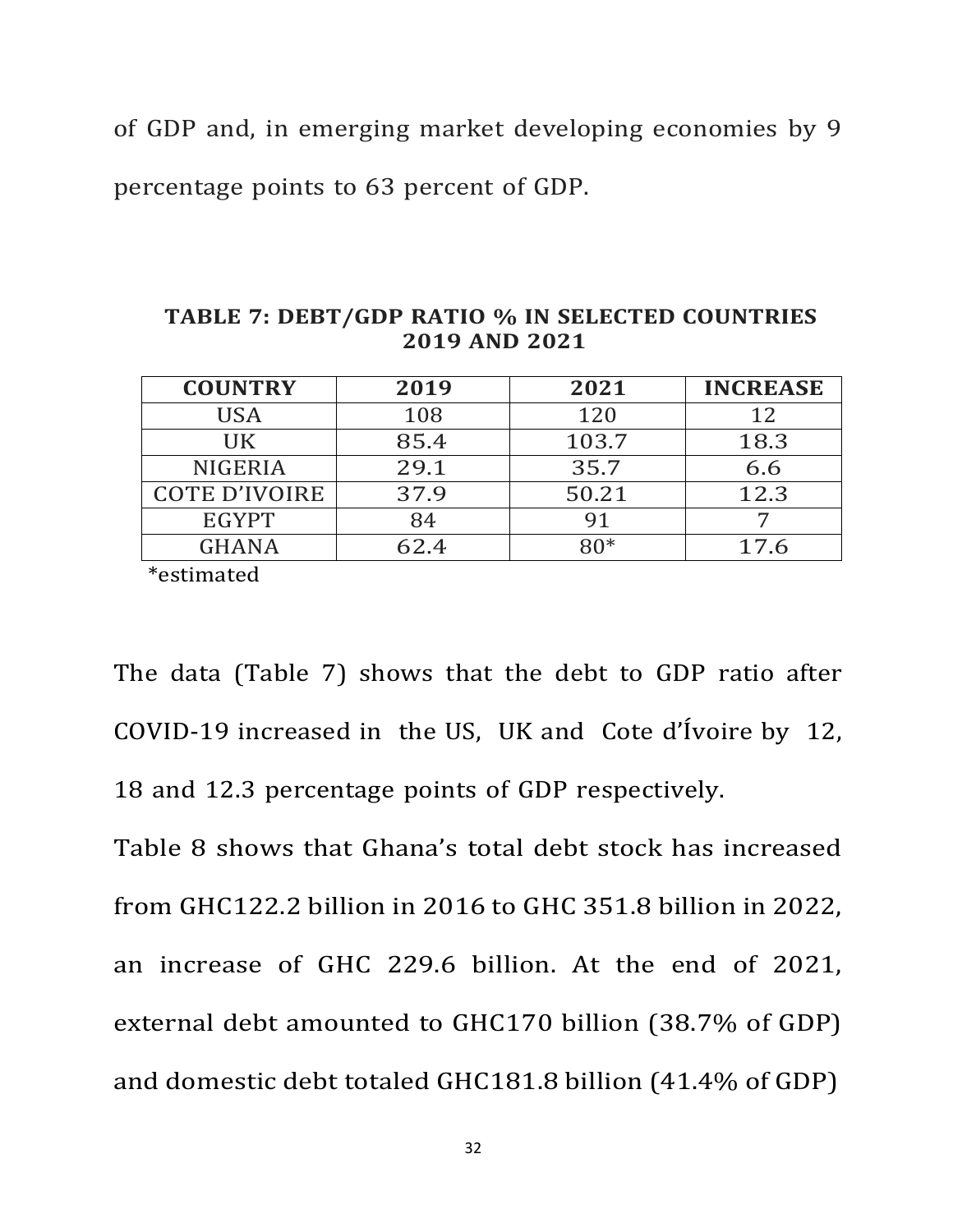# **TABLE 8: GHANA'S DEBT STOCK**

| Debt Stock in Millions of GH¢                              |            |            |            |            |            |            |            |
|------------------------------------------------------------|------------|------------|------------|------------|------------|------------|------------|
|                                                            | 2015 Prov. | 2016 Prov. | 2017 Prov. | 2018 Prov. | 2019 Prov. | 2020 Prov. | 2021 Prov. |
| <b>External Debt</b>                                       | 59,836.7   | 68,762.1   | 75,777.6   | 86,202.5   | 112,747.7  | 141,796.8  | 170,009.8  |
| Domestic Debt                                              | 40,322.1   | 53,403.4   | 66,769.1   | 86,899.7   | 105,481.2  | 149,833.9  | 181,777.2  |
| <b>Total Debt</b>                                          | 100,158.8  | 122,165.5  | 142,546.6  | 173,102.2  | 218,228.9  | 291,630.7  | 351,787.0  |
| Debt to GDP                                                |            |            |            |            |            |            |            |
|                                                            | 2015 Prov. | 2016 Prov. | 2017 Prov. | 2018 Prov. | 2019 Prov. | 2020 Prov. | 2021 Prov. |
| <b>External Debt</b>                                       | 32.6%      | 31.3%      | 28.8%      | 27.9%      | 31.6%      | 37.0%      | 38.7%      |
| Domestic Debt                                              | 22.0%      | 24.3%      | 25.4%      | 28.2%      | 29.6%      | 39.1%      | 41.4%      |
| <b>Total Debt</b>                                          | 54.6%      | 55.6%      | 54.2%      | 56.1%      | 61.2%      | 76.0%      | 80.1%      |
| Estimated Debt to GDP ratio updated for strong 2021 growth |            |            |            |            |            |            | 77.5%      |
| estimated real gdp growth                                  |            |            |            |            |            |            | 5.3        |
| estimated deflator                                         |            |            |            |            |            |            | 12.5       |
| Implied nominal GDP (Ghs bn)                               |            |            |            |            |            |            | 454,115.4  |

# Source: Bank of Ghana



Source: Ministry of Finance

Between 2019 and 2021, Ghana's debt to GDP ratio increased by 17.6 percentage points of GDP.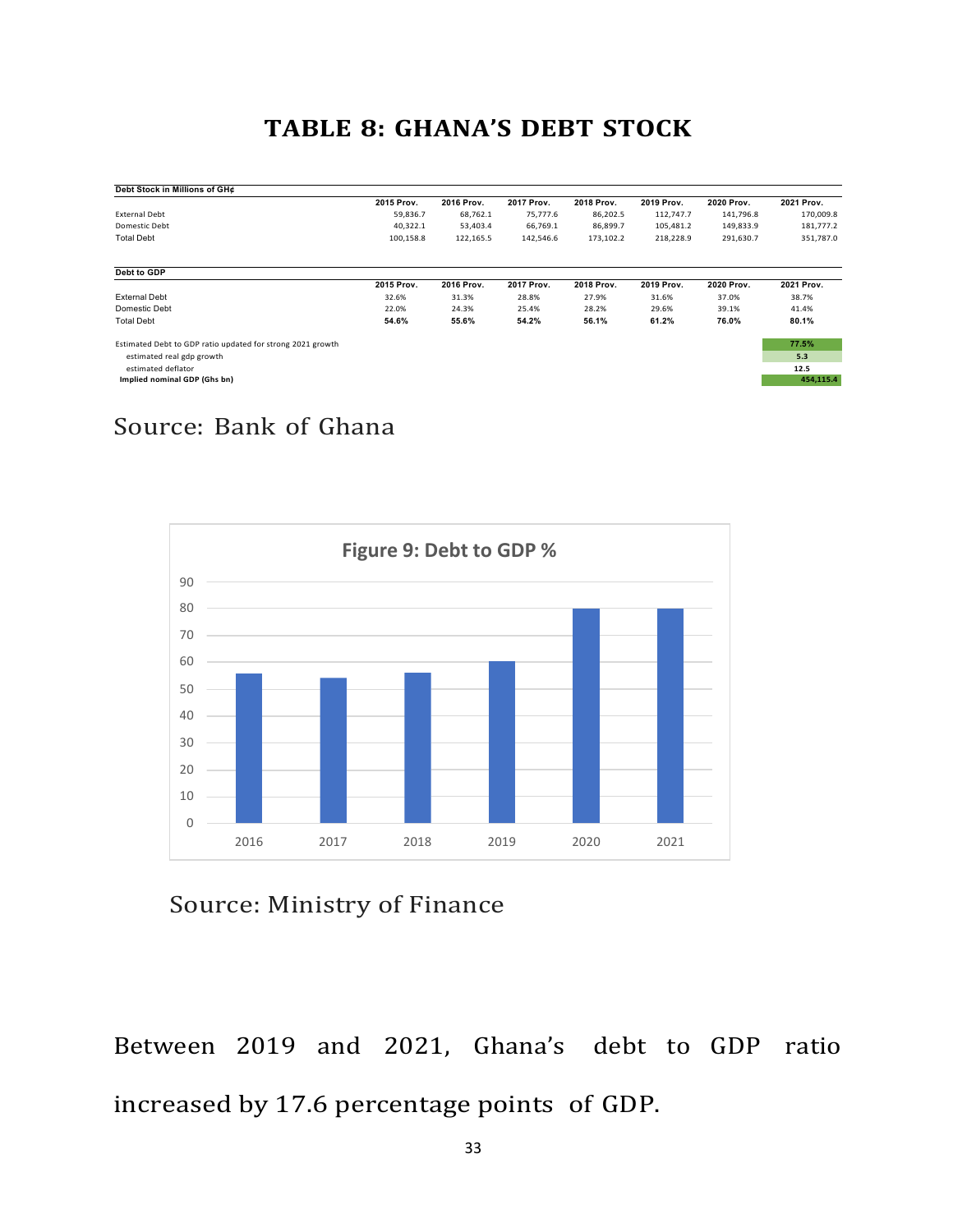It should be noted that without the GHC 50.1 billion debt for the three exceptional items (COVID-19, Financial Sector and Energy), Ghana's debt to GDP would be about  $68\%$  instead of the 80% currently. Because of COVID-19, GDP growth was virtually zero in 2020 and this is also bound to increase the debt to GDP ratio other things being equal with a lower base.

Now to the question of what projects and programs government have to show for the higher debt. Some loan agreements underpinning the external debt stock are listed in Table 9 and provide descriptions of the projects that have been, are being or will be financed with the loans. The projects include: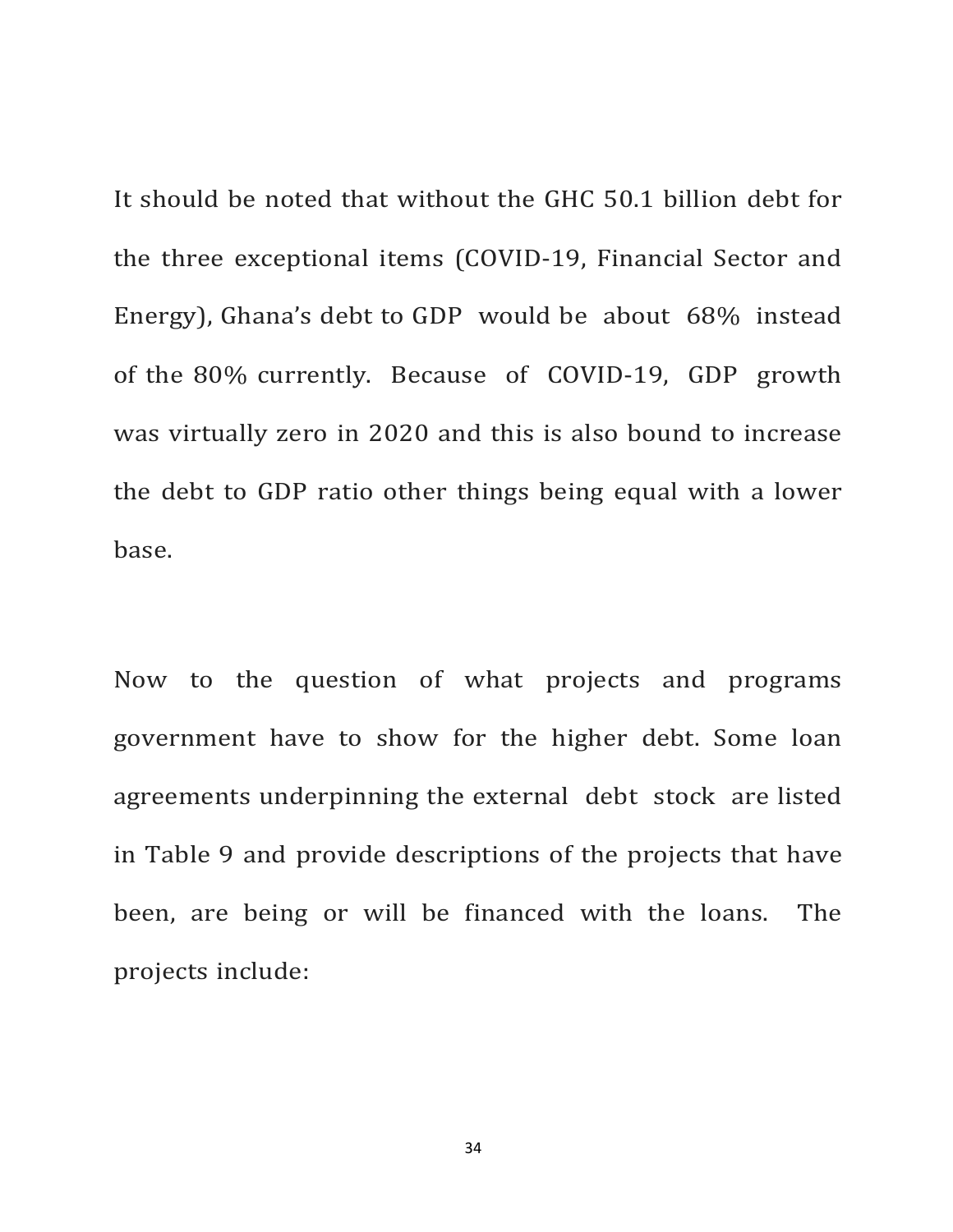# **TABLE 9: LOAN AGREEMENTS SIGNED SINCE 2017 –**

| N <sub>O</sub> | <b>PROJECT</b>                                            |
|----------------|-----------------------------------------------------------|
| 1.             | <b>Construction of a University and Related Dormitory</b> |
|                | <b>Facilities in Somanya, Eastern Region</b>              |
| 2.             | <b>Pokuase Interchange</b>                                |
| 3.             | <b>Tema-Mpakadan Railway</b>                              |
| 4.             | Greater Accra Sustainable Sanitation and Livelihood       |
|                | <b>Improvement Project</b>                                |
| 5.             | Additional Financing for Sustainable Rural Water and      |
|                | <b>Sanitation Project</b>                                 |
| 6.             | Development of Kumasi Airport Phase 2- Commercial         |
|                | <b>Facility Agreement</b>                                 |
| 7.             | Development of Kumasi Airport (Phase 2)- UKEF             |
|                | <b>Facility Agreement</b>                                 |
| 8.             | <b>Additional Financing for the Secondary Education</b>   |
|                | <b>Improvement Project</b>                                |
| 9.             | <b>Upper East Region Water Supply Project</b>             |
| 10.            | Savanah Zone Agricultural Productivity Improvement        |
|                | Project (SAPIP)                                           |
| 11.            | <b>Polytechnics, Technical and Vocational Training</b>    |
|                | <b>Centres Upgrading Projects of Ghana</b>                |
| 12.1           | Rural Entreprise Programme (REP)                          |
| 13.            | Services for the Enhancement of Nationwide Water          |
|                | Network Management                                        |
| 14.            | Enhancement of Road Safety- Turnkey Implementation of     |
|                | Photovoltaic Based Street Lighting Programme- Phase II    |
| 15.            | Improving Access to Quality Health Care in Western Region |
|                | of Ghana                                                  |
| <b>16.</b>     | Obetsebi Lamptey Interchange                              |
| 17.            | Establishing a Deposit Protection Scheme in Ghana         |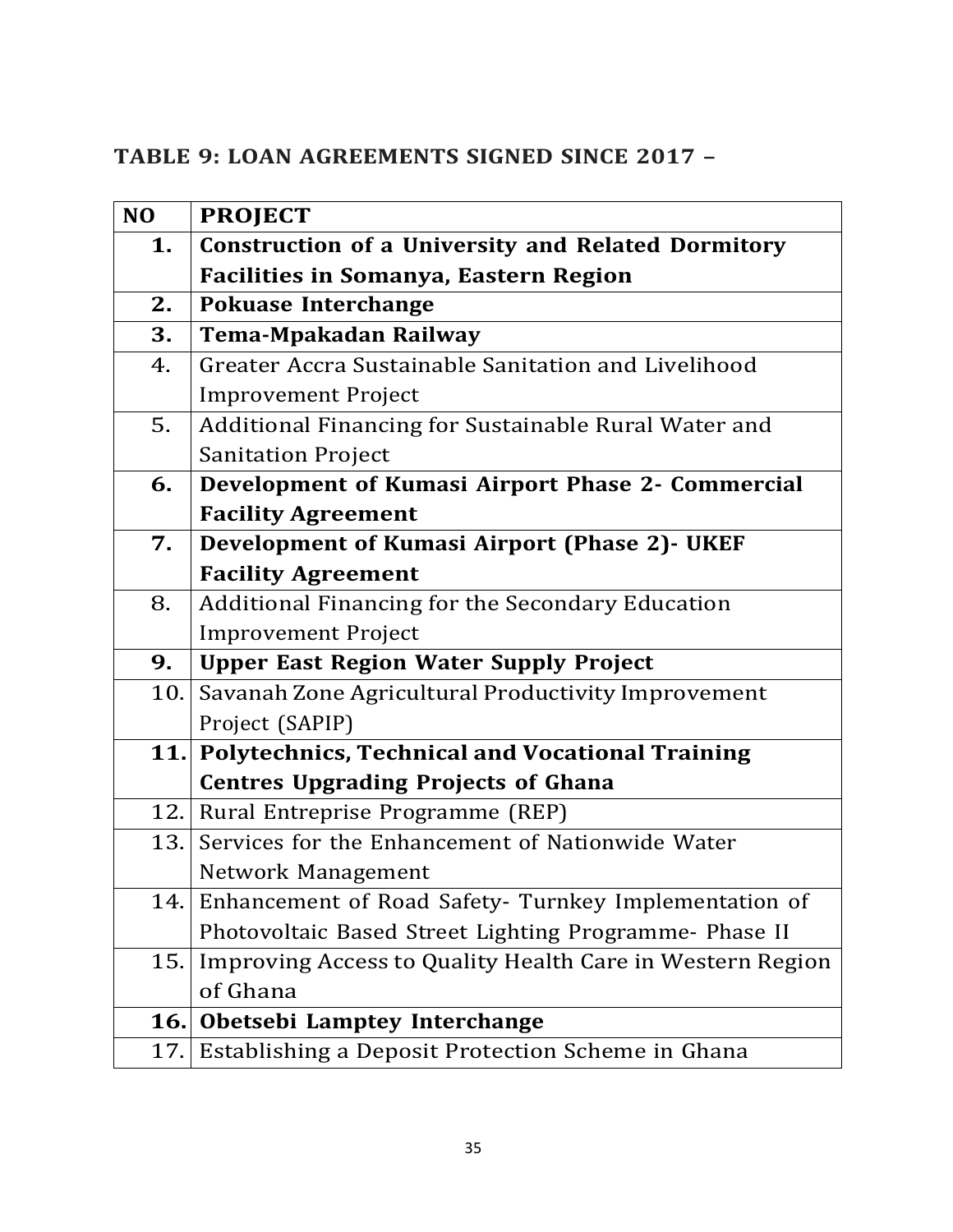|      | 18. Upgrading and Enhancement of Technical and                |
|------|---------------------------------------------------------------|
|      | <b>Vocational Training Centres- Phase 2</b>                   |
| 19.  | Ghana Transport Sector Improvement Project                    |
| 20.1 | <b>Construction of 7 Bridges in the Northern Region of</b>    |
|      | Ghana                                                         |
| 21.1 | Ghana Commercial Agriculture Project-Additional               |
|      | Financing                                                     |
| 22.  | Establishment of the university of Environment and            |
|      | Sustainable Development project                               |
| 23.1 | Public Sector Reform for Results Project                      |
| 24.  | Ghana Energy Sector Transformation Initiative Project         |
| 25.  | <b>Financial Sector Development Project</b>                   |
| 26.  | <b>Ghana Secondary Cities Support Program</b>                 |
| 27.  | Tourism Development Project                                   |
| 28.  | <b>Tamale International Airport- Phase 2</b>                  |
|      | 29. Completion and Equipping of Bekwai District Hospital      |
| 30.  | Redevelopment and Modernisation of Kumasi Central             |
|      | Market and its Associated Infrastructure-PhaseII              |
| 31.  | Productive Safety Net Project                                 |
| 32.  | <b>Modernization and Equipping of Selected Health</b>         |
|      | Facilities (Tetteh Quarshie Memorial, Kibi, Aburi and         |
|      | <b>Atibie Hospitals)</b>                                      |
| 33.  | Supply of 300 sets of Global Multipurpose Mini Tractors       |
|      | and 220 Compact (CABRIO I and II) tractors                    |
| 34.  | <b>Expansion of the University of Ghana Hospital-Phase II</b> |
| 35.  | Ghana Incentive-Based Risk-Sharing System For                 |
|      | <b>Agricultural Lending</b>                                   |
| 36.  | Design, Fabrication, Supply and Installation of 50 No.        |
|      | <b>Composite Bridges and Related Civil Works</b>              |
| 37.  | <b>Rehabilitation and Upgrading of Potable Water System</b>   |
|      | in Yendi                                                      |
| 38.  | Strengthening of Agricultural and Mechanization Services      |
|      | Centres (AMSECs) in Ghana                                     |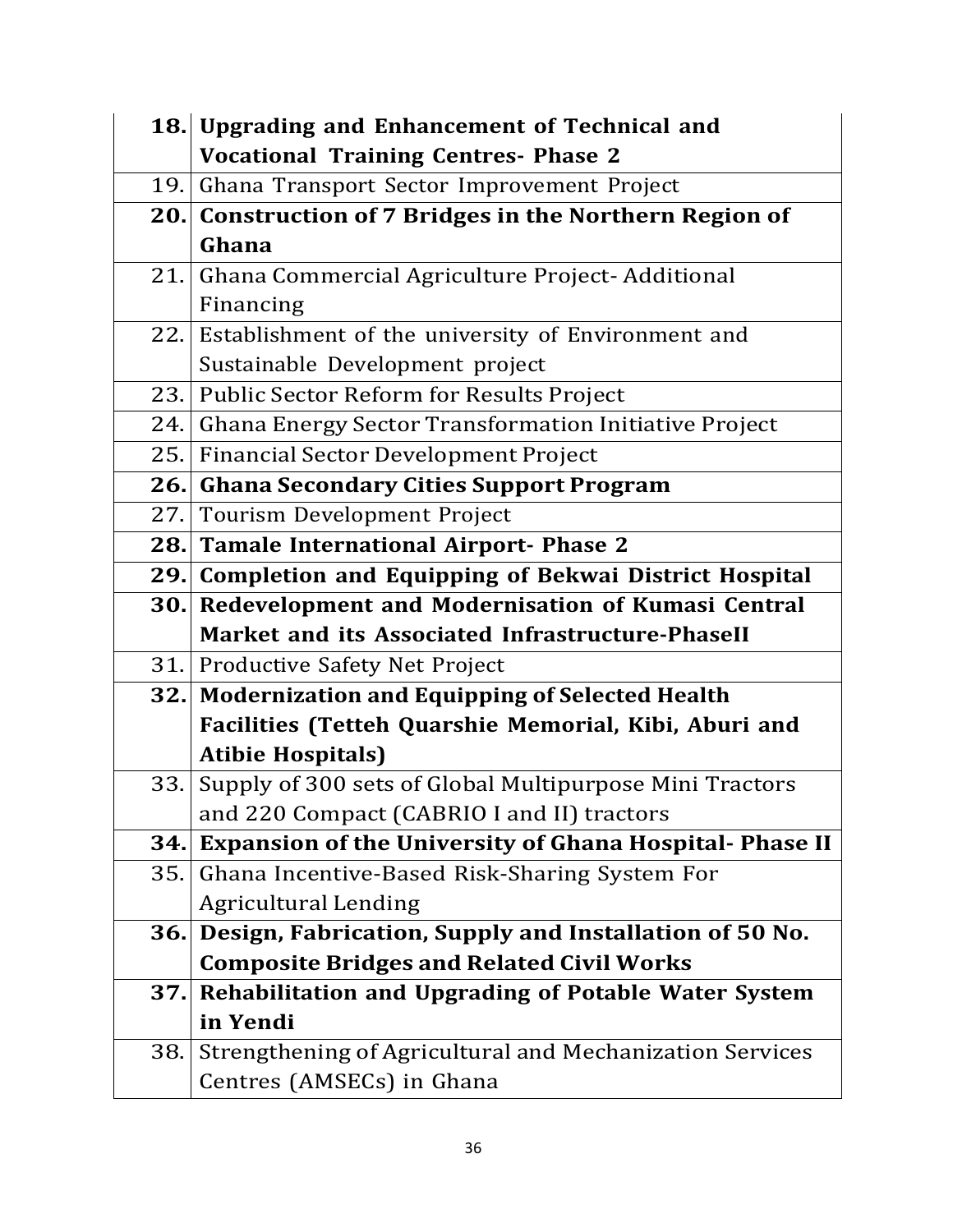|      | 39. Execution and Completion of the Military Housing project |  |
|------|--------------------------------------------------------------|--|
|      | for the Ministry of Defence                                  |  |
| 40.  | Overall upgrading and modernization of the vocational        |  |
|      | education system in Ghana                                    |  |
|      | 41. Additional Financing for the Rehabilitation and          |  |
|      | <b>Expansion of the Bolgatanga Regional Hospital Project</b> |  |
| 42.1 | <b>Rehabilitation of Dome-Kitase Road Project</b>            |  |
|      | (procurement ongoing)                                        |  |
| 43.  | Support to Basic Education in Five (5) Regions Project       |  |
| 44.  | First Africa Higher Education Centers of Excellence for      |  |
|      | Development Impact Project                                   |  |
| 45.  | Cocoa Sector Institutional Support Project (COSISP)          |  |
| 46.  | Financing of Kumasi Airport Redevelopment- Phase 3           |  |
| 47.  | <b>Modernisation of Konfo Anokye Teaching Hospital</b>       |  |
|      | project                                                      |  |
| 48.  | <b>Term Loan Facility- Integrated National Security</b>      |  |
|      | <b>Communication Enhancement Network Project-Phase</b>       |  |
|      | $\mathbf{2}$                                                 |  |
| 49.  | <b>Integrated National Security Communications</b>           |  |
|      | Enhancement Network Project-Phase II                         |  |
| 50.  | Design, Construction and Commissioning of a potable          |  |
|      | water infrastructure Project in Tamale, Northern             |  |
|      | <b>Region, Ghana</b>                                         |  |
|      | 51. Kpong Generating Station Retrofit-Additional             |  |
|      | <b>Financing</b>                                             |  |
| 52.  | Savannah Investment Programme (SIP)                          |  |
| 53.  | Strategic Climate Fund-Forest Investment Program             |  |
| 54.  | Ghana Economic Transformation Project                        |  |
| 55.  | Ghana Accountability for Learning Outcomes Project           |  |
| 56.  | Greater Accra Resilient and Integrated Development Project   |  |
| 57.  | Eastern Corridor Road Development Programme- Phase           |  |
|      | 1                                                            |  |
|      | 58. Eastern Corridor Dev't Prog. (Phase I)                   |  |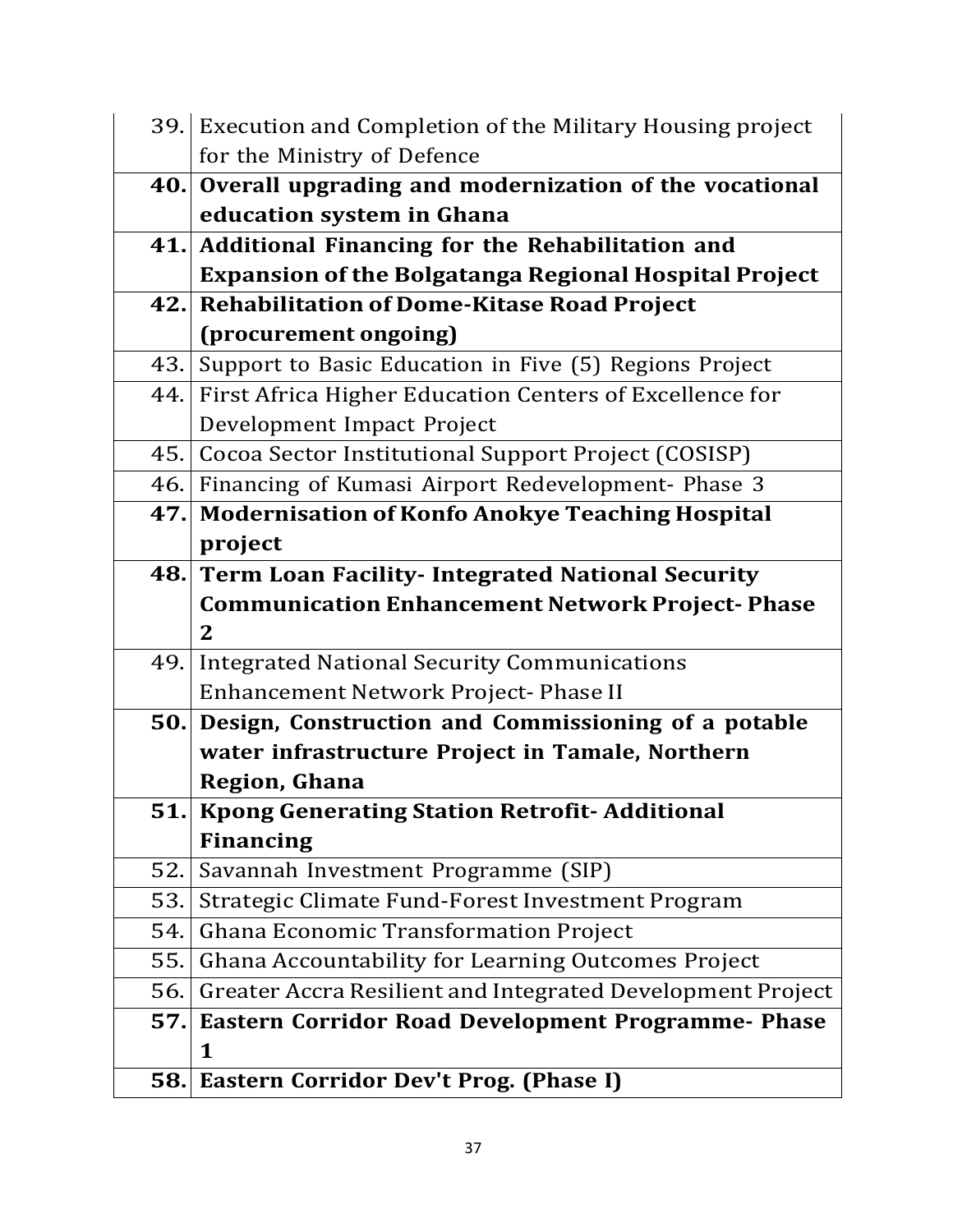|     | 59. Ghana COVID-19 Emergency Preparedness and               |  |
|-----|-------------------------------------------------------------|--|
|     | <b>Response Project</b>                                     |  |
| 60. | Harmonizing and improving statistics in West Africa         |  |
|     | Project (HISWA)                                             |  |
|     | 61. Construction of 14 Pedestrian Bridges                   |  |
|     | 62. Ghana Rural Telephony and Digital Inclusion Project     |  |
|     | 63. Construction of the Takoradi Market                     |  |
|     | 64. Expansion and Rehabilitation of Keta Water Supply       |  |
|     | <b>System Project</b>                                       |  |
| 65. | <b>Elmina Fishing Port Rehabilitation and Expansion</b>     |  |
|     | Project                                                     |  |
| 66. | Design, Construction and Equipping of Eastern               |  |
|     | Regional Hospital at Koforidua- Phase 1                     |  |
| 67. | <b>Strengthening Institutional Capacity for Domestic</b>    |  |
|     | Resource Mobilization and Economic Mgt Proj.                |  |
| 68. | Four (4) Constituencies (5 Districts) Water Supply Project- |  |
|     | Phase 3                                                     |  |
|     | 69. Construction of the Tema-Aflao road Project-Phase 1     |  |
| 70. | <b>Streets of Accra-Phase 2</b>                             |  |
| 71. | Engineering, procurement and construction of drinking       |  |
|     | water facilities in Wenchi                                  |  |
| 72. | Rural communities and small towns water supply              |  |
|     | project- Aqua Africa                                        |  |
|     | 73. Self-Help Electrification Programme in Five Regions in  |  |
|     | <b>Ghana-Phase II</b>                                       |  |
| 74. | Outgrower Value Chain Fund-Phase III                        |  |
| 75. | Ghana Jobs and Skills Project                               |  |
| 76. | Obetsebi Lamptey Interchange and Ancillary works            |  |
|     | <b>Project-Phase 2</b>                                      |  |
| 77. | <b>Streets of Tamale- Phase 2</b>                           |  |
| 78. | e-Transform Ghana project- Additional Financing             |  |
| 79. | Ghana Development Finance Project                           |  |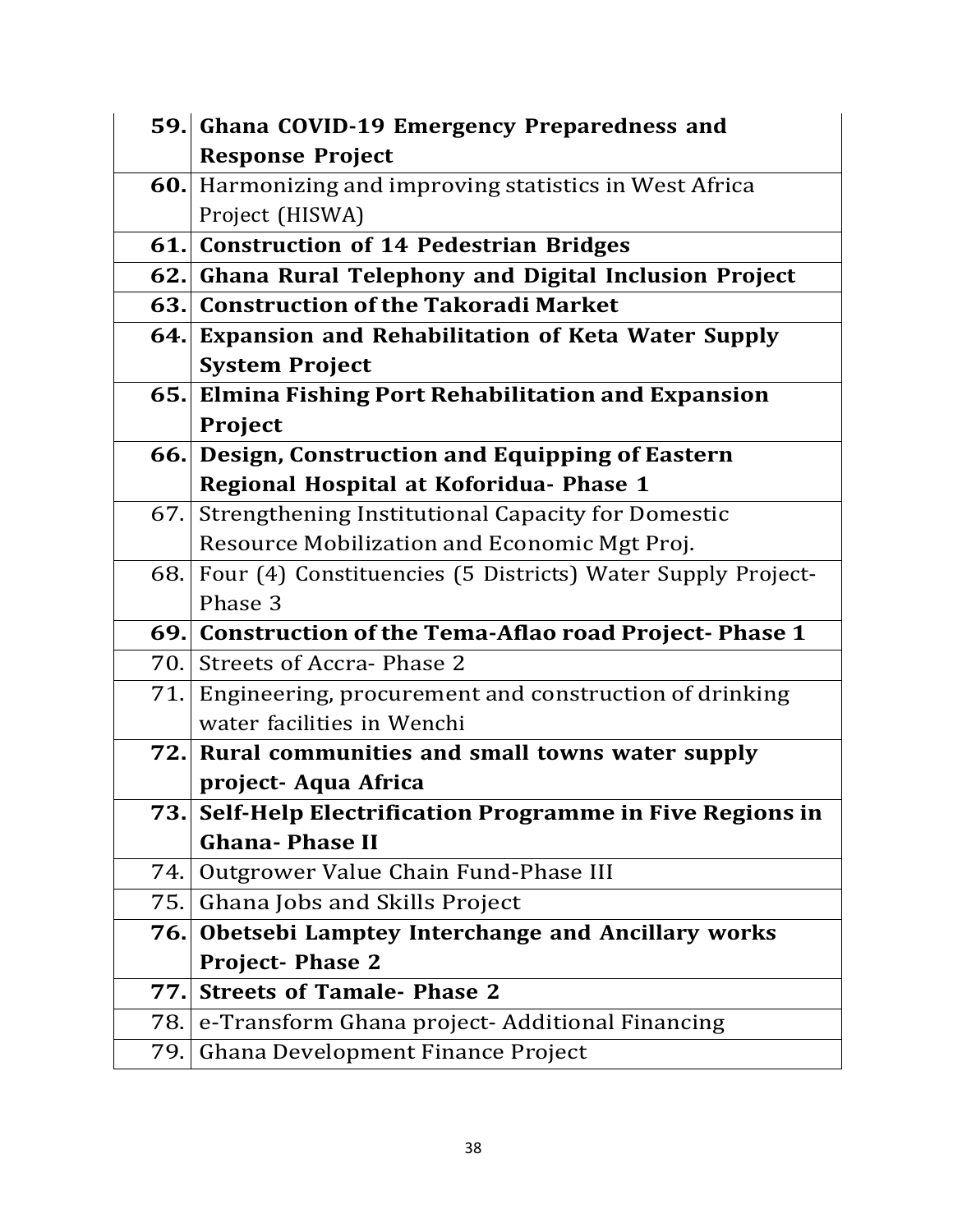|            | 80. Greater Accra Metropolitan Area Sanitation and Water     |  |  |
|------------|--------------------------------------------------------------|--|--|
|            | <b>Project-Additional Financing</b>                          |  |  |
| 81.        | Ghana COVID-19 Emergency Preparedness and Response           |  |  |
|            | <b>Project-Additional Financing</b>                          |  |  |
|            | 82. Construction of 12 polyclinics in Ashanti, Eastern,      |  |  |
|            | <b>Greater Accra and Ahafo Regions</b>                       |  |  |
|            | 83. Design, Construction, Equipping and Furnishing of an     |  |  |
|            | Urology and Nephrology Centre of Excellence at Korle-        |  |  |
|            | <b>Bu Teaching Hospital</b>                                  |  |  |
| 84.        | Emergency Support To Rural Livelihoods And Foods             |  |  |
|            | Systems Exposed To Covid-19 (Esrf)                           |  |  |
| 85.        | Construction of Paa Grant Interchange and other roads        |  |  |
|            | in Sekondi and Takoradi Township- Phase 1                    |  |  |
| 86.        | <b>Construction of Tema and Nkoranza hospitals and</b>       |  |  |
|            | central medical stores in Ghana                              |  |  |
|            | 87. Design, fabrication and supply of 89 clear-span two-     |  |  |
|            | lane rapid-response bridges                                  |  |  |
|            | 88. Bechem-Techiman-Akomadan and Tarkwa-Agona                |  |  |
|            | <b>Nkwanta Road Project (ATI)</b>                            |  |  |
| 89.        | Rehabilitation and equipping of La General hospital          |  |  |
| 90.        | <b>Construction and equipping of Shama District Hospital</b> |  |  |
| 91.        | Renewable Energy and Energy Efficiency Programme             |  |  |
| 92.1       | <b>Techiman Water Supply Project</b>                         |  |  |
|            | 93. Supply and Installation of Medical Equipment Project     |  |  |
| 94.        | Ghana Integrated Financial Management Information            |  |  |
|            | System (GIFMIS) ICT Upgrade Project                          |  |  |
| 95.        | <b>COVID-19 Emergency Response Program</b>                   |  |  |
| 96.        | Supply and installation of integrated e-learning             |  |  |
|            | laboratories in senior high schools                          |  |  |
| 97.        | Supply and installation of integrated e-learning             |  |  |
|            | laboratories in senior high schools-State to State Loan      |  |  |
| <b>98.</b> | Upgrading and enhancement of 2 technical Institutes          |  |  |
|            | and 4 technical high schools- Phase III                      |  |  |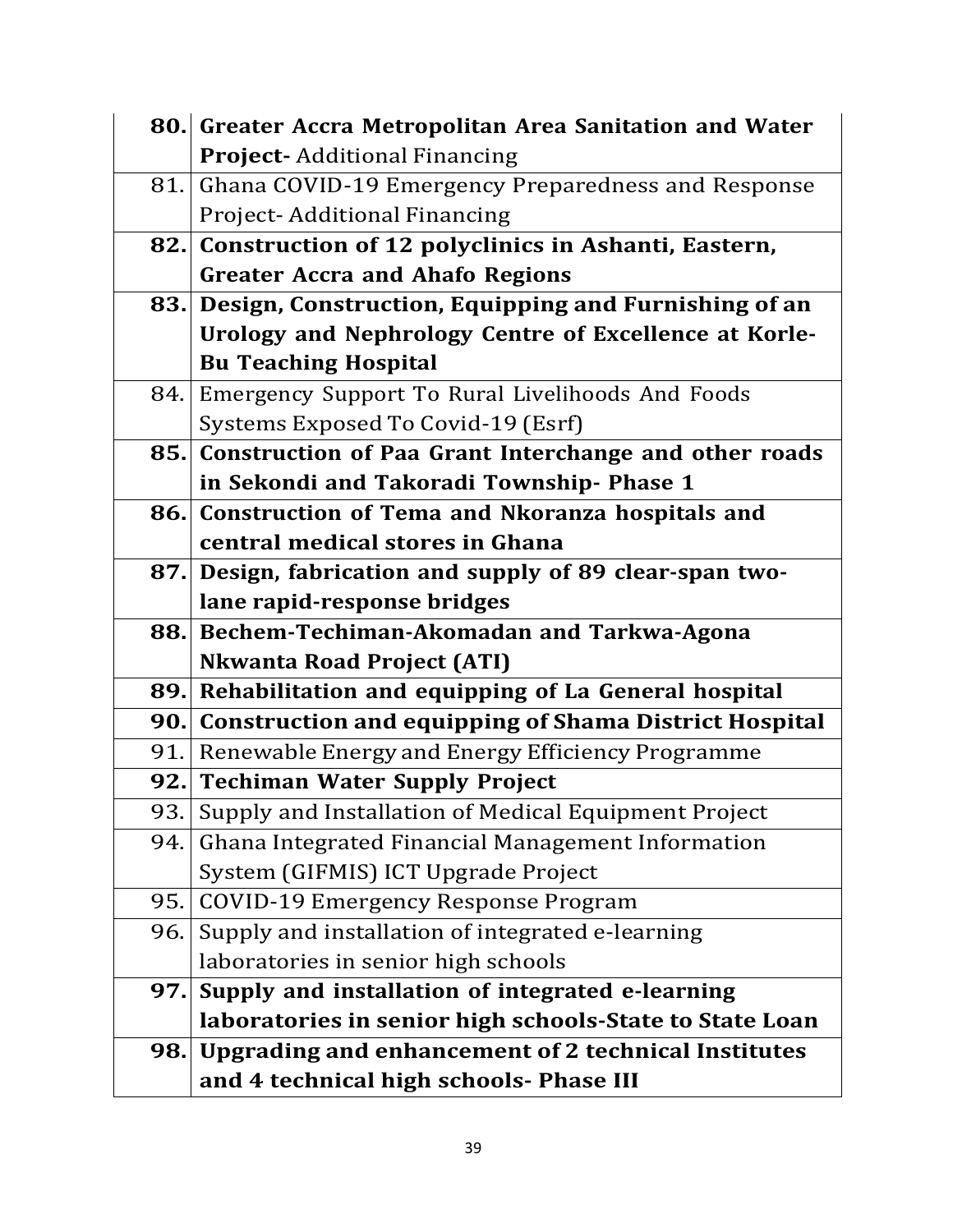| 99. Affordable Agricultural Financing for Resilient Rural |  |  |
|-----------------------------------------------------------|--|--|
| Development Project (The "AAFORD, Accra")                 |  |  |
| 100 Supply of armoured vehicles for the Ministry of       |  |  |
| <b>Defence</b>                                            |  |  |
| 101 Design and build contract for Tamale to Walewale Road |  |  |
| (Savelugu to Walewale) - Phase 1                          |  |  |
| 102 Construction of University of Environment and         |  |  |
| Sustainable Development, Somanya, Eastern Region-         |  |  |
| <b>Phase 2</b>                                            |  |  |
| 103 Supply of 45 intercity buses to the Ministry of       |  |  |
| <b>Transport</b>                                          |  |  |
| 104 Supply of 45 intercity buses to the Ministry of       |  |  |
| <b>Transport- State to State Loan</b>                     |  |  |
| 105 Partial Reconstruction of Selected Roads in Accra and |  |  |
| Kumasi                                                    |  |  |
| 106 Facility for the financing of hospitals in Ghana      |  |  |
| 107 Redevelopment and Modernisation of the Kumasi Central |  |  |
| Market (Tranche 2 of Phase 2)                             |  |  |
| 108 Purchasing of 112 ambulance vehicles                  |  |  |
| 109 Construction of section one of the Bolgatanga Bawku   |  |  |
| Pulimakom Road Project                                    |  |  |
| 110 Financing of the construction of sections of the      |  |  |
| western railway line                                      |  |  |
| 111 Design and construction of Ashaiman Roundabout-       |  |  |
| <b>Akosombo Junction (upgrading of Eastern Corridor</b>   |  |  |
| Road-Lot 1)                                               |  |  |
| 112 Ghana COVID-19 Emergency Preparedness and Response    |  |  |
| Project                                                   |  |  |
| 113 Ghana Productive Saftey Net Project 2                 |  |  |
| 114 Rehabilitation and remodelling of the existing Effia  |  |  |
| Nkwanta regional hospital and construction of Agona       |  |  |
| <b>Regional hospital</b>                                  |  |  |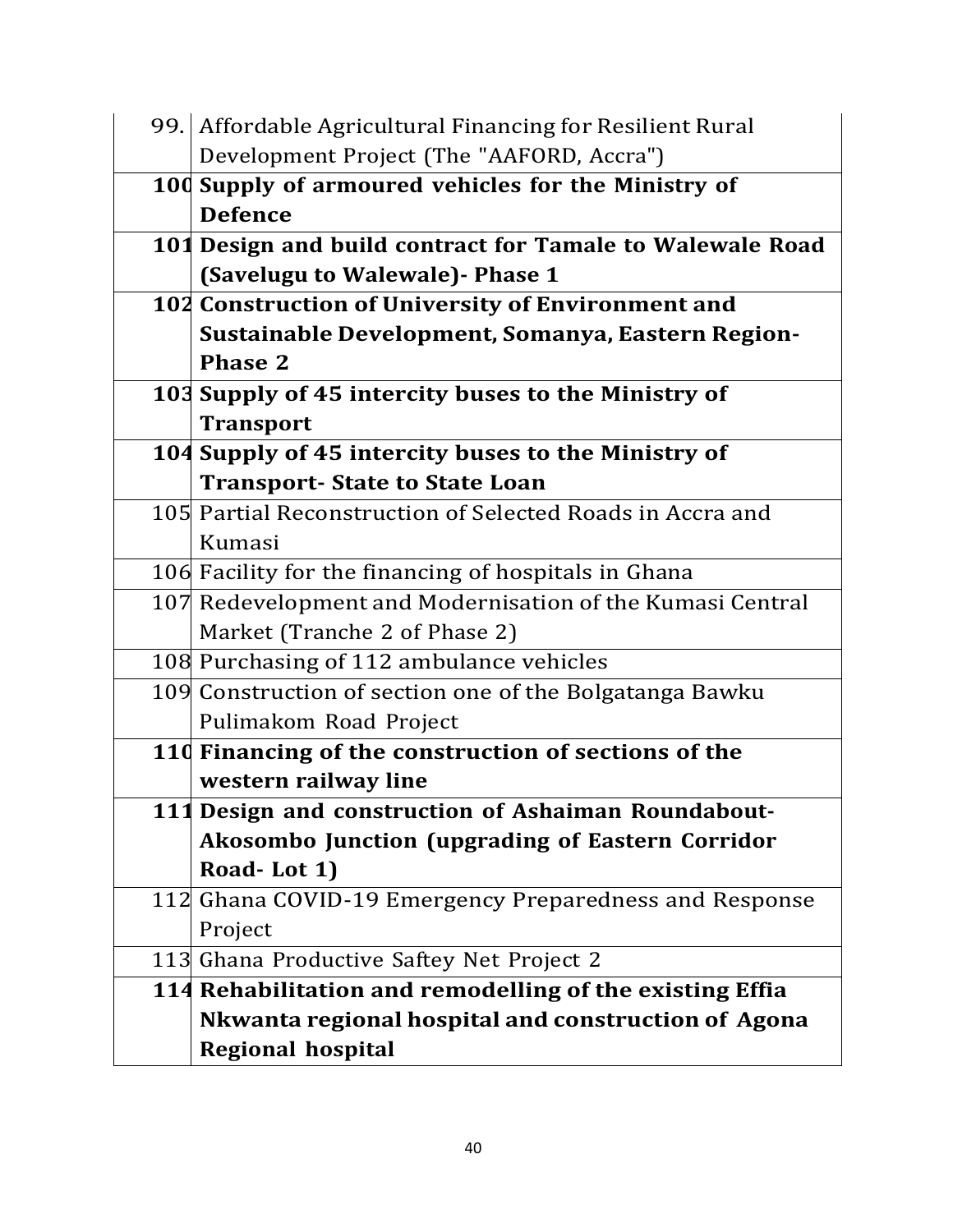| 115 Establishment of 9 State of the Art Technical and Voc. |  |
|------------------------------------------------------------|--|
| <b>Training Centers in Ghana</b>                           |  |
| 116 Design, Construction and Commissioning of Potable      |  |
| Water Infrastructure Project in Tamale                     |  |
| 117 Design, Construction and Equipping of New 400-Bed      |  |
| <b>Obstetrics and Gynaecology Dept. at Korle-Bu</b>        |  |

Source: Ministry of Finance

# **OTHER PROJECTS**

There are so many other projects going on such as.

- Flower Pot Interchange
- Adjiringano Overpass
- La-Beach Road
- Anwiankwanta-Obuasi
- Borae Junction- Kpandai
- Kpando-Kwamekrom
- New Abirem-Ofoasekuma
- Oseim-Begoro
- 50 Czech Bridges
- Twifo Praso Bridge
- 4 Belgium Bridges
- Bridge over river Pra on Kushea-Hwidiem
- Tamale- Yendi (Mobilized to Site)
- Yendi-Zabzugu-Tatale (Mobilized to site)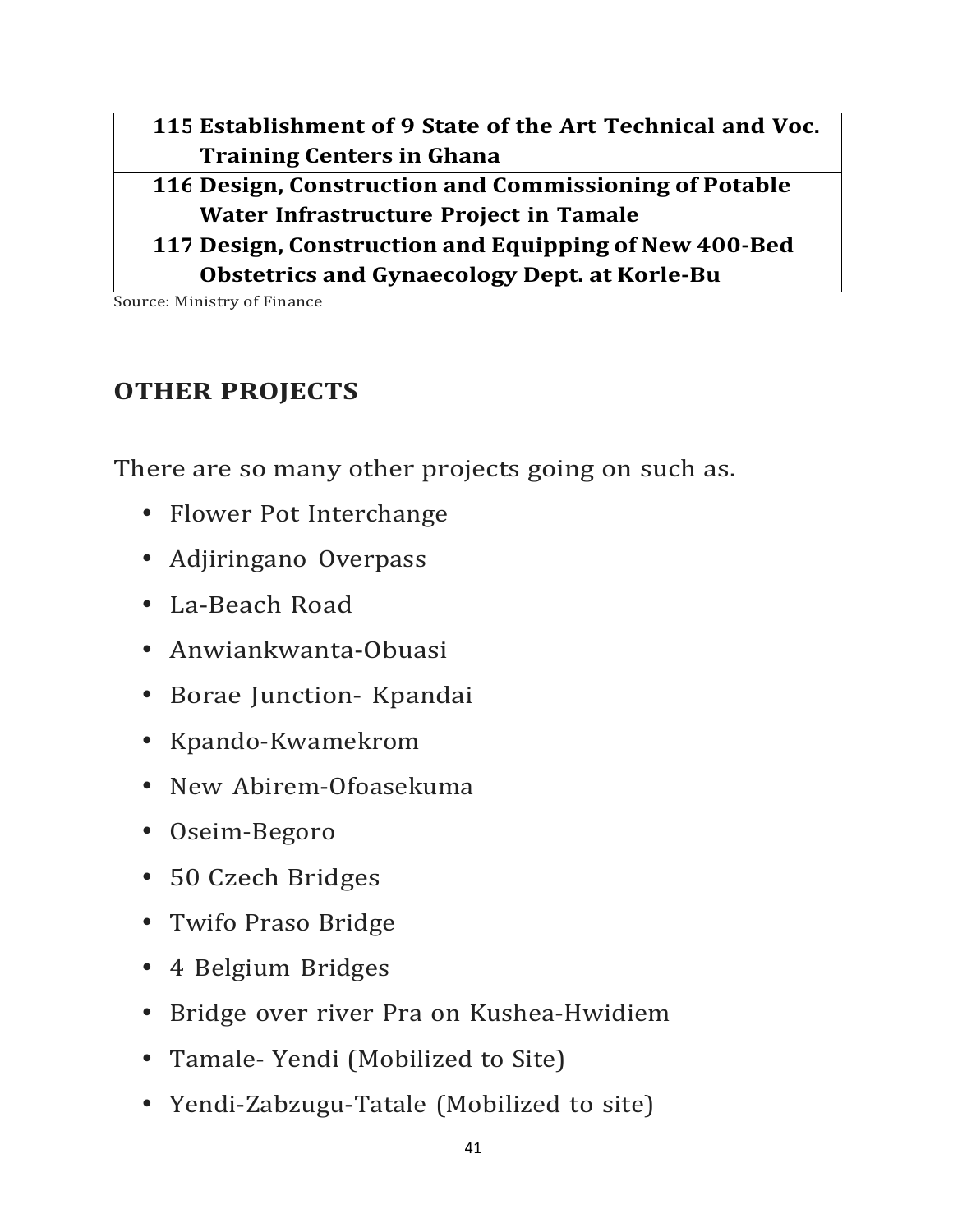- Kumasi Road and Drainage Extension Project –
- James Town Fishing Habour
- Fish Landing Sites
	- o Axim
	- o Dixcove
	- o Moree
	- o Senya Breku
	- o Gomoa Fete
	- o Winneba
	- o Mumford
	- o Jamestown
	- o Teshie
	- o Keta
- Sea Defence Projects
	- o Dansoman
	- o Axim
	- o Amanful Kumah
	- o Anomabu
	- o Elmina
	- o Cape coast
	- o Dixcove
	- o Komenda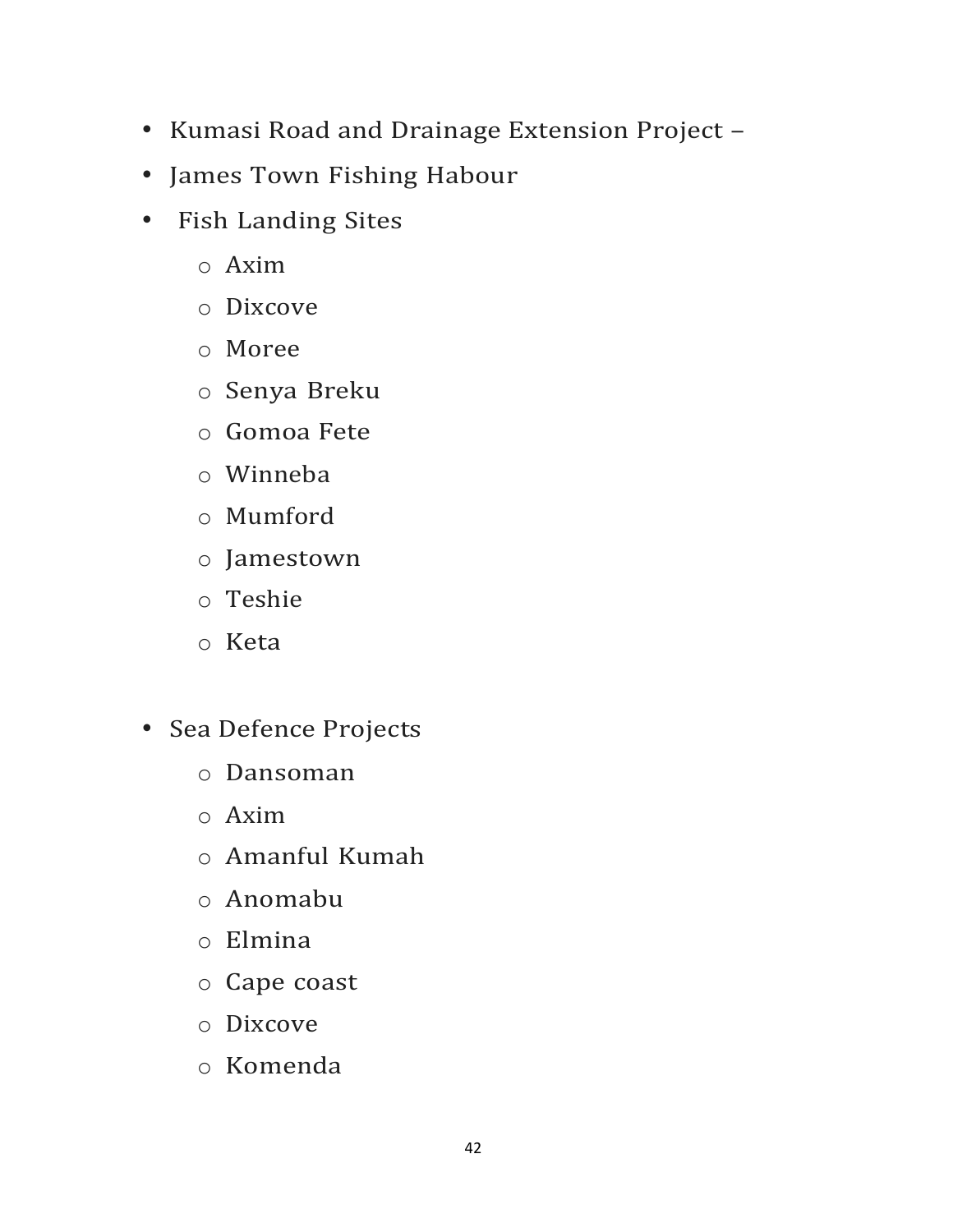- o Aboadze
- o Ningo Prampram
- Ongoing construction of ten (10) 5,000 seater Youth and Sports Centres of Excellence in ten regions of the country are at various stages of completion.
	- Kaneshie, (Greater Accra)
	- Ho (Volta)
	- Koforidua (Eastern)
	- Axim (Western)
	- Nyinahin (Ashanti)
	- Dunkwa On-Offin (Central)
	- Dormaa (Bono)
	- Navrongo (Upper East)
	- Yendi (Northern)
	- Wa (Upper West)
- Railways
	- o Kojokrom-Manso
	- o completed rehabilitation of Accra Tema (30 km),
	- o Kojokrom Tarkwa (56 km) narrow gauge lines.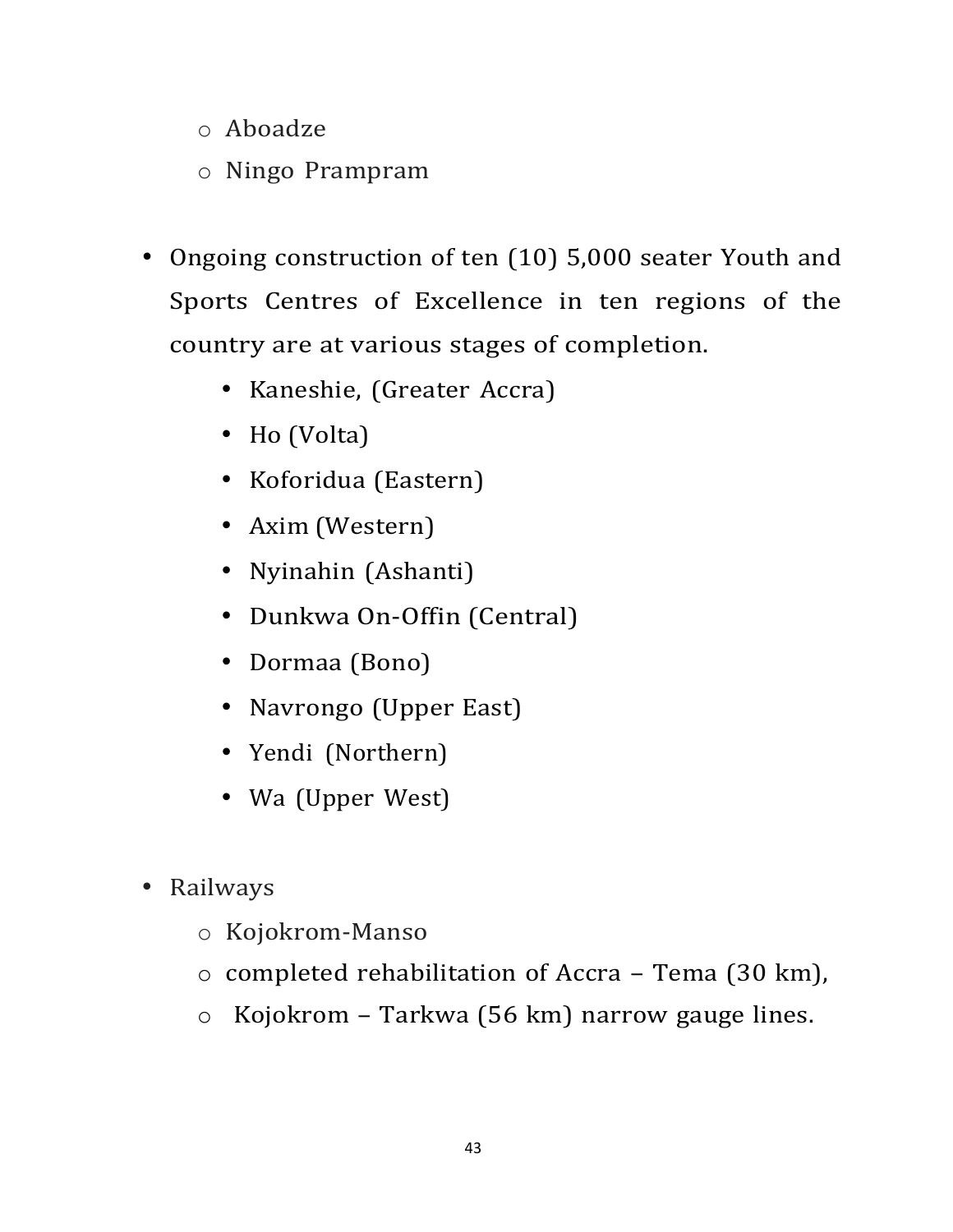- Equipment and retooling of 52 technical institutes
- 80 Warehouses
- Barracks Regeneration Project housing at all garrisons
- 15 Forward Operating Bases under construction
- 320 Housing units at the National Police training School
- Damango Water Supply Project
- Sunyani Water Supply Project
- Sekondi Takoradi Water Supply Project
- Sunyani Airport
- Completion and Equipping of 750-bed KATH maternity and Childrens block
- Agenda 111 hospitals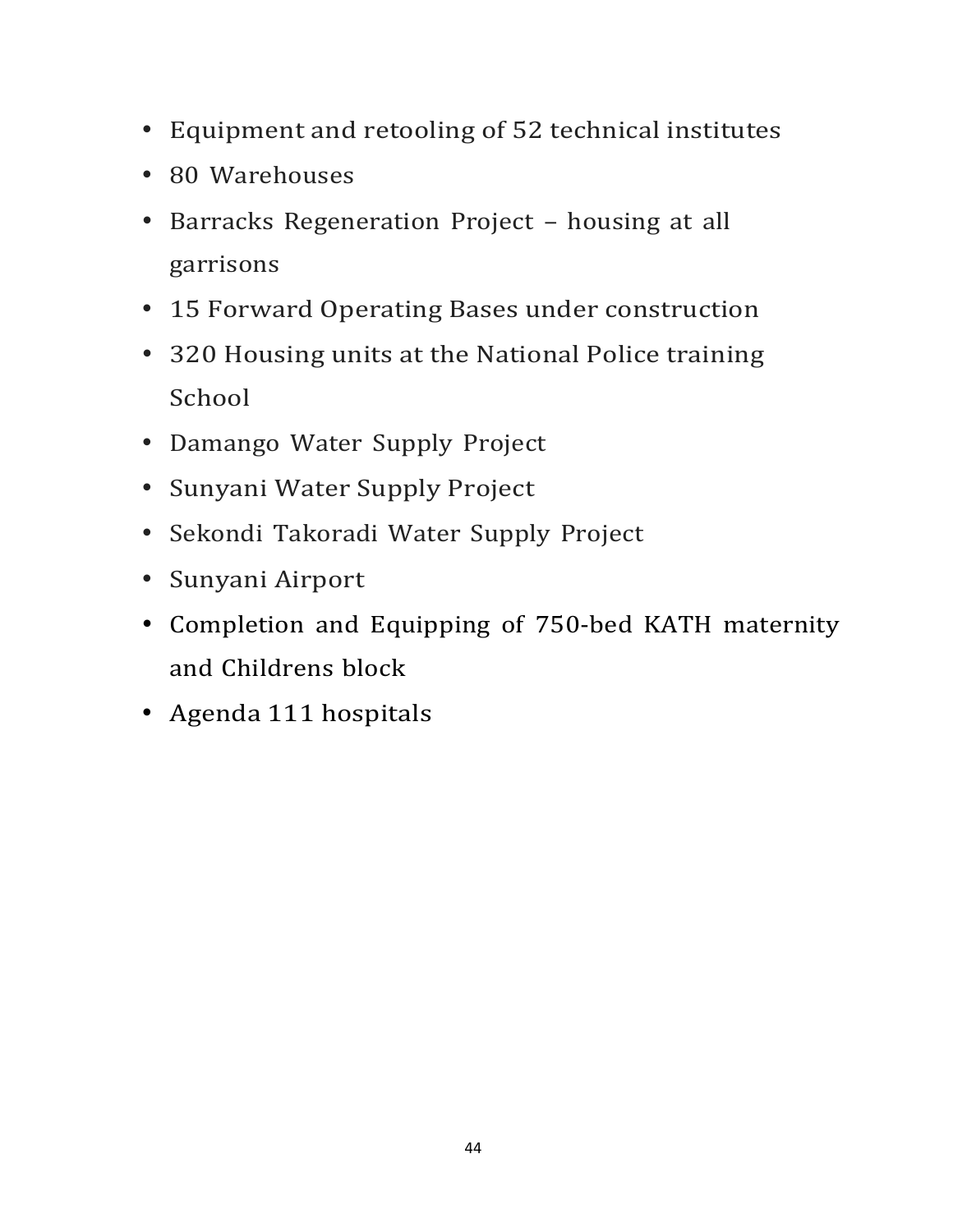## **MOVING FROM A FOCUS ON TAXATION TO A FOCUS ON PRODUCTION**

Ladies and gentlemen, as part of measures to get the economy back on track, improve domestic revenue mobilisation and improve efficiency, government increased a number of taxes.

These include:

- The extension of the National Fiscal Stabilisation Levy and the Special Import Levies from 2020 to 2024
- Imposition of a luxury vehicle levy which was later abolished
- Increase in CST from 6% to 9% and subsequently reduced from 9% to 5%.
- Increase in National Health Insurance Levy from 2.5% to 3.5%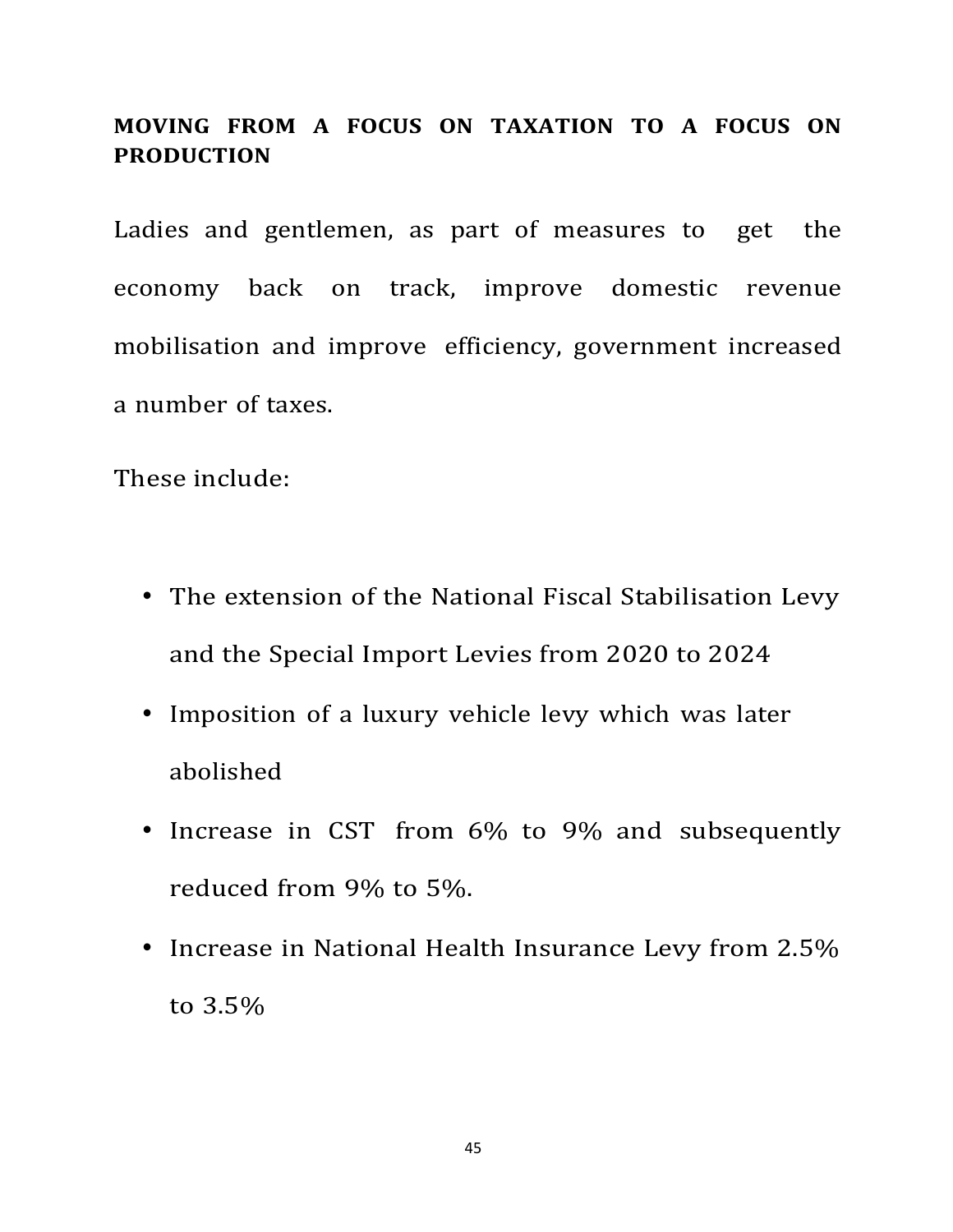- Sanitation and pollution Levy of 10 pesewas on the price of a liter of petrol/diesel.
- Energy sector recovery levy of 20 pesewas per liter on petrol/diesel.
- A financial sector clean-up levy of 5% on the profit before tax of banks.
- The introduction of an E-Levy of 1.5% on electronic financial transactions.

However, it is important to point out that notwithstanding the revenue challenges we inherited at the time of taking office, we took the decision to reduce taxes in the economy. We were aware that our decision to reduce the taxes could worsen our revenue challenges in the short term but we were of the firm conviction that this would spur growth and increase tax revenues in the medium to long term. In fulfillment of our manifesto promise to move the economy from a focus on taxation to a focus on production we have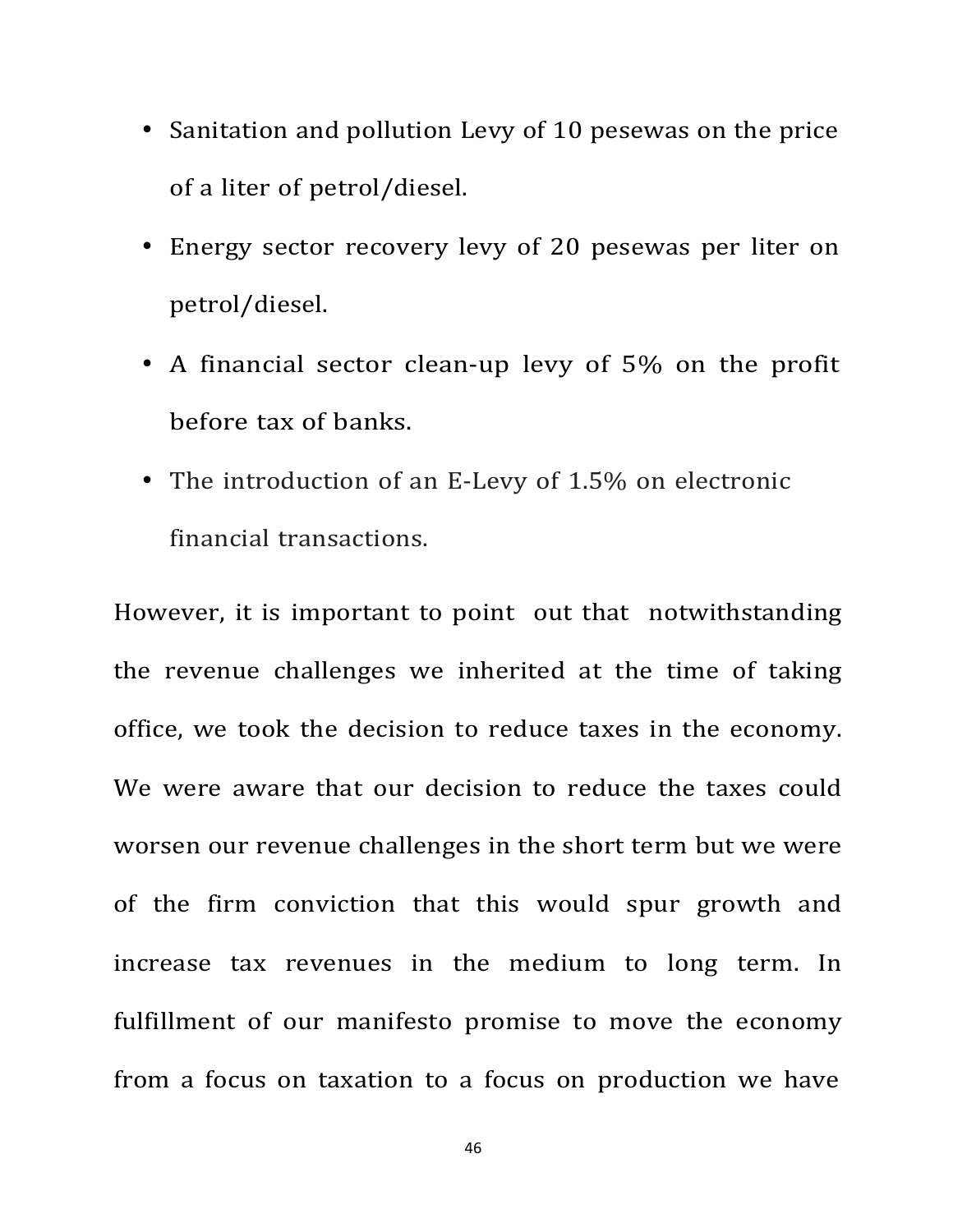thus far reduced or abolished at least 18 separate taxes and levies and most of them were manifesto promises (Table 10). No such broad based reduction in taxes has been implemented by any government since independence.

**TABLE 10: TAXES REDUCED OR ABOLISHED**

| Abolished the 5% VAT/NHIL on real estate sales              |  |  |
|-------------------------------------------------------------|--|--|
| Abolished the 17.5% VAT/NHIL on selected imported           |  |  |
| medicines, that are not produced locally                    |  |  |
| Abolished the 17.5% VAT/NHIL on financial services          |  |  |
| Abolished import duty on the importation of spare           |  |  |
| parts.                                                      |  |  |
| Abolished 1% special import levy                            |  |  |
| Abolished 17.5% VAT on domestic airline tickets             |  |  |
| Abolished Levies imposed on Kayayei by local                |  |  |
| authorities                                                 |  |  |
| Reduced import duty for some goods and vehicles             |  |  |
| Abolished excise duty on petroleum                          |  |  |
| 10<br>Provided full corporate tax deduction for private     |  |  |
| universities who plough back 100% of profits into the       |  |  |
| university                                                  |  |  |
| 11<br>Reduced National Electrification Scheme Levy from 5%  |  |  |
| to $3%$                                                     |  |  |
| 12<br>Reduced Public Lighting Levy from 5% to 2%            |  |  |
| 13<br>Reduced special petroleum tax rate from 17.5% to 13%  |  |  |
| and introduced specific rates                               |  |  |
| 14<br>Replaced the 17.5 VAT/NHIL rate with a flat rate of 3 |  |  |
| % for traders                                               |  |  |
|                                                             |  |  |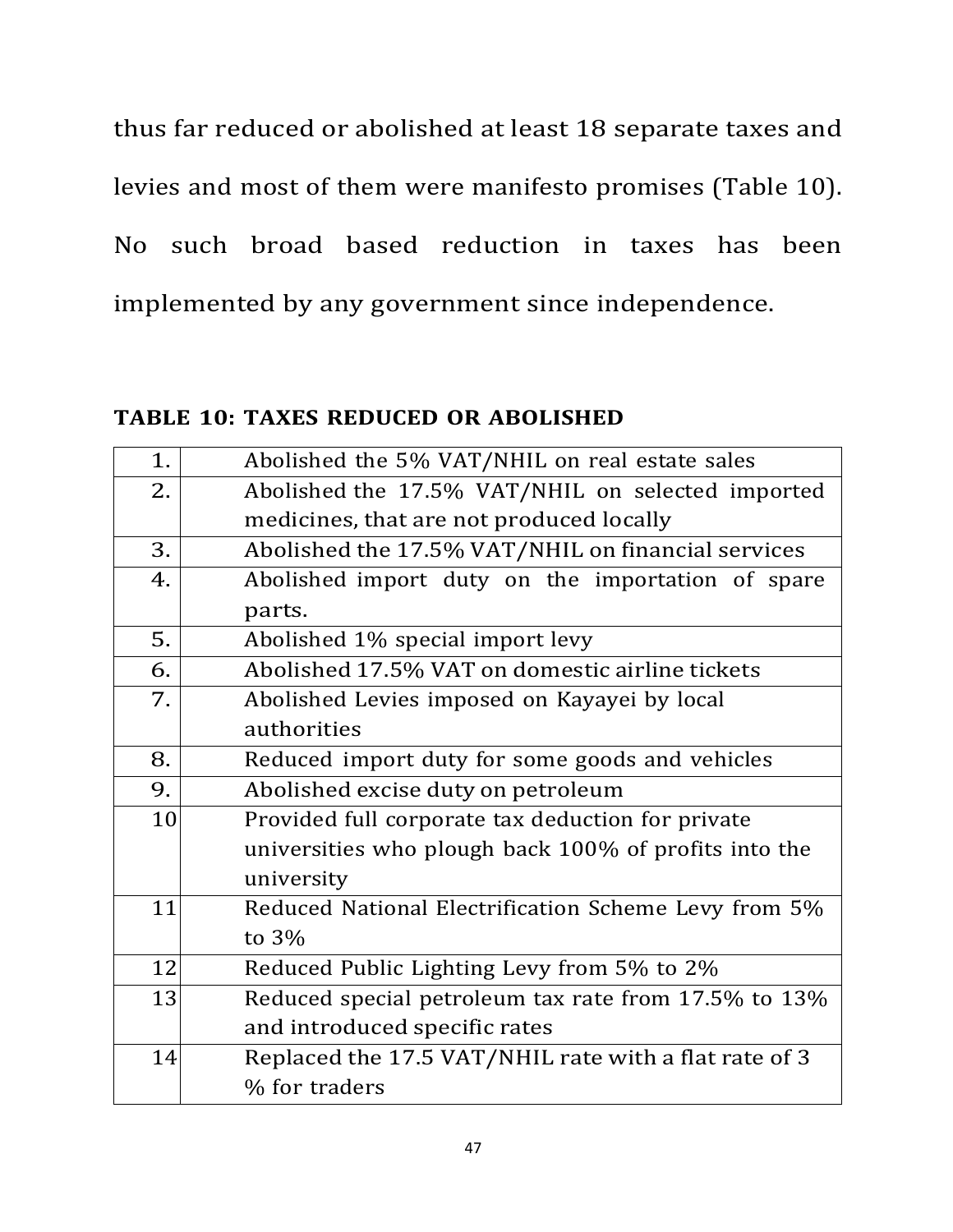| 15        | Granted Capital Gains Tax Exemption on stocks         |  |
|-----------|-------------------------------------------------------|--|
|           | traded on the Ghana Stock Exchange or publicly held   |  |
|           | securities approved by the SEC                        |  |
| 16        | Abolished the income tax on mutual fund and unit      |  |
|           | trust schemes                                         |  |
| 17        | Abolished income tax on REIT                          |  |
| <b>18</b> | Reduced withholding tax for gold exporters from 3% to |  |
|           | $1\%$ .                                               |  |

Source: Ministry of Finance

Despite these tax reductions, the data shows that revenue collection in nominal cedi terms has increased by 25% annually since 2017.

Beyond the these measures, government focused on production in the real sector.

Virtually every government in our history has noted the need for Ghana to change the structure of the economy through diversification and by shifting from the focus on the production of raw materials to value addition. This is a key pillar of Nana Akufo-Addo's Ghana Beyond Aid agenda. To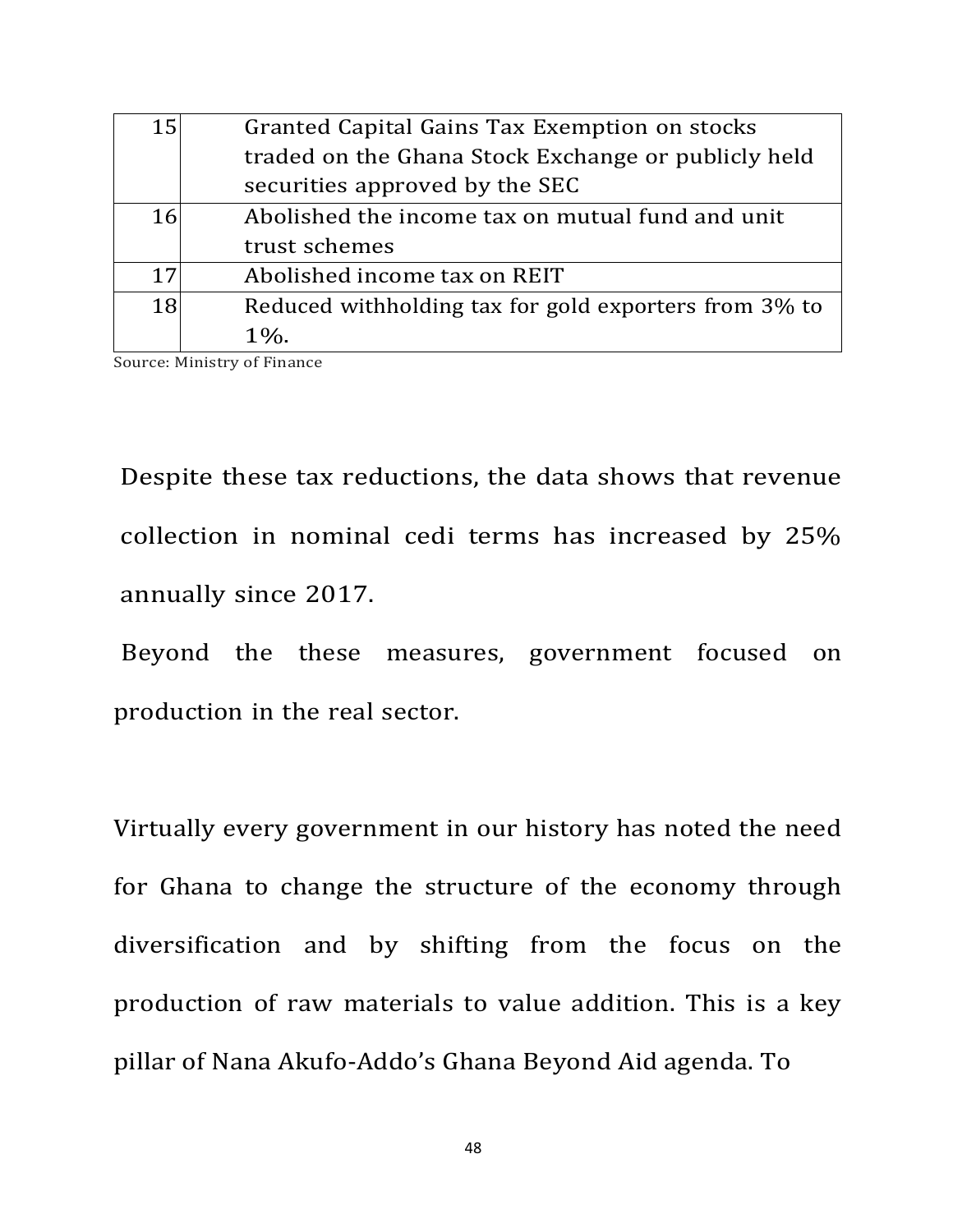accomplish this, Government has implemented the following programmes:

- Planting for Food and Jobs to increase agricultural output for agro processing and food sufficiency. The results have been remarkable, with a significant increase in food production
- The Tono dam, and the Left and Right banks of Kpong dam have been rehabilitated to provide 13,190 hectares of additional irrigable land for rice and vegetable cultivation.
- 80 warehouses have been constructed with a combined storage capacity of 80,000 MT to provide storage and reduce post harvest losses.
- Reforms in the cocoa sector, including hand pollination, have resulted in the highest ever cocoa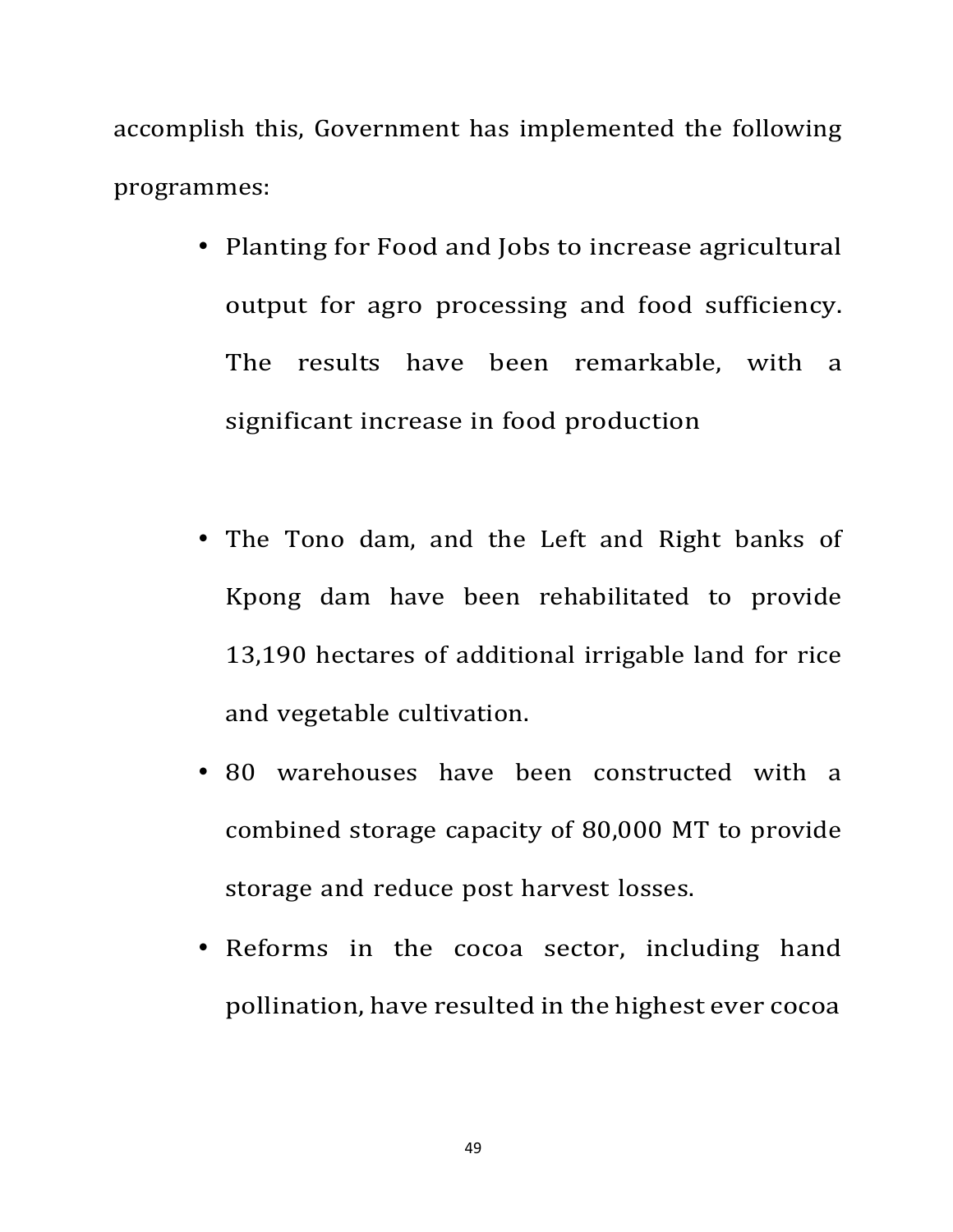production (1,047,385 tonnes) recorded in Ghana during the 2020/2021 cocoa season.

- The "One-District-One-Factory" policy has taken off with a significant impact on the manufacturing sector. 106 factories have been completed and are operational, and 148 factories are under construction. This represents the largest number of factories established under a government program since independence.
- The facilitation of the growth of an Automotive Industry is on course:
	- o Volkswagen, Suzuki, Sino Truck, Peugeot, and Toyota, and recently Nissan have all established assembly plants in Ghana. KIA,

50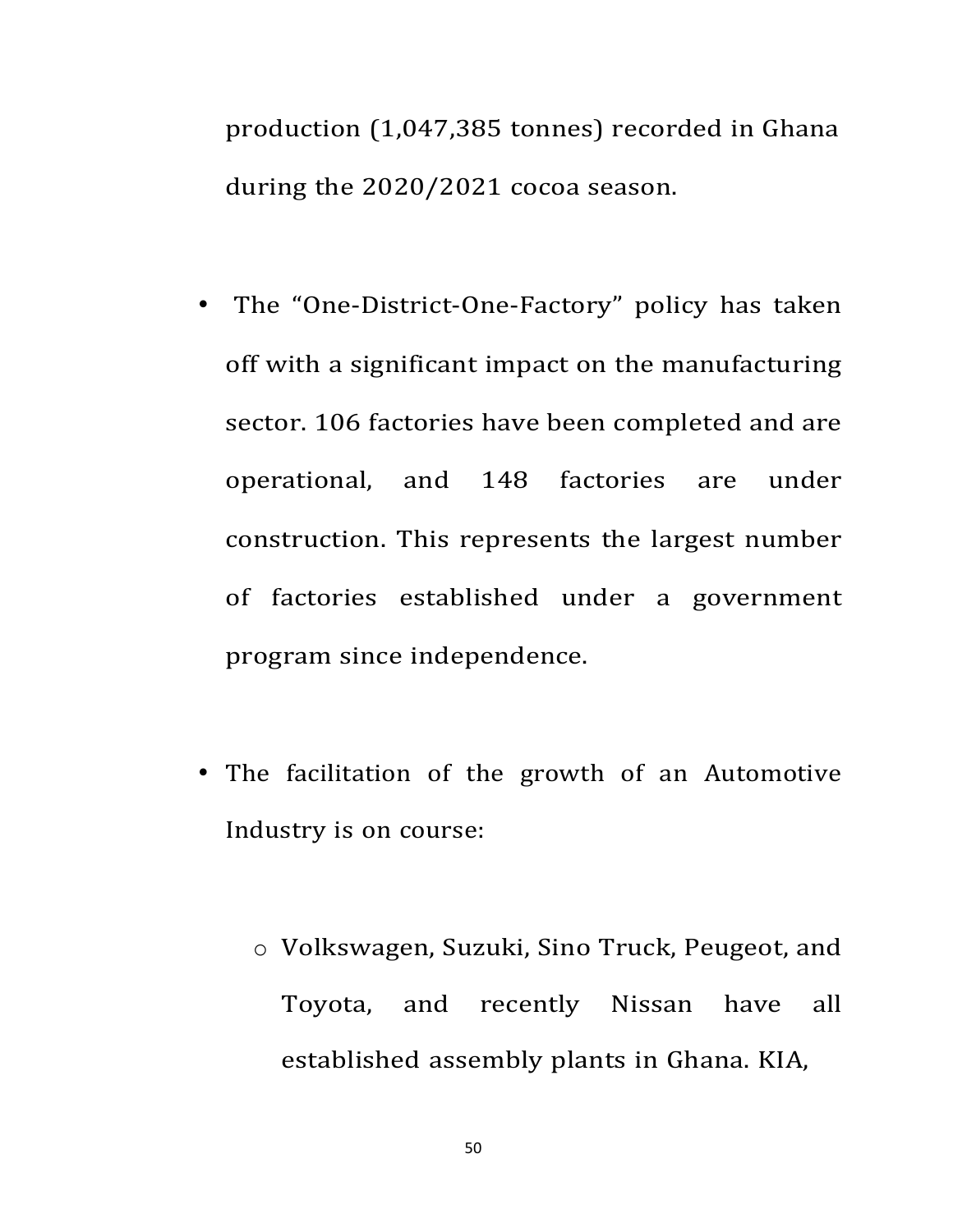Hyundai and Renault are also on course to start production in Ghana this year.

- o Kantanka automobiles is benefiting from the same incentives
- We have started the process of building the integrated bauxite and aluminium industry. The partner for the project (Rocksure International), a wholly owned Ghanaian company, has been selected and has already started work to develop the Nyinahin-Mpassaso hills. The Minerals Resource Estimate to confirm the quantity and quality of the bauxite will be undertaken this year after which the refinery design will follow for the establishment of the aluminum refinery. Ghana has waited for this since independence and with visionary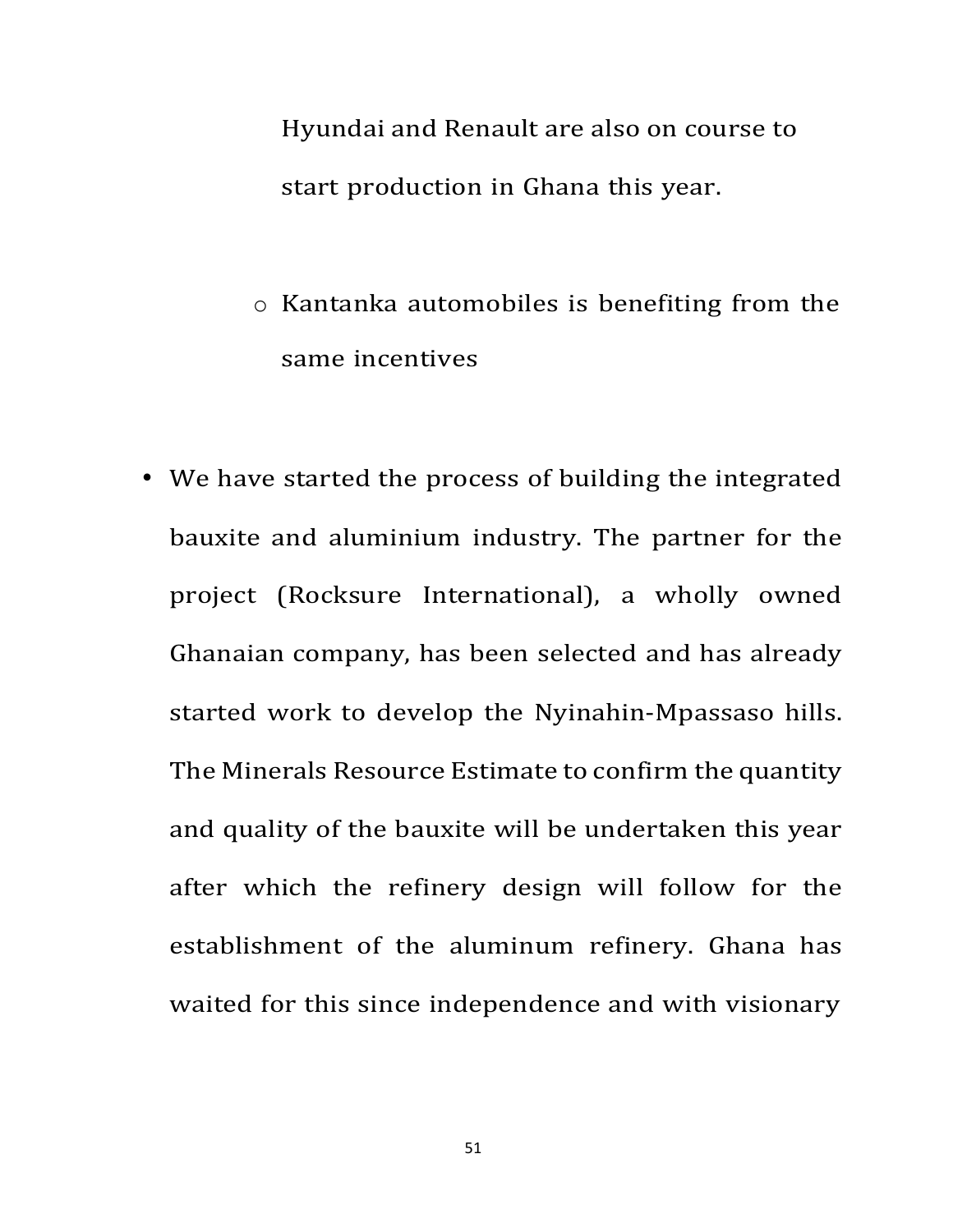leadership, sound planning and by the Grace of God it is finally happening.

• Government, through Exim Bank, has also committed \$60 million to supporting local pharmaceutical companies. 75%% of the approved amount has been released to various pharmaceutical companies.

Changing the structure of our economy through diversification and value addition will not happen overnight. However, it remains a major pre-occupation of the government because it is our pathway to reduce import dependency, expand the economy, create jobs, increase exports, and support the value of our currency.

How has this shift in focus to production manifested in GDP growth?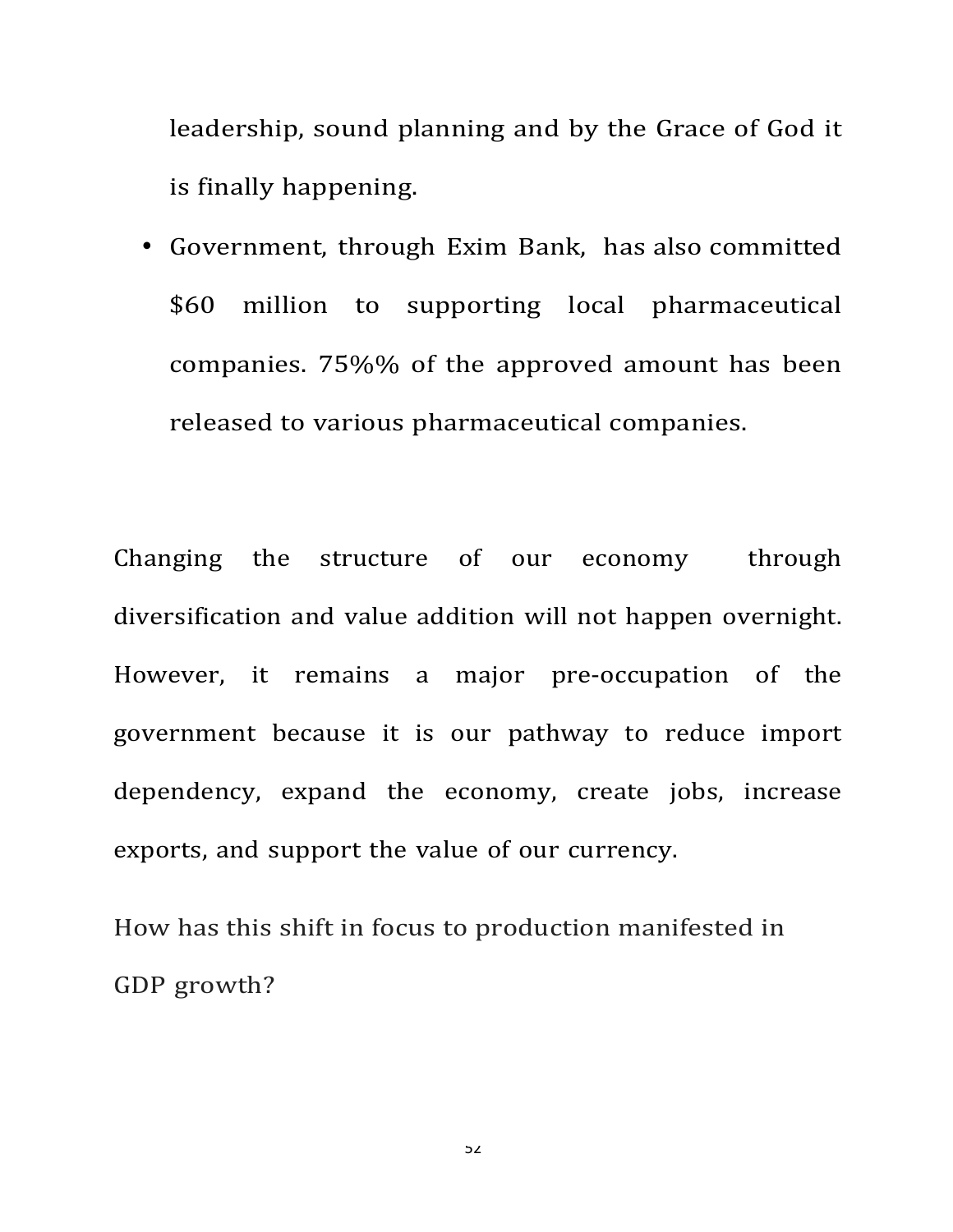### **GDP GROWTH**

After a period of sluggish and declining growth, real GDP growth picked up from  $3.4\%$  in 2016 to an average of 6.9% between 2017 and 2019 (Figure 10). The onset of COVID-19 in 2020 however, resulted in a sharp decline in GDP growth to 0.4% (many countries in the world recorded negative growth). The resilience of the economy manifested in 2021 with a pick up of real GDP growth from  $0.4\%$  in 2020 to a projected 5.3% in 2021, with the non-oil sector projected to grow at 6.9% in 2021. The average rate of GDP growth for 2017-2021 (including COVID-19 period) was 5.3%. compared to an average rate of growth of 3.0% between 2013 and 2016. **Therefore even with COVID-19, the growth of the economy is fundamentally stronger than it was in the 2013-2016 period.**

53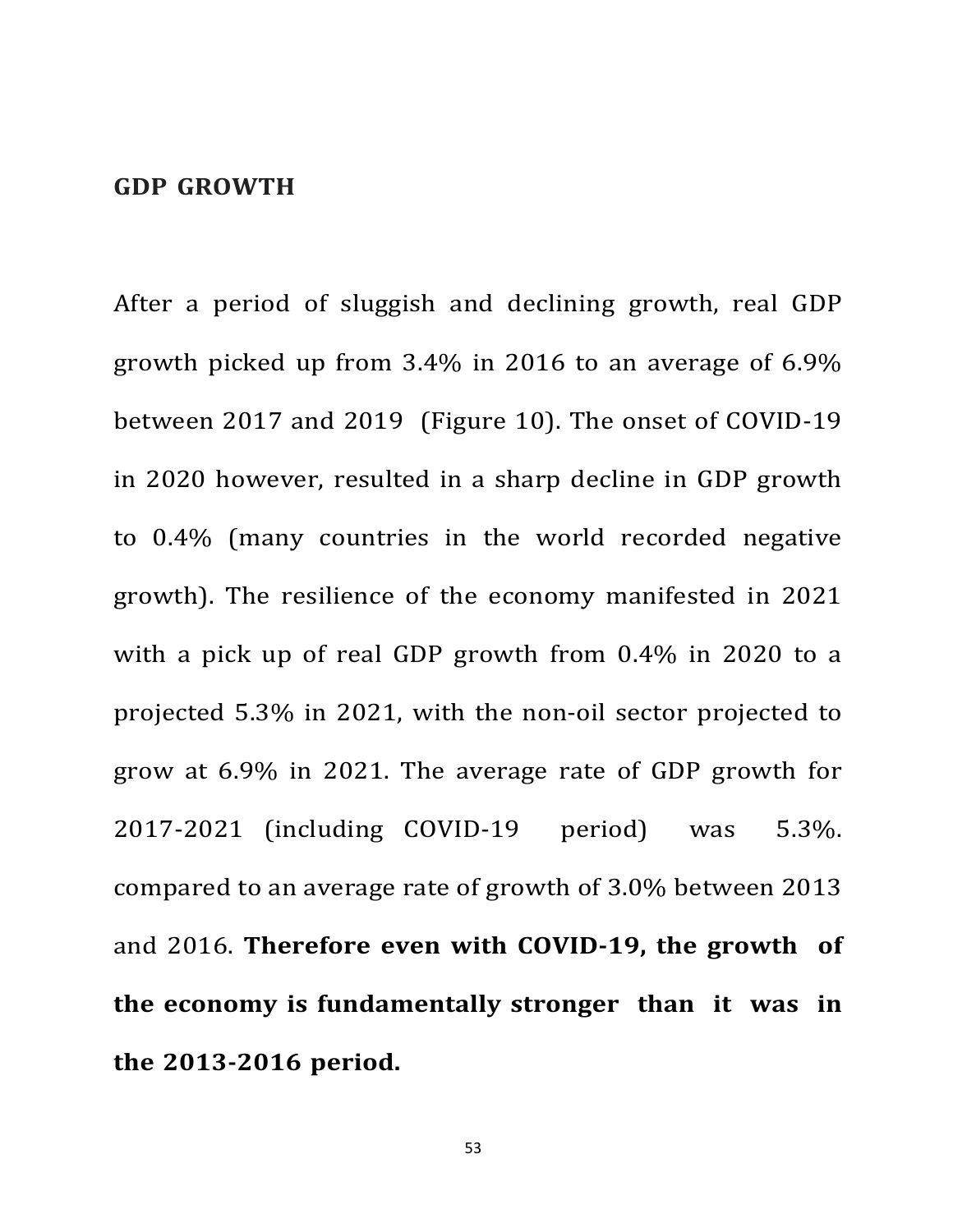

#### **FIGURE 10: GDP GROWTH 2014-2021**

In per capita terms GDP per capita (that is total income per population) has continued to increase from GHC 7,757 in 2016 to GHC12,389 in 2020 (notwithstanding COVID-19). This represents an increase in GDP per capita by some  $60\%$ since 2016 (Figure 11)

### **FIGURE 11: PER CAPITA GDP (GHC) 2014-2021**

Source: Ghana Statistical Service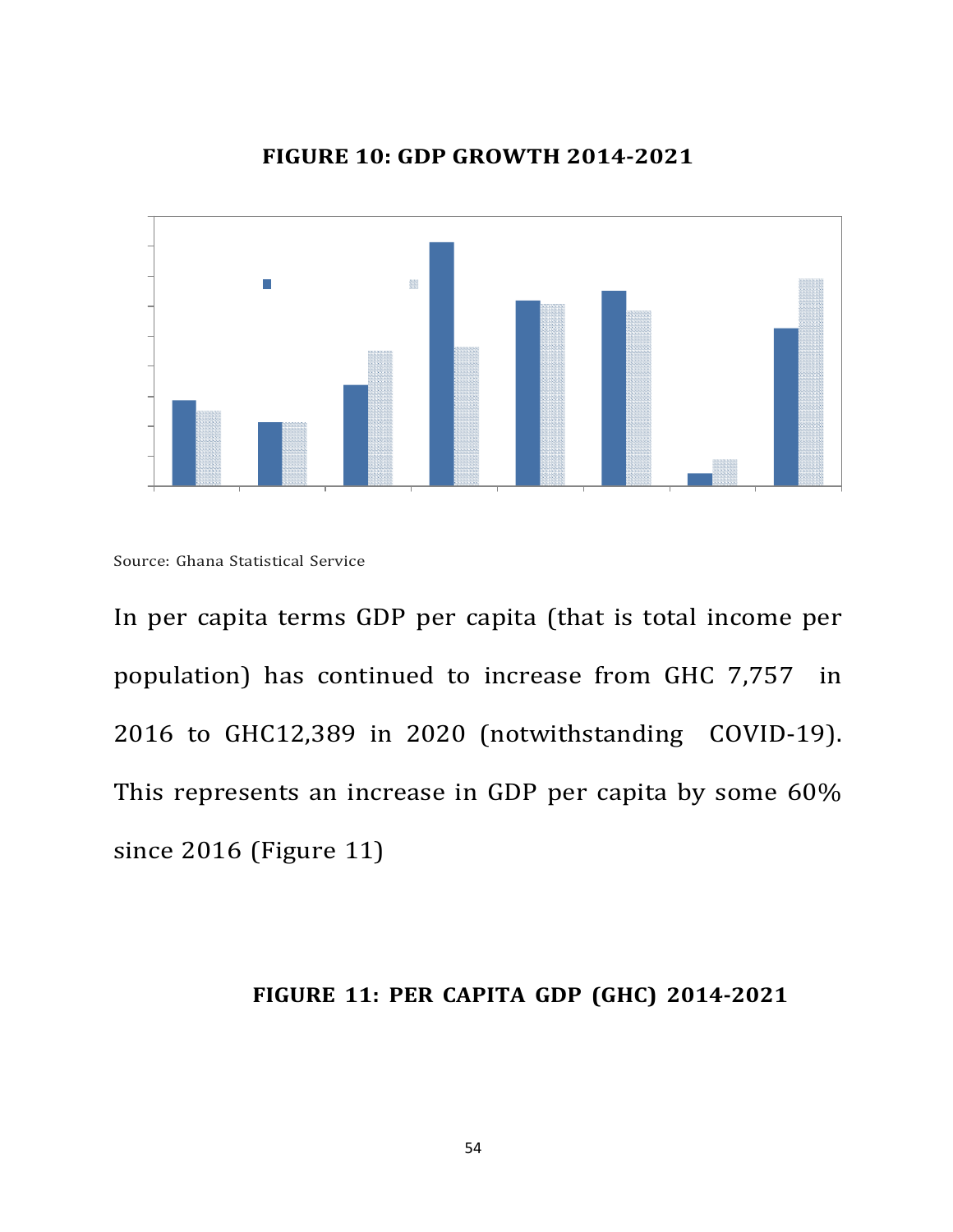

In US dollar terms, GDP per capita increased from US\$1978 in 2016 to \$2213 in 2020 with COVID-19 (Figure 12).

## **FIGURE 12: PER CAPITA GDP (US\$) 2014-2021**

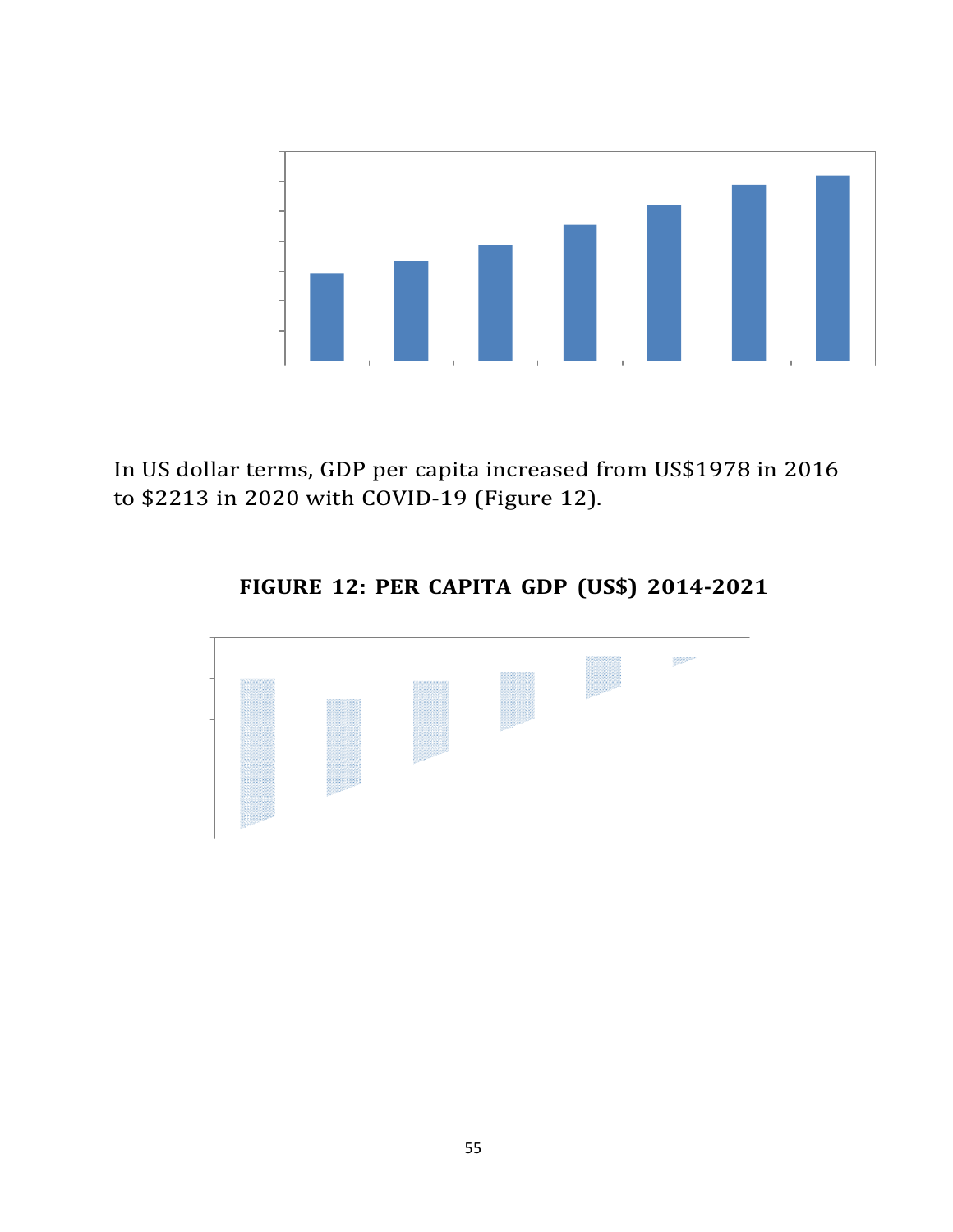### **FIGURE 13: SECTORAL GDP GROWTH 2014-2021**

Source: Ghana Statistical Service

### **TABLE 11: SECTORAL GDP GROWTH 2013-2021**

Table 11 and Figure 13 show that the Agricultural sector has seen a major increase in output since 2016, increasing from an average growth of 2.85% between 2013 and 2016 to an average of 5.8% between 2017 and 2020 (double the 2013-2016 average) as a result of the success of the planting for food and jobs program. The data for the first three quarters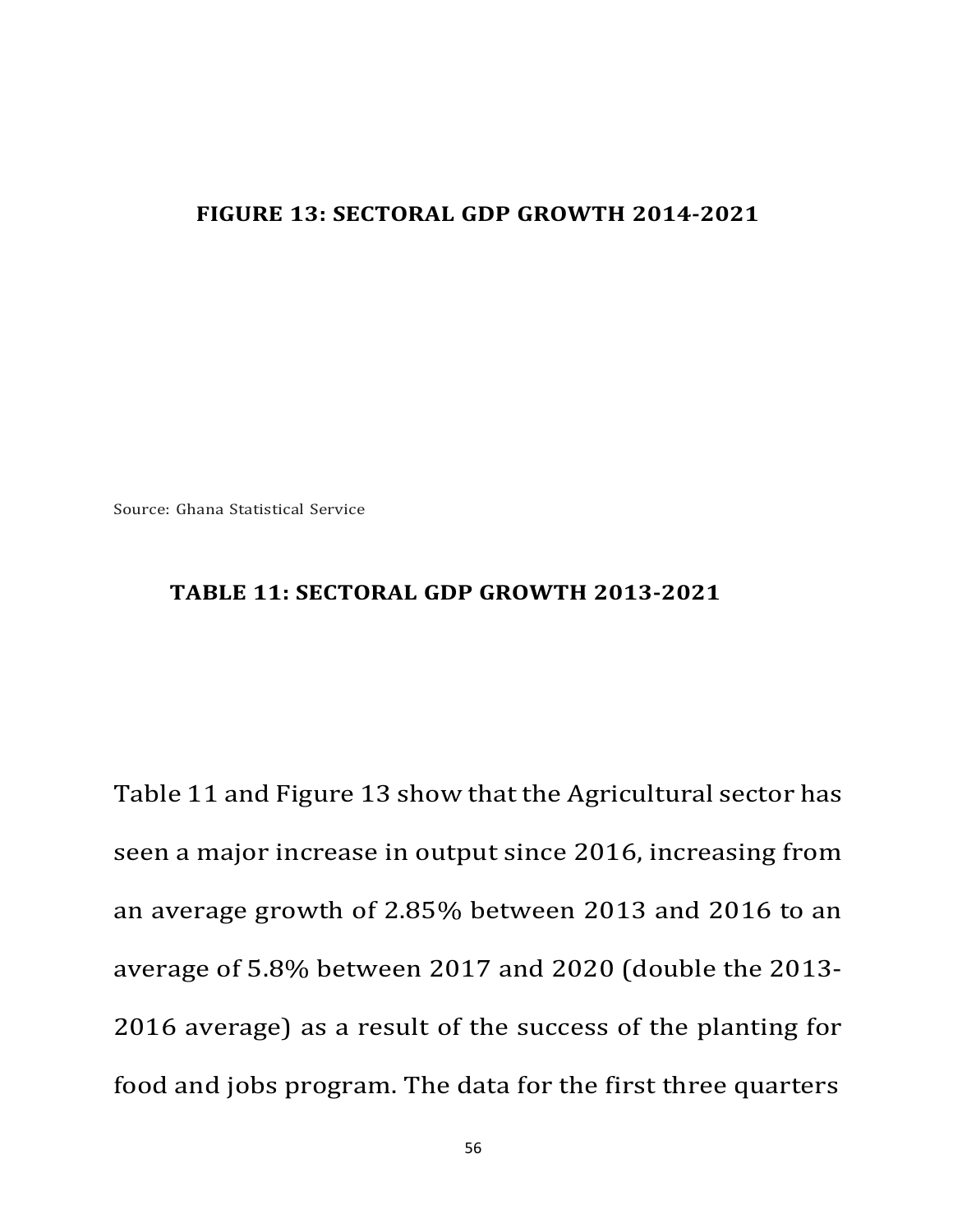of 2021 indicates a massive growth of 10.1% in the agricultural sector (Figure 14).

# **FIGURE 14: AGRICULTURE SECTOR GROWTH 2013-2021**



Source: Ghana Statistical Service

Growth in the industry sector also saw a significant improvement prior to COVID-19. Between 2013 and 2016, industry recorded an average growth of 3.3% (Table 11). Between 2017 and 2019, industrial growth increased to an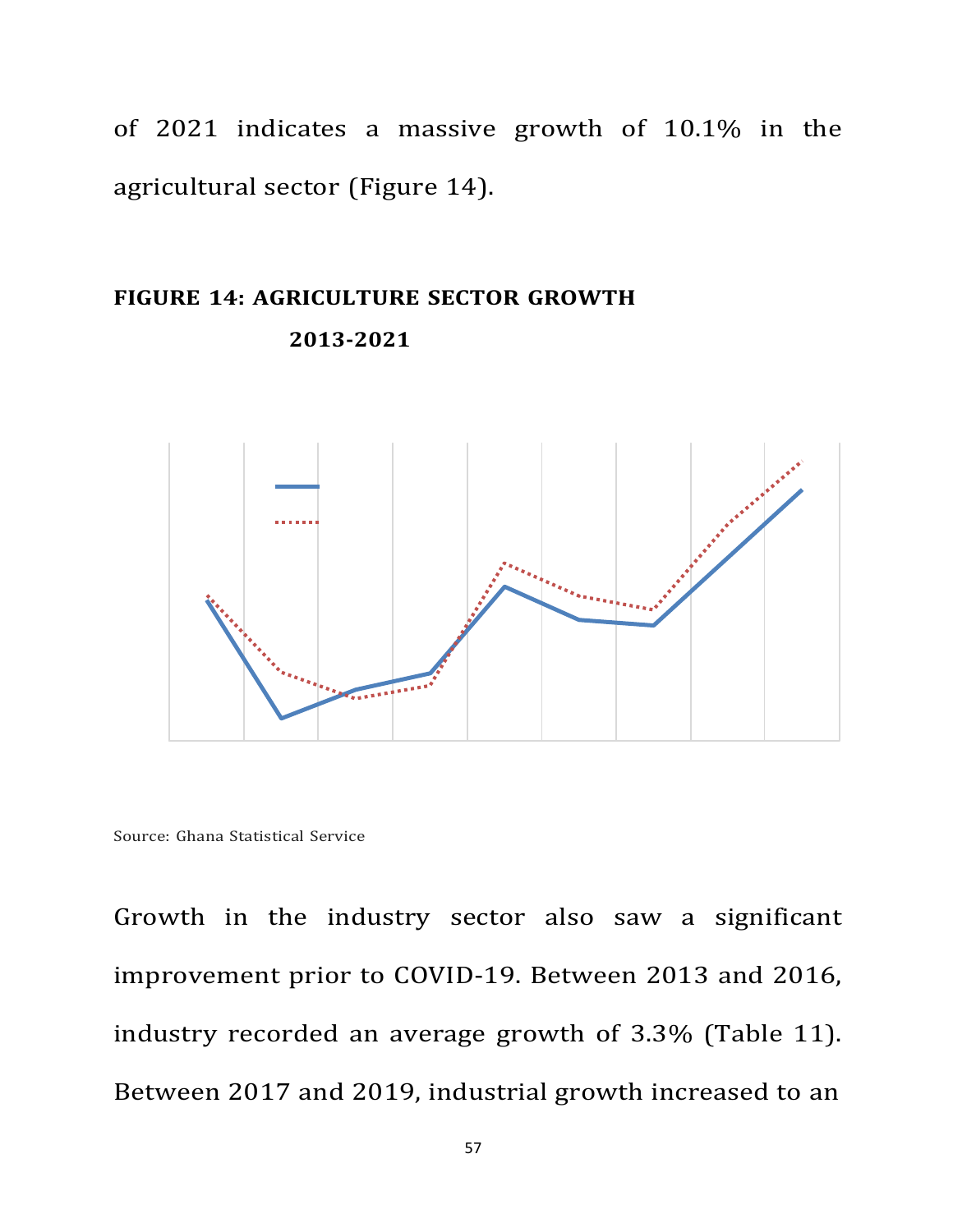average of 10.8%. With the onset of COVID-19, industry growth declined to  $-3.6\%$  in 2020 and  $-1.7\%$  in 2021. Between 2017 and 2020 the industry sector grew by 7.2%. which is more than double the growth recorded in the 2013-2016 period.

Growth in the service sector between 2013-2016 averaged 5.2% (Table 11). Prior to COVID-19, service sector growth increased to an average of 7.3% (2017-2019). Growth however declined to 1.5% in 2020 to bring the average rate of growth for the  $2017-2020$  period to an average of  $5.85\%$ . There has however been a significant pick up in growth by 9.5% for the first three quarters of 2021.

In summary, notwithstanding COVID-19, the agricultural sector is growing at double the rate of the 2013-2016 period, the industry sector is growing at double the rate of the 2013- 2016 period and the service sector has recorded a higher average growth than in the 2013-2016 period The growth

58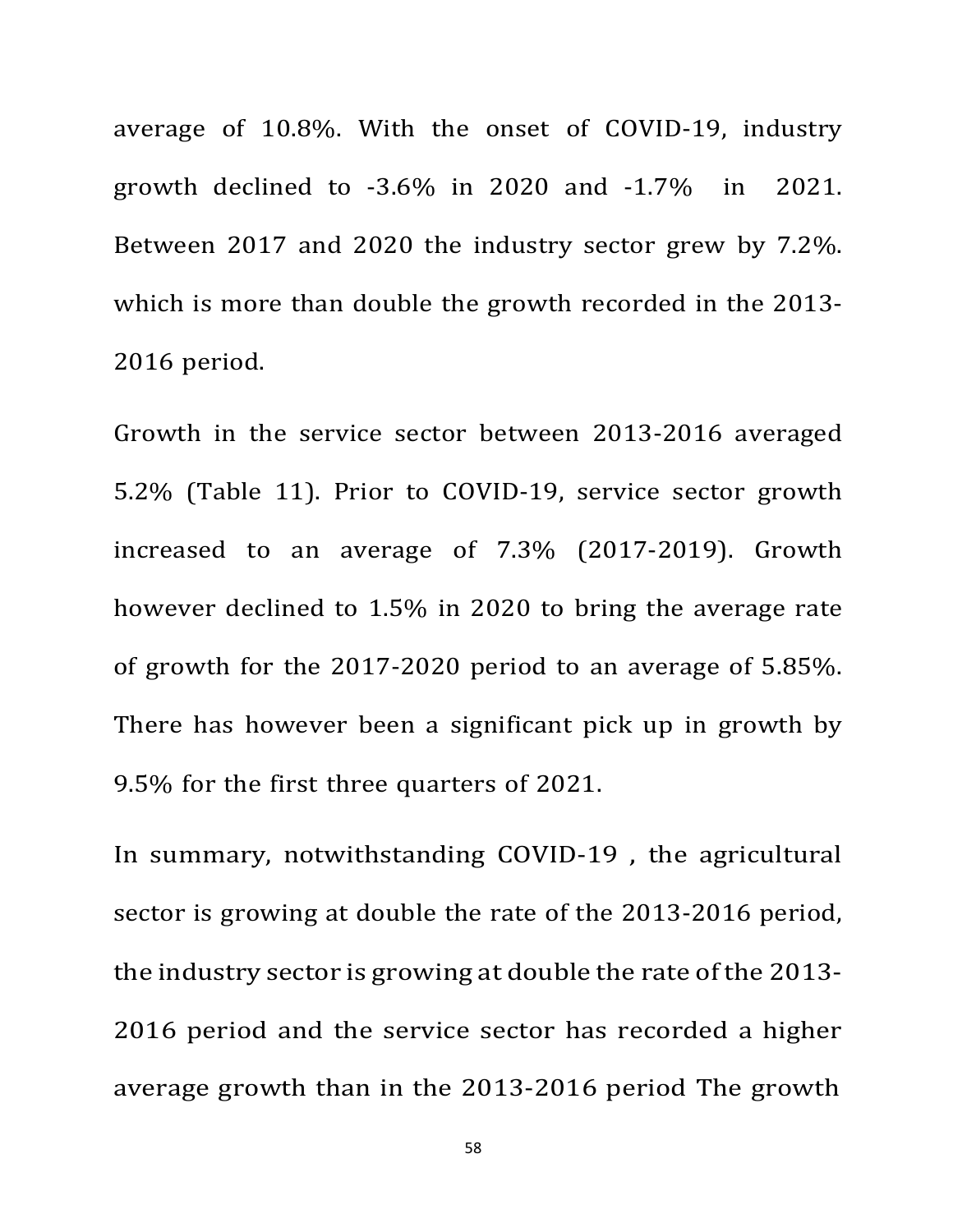fundamentals of our economy are therefore strong and resilient.

In the context of sub-Saharan Africa, GDP growth in Ghana has consistently outpaced average growth in sub-Saharan Africa since 2017. Even in 2020, when as a result of COVID-19, SSA recorded negative growth on average, Ghana was one of the few countries with positive growth. Between 2017 and 2021, growth in Ghana averaged 5.3% while that of SSA averaged 2.3% for the same period (Figure 15). GDP growth in Ghana was therefore more than double the SSA average for this period.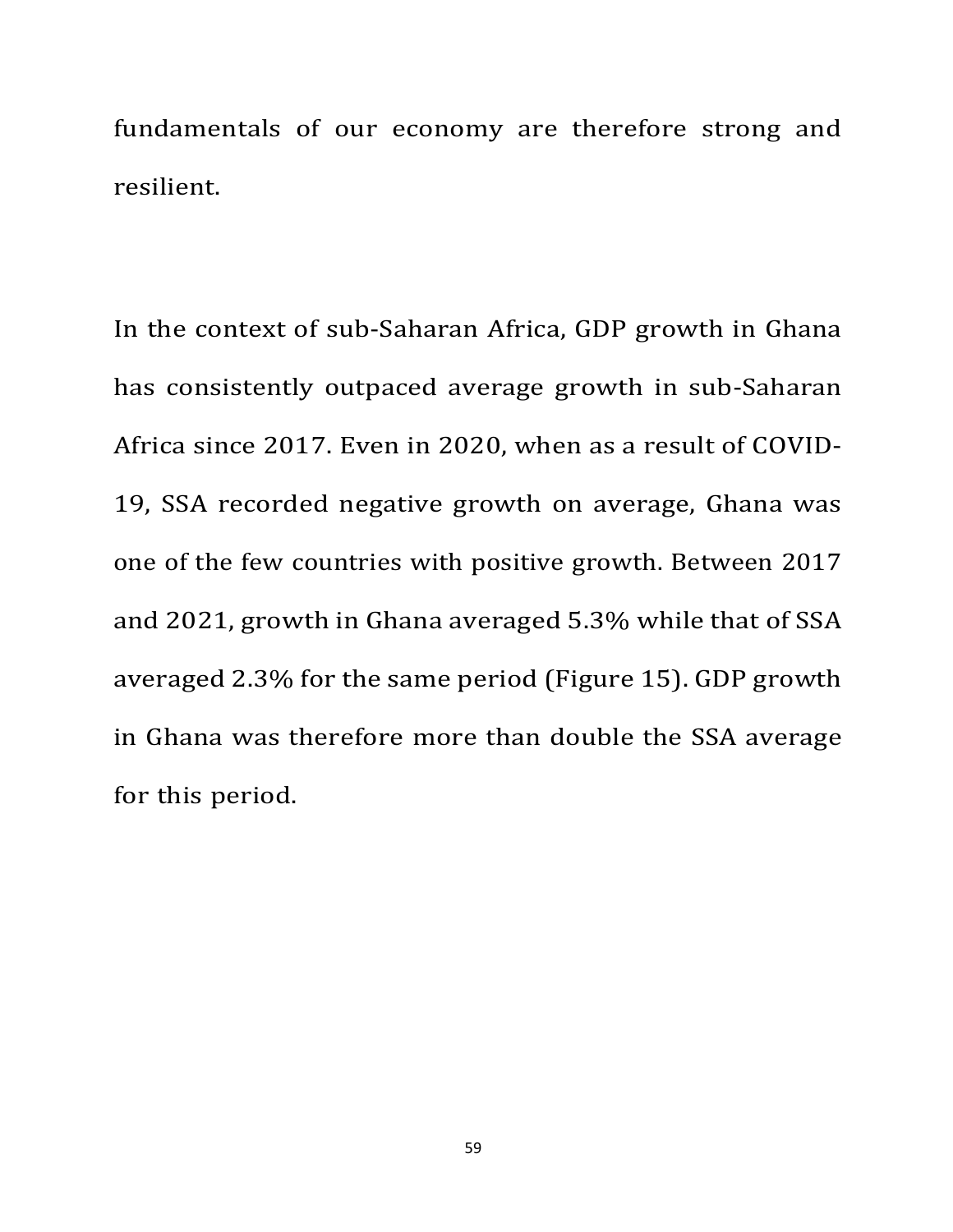# **FIGURE 15: GDP GROWTH IN GHANA AND SSA 2014-2021**



### **TABLE 12: GDP GROWTH IN GHANA AND SSA 2014-2021**

Source: Bank of Ghana

The evidence and the data is therefore clear that we have made good progress in shifting from a focus on taxation to a focus on production.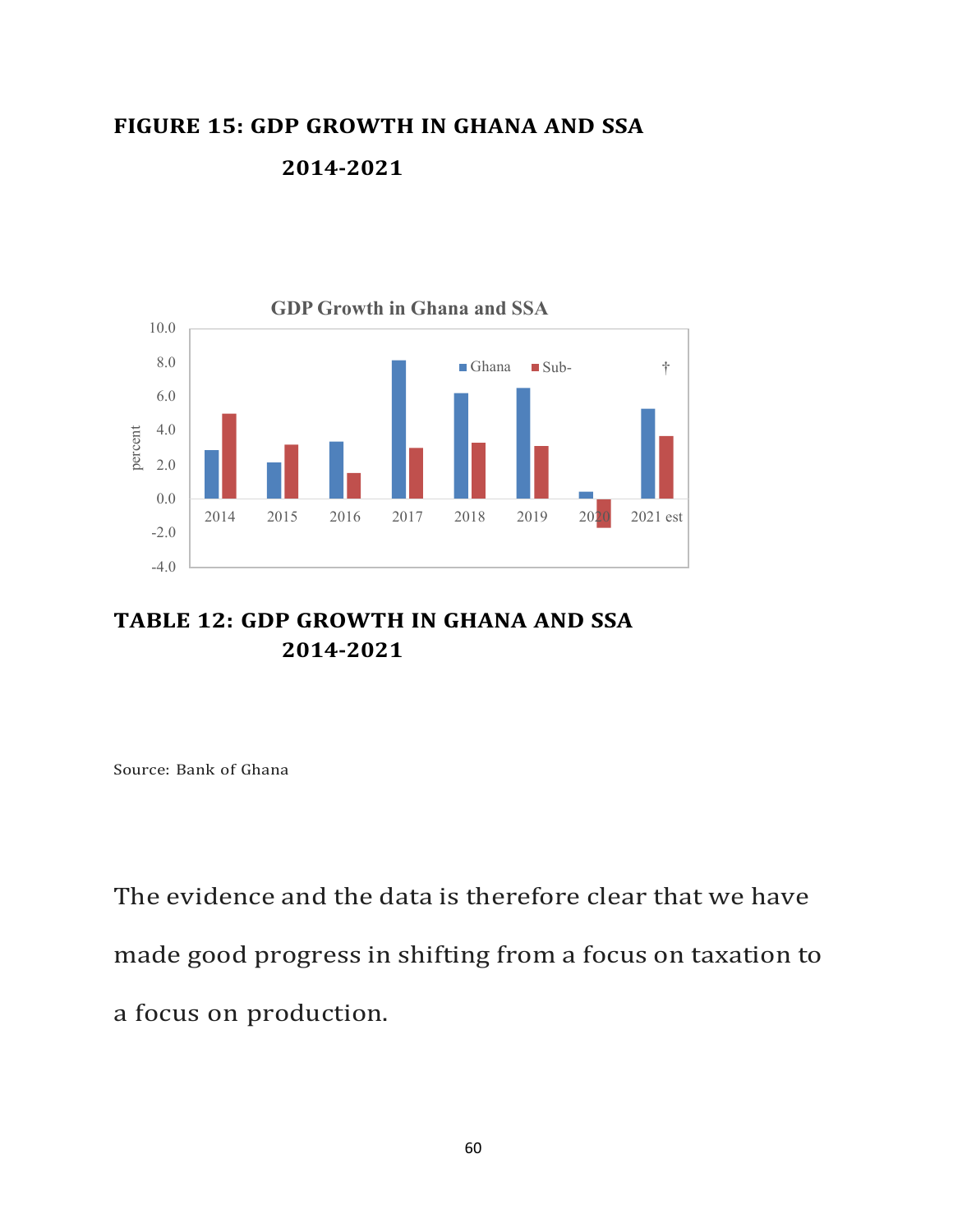### **UNEMPLOYMENT**

Ladies and Gentlemen, the holistic approach to national development adopted by our Government, anchored on shared economic growth bolstered by light manufacturing, industry, and investments in human capital, has invariably created opportunities and pathways for upliftment of the citizens through employment.

As shown in Figure 16, the robust growth in GDP has led to a decline in total unemployment. Based on World Bank data, the average unemployment rate in Ghana between 2014 to 2016 which stood at **6.29%** declined to an average of **4.37%** between 2017 to 2020.

#### **FIGURE 16 UNEMPLOYMENT RATES IN GHANA 2014-2020**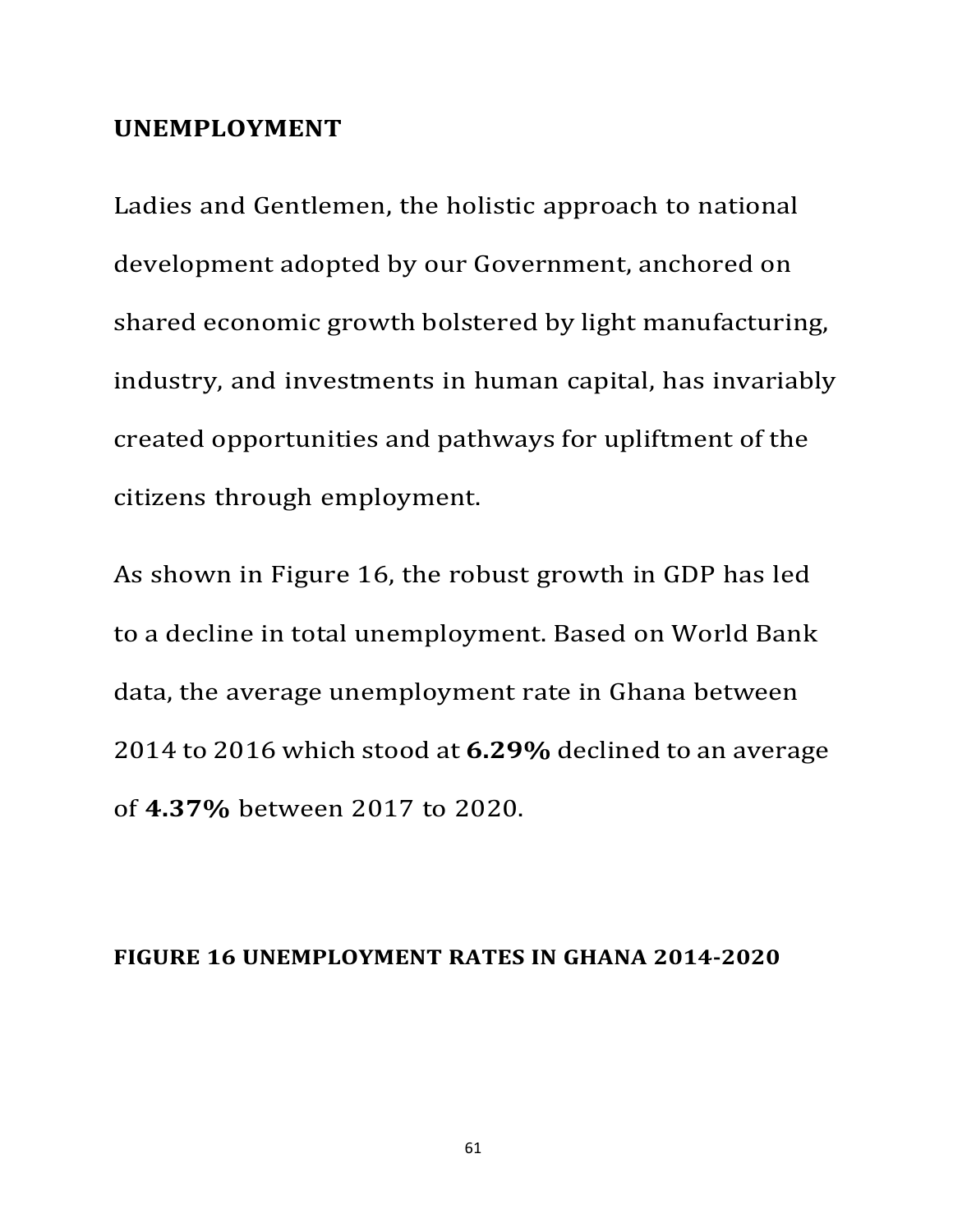

**Source: World Bank**

Youth unemployment has also registered a decline from an average of 12.92%, between 2014 to 2016 to an average of **9.00%** between 2017 to 2020 (Figure 17).

### **FIGURE 17: YOUTH UNEMPLOYMENT IN GHANA 2014-2020**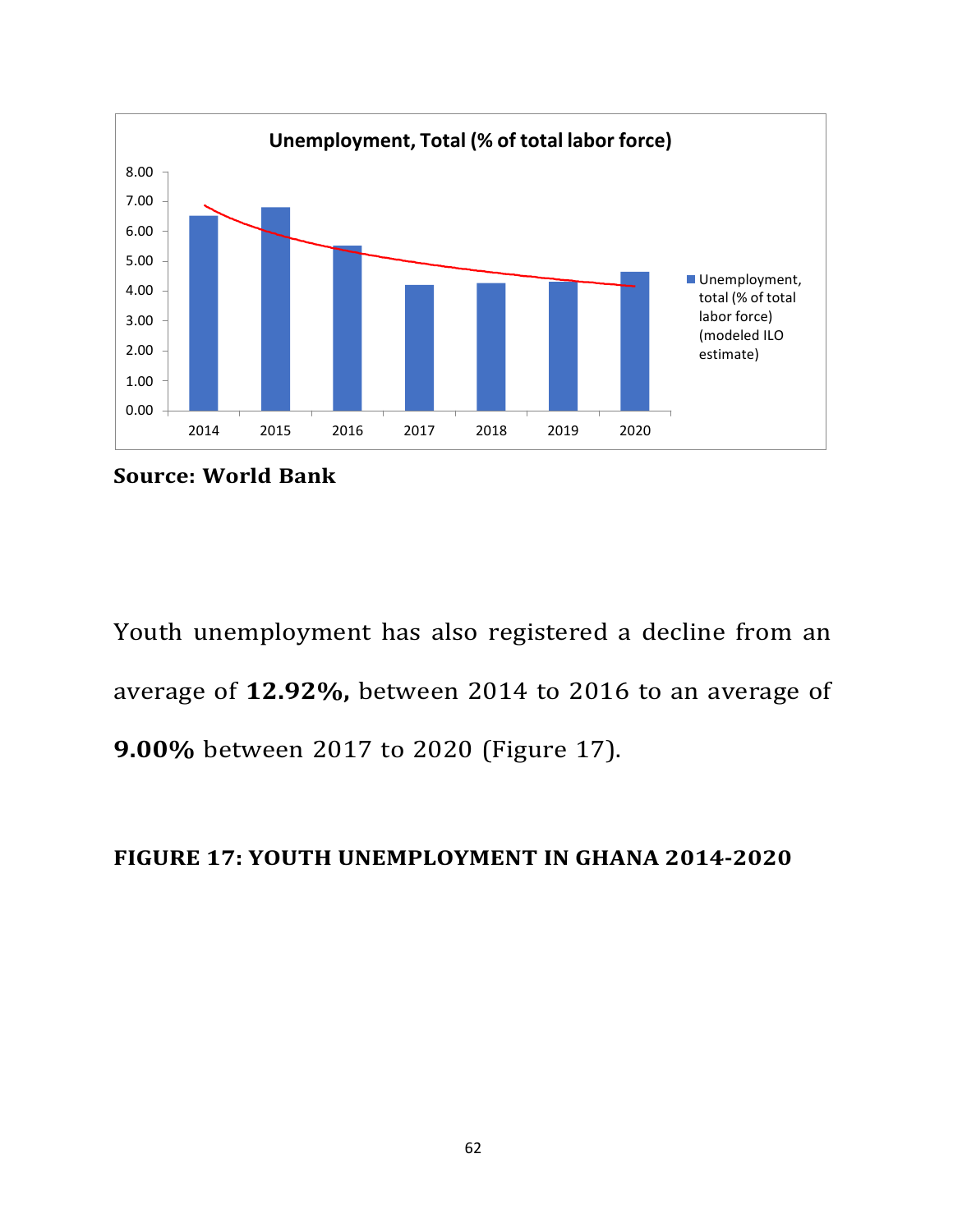

**Source: World Bank**

Government is also rolling out the YouStart initiative for the youth. It is a major initiative which will provide youth entrepreneurs with training, advisory services, and funding to enable them scale and grow their businesses.

### **EXCHANGE RATE DEVELOPMENTS**

So how has the cedi performed under the leadership of Nana Addo Dankwa Akufo-Addo in the last five years and what is the cause of the recent sharp depreciation of the exchange rate for the cedi.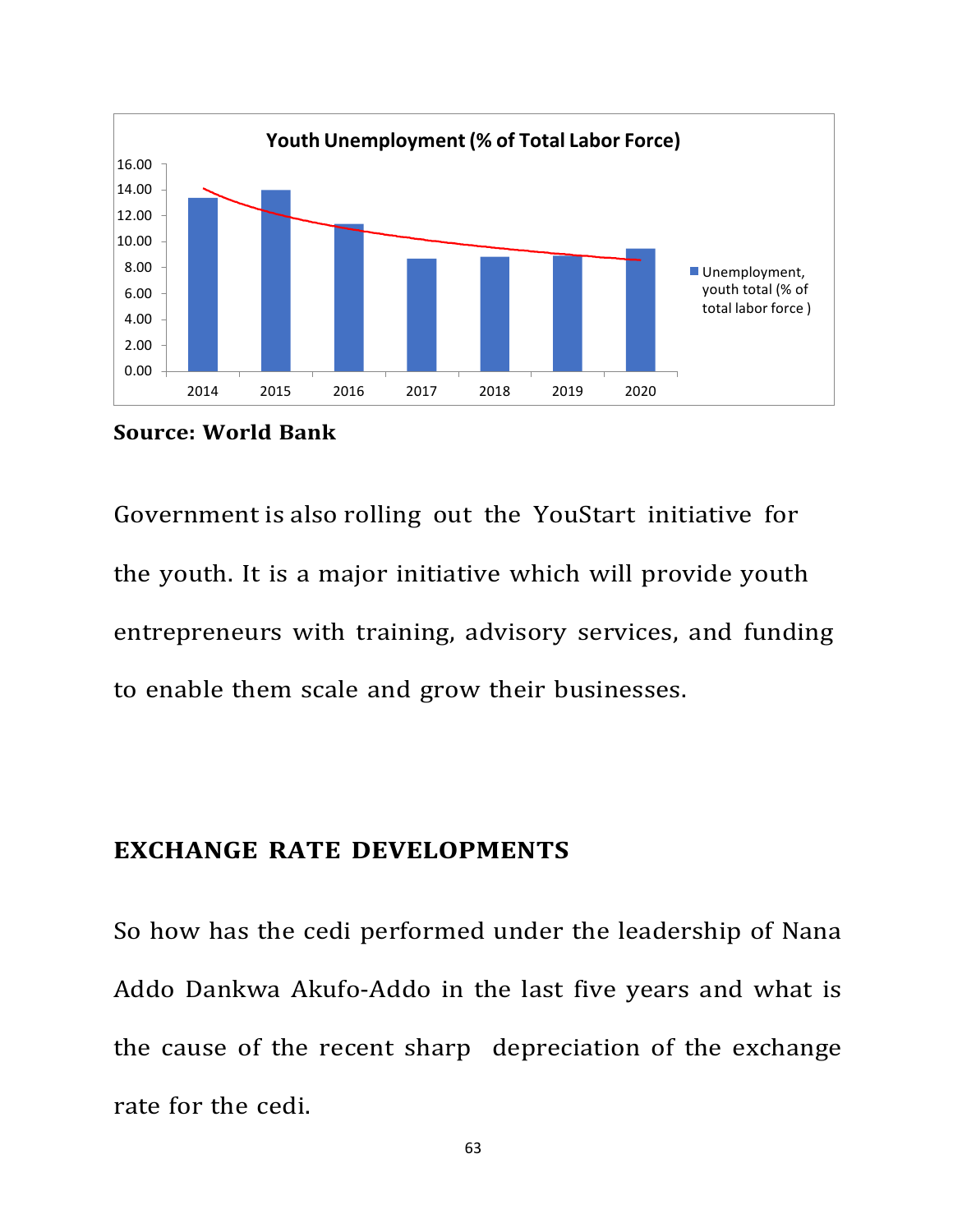The data (Figure 18) shows a clear dichotomy for the depreciation of the cedi between 2013-2016 and 2017 -2021. Cedi depreciation reached a high of 32.5% in 2014 and declined to 9.7% by 2016. The rate of depreciation further declined to 4.7% in 2017 before increasing to 12.9% in 2019 and declining again to 3.9% in 2020 and registering 4.1% in 2021.

### **FIGURE 18: GHANA CEDI DEPRECIATION 2012-2021**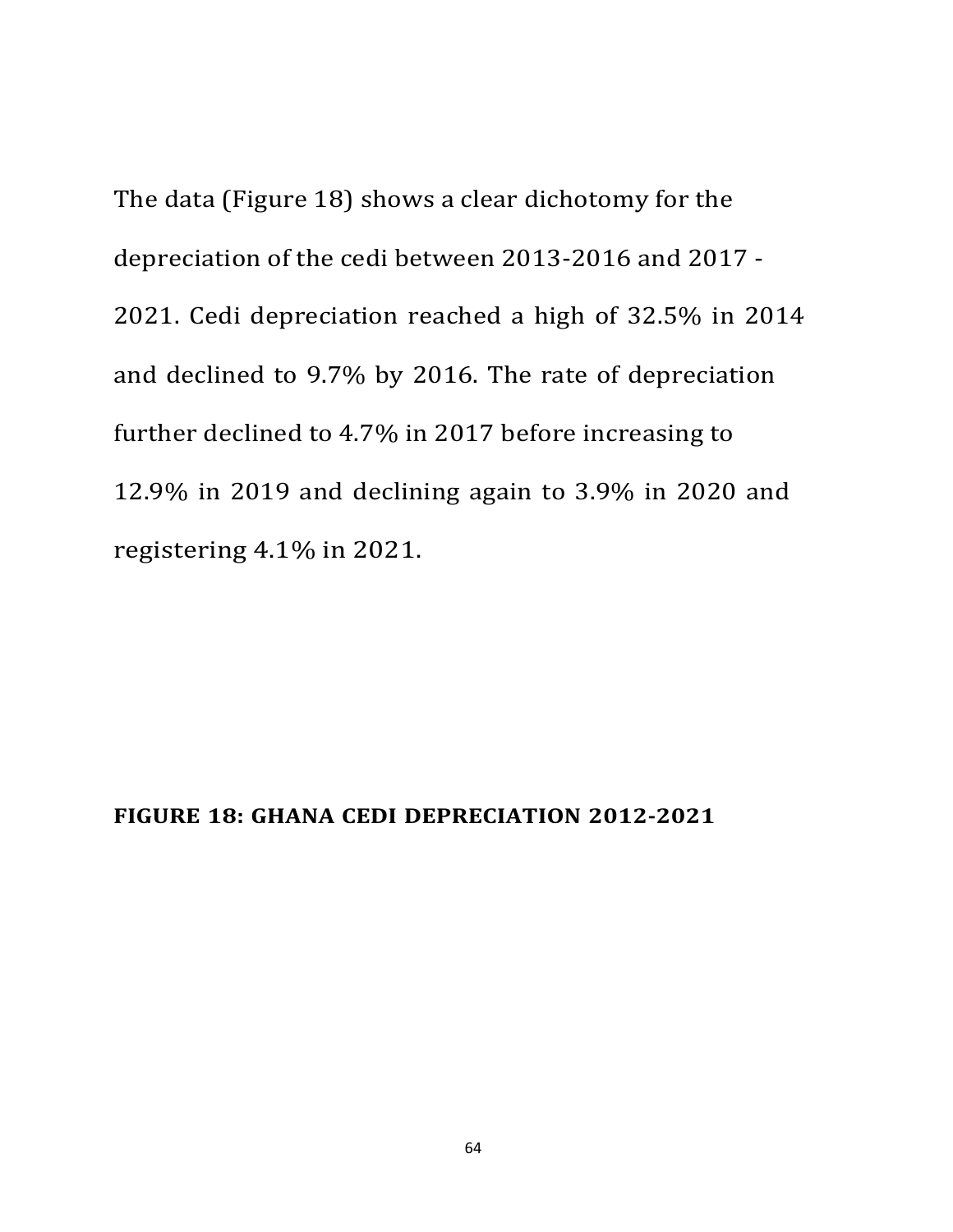**2012 <sup>2021</sup>**



Source: Bank of Ghana

The data (Table 13) shows that average exchange rate depreciation during the 2017-2021, at 6.8% under our government, is more than twice as stable than during the 2013-2016 period where the average depreciation rate was 18%.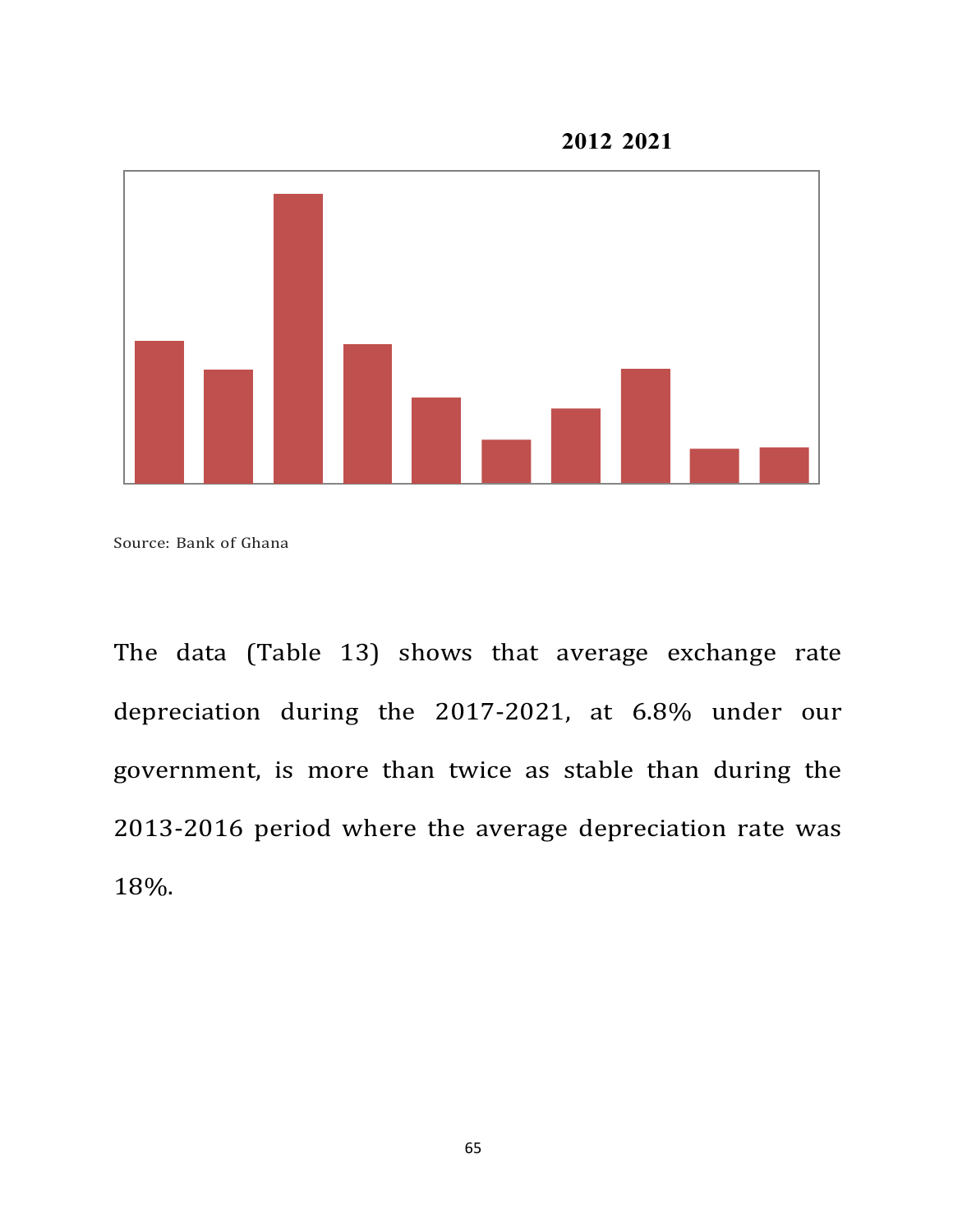### **TABLE 13: AVERAGE ANNUAL RATE OF DEPRECIATION OF THE CEDI AGAINST THE US DOLLAR**

| <b>YEAR</b> | <b>AVERAGE ANNUAL RATE OF</b><br><b>DEPRECIATION %</b> |
|-------------|--------------------------------------------------------|
| 1993-1996   | 27.95                                                  |
| 1997-2000   | 25.19                                                  |
| 2001-2004   | 11.04                                                  |
| 2005-2008   | 6.77                                                   |
| 2009-2012   | 10.09                                                  |
| 2013-2016   | 18.0                                                   |
| 2017-2021   | 6.8                                                    |

Source: Bank of Ghana

Figure 19 provides a graphical representation of the performance of the exchange rate of the years

### **FIGURE 19: RELATIVE CEDI DEPRECIATION**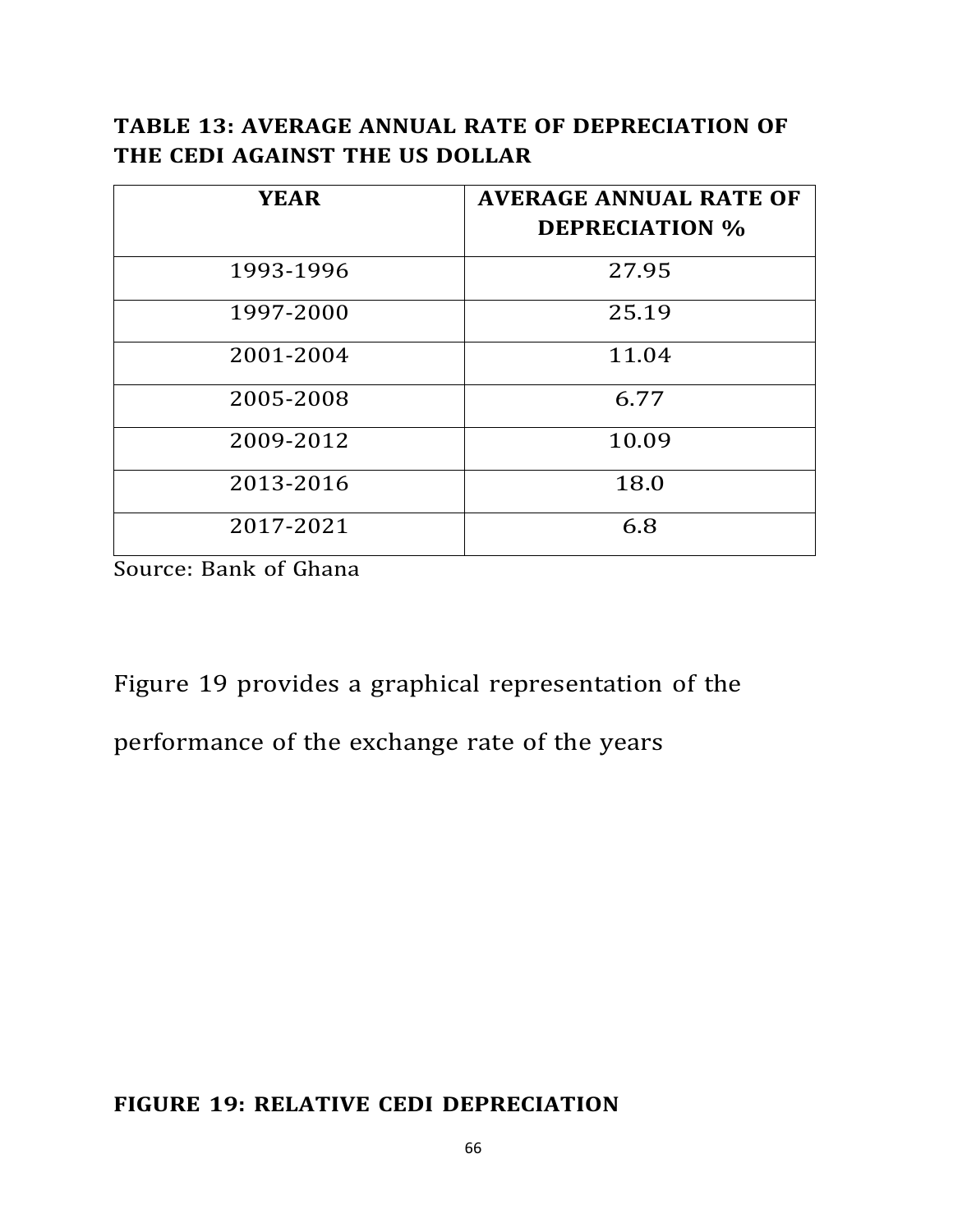**1993-2022**



Source: Bank of Ghana

In fact, in the history of the Fourth Republic, the worst performances for exchange rate depreciation happened during 1993-2000 and 2009-2016.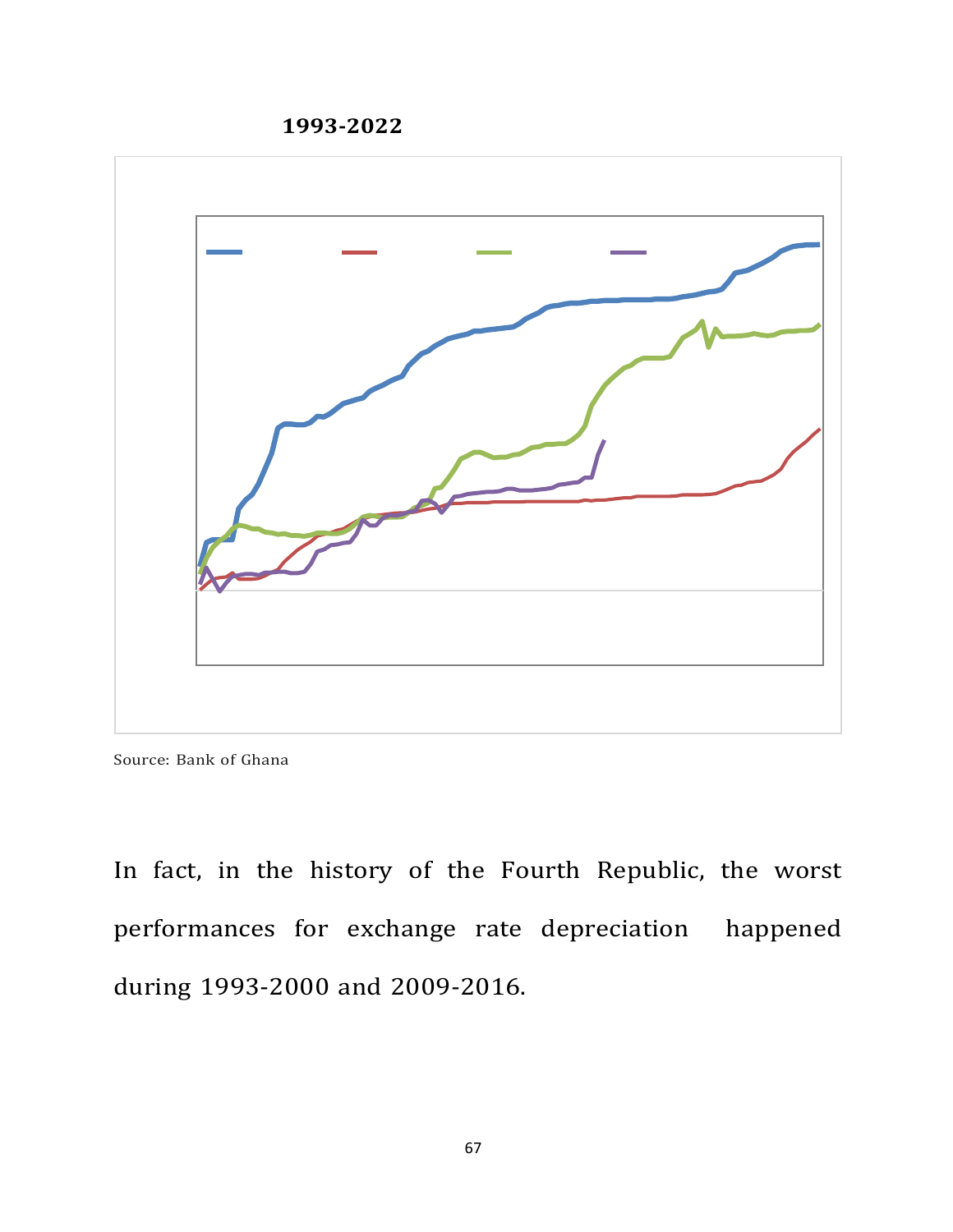## **Depreciation of the Cedi in the First Quarter of 2022**

The first quarter of 2022 has however seen the sharpest first quarter depreciation of the cedi since 2015. Data from the Bank of Ghana shows that at the end of March the cedi had depreciated by  $15.5\%$  (Figure 20). So what explains this?

# **FIGURE 20: GHANACEDI DEPRECIATION JAN-MARCH 2013-2022**



Source: Bank of Ghana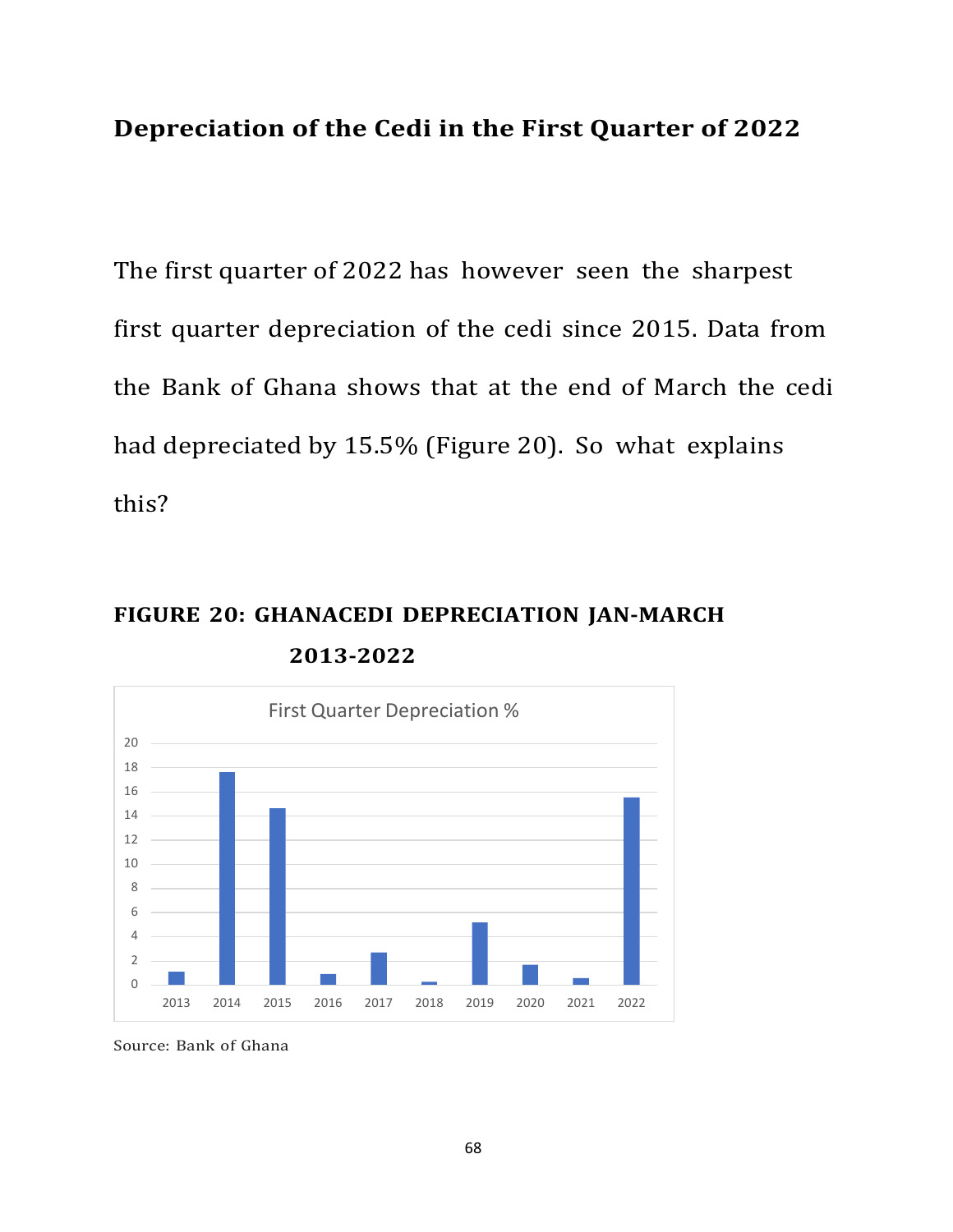Why did we see such a major depreciation of the exchange rate in the first quarter? A number of factors can be adduced:

- The financial markets assessment of the 2022 Budget generally concluded that the projected 40% increase in revenue underpinning the budget would likely not materialize and therefore the deficit will be higher than projected.
- The chaotic battle in parliament over the budget created uncertainty and signaled to the markets that the government may not be able to get most of its programs passed in a tightly balanced parliament. This further reinforced the lack of confidence investors in the budget.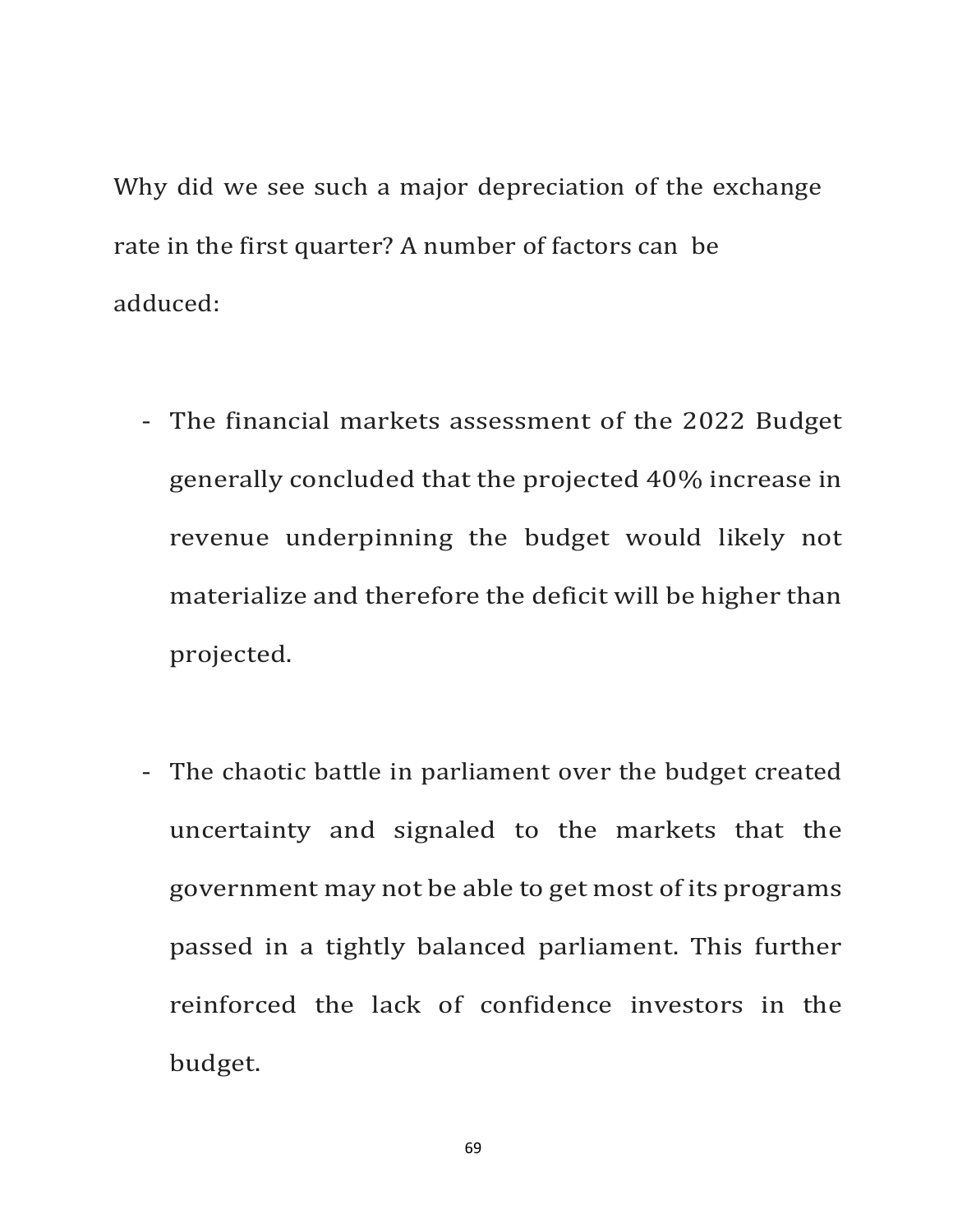- Furthermore, delays in implementing major tax reforms such as the benchmark policy reversal, tax exemptions bill, common platform for property tax, and the review of fees and charges appeared to support the assessment of the market that the government will have difficulty in getting its programs through parliament.
- To add to this negative market sentiment, there was a sovereign credit ratings downgrade by Fitch and Moodys as a result of concerns about fiscal and debt sustainability. This resulted in an unwillingness of foreign investors to rollover holdings of domestic debt. They demanded foreign exchange to repatriate their investments.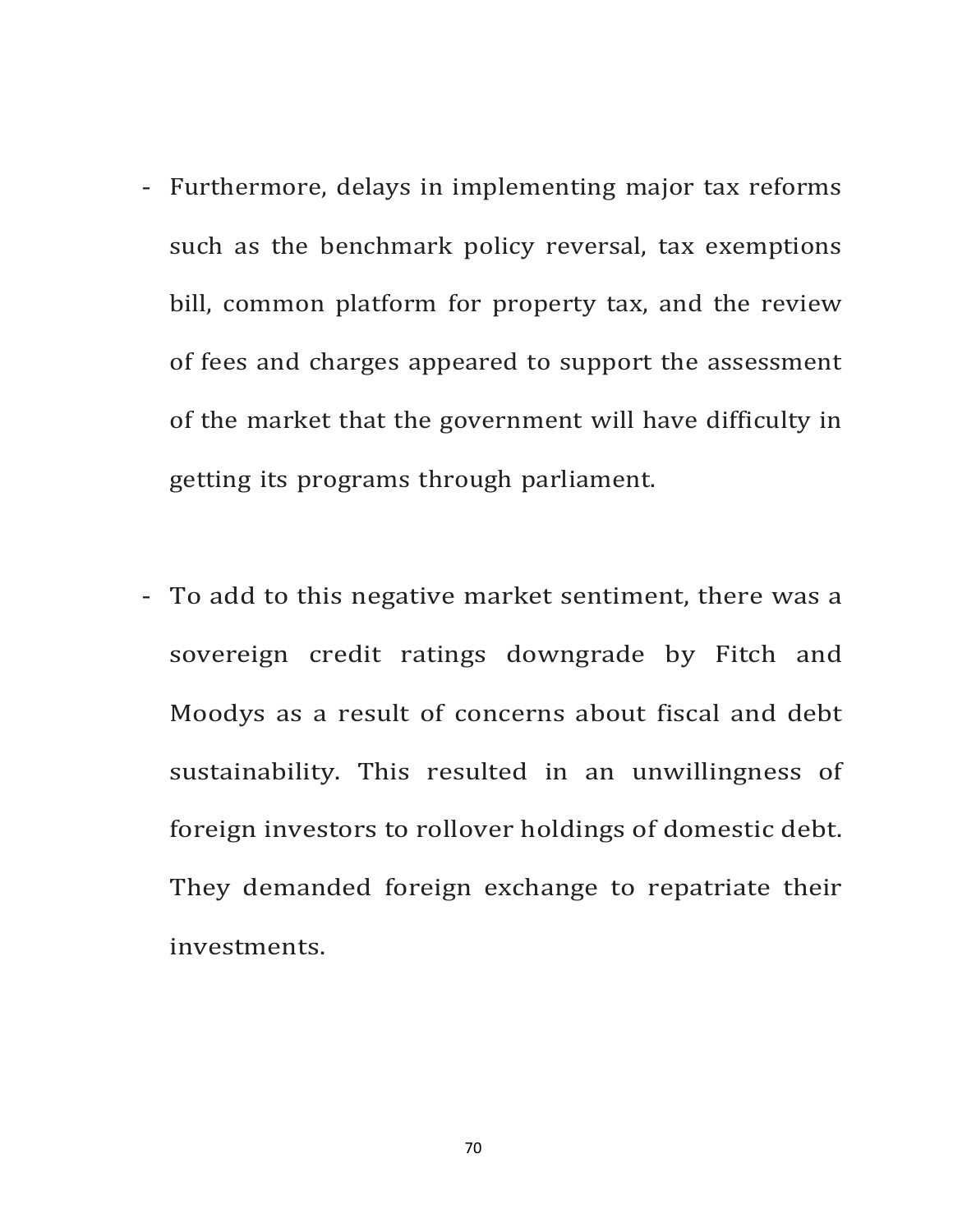- The lack of access to the sovereign bond market by emerging markets and Ghana's announcement that it would not issue a sovereign bond in 2022 worried investors about the adequacy of Ghana's foreign exchange reserves going forward. They therefore wanted to get a hold of foreign exchange now and this led to an increase in the demand for US dollars on the market.
- The increases in interest rates by central banks in the US and other advanced economies also made cedi assets less attractive and led to a move out of cedi holdings.
- The conflict between Russia and Ukraine which started in February (at the same time as the significant depreciation of the cedi started) and the associated increase in crude oil prices and overall cost of living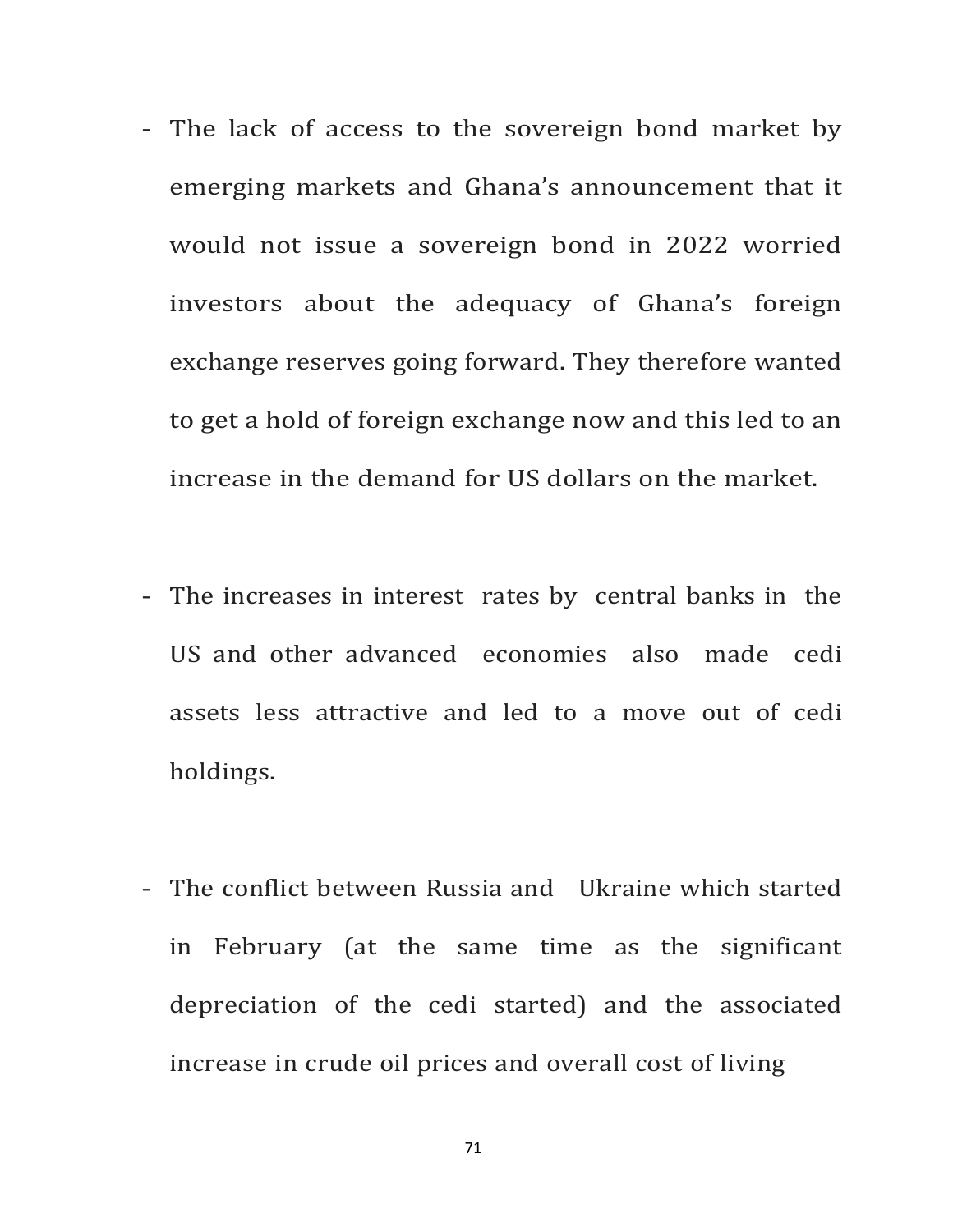globally resulted in higher demand for US dollars by foreign investors, oil importers (BDCs) as well as other importers on the local foreign exchange market.

- There was also speculative demand for the US dollars as panic set in.

The combination of these factors resulted in a sharp depreciation of the cedi exchange rate in the first quarter. The depreciation of the cedi was fundamentally about the market's assessment of the fiscal stance of government and its implications for fiscal and debt sustainability. This was the primary factor in the ratings downgrade.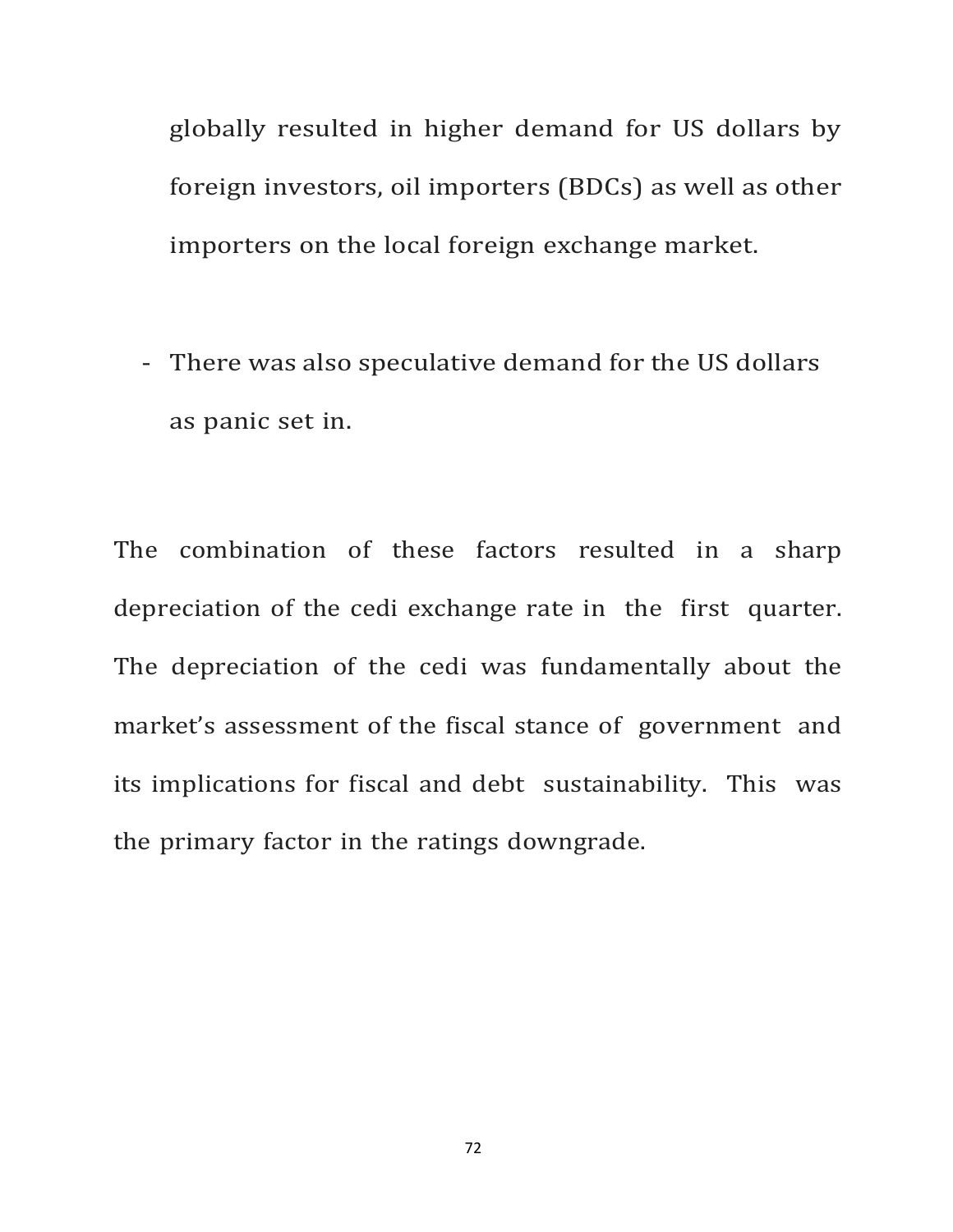#### **ADDRESSING THE DEPRECIATION OF THE CURRENCY**

It therefore called for the appropriate fiscal adjustment to address the structural rigidities and ensure that the fiscal targets for 2022 and beyond are met. Basically we needed to cut expenditure and increase revenues of the magnitudes that would allow us to be on the path of fiscal and debt sustainability.

Our assessment is that it is not a financing problem. So more borrowing will not solve the problem unless it provides fiscal space to undertake critical reforms on the expenditure and revenue sides of the budget as well as increasing economic growth.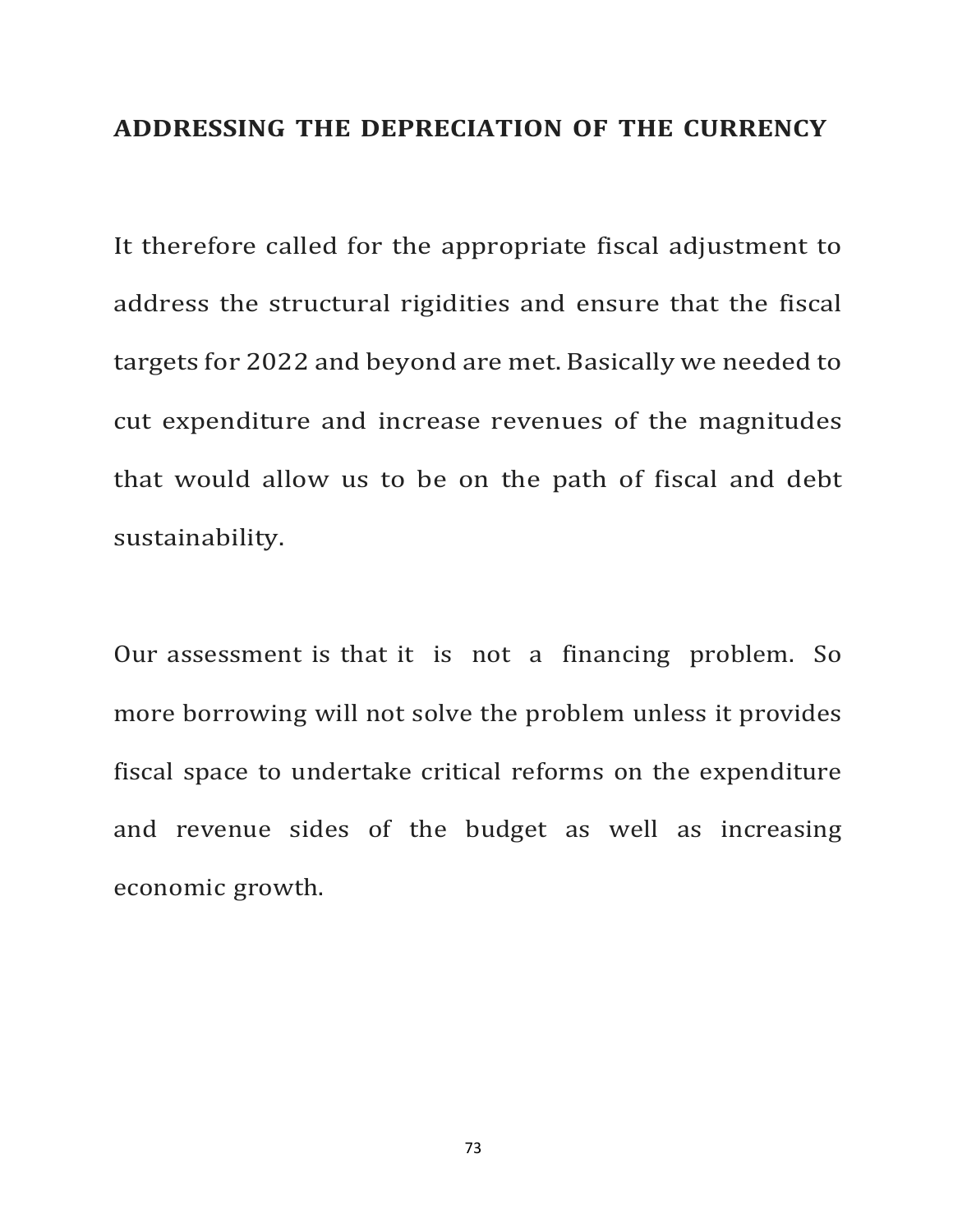Government has taken the decision and announced some revenue and expenditure measures in this regard. These include:

## **Expenditure Measures**

- Discretionary spending is to be further cut by an additional 10%.
- on-going measures to eliminate "ghost" workers from the Government payroll by end December 2022,
- renegotiation of the Energy Sector IPPs capacity charges,
- prioritization of ongoing public projects over new projects,
- pursue re-profiling strategies to reduce the interest expense burden on the fiscal; and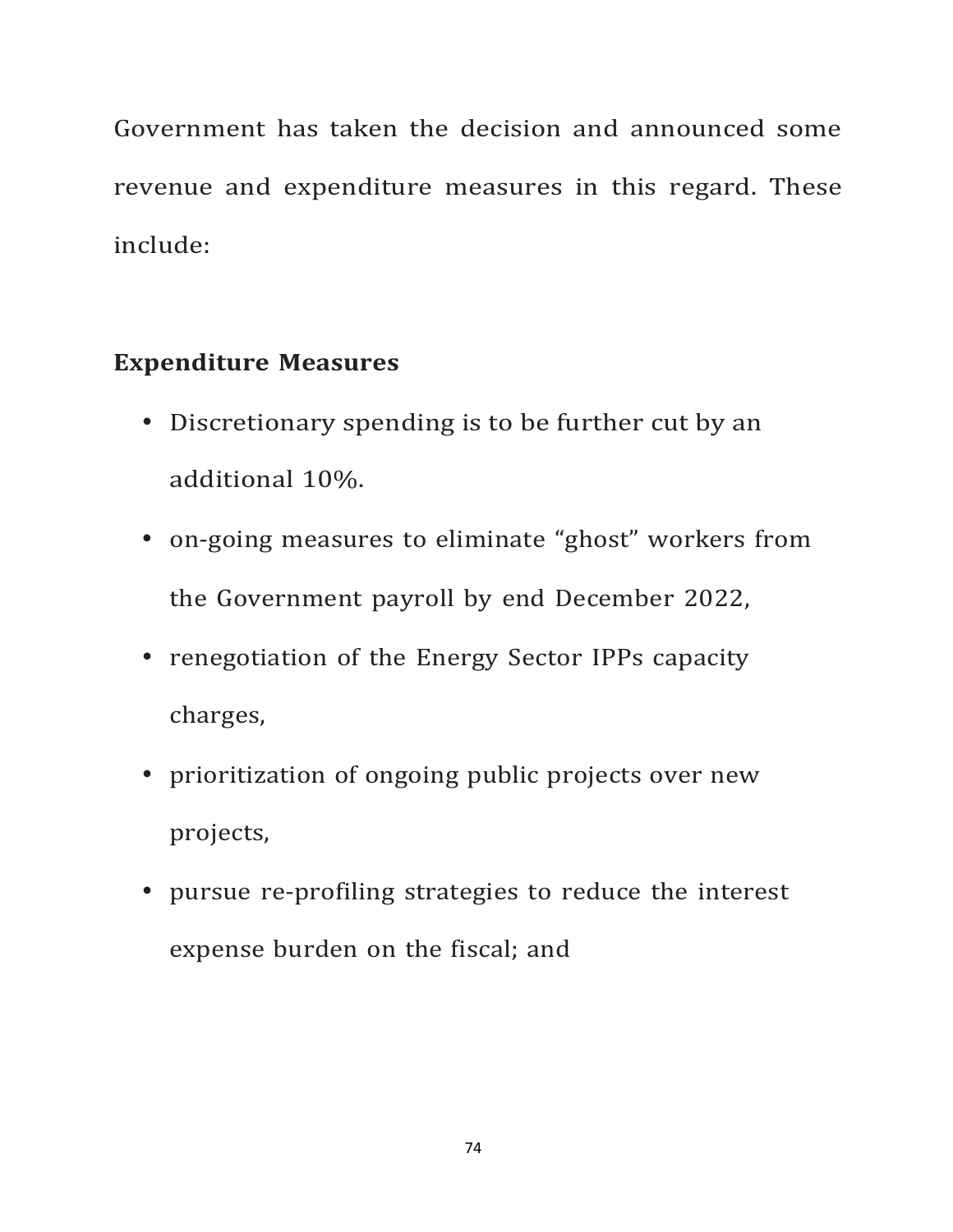- 50% cut in fuel coupon allocations for all political appointees and Heads of government institutions, including SOEs,
- moratorium on the purchase of imported vehicles for the rest of the year,

### **Revenue Measures**

- implementation and collection of the revised Property Rate,
- implemention of the E-VAT/E-Commerce/E-Gaming initiatives,
- roll out the simplified tax filing mobile application for all eligible taxpayers,
- prioritize the Revenue Assurance, Compliance, and Enforcement (RACE) Programme to plug revenue leakages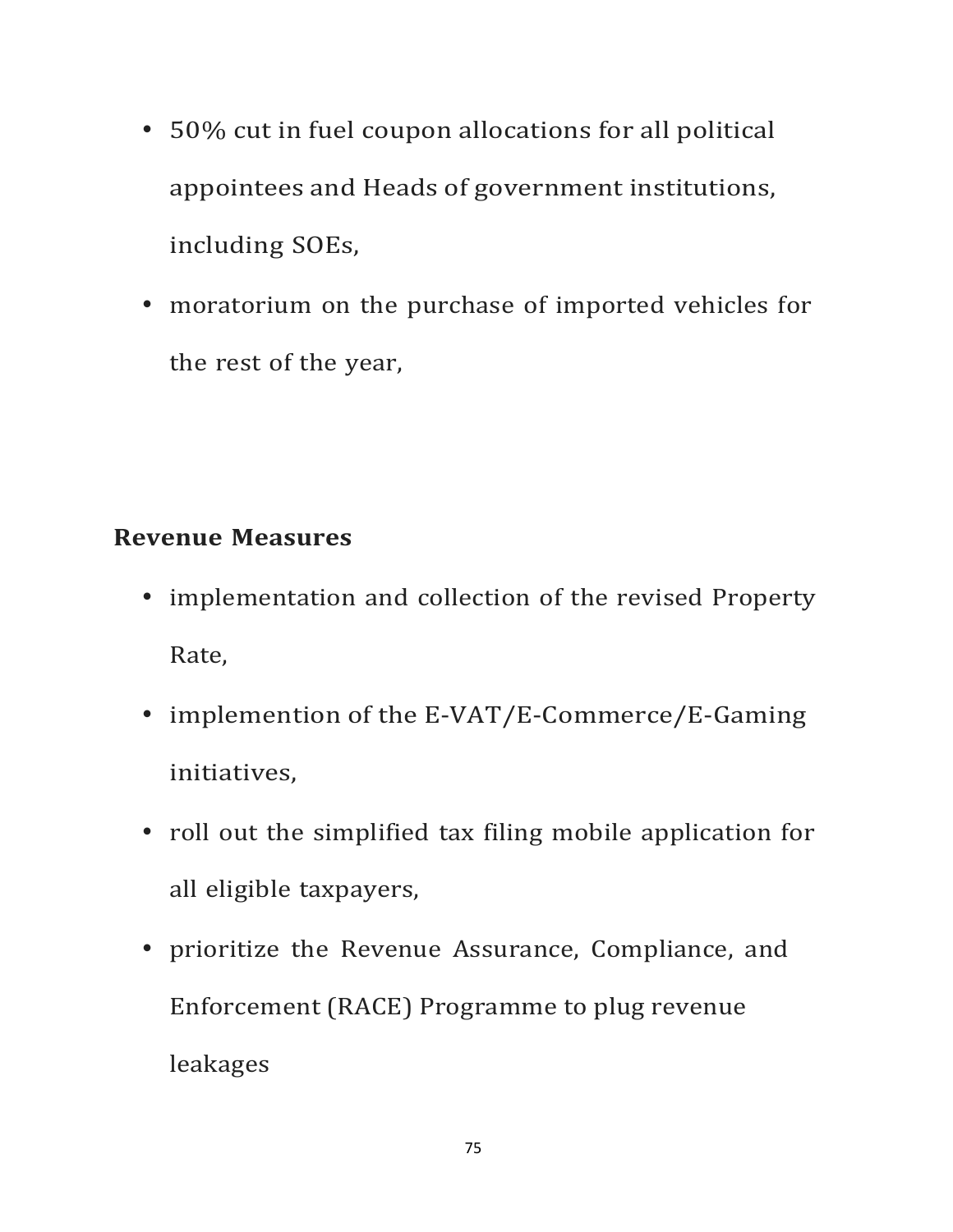• No duty no exit from the MPS terminal at the Tema port

These are all steps in the right direction.

In response to increasing inflation and exchange rate depreciation, the Bank of Ghana has tightened monetary policy by increasing its policy rate by  $2.5\%$  from  $14.5\%$  to 17% and increased reserve requirements for the banks from 10% to 12%. The capital adequacy ratio has also been increased from  $10\%$  to  $13\%$ . A new foreign exchange auction for oil importers (BDCs) has also been implemented by the Bank of Ghana and this would help reduce volatility on the foreign exchange market.

The announcement of these fiscal and monetary policy measures along with the passage of the revenue measures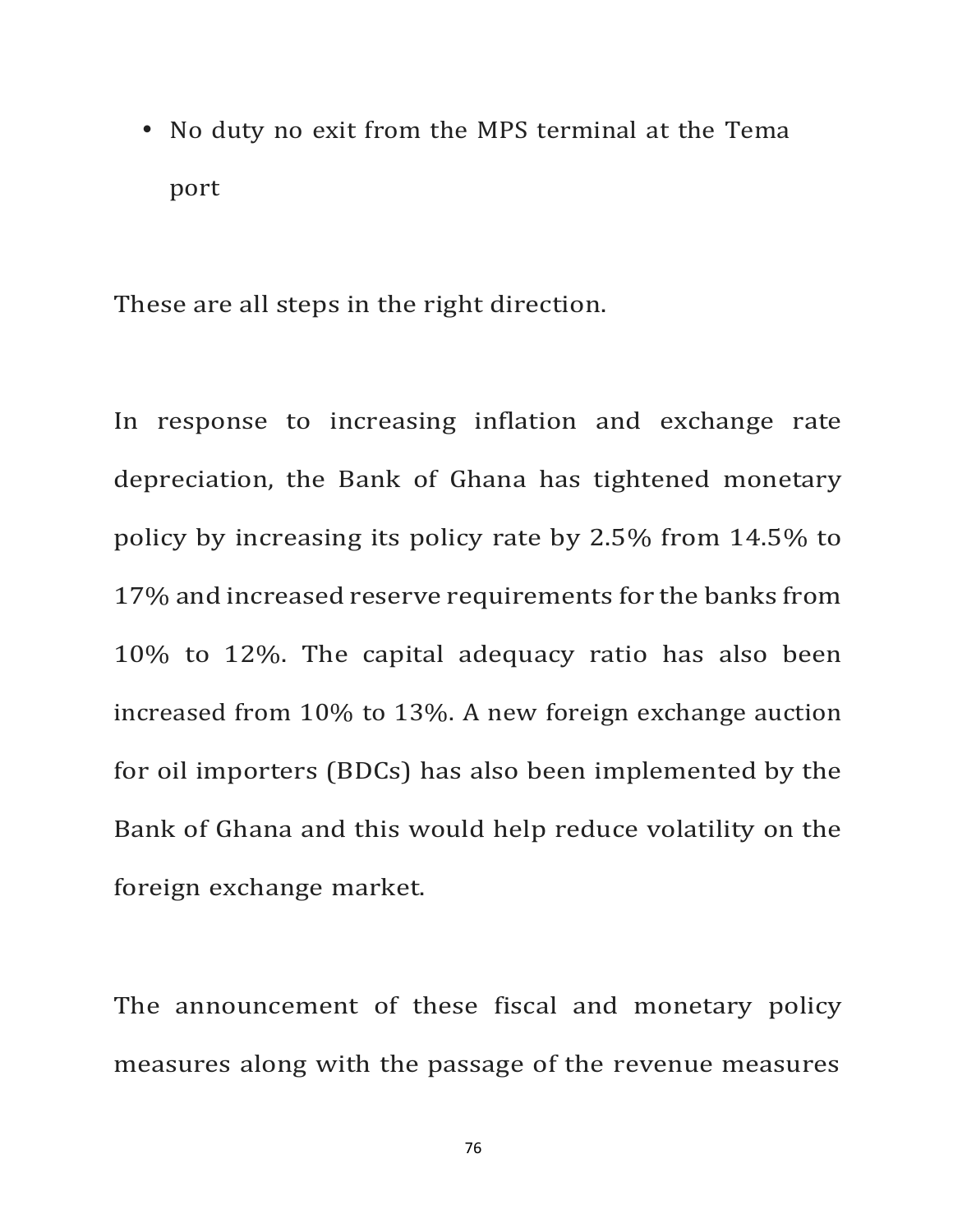in the budget by parliament has increased the confidence of investors about Ghana's fiscal outlook and appears to have restored some calm to the foreign exchange market.

Given the uncertainty surrounding geo-political developments and their impact on the economy, we will continue to monitor the data and are ready to take further measures as may be required to meet our budget targets.

The relaxation of the COVID-19 restrictions and the opening of the land borders is expected to result in increased economic activity and economic growth.

In summary, the data clearly shows that overall, notwithstanding the impact of COVID-19, the economic fundamentals of inflation, interest rates, exchange rates, GDP Growth, trade balance, current account balance, gross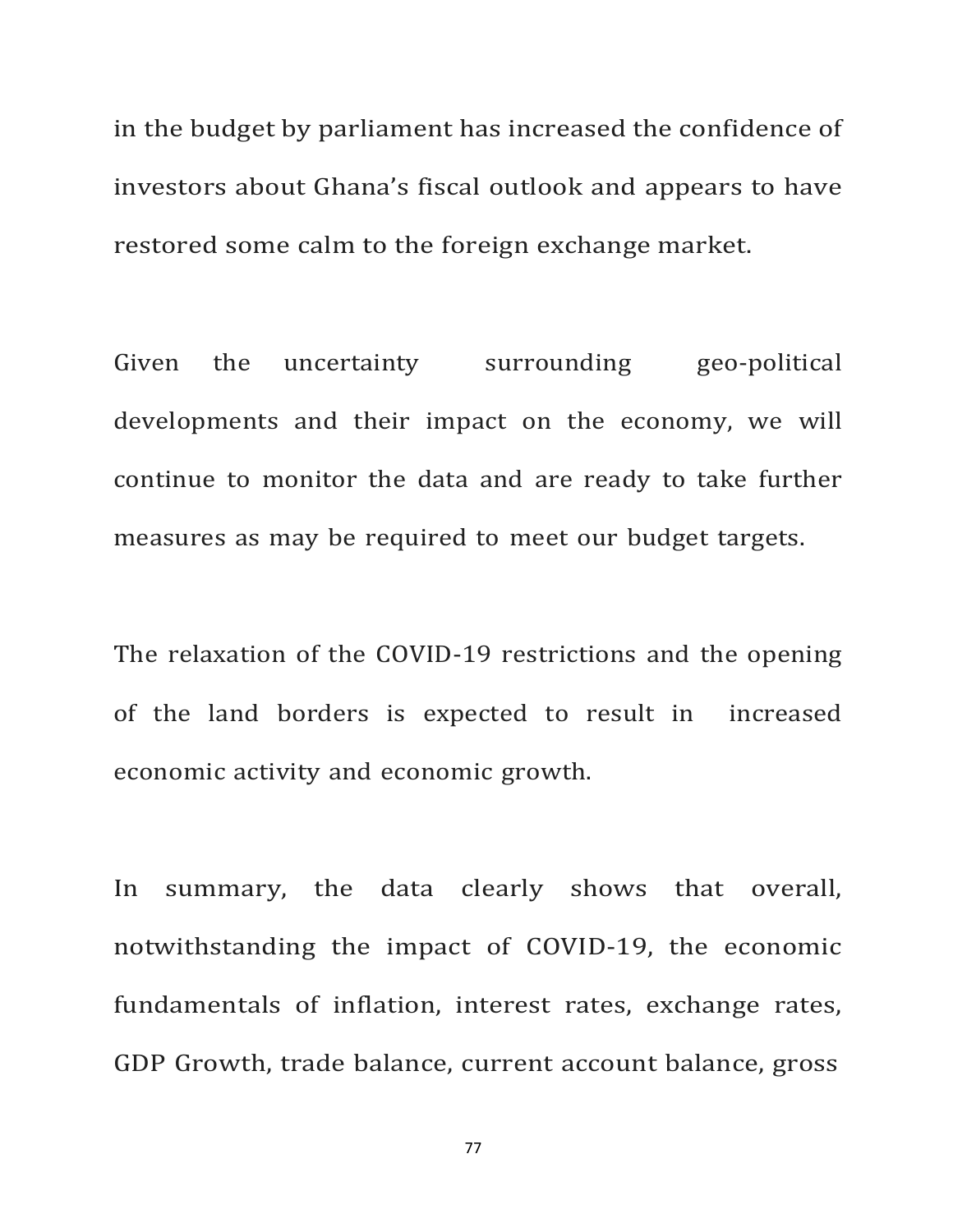international reserves during the 2017-2021 period are largely much stronger than they were in the 2013-2016 period. The fiscal deficit/GDP as well as debt/GDP variables are weaker given the COVID related expenditures, banking sector clean up costs and excess capacity payments to IPPs. We should note that no government in the history of Ghana has had to deal with a global pandemic which resulted in the worst global depression since the 1930s, and a War between Russia and Ukraine and its implications, and a financial sector crisis pretty much in succession. Under these circumstances, our management of the fundamentals has been rather remarkable.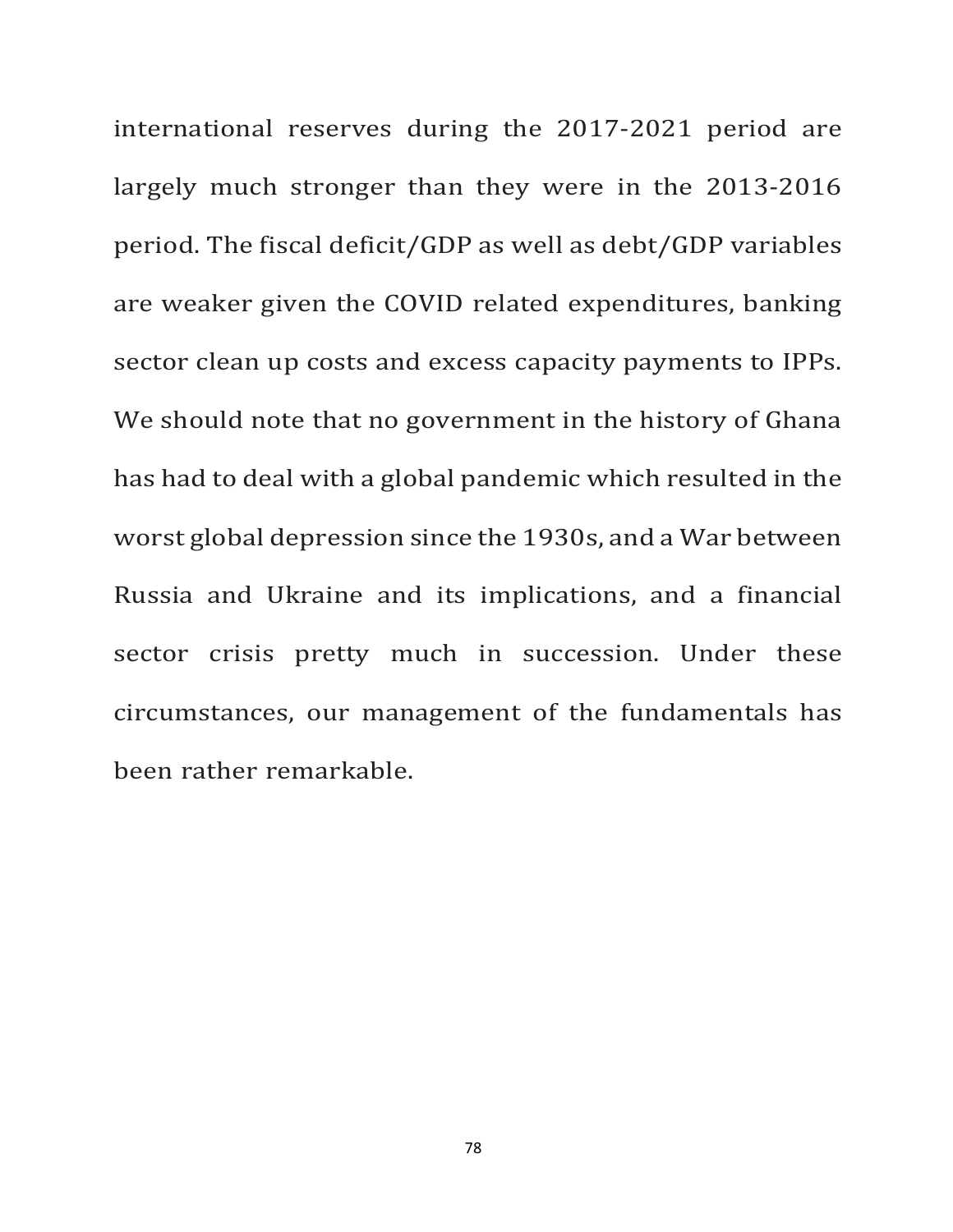## **TRANSFORMING THE ECONOMY -THE NEW ECONOMY**

The government of Nana Akufo Addo set out to build a modern prosperous economy. There are several elements of this economic transformation:

### *Industrialization*

- IDIF
- Automotive Industry
- Bauxite and Aluminium Integrated Industry

## *Agriculture*

- Planting for Food and Jobs
- Rearing for food and Jobs
- Tree Crop Development Authority

## Infrastructure

- Roads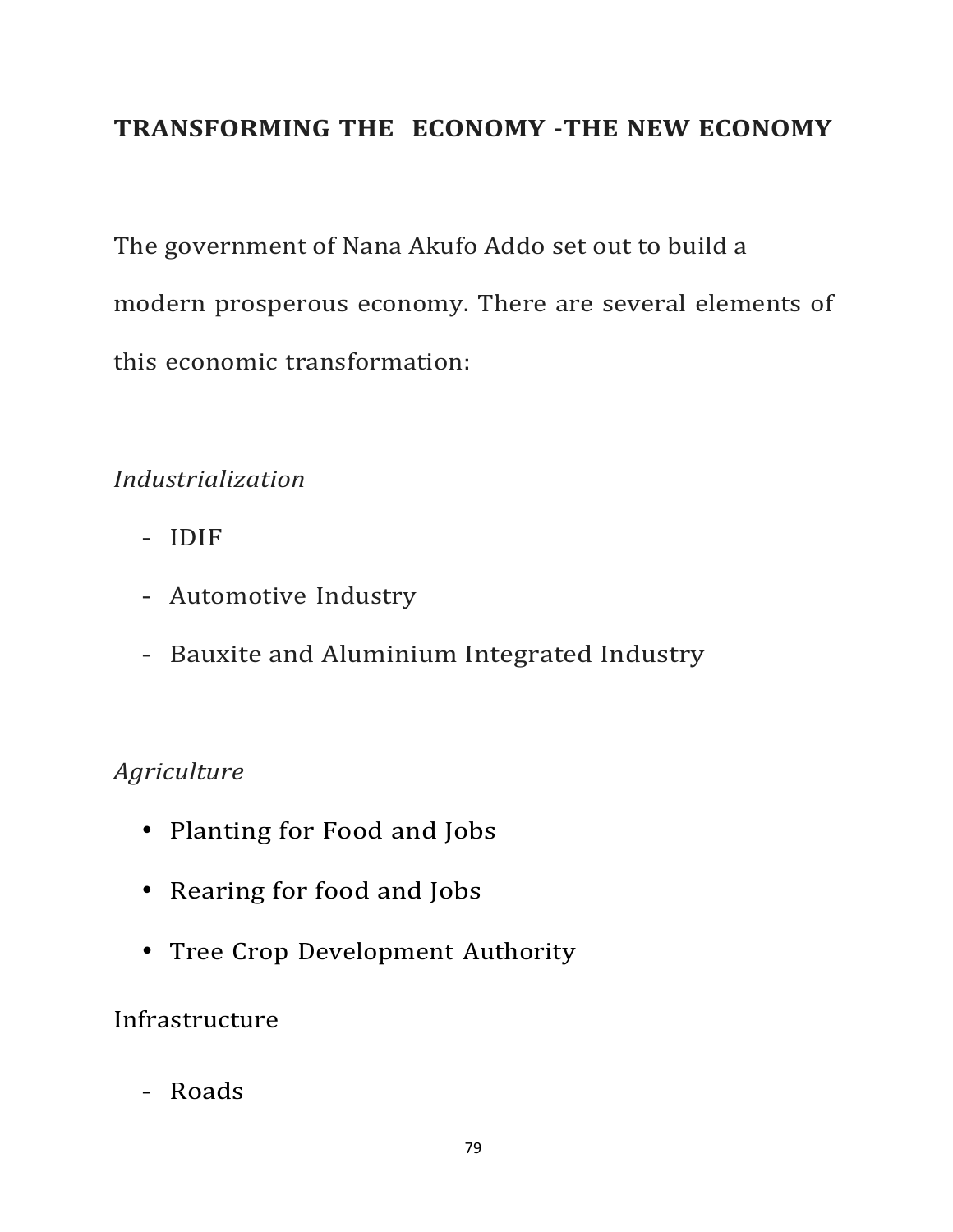- Railways
- Dams
- Warehouses
- Schools
- Hospitals
- Airports
- Water

## **EDUCATION AND SKILLS**

- Free SHS
- Free TVET
- Investment in TVET institutions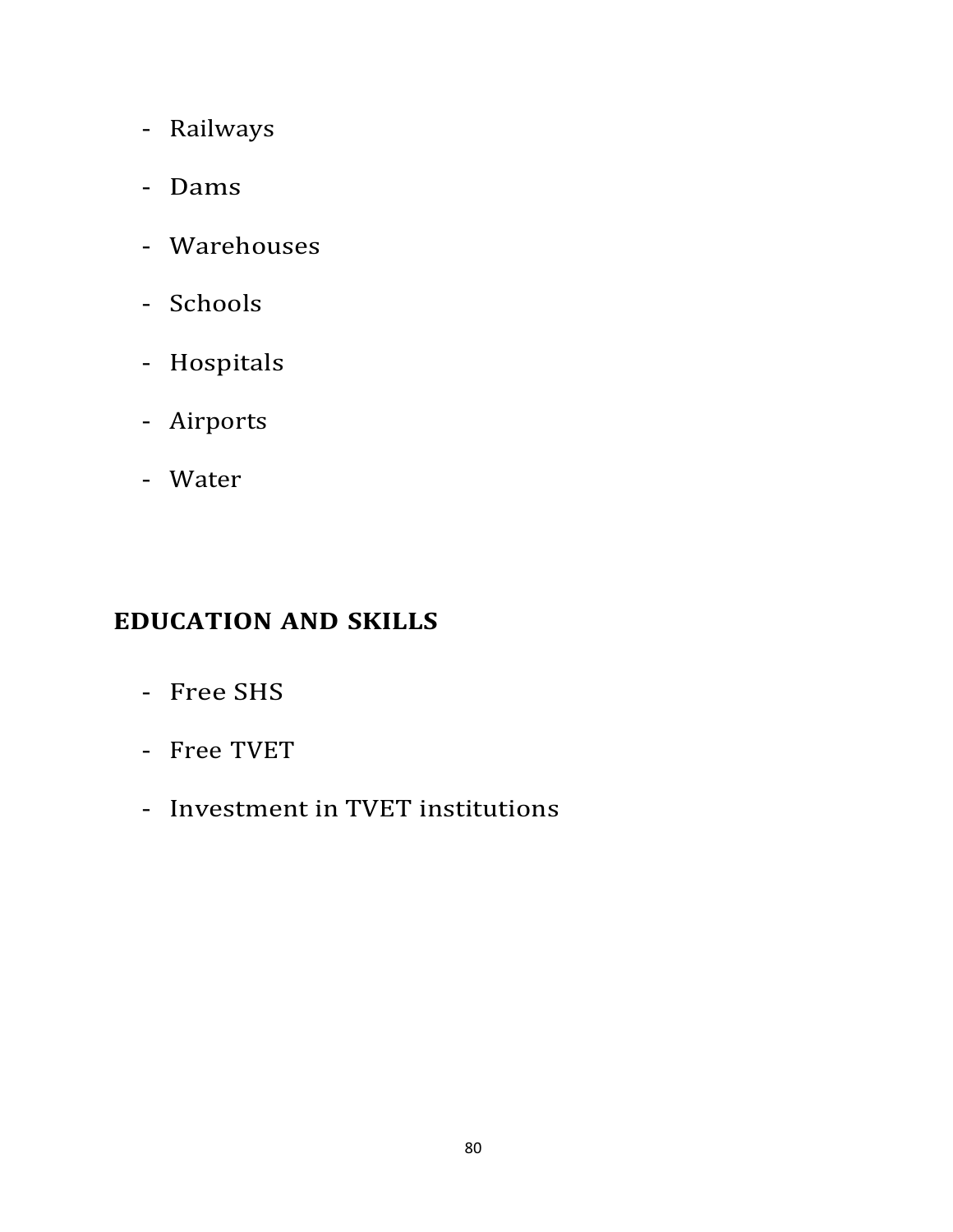## **ECONOMIC TRANSFORMATION THROUGH DIGITALIZATION**

We can only build a vibrant modern nation if we have strong systems and institutions that work. Otherwise, we will be stuck in a vicious cycle of rhetoric and underdevelopment.

The focus of economic management by successive governments since independence in Ghana has been on crisis management as a result of factors such as collapse in commodity prices, increase in oil prices, debt unsustainability, political instability, macroeconomic instability, etc. Governments, have by and large, not focused on the underlying system that underpins economic activities.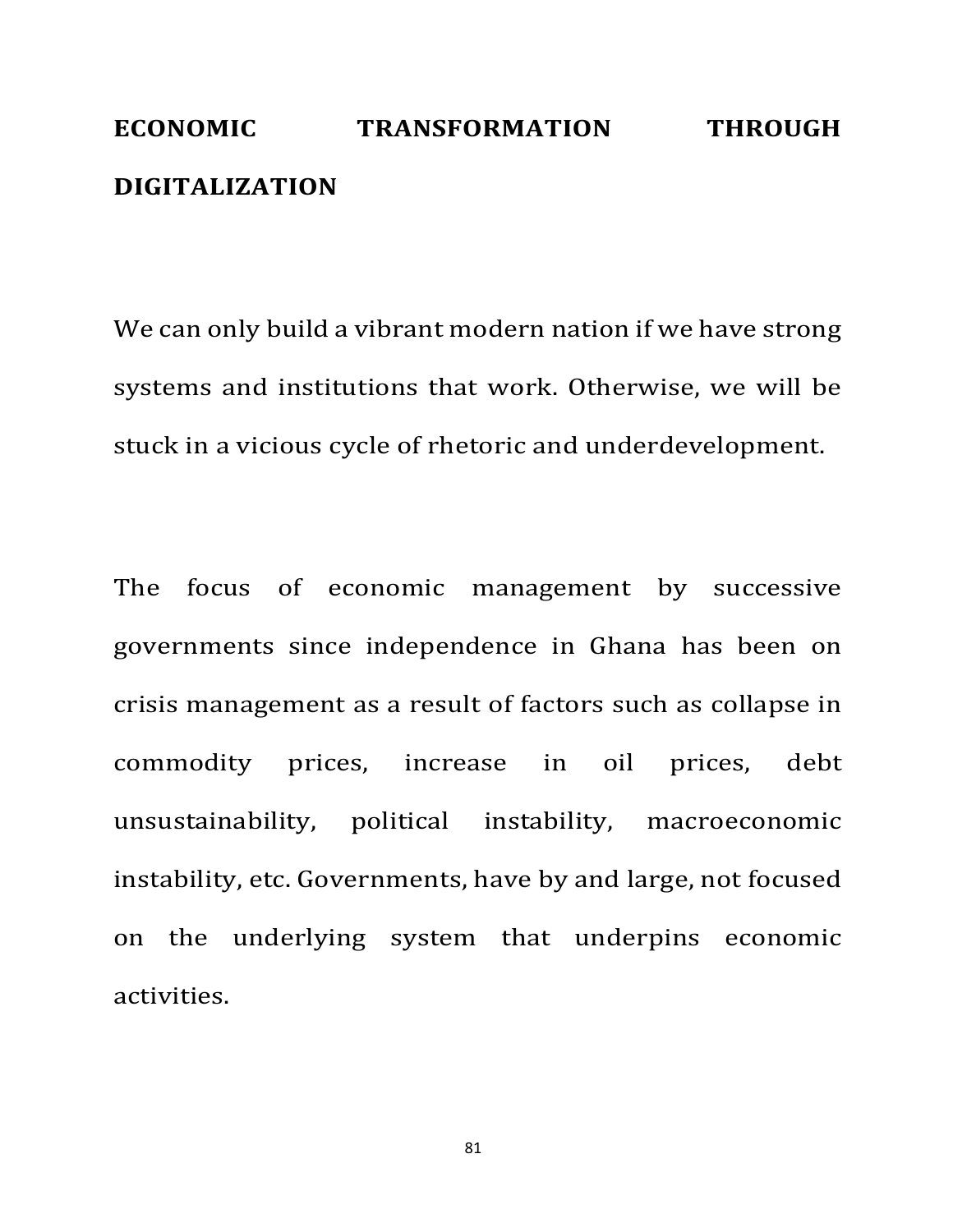The goal upon assumption of office was to quickly transform our economy by leveraging on technological innovations as a means to leapfrog the development process, overcome legacy problems, and improve both economic and public sector governance. This is why digitalization has been a major area of focus for our government.

Our strategy since 2017, has been to build a new "system" through digital transformation.

I will now come to how we are using digitalization to transform the economy.

#### **ADDRESSING THE ISSUE OF UNIQUE IDENTITY**

**1.** On coming into office, we moved quickly with the issuance of biometric national ID cards (The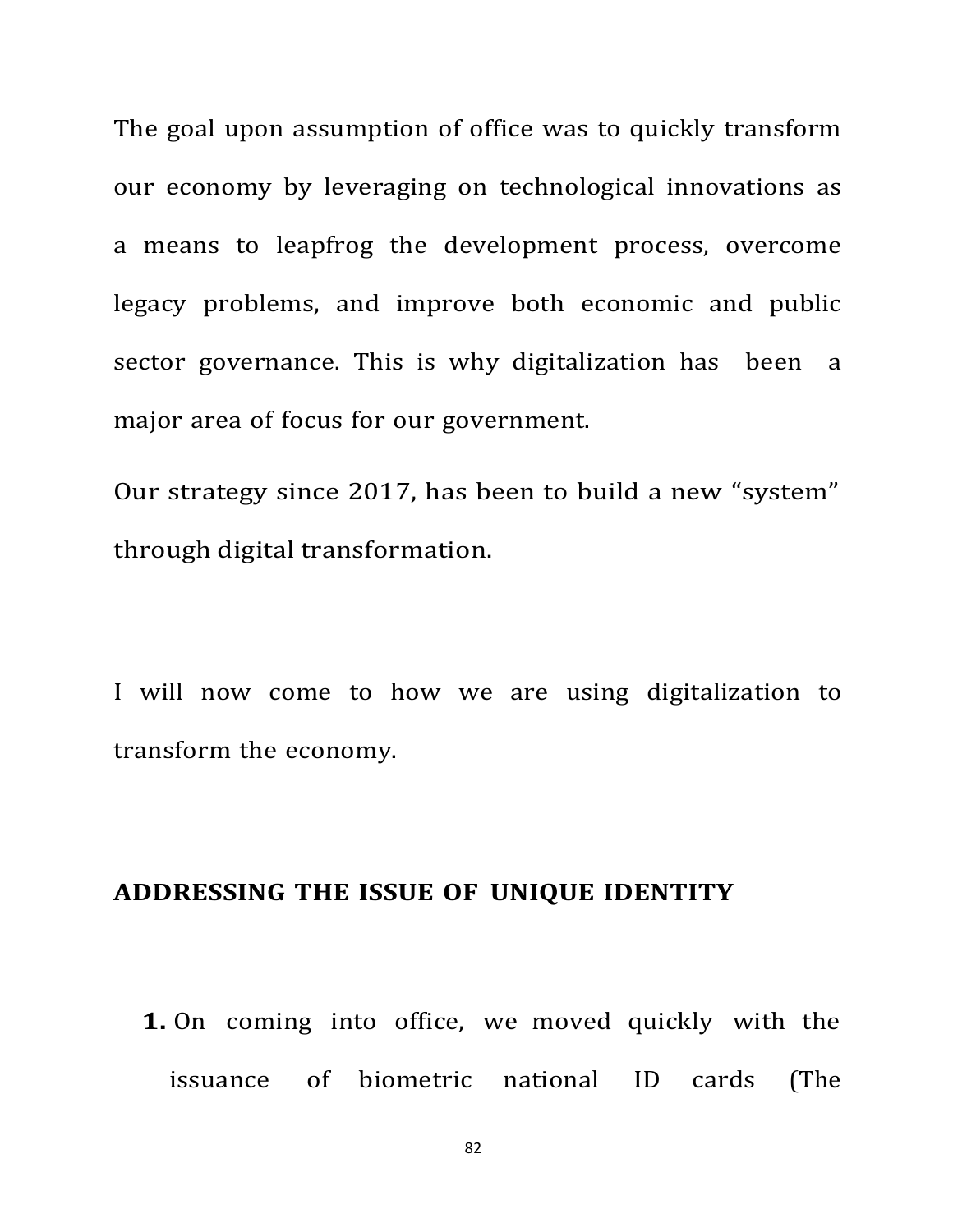Ghanacard) to the population. The Ghanacard project was initiated by President Kufuor but was practically abandoned for 8 years.

**2.** So far, 15.9 million people have been enrolled on the Ghanacard by the NIA. With the Ghanacard the identity of people (even dead people) can be established using their fingerprints. This is one of the most transformational projects implemented by any government since independence.

#### **A PROPERTY ADDRESS SYSTEM FOR GHANA**

**3.** To solve the problem of a lack of a working address system in Ghana, we have leveraged on GPS technology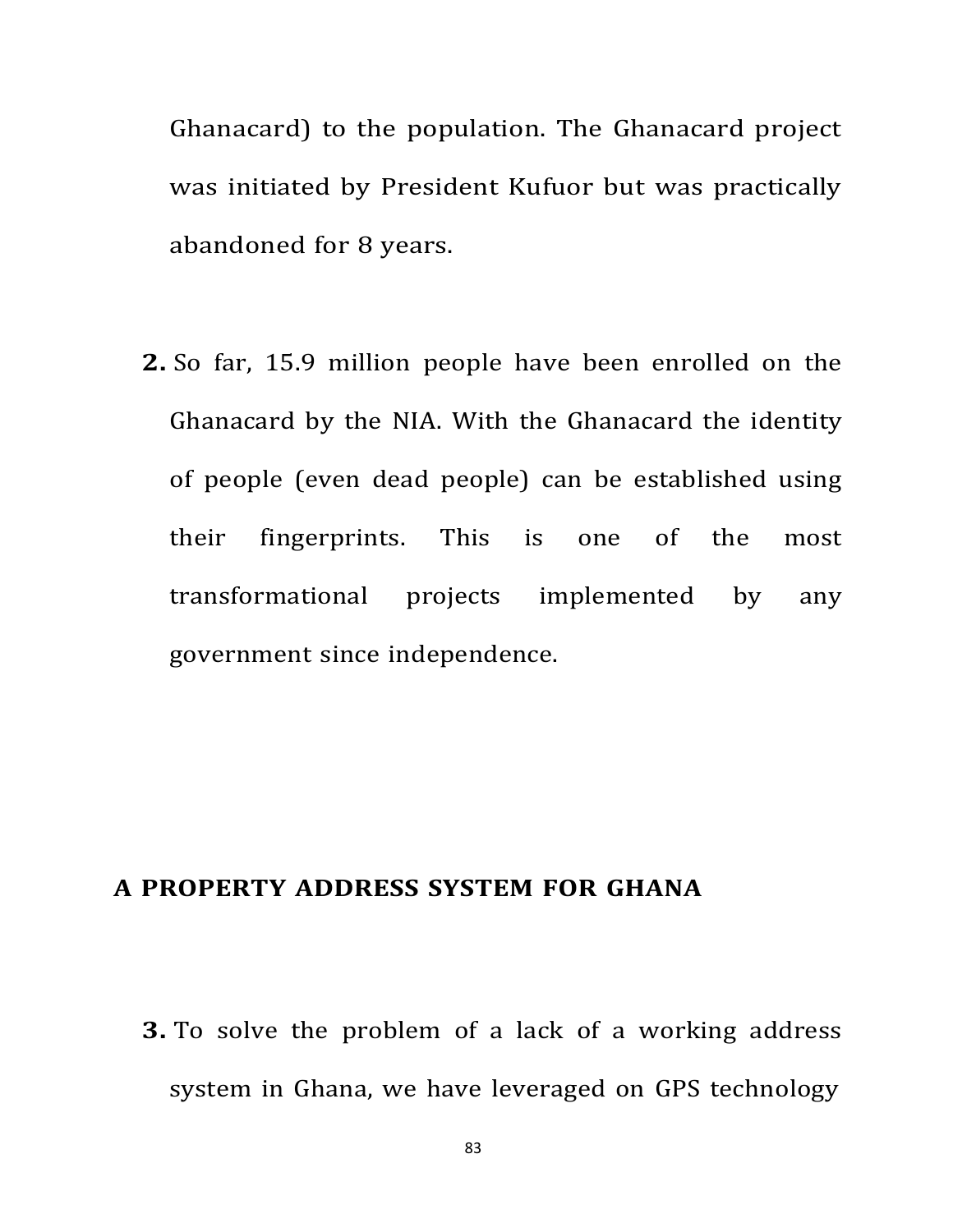to implement a digital address system for Ghana capturing every square inch of land. In the process, The Land Use and Spatial Planning Authority (LUSPA) has identified and provided unique addresses for 7.5 million properties in Ghana along with street names and house numbers. The process of affixing address plates to properties is ongoing.

#### **PROMOTING FINANCIAL INCLUSION**

**4.** Mobile money interoperability has made it possible to transfer money seamlessly across different mobile money providers and between bank accounts and mobile wallets. Today, because of mobile money interoperability (MMI), you can transfer money from a customer of one mobile money service provider to a customer of a different mobile money service provider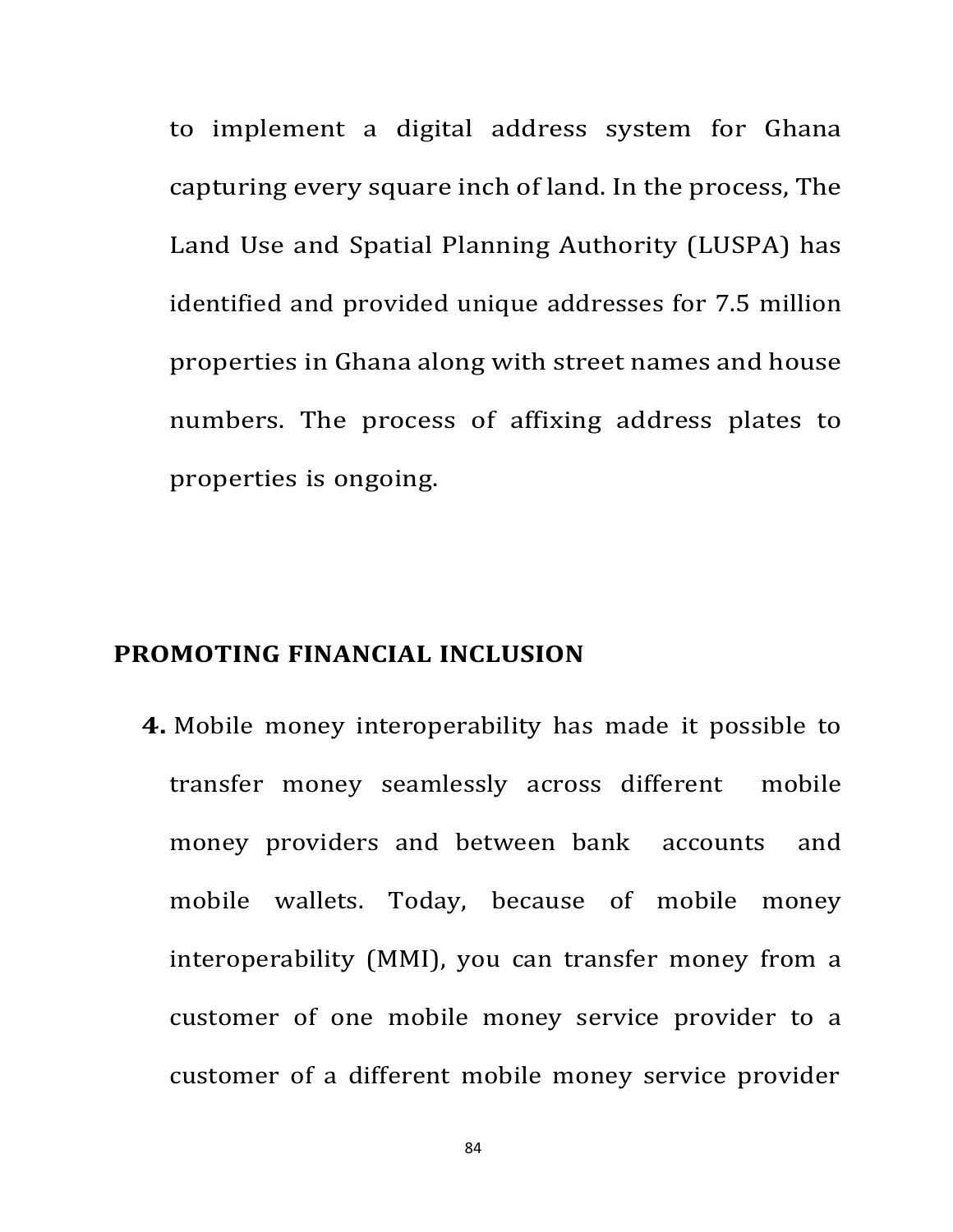and also make payments from your mobile money account into any bank account and you can receive payments from any bank account into your mobile money account. You can also receive remittances from abroad directly onto your mobile phone without the need to go to a bank or Western Union Money Transfer. Because the mobile money account performs just like a bank account, as a result of MMI, over 90% of Ghanaians have bank accounts or mobile money accounts that function like bank accounts. We have practically solved the problem of financial exclusion in Ghana.

*5.*I should note that Ghana is the first country in Africa and one of the few in the world to achieve this type of interoperability between bank accounts and mobile wallets. Even in the USA, the Federal Reserve Bank does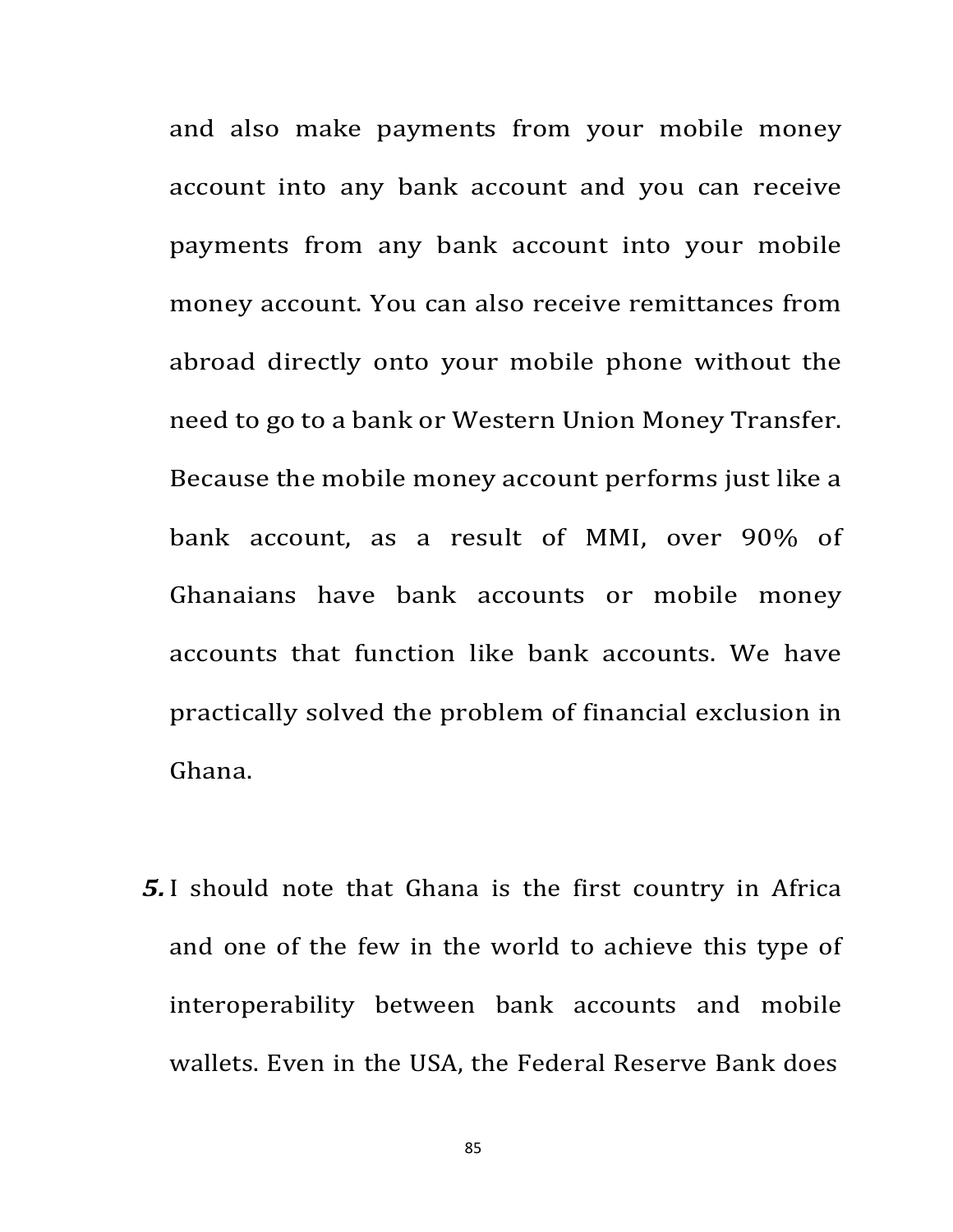not have interoperability in its Real Time Payments Network. On March 15 this year Rwanda attained mobile money interoperability between Telcos which allows clients of one telco to send money to customers of another network. They have not yet been able to achieve interoperability between mobile wallets and bank accounts as in Ghana. In this area, we are way ahead of most countries in the world.

- **6.** Achieving mobile money interoperability (MMI) in Ghana is therefore no small feat, especially at the cost (\$4.5 million) we did it. The data shows that because of MMI, Ghana is the fastest growing mobile money market in Africa.
- **7.** At the end of 2016, total cumulative value of mobile money transactions was GHC 78.5 billion. Following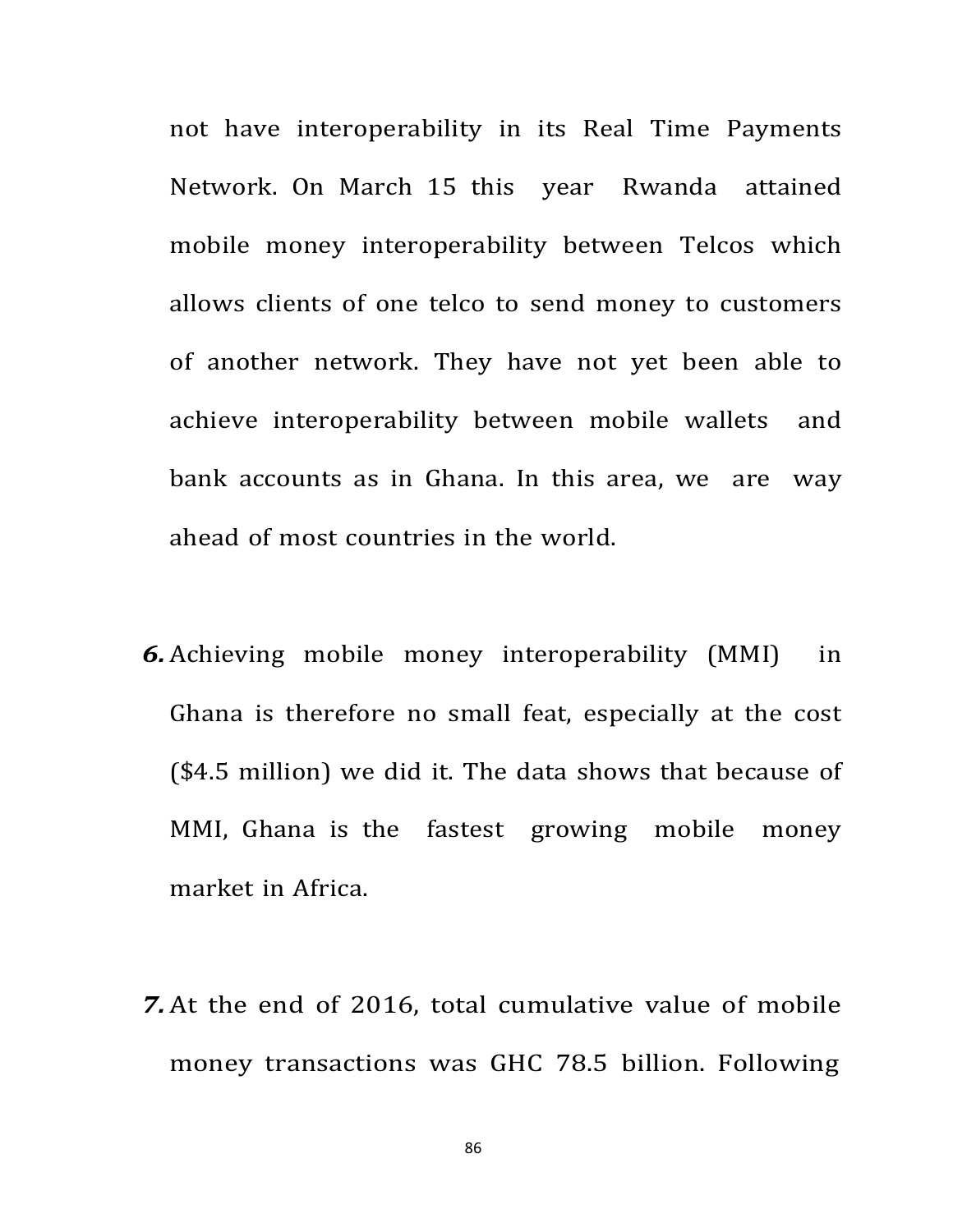MMI, the total cumulative value of mobile money transactions has increased to GHC 978.3 billion in 2021 (a twelve-fold increase!).

- **8.** Today, the payment system reforms we have put in place has made it easy to open a traditional bank account. For many banks, anyone can open a bank account remotely through their mobile phones without visiting a branch or filling out forms. Clients need only a valid national ID card and no additional documentation to open an instant account.
- **9.** The digital payments infrastructure is boosting ecommerce in Ghana. Businesses are booming over Instagram, Facebook, Twitter, etc. Many people who cannot afford to rent or build shops are able to do business on the internet at little cost with deliveries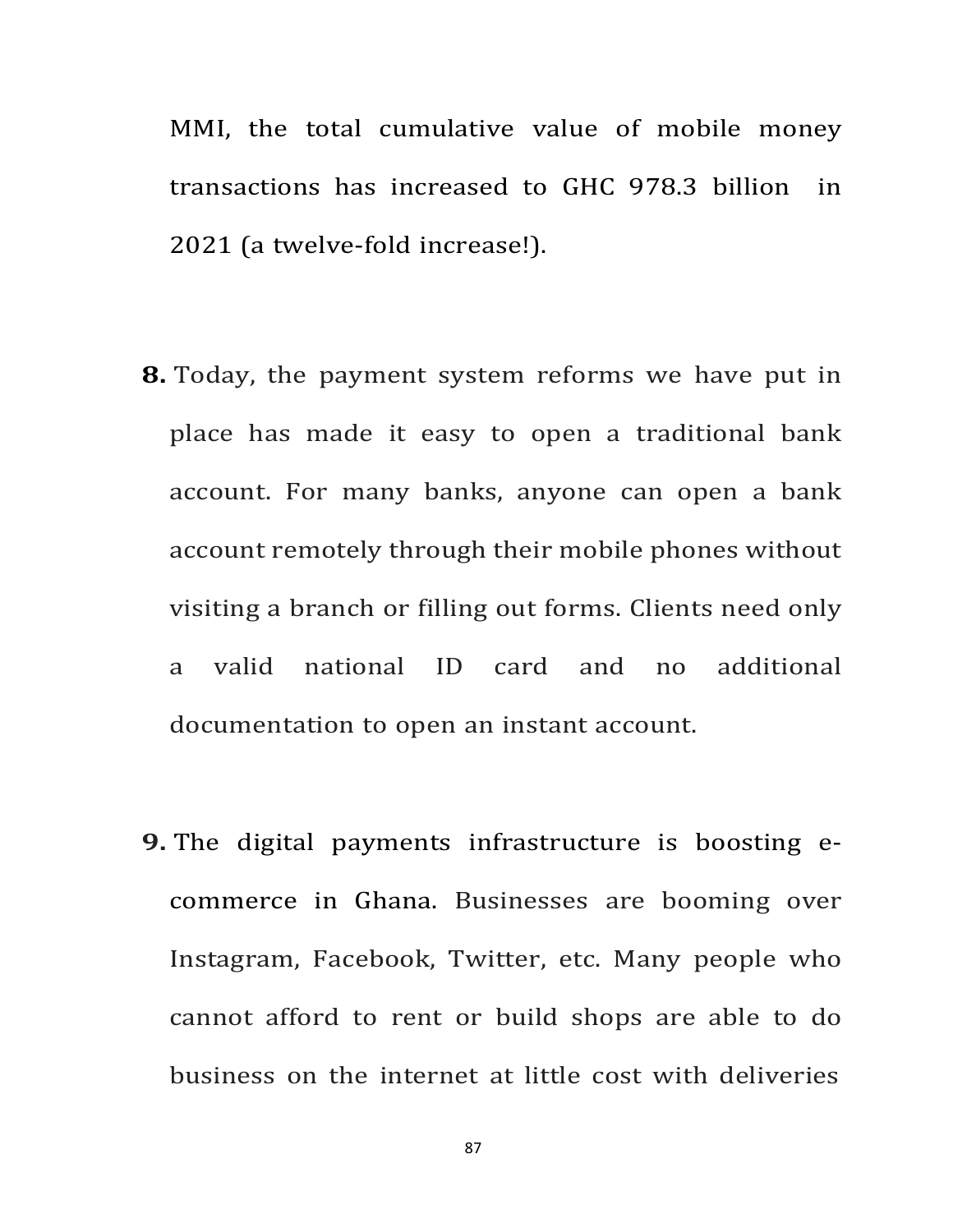helped by digital address and payments using mobile money interoperability.

## **ADDRESSING EFFICIENT DELIVERY AND CORRUPTION IN THE PUBLIC SERVICE**

- **10.** Our approach to improving the delivery of public services is to minimize human contact as much as possible. Therefore, we embarked on an aggressive digitalization of the processes of service delivery across many public institutions with coordination from my office:
- **11. Digitalization of the passport office:** With digitization the average turnaround time for the acquisition of passports has been significantly reduced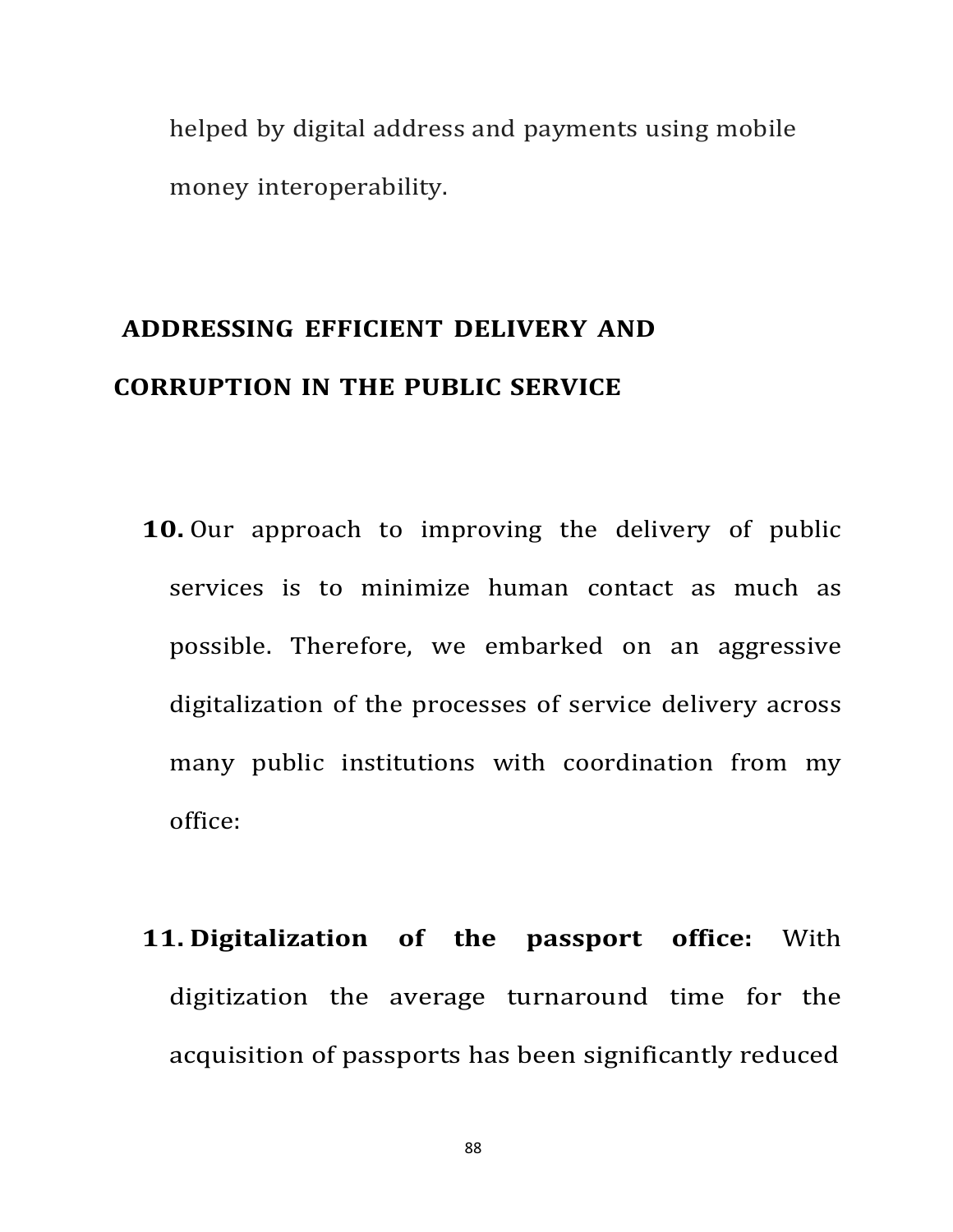and today you can apply for your passport from home and it can also be delivered for you by courier at home using your digital address. The digitization of the passport application process has resulted in a major increase in the number of passports processed annually as well as the revenue yield to the passport office.

- **12.** In 2017 the passport office processed a total of 16,232 applications with revenue of **GHC1.1m**, In 2021, the passport office received and processed 498,963 online passport applications with a total revenue of **GHC56.7m**. Digitization has dealt a severe blow to corruption at the Passport Office.
- **13. Digitalization of the ports- Paperless Ports:** Previously, the bureaucracy in the clearing of goods at Ghana's ports involved a lot of paperwork and used to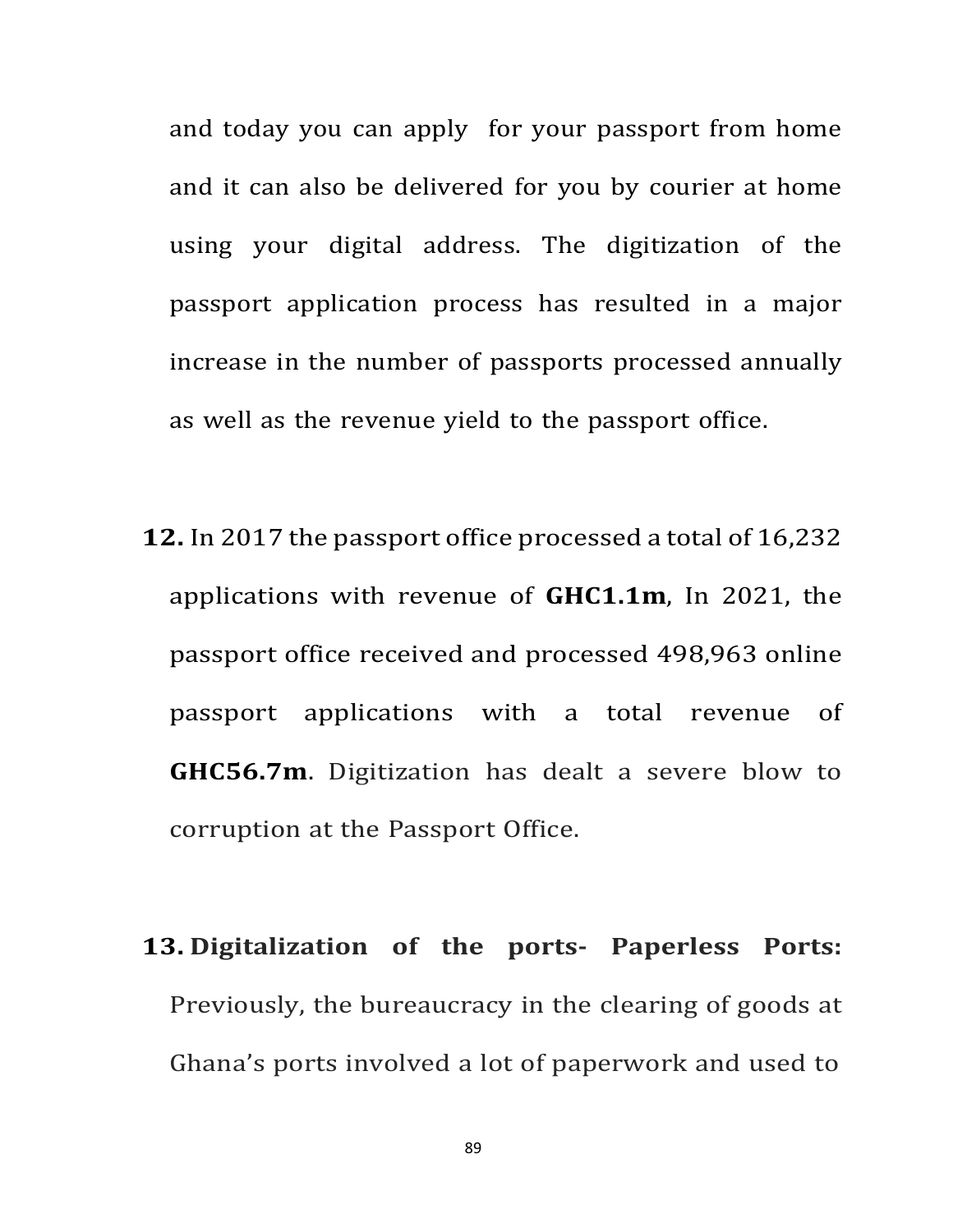be largely manual. This caused delays, corruption, inefficiencies, frustration and loss of revenue to government. Many citizens who had cleared goods at the country's ports had horror stories about their experiences at the ports. The introduction of a paperless port system has reduced the layers and simplified the process, reduced the time needed to clear goods and the avenues for corruption and increased efficiencies and revenue mobilization at the ports. Customs revenue has increased from GHC 10.3 billion in 2016 to GHC16.1 billion in 2021. Digitization has clearly reduced corruption at the ports.

**14. Digitalization of the DVLA:** The DVLA offers two traditional services: Driver Licensing and Vehicle Registration related services. These services have been fully digitized. With the digitalization of the drivers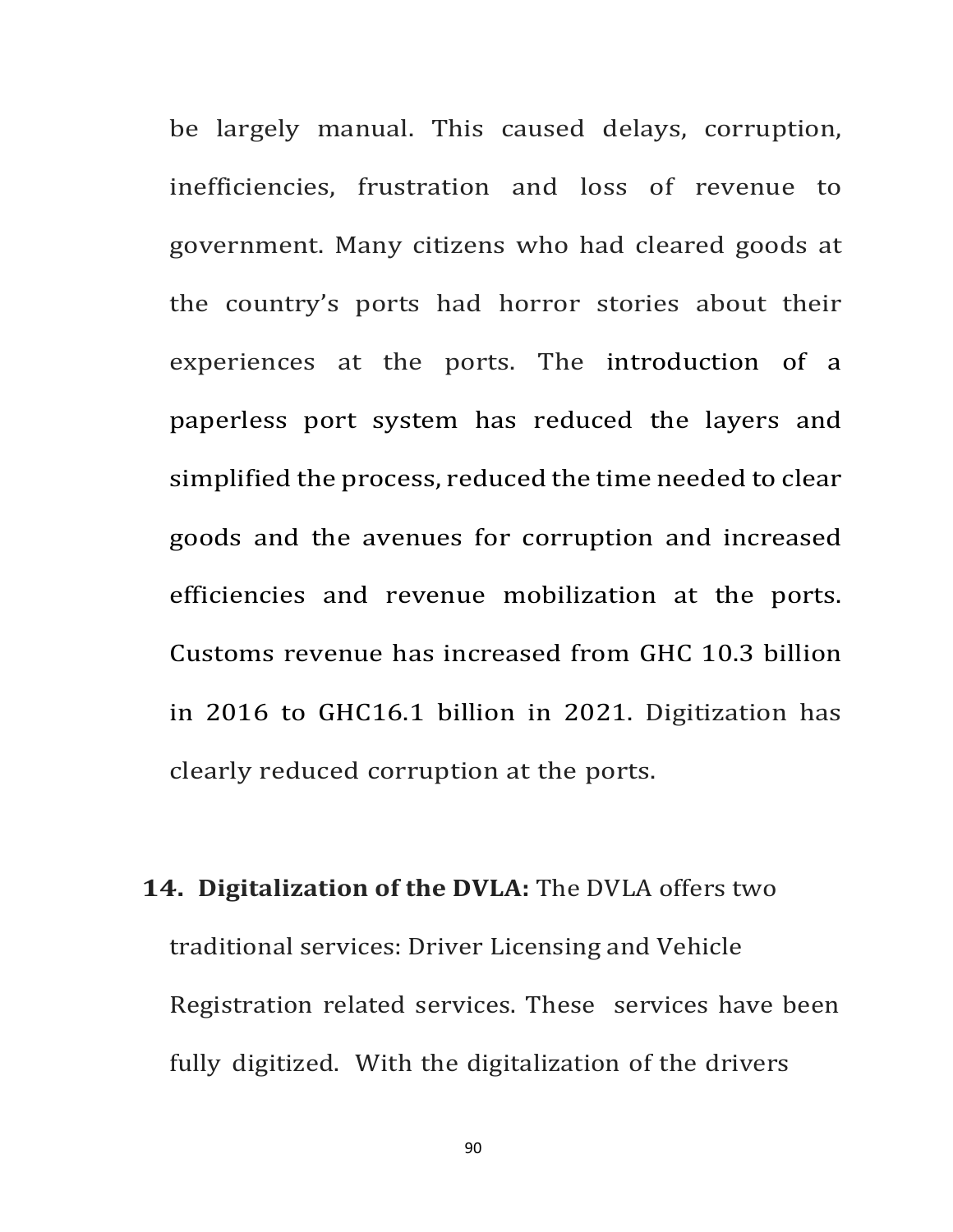licenses in 2019, the DVLA experienced an increase in service by 109% in 2020.

The average cost at the DVLA is GHc 500.00 and GHc 550.00 for vehicle and driver licensing services respectively compared to the cost of between GHc 2000 and GHc 3000.00 respectively under the 'goro' market. Thus, the digitization has saved the DVLA customer the cost of vehicle services by 200% and driver licenses service by 264%, at the minimum.

The DVLA generated an average revenue of GHc 71.5 million in the four years  $(2013-2016)$  prior to digitisation as compared to the average revenue of GHc 168.4 in the four years (2017-2020) with digitisation.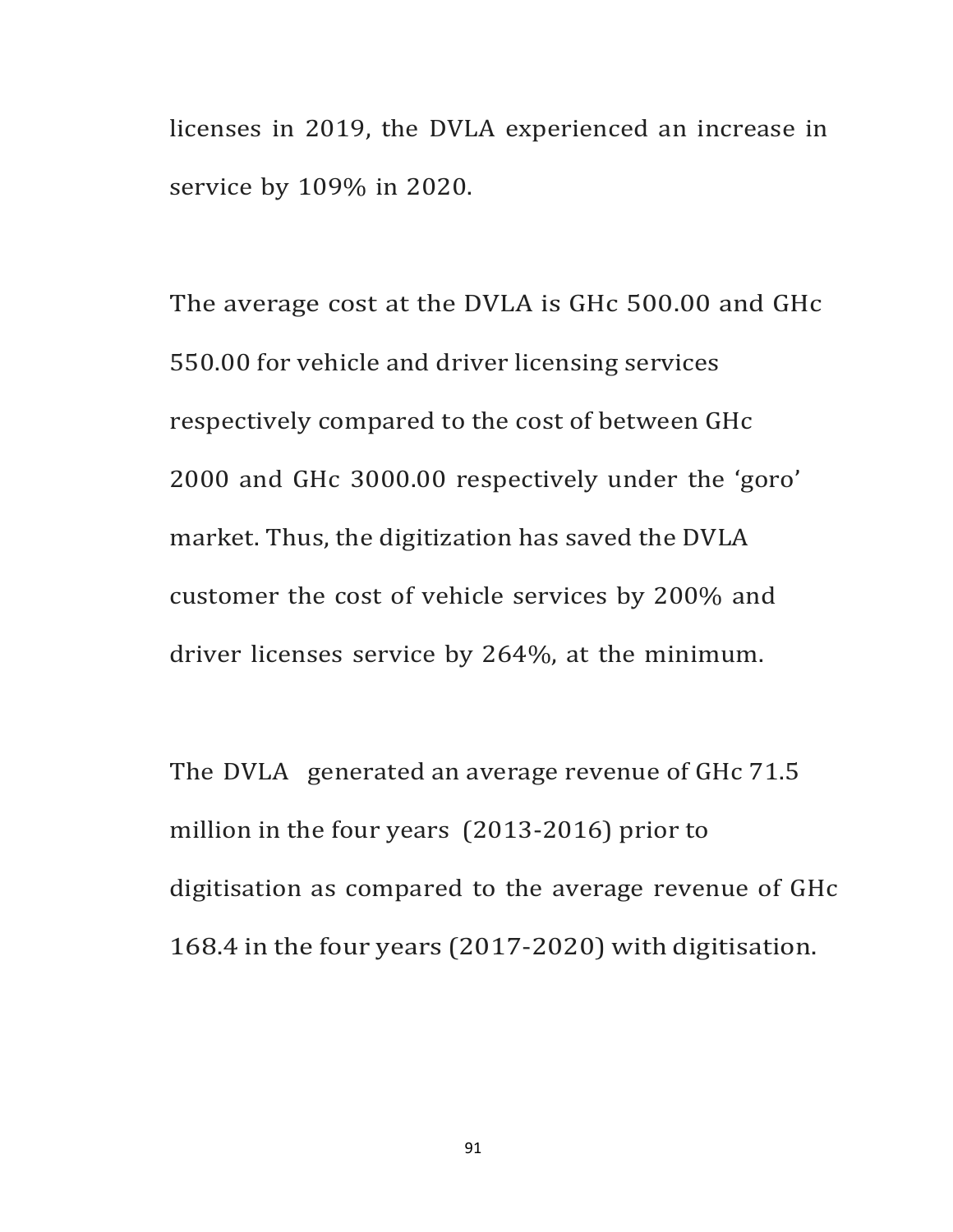**15. Motor Insurance Database:** The National Insurance Commission has also implemented the Motor Insurance Database. The objective of the introduction of the Motor Insurance Database is to curb the menace of vehicles with fake motor insurance stickers plying our roads, thus endangering lives and property.

- **16.** With the digitalization of motor insurance in Ghana, all insurance policies, which now have key security features, have been synchronized to a national database, which can be accessed simply with any mobile phone by the insured, the Police, and the general public.
- **17.** Members of the public can also self-check the authenticity of their insurance policy by dialing a USSD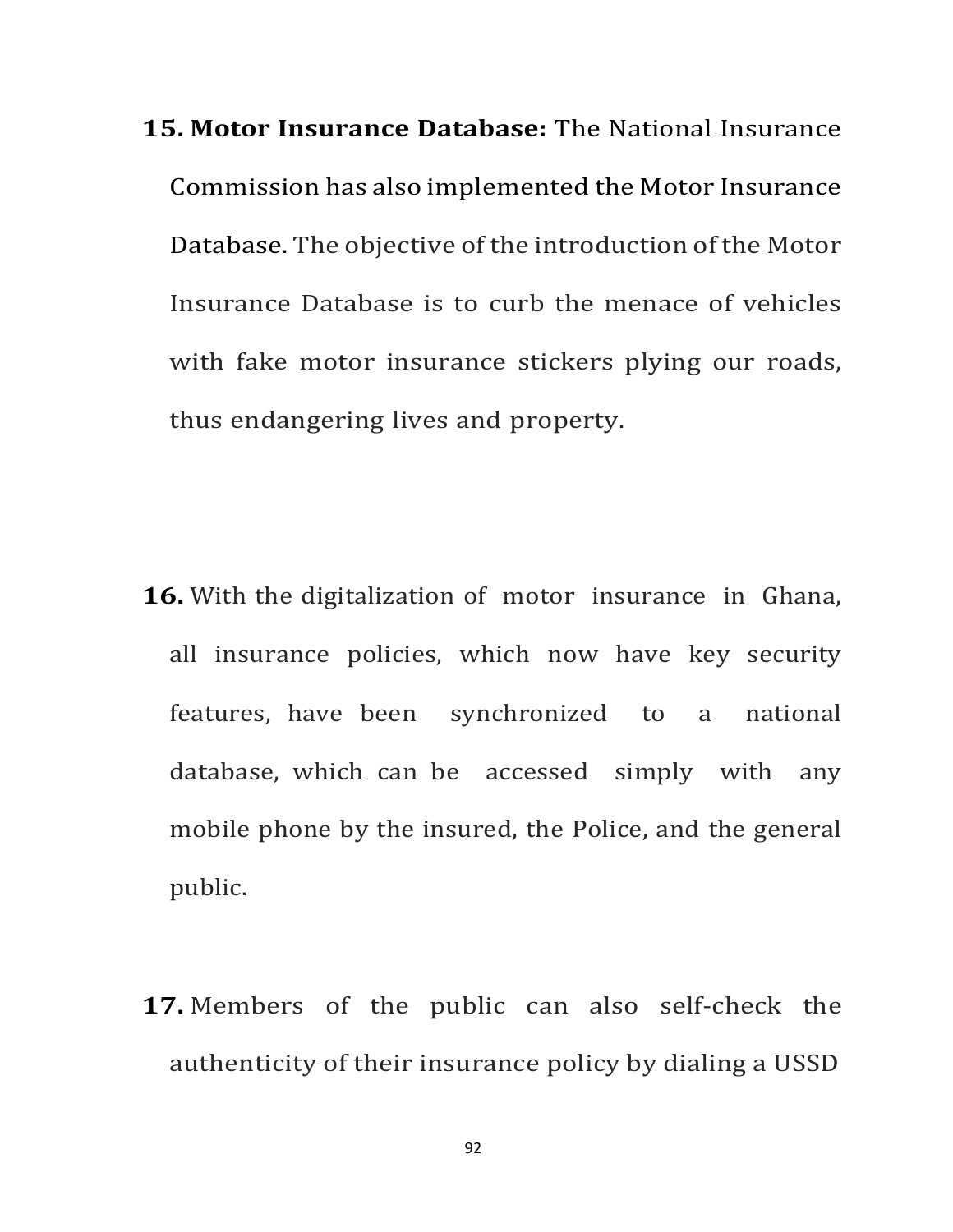code \*920\*57# and follow the instructions thereafter to know the insurance status of the vehicle. Therefore our Police and general public can easily check from their phones and devices on the road which vehicles have insurance or not.

**18.** Following the implementation of the motor insurance database, the the growth of the motor insurance industry increased from 19% in 2019 to 37% in 2020 and 26% in 2021. The value of the business undertaken increased from GHC 566 million in 2017 to GHC 1.165 billion in 2021. Digitization has dealt a severe blow to corruption in the insurance industry with no room for fake insurance certificates.

#### **Births and Deaths Digitalization**: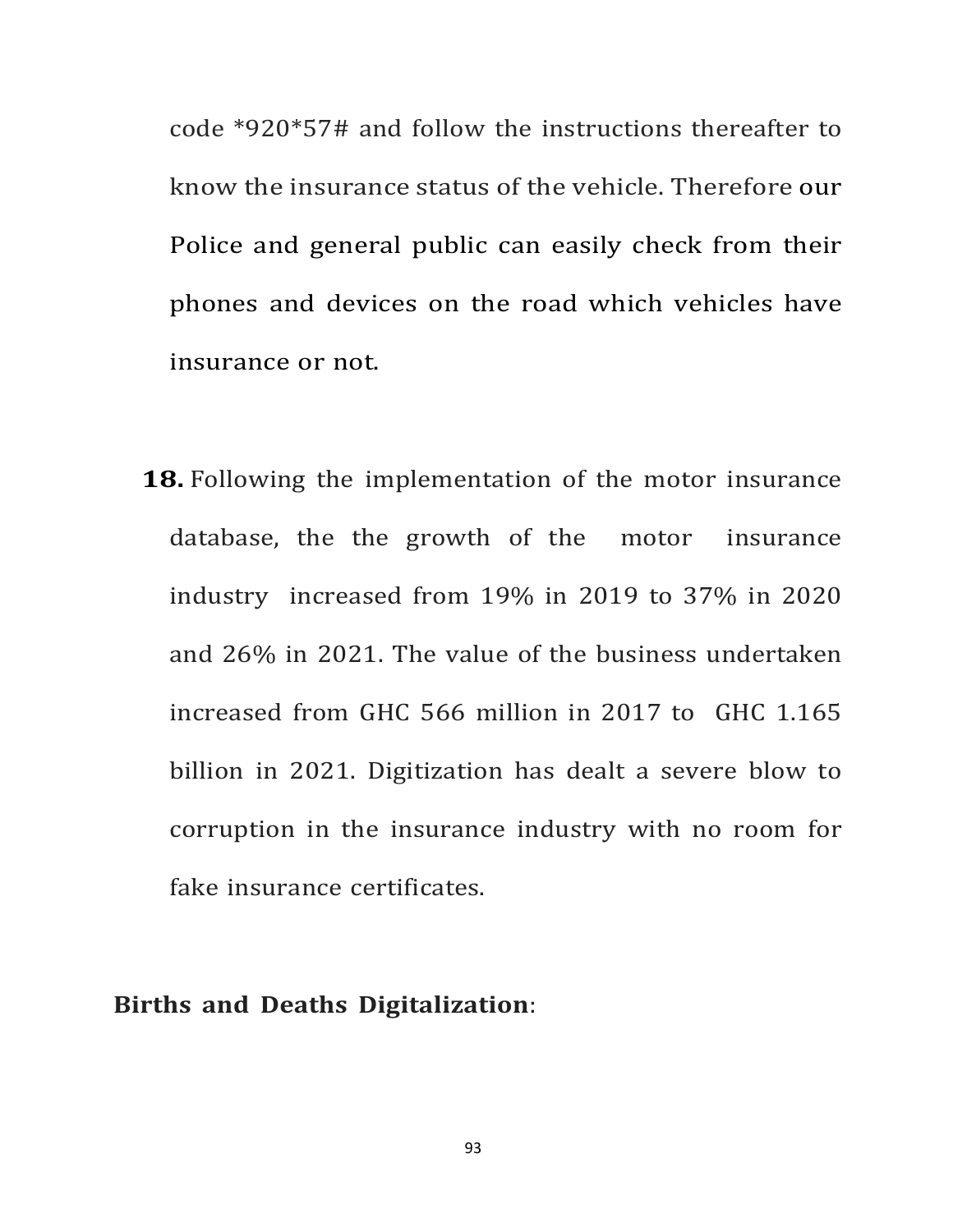- **19.** The process of digitalization of the records is almost complete and the three databases have been cleaned up and integrated. Furthermore, we are integrating the births and deaths register with the databases of Ghana Health Service, National Identification Authority, Ghana Statistical Service, Immigration and the Police so that the record of births and deaths should be consistent across all these databases. This is expected to start later this year.
- **20.** Starting later this year, it is envisaged that every new born child will within a few months get a Ghanacard number but the actual card will be issued when the child is grown and the biometrics are fully formed (after age 6). Digitization and the integration of the databases will deal a severe blow to corruption at the Births and deaths registry.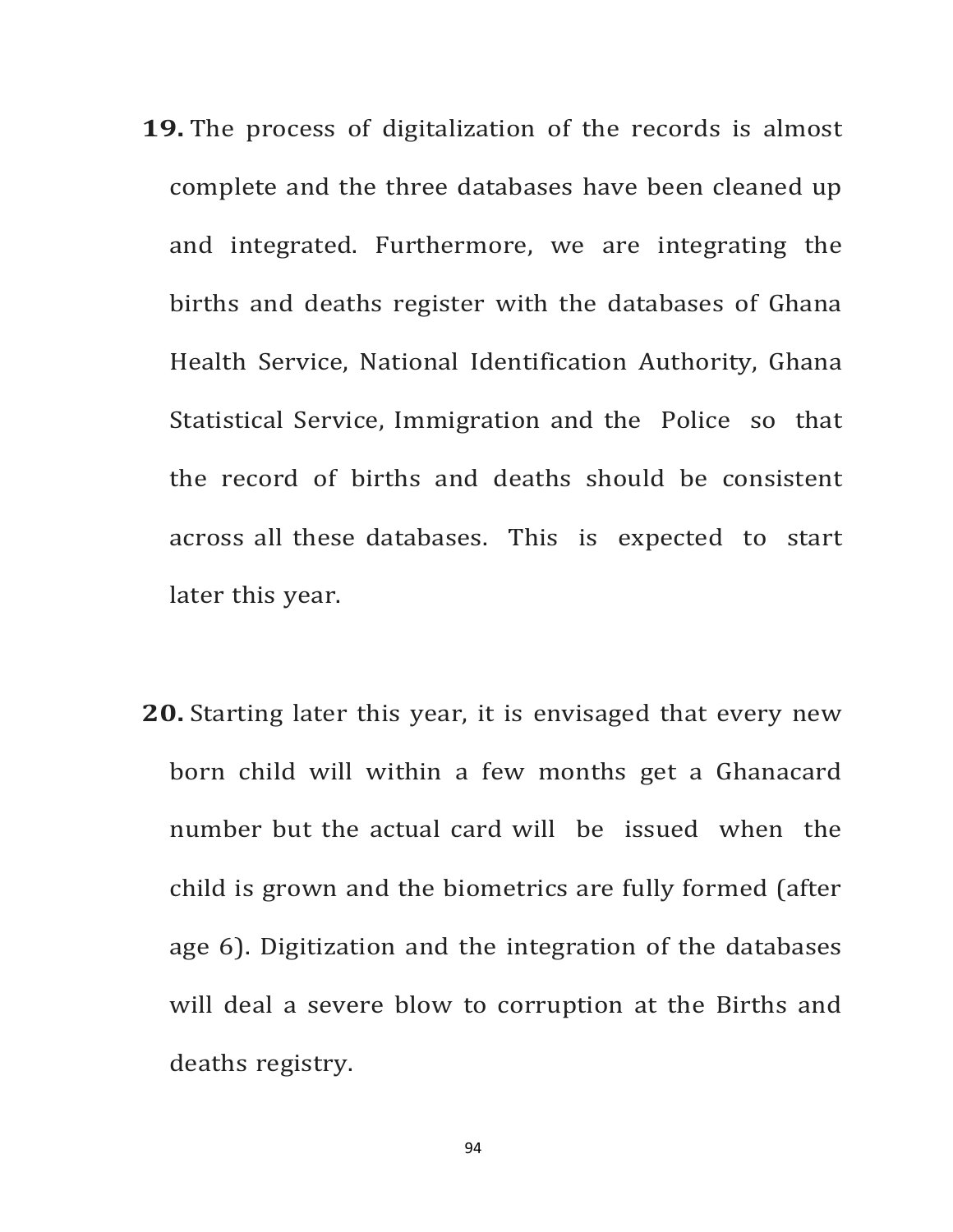#### **21. Scholarship Secretariat Applications:**

In the past, candidates applying for scholarship usually had to travel from all parts of Ghana to Accra to take part in the application process. This caused a great deal of inconvenience for applicants seeking government sponsorships. The manual processes of the Scholarship Secretariat resulted in an inefficient administration of scholarships in the country.

**22.** With the digitalization of the scholarship secretariat, candidates can now apply for scholarship from the comfort of their homes, take an aptitude test and be interviewed in their own districts.

#### **23. Ghana.Gov Platform:**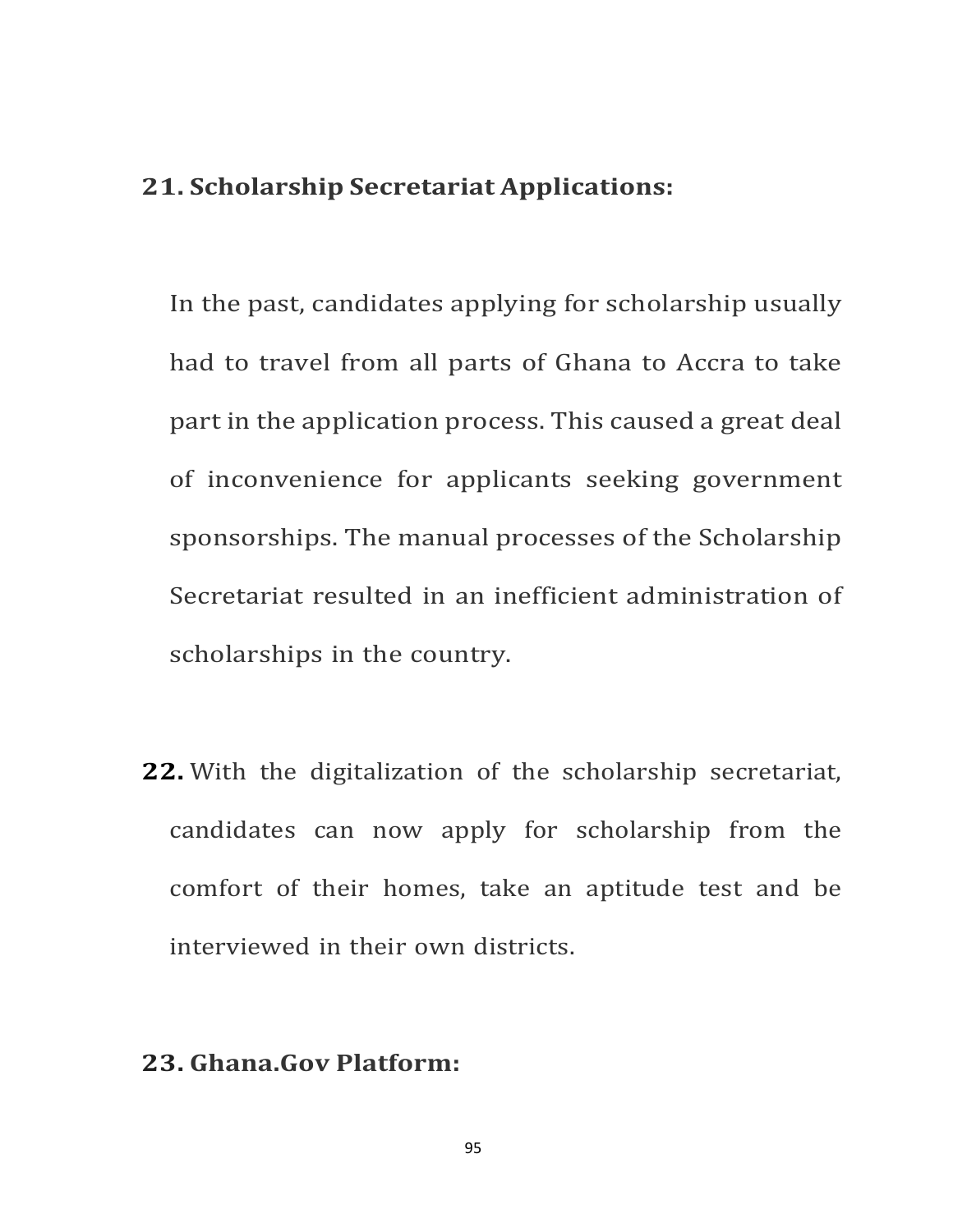To make it easy to access government services, Government has launched the Ghana.gov portal, a onestop shop for accessing government services. This means that you should be able to apply for and obtain any government service online through the Ghana.Gov platform. All payments go directly into the government account. The Ghana.Gov platform has so far received a total GHC55.7 billion of payments to government since its inception. It is quite likely that if these payments were made through cash, quite a bit would have ended up in private pockets. Digitization has therefore dealt a severe blow to corruption involved in the collection of payments by different institutions for government.

**24.** Buying Electricity credit on your mobile phone through the Mobile ECG App has provided relief to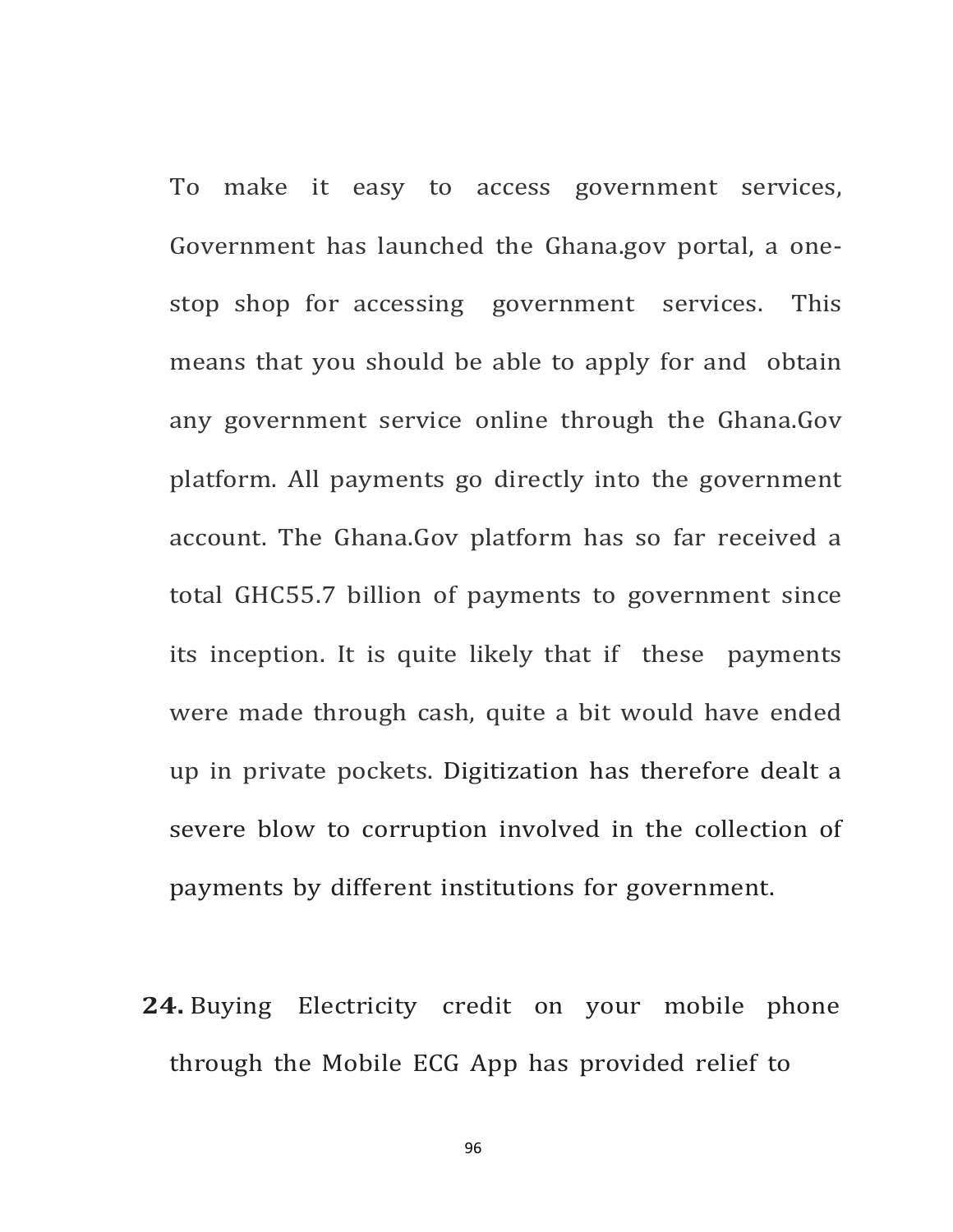customers who no longer have to queue for long hours to buy electricity units. Also for people whose credit runs out odd hours they can purchase electricity credit on their mobile phones.

#### **DIGITIZATION OF FOOTBALL TICKETING**

To address the inefficiency and corruption within the ticketing regime for football, the Ministry for Youth and Sports, in collaboration with the National Sports Authority and the GFA piloted an e-ticketing system for the recent World Cup qualifying match between Ghana and Nigeria at the Kumasi sports stadium. People who wanted to buy tickets could do so on the mobile phone. No need to waste time queuing for tickets or buying them from the black market. It was a successful pilot and yielded the highest ever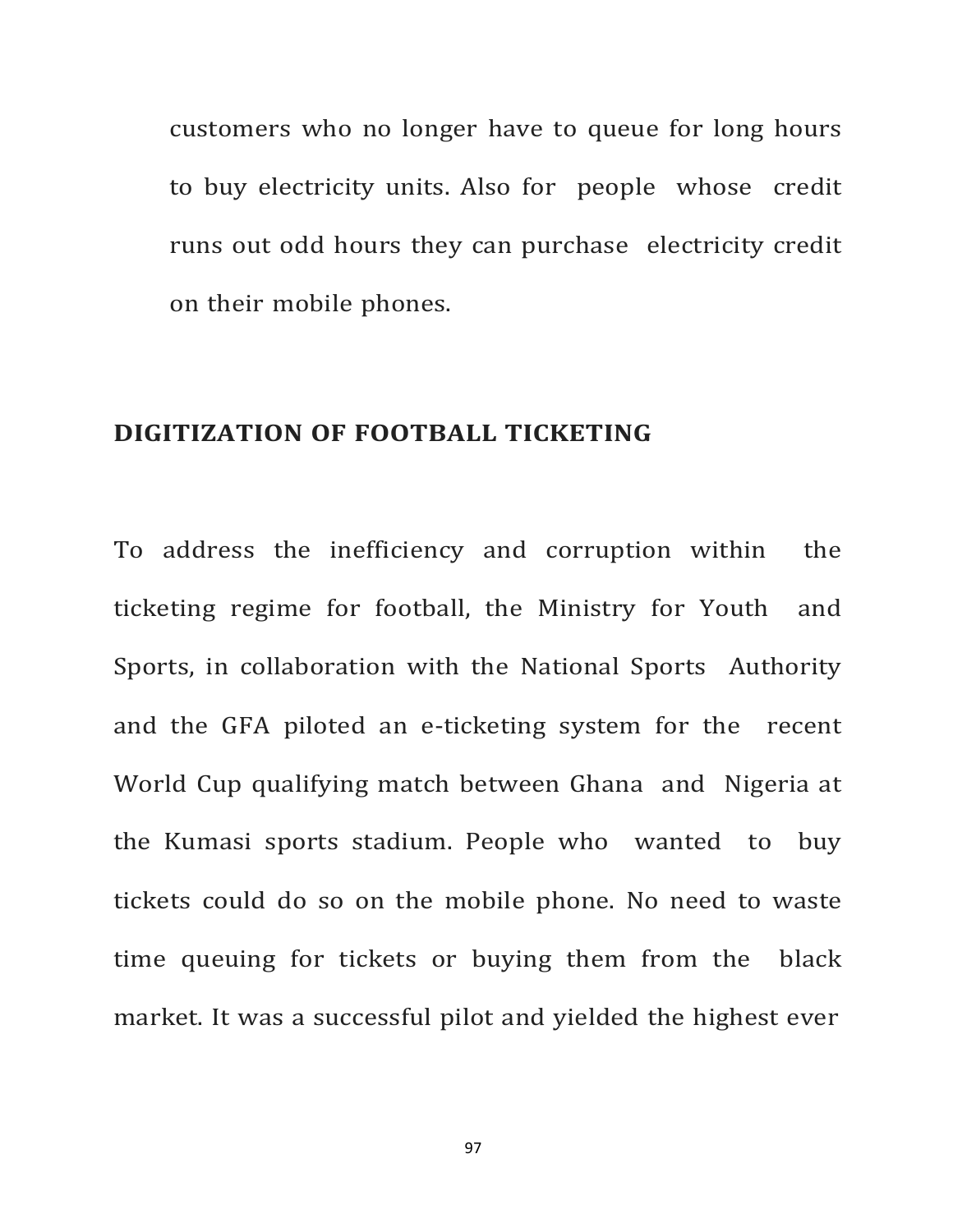revenue (GHC  $1,423,400$ ) for a football match in the history of Ghana.

This system is now going to be rolled out to all major stadia in Ghana. Digitization is going to deal a severe blow to corruption in the ticketing for football games and result in higher revenues for our football clubs.

#### **DIGITIZATION OF PRE-MIX FUEL DISTRIBUTION**

The issue of pre-mix distribution is one that has been problematic for fishermen in Ghana. The complaints never seem to go away because of the role of middle men. Many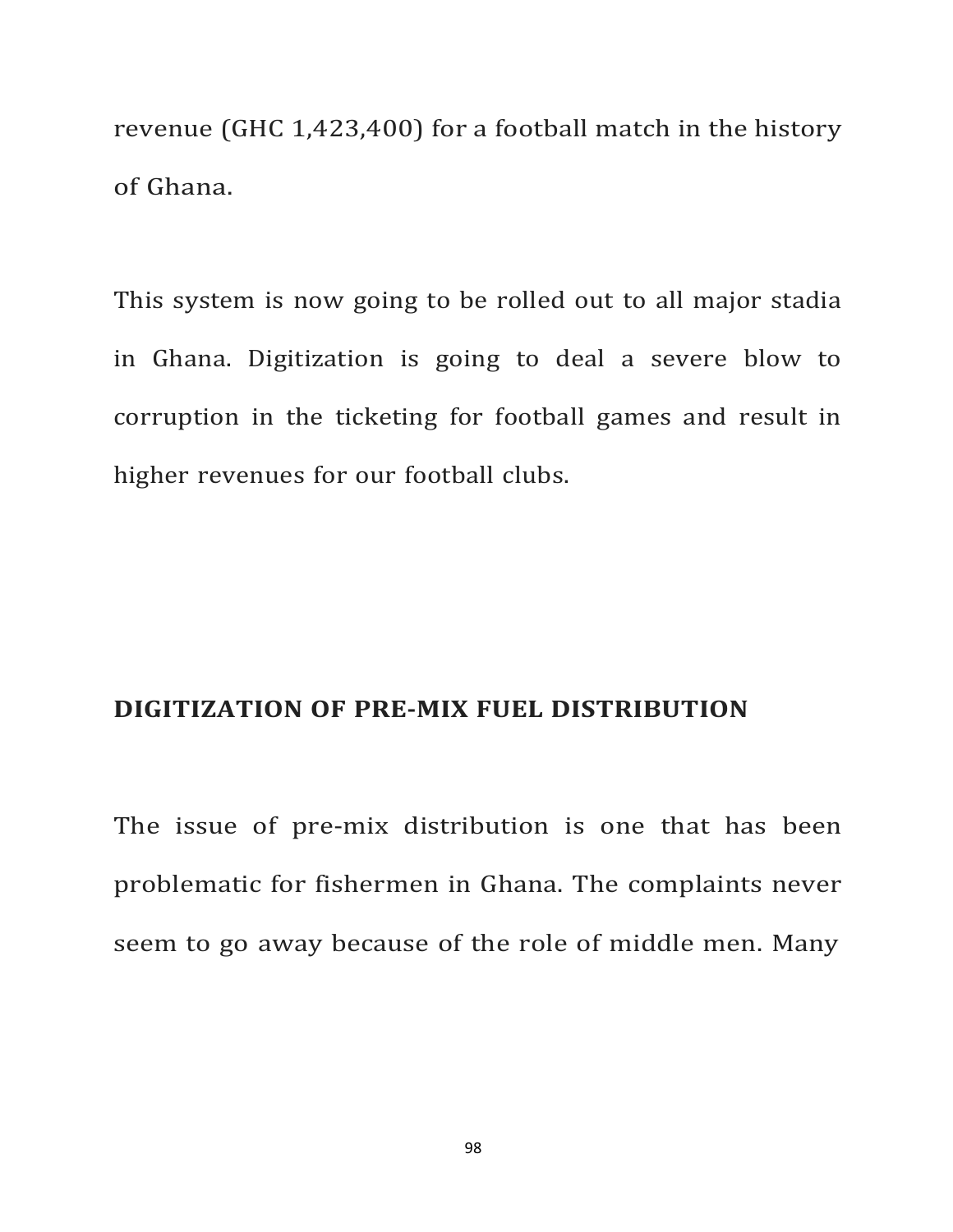fishermen do not get the subsidized supplies and have to buy on the black market. In response to this, the Ministry of Fisheries and Aquaculture has began the process of digitization of pre-mix distribution. When completed, registered fisher folk should be able to directly obtain their pre-mix fuel without the intervention of third parties.

A similar exercise is ongoing by the Ministry of Food and Agriculture to digitize fertilizer distribution in Ghana. The process is near completion and should be rolled out later this year.

#### **DOMESTIC REVENUE MOBILIZATION**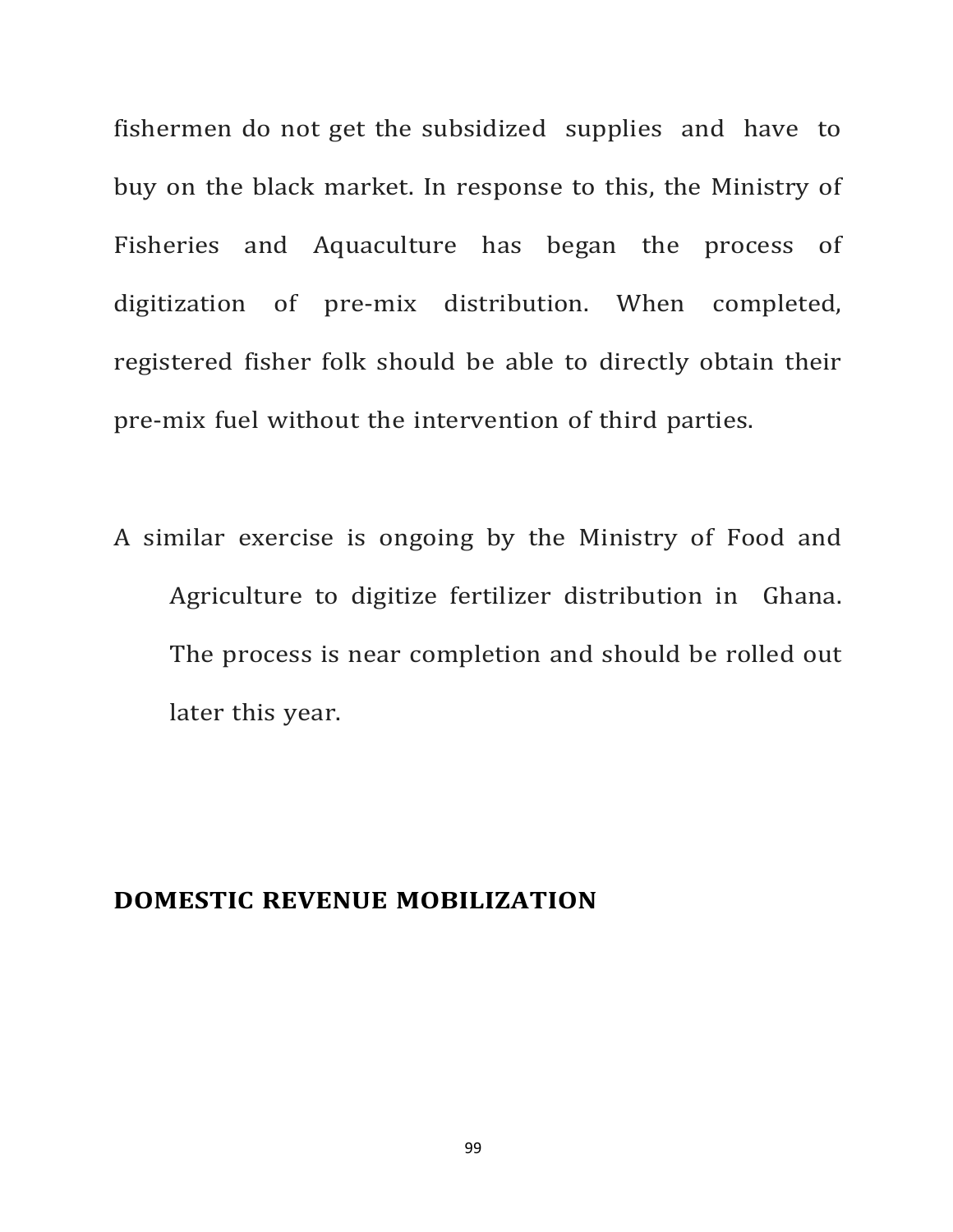- **25.** Ghana has a major challenge in the area of domestic revenue mobilization. The  $\text{tax/GDP}$  ratio is about 14.0% compared to 27% for South Africa and 34% for the advanced (OECD) countries. Most adults are outside the tax net and compliance is very low. At the beginning of 2017, only  $4\%$  of the adult population of Ghana had Tax Identification Numbers (TIN).
- **26.** Broadening the tax net is therefore imperative. In this regard, a number of digital initiatives have been implemented to broaden the tax base and create a vehicle for enhanced domestic revenue mobilization.

To increase the number of people with TIN numbers, we took the decision to designate the Ghanacard number as the TIN number. In doing this we increased the percentage of adults with TIN numbers from 4% to 85%!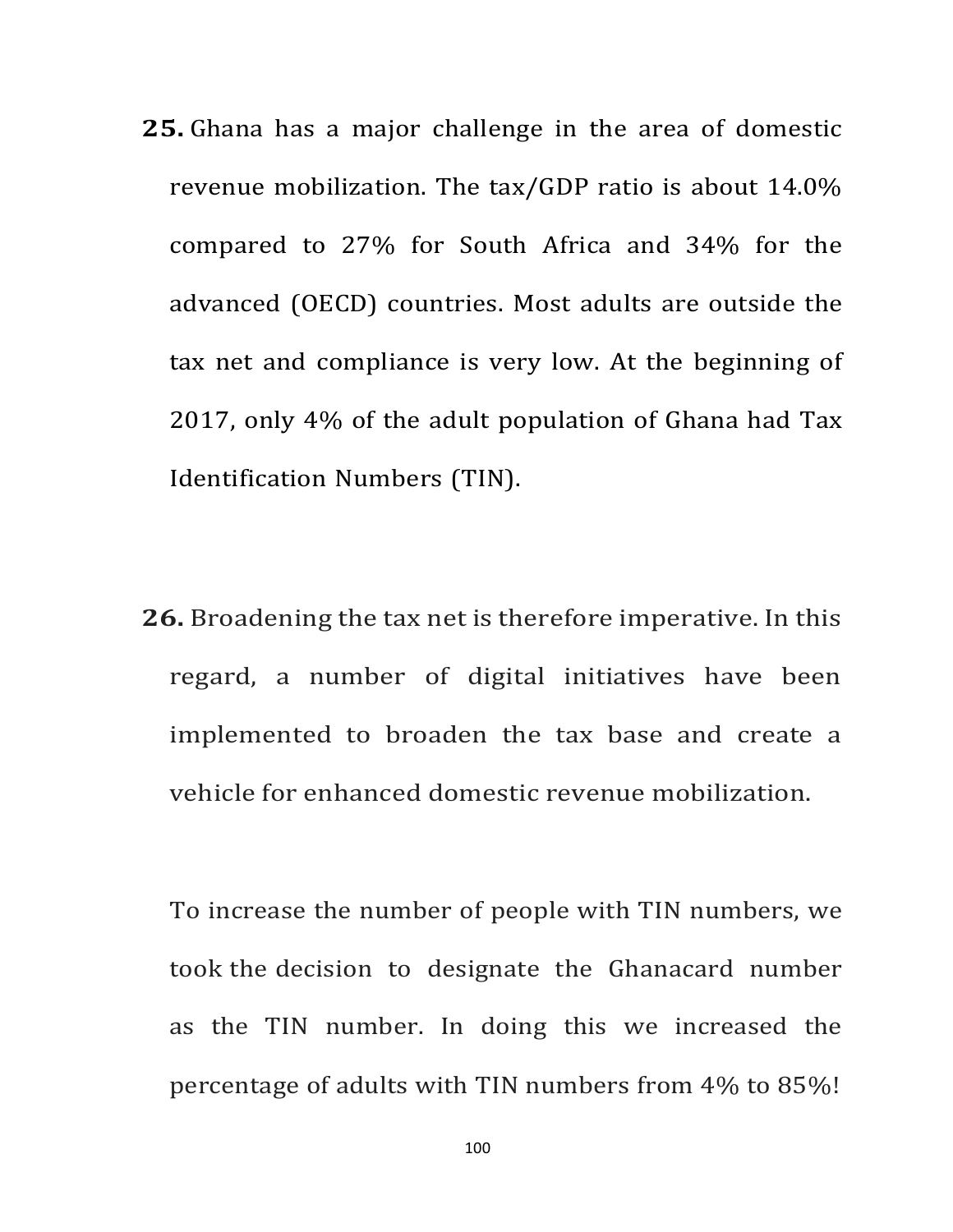- **27.** The SSNIT, NHIS, TIN, Passport, CAGD payroll, DVLA etc. have been linked or are being linked to the NIA database. Today your SSNIT number is your Ghanacard number, your NHIS number is your Ghanacard number, your TIN number is your Ghanacard number etc. The integration of the databases is allowing us to successfully weed out ghost workers on payroll. A biometric audit of the National Service Scheme payroll alone found 14,027 ghost workers and saved Ghana GHC 112 million. A wider audit is taking place for the CAGD payroll.
- **28. Digitalization of the tax filing process:** Many people, including highly educated people, find the process of filing taxes complex. To make it easier and less cumbersome to file taxes, I challenged the GRA to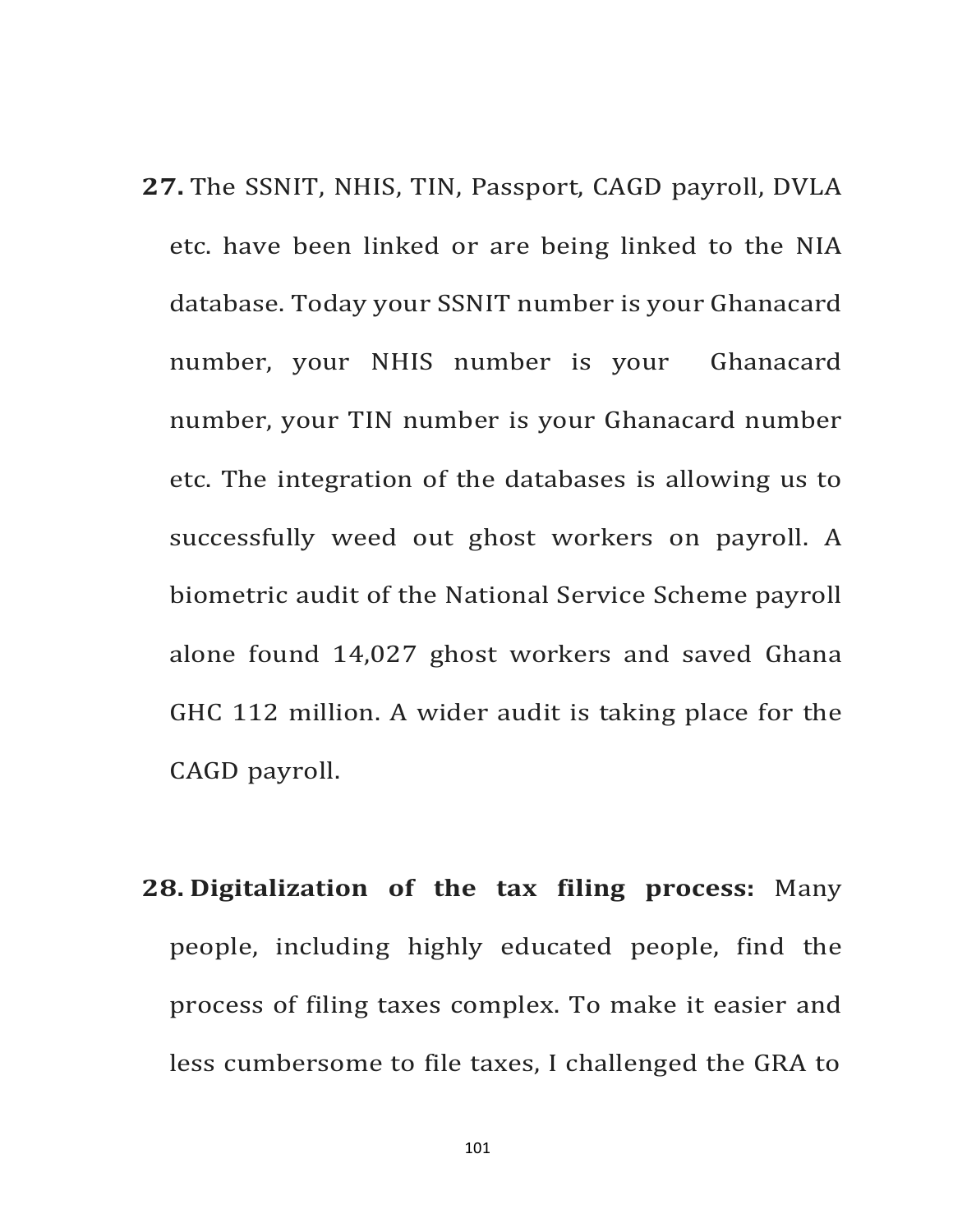come up with a simple to use mobile App to enable ordinary people file and pay taxes using their mobile phones. I am happy to announce that the GRA will roll this new Mobile App out in the next couple of months.

**29.** The tax filing Mobile App has been designed specifically to make the filing of taxes very simple. Once you sign on, you will be asked to answer a number of simple questions. Once completed, you can hit the send button and your tax liability or refund will be calculated. You can then proceed to pay using mobile money, or any other channel. You will receive an electronic receipt of your tax payment. You will also automatically receive an electronic tax clearance certificate. So you no longer need to apply separately for a tax clearance certificate. You will get one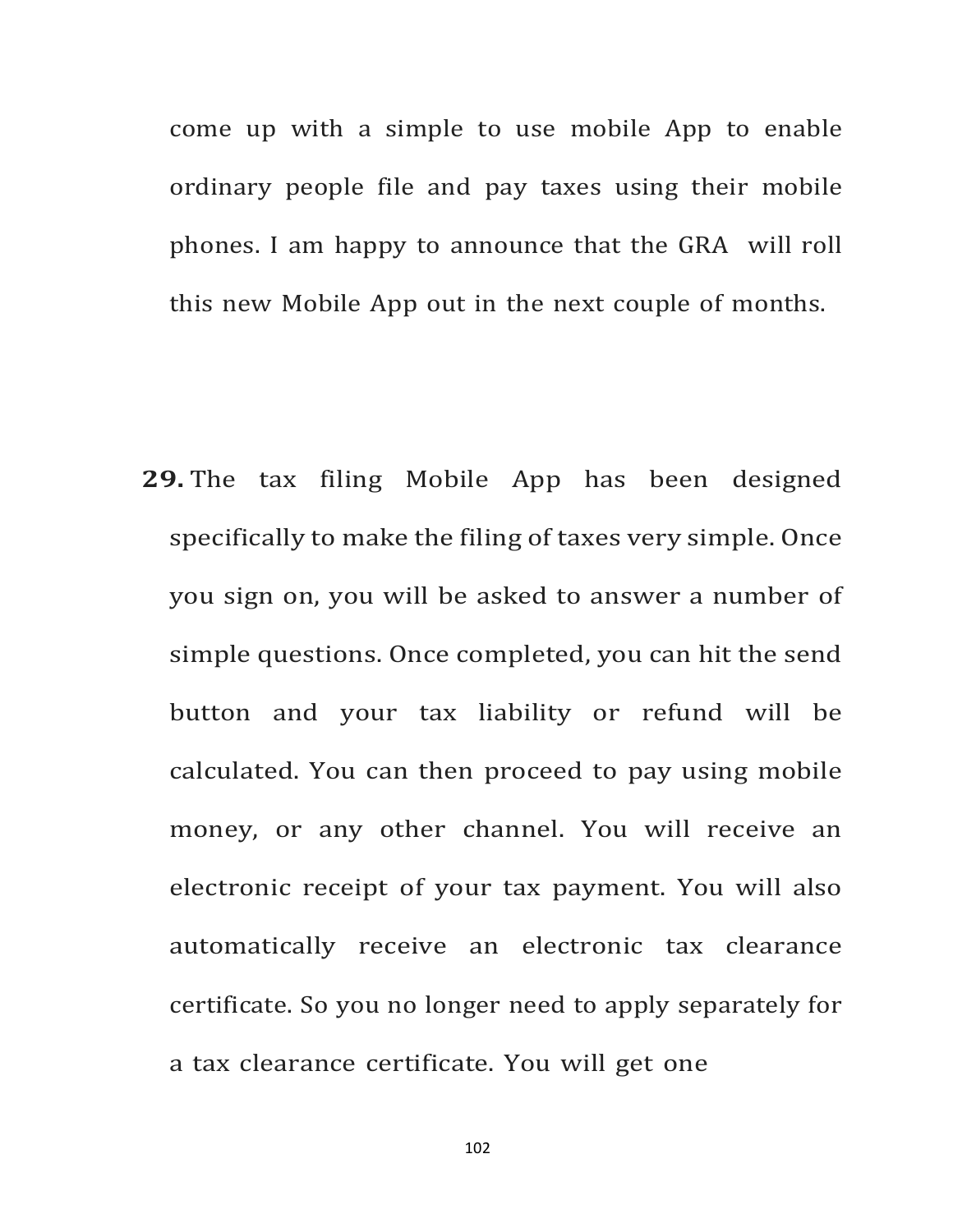automatically once you have successfully filed your taxes. The era of fake tax clearance certificates would soon be over.

## **IMPROVING THE EFFICIENCY OF HEALTHCARE DELIVERY**

#### **30. Digitalization of Hospitals and Medical Records:**

**31.** We have embarked on the connection of health facilities under the Ghana Health Service (GHS) on to one digital platform. So far, all teaching hospitals and all regional hospitals have been connected and can talk to each other. Thirty-six health facilities in the Central region have also been connected to the digital platform in a pilot scheme. The process for other hospitals is ongoing and we expect that it will completed next year.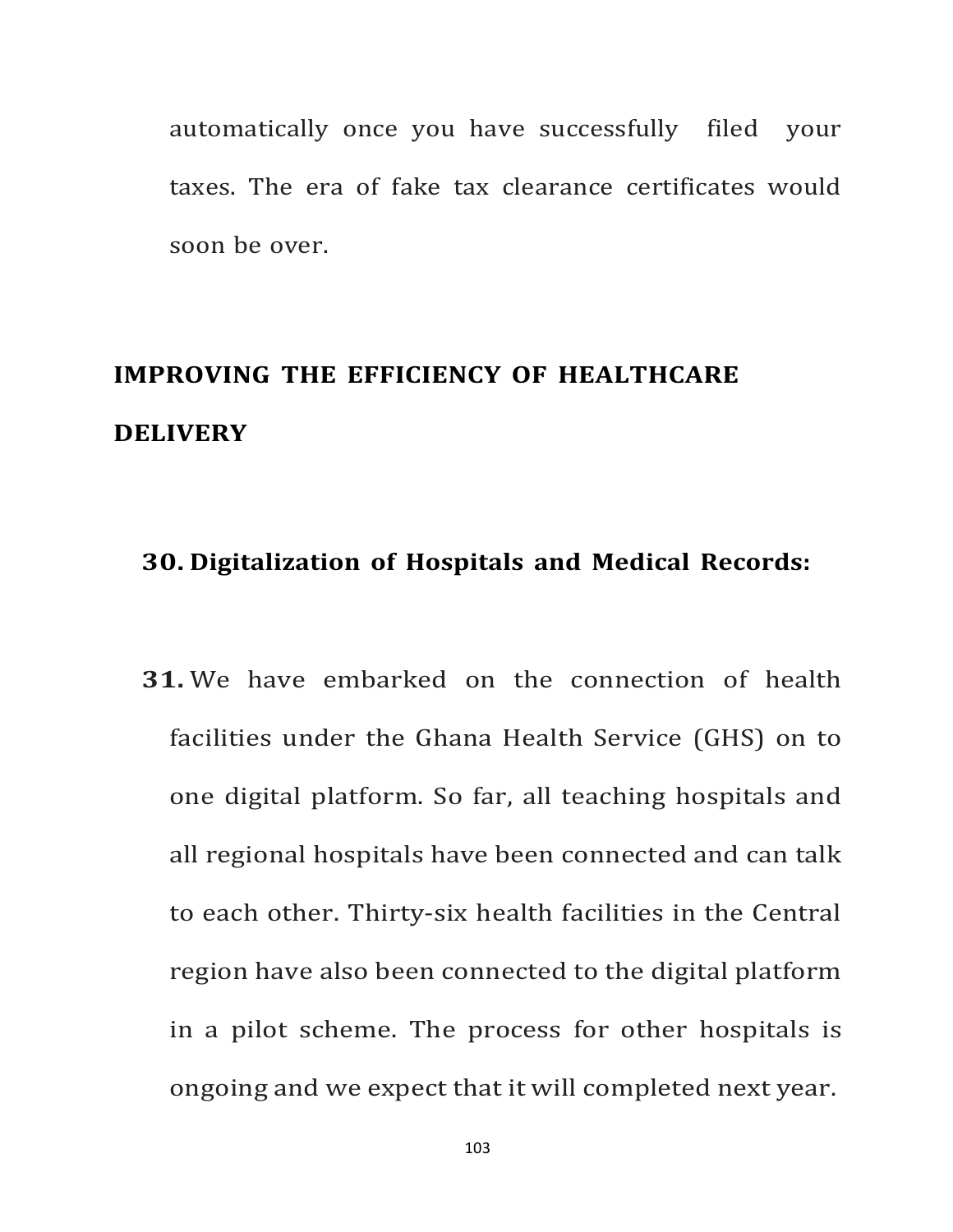**32.** The Minister for health has informed us that if you are referred from a hospital like Tamale Teaching Hospital to Korle-bu Teaching Hospital in Accra, you do not need to carry a folder. All your records will be seen and monitored by the doctor in Korle Bu when you arrive. Patients will have only one digital folder wherever they go.

# **33. National Health Insurance Authority (NHIA):** Digitizing the operations of the NHIA has helped reduce fraudulent claims. The renewal of all national health insurance registrations used to take place at the various NHIA district offices. This led to backlogs and long queues. In some instances people slept for days at some district offices. These delays hampered the operations and limited the revenue streams of the NHIA.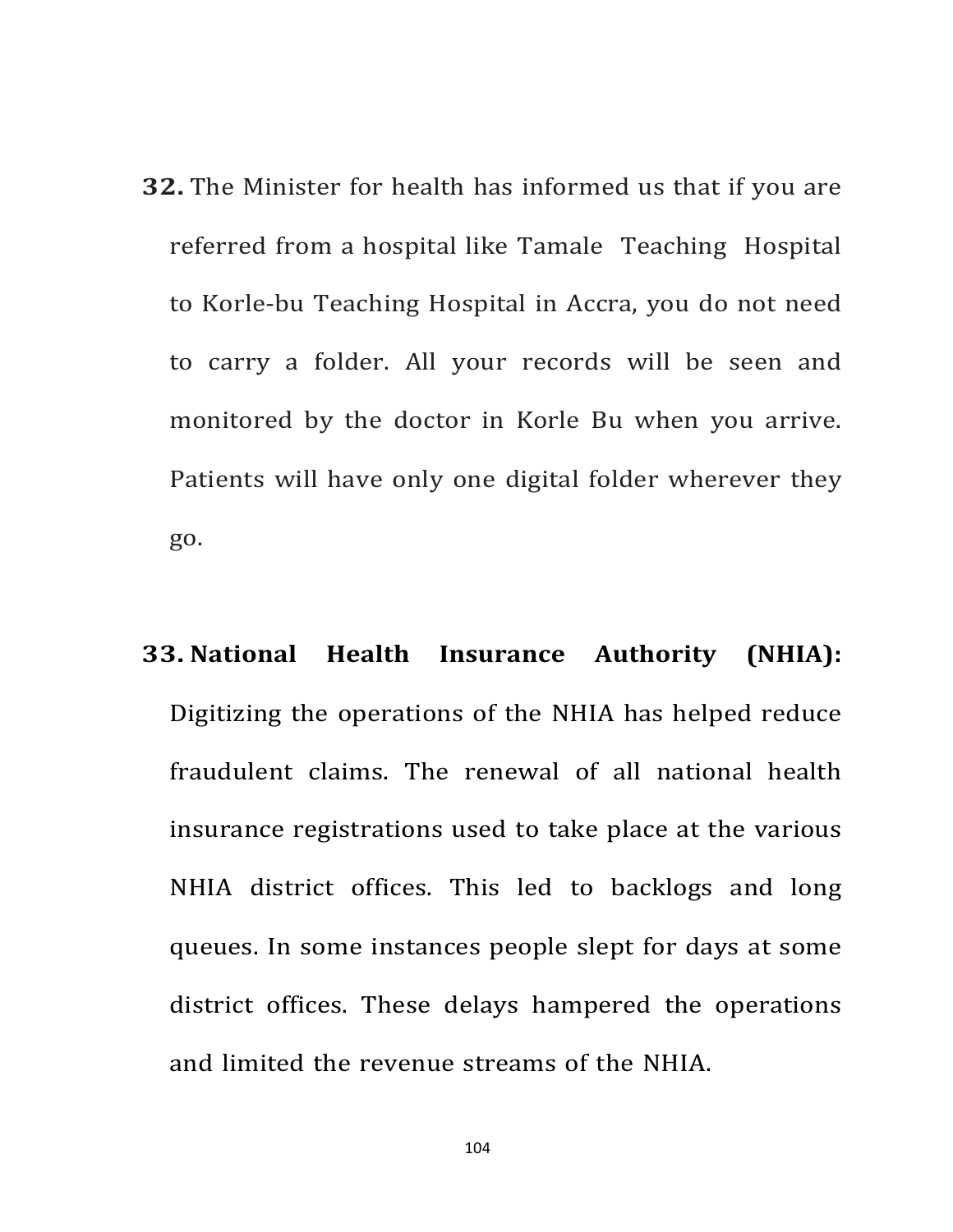**34.** Following digitalization, renewal of health insurance registration via mobile phone (\*929#) has eliminated these bottlenecks and also increased access to health care by those who need the services most. This has led to an increase in renewals by 70% while new registrations have increased by 41.4% per annum. Digitization is dealing a severe blow to corruption in the health service.

#### **Medical Drones**

**35.** Ladies and Gentlemen, hospitals and clinics in remote and largely rural communities like Nyangbo Sroe in Afajato South, Afram Plains or Yunyoo have difficulty getting medical supplies especially in times of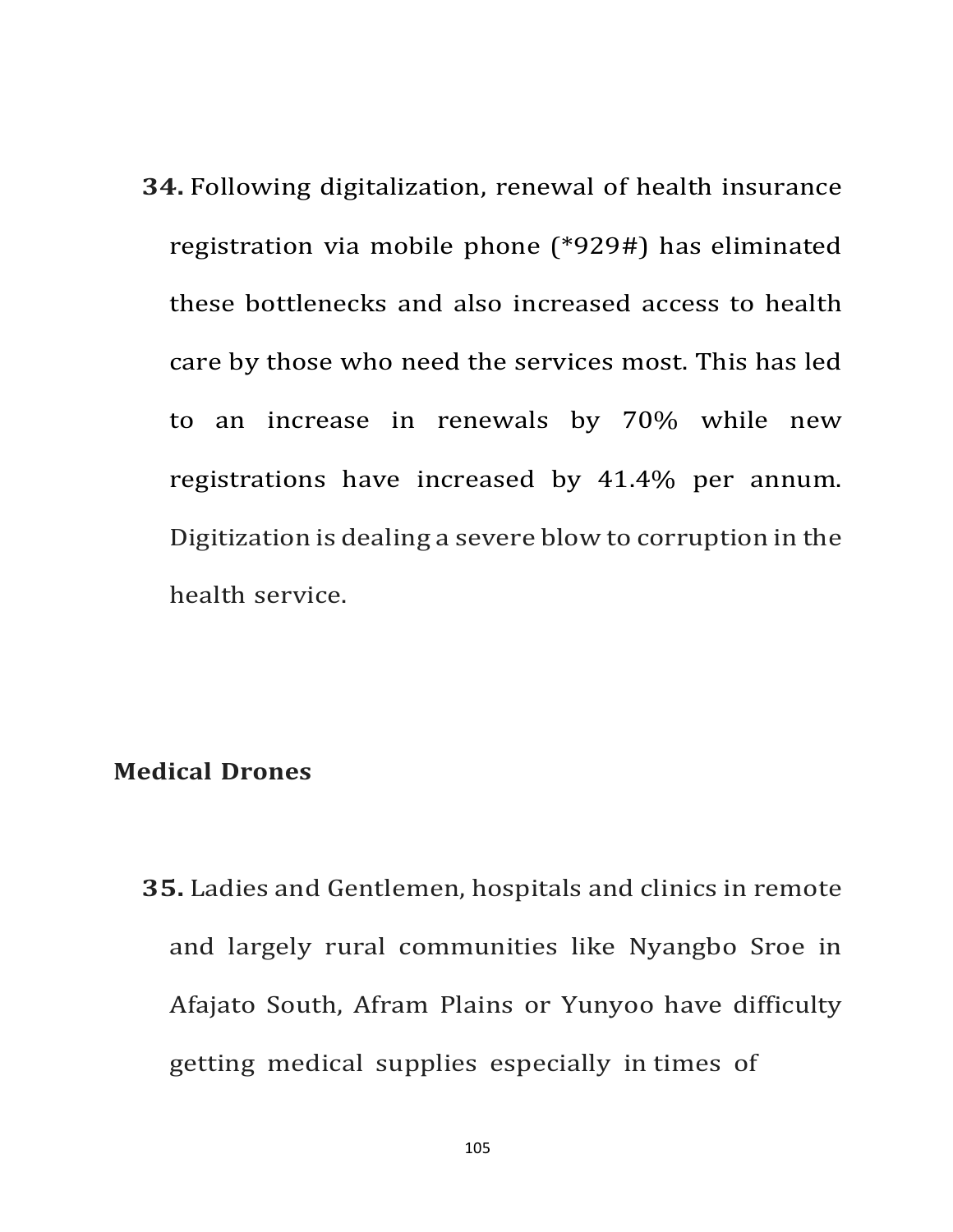emergencies involving, for example snake bites, childbirth, blood supplies, floods, etc. Many lives are needlessly lost because the hospitals are unable to access critically needed supplies on time. To address this problem, Ghana opted to partner Zipline, the world's largest automated on-demand delivery service for medical supplies.

- **36.** Ghana was the second country in Africa (after Rwanda) to implement the delivery of medical supplies to remote areas through drones.
- **37.** There are six Zipline Distribution Centres (DC) in Omenako, Mpanya, Vobsi, Sefwi Wiawso, Kete Krachi and Anum. The next two distribution centers will be located in Funsi (Upper West) and Kintampo (Bono) in 2022. This will bring Zipline coverage to the whole of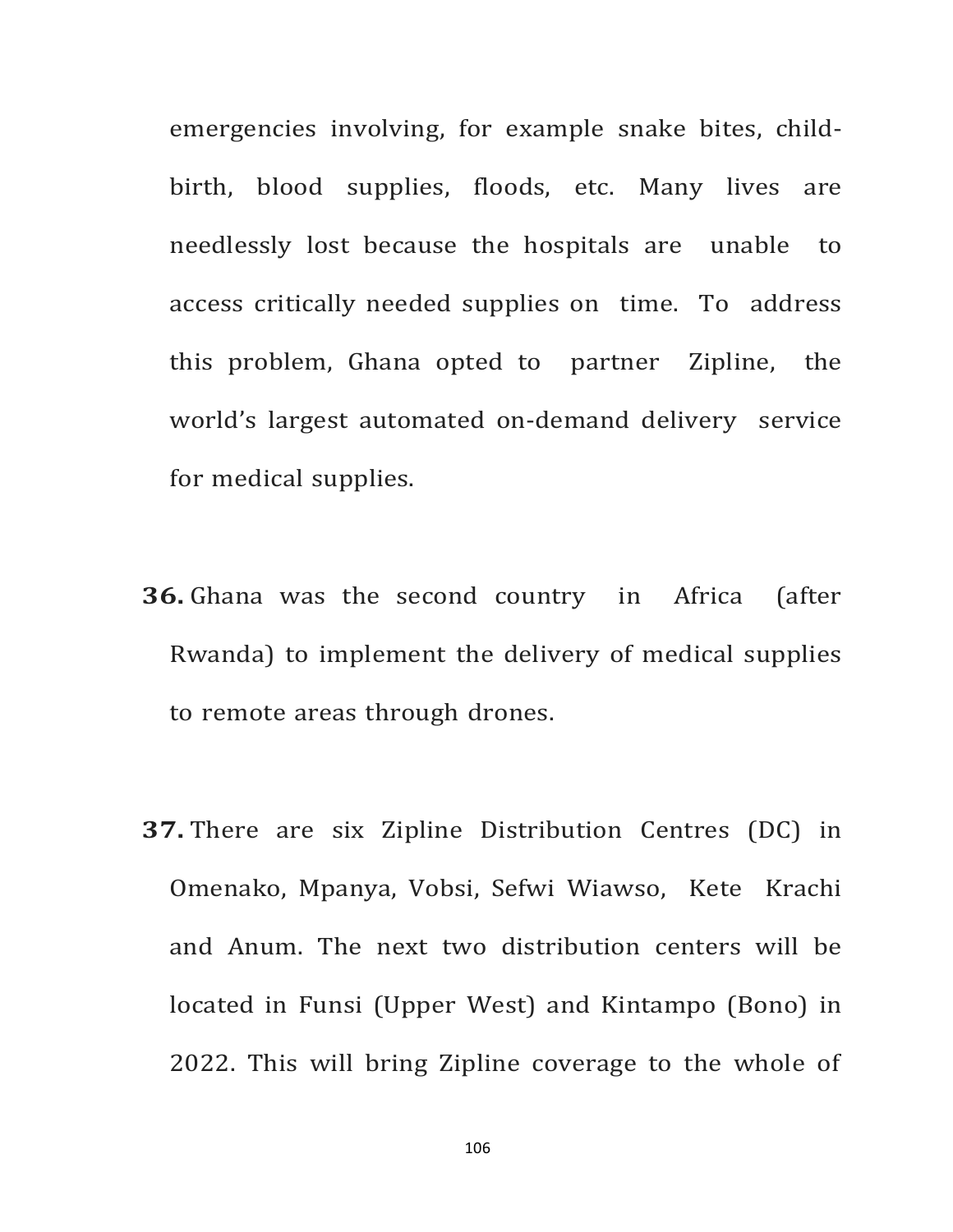Ghana. Zipline has made millions of deliveries of medicines, blood and vaccines to very remote parts of Ghana and has saved many lives.

**38.** I should add that Ghana currently has the largest medical drone delivery service in the world! What is even more impressive is that the drone centers are 100% manned by young talented Ghanaians.

#### **39. National Electronic Pharmacy Platform:**

The Pharmacy Council in collaboration with the private sector has completed work on a digital platform for all pharmacies in Ghana and a pilot of 45 pharmacies is has been completed.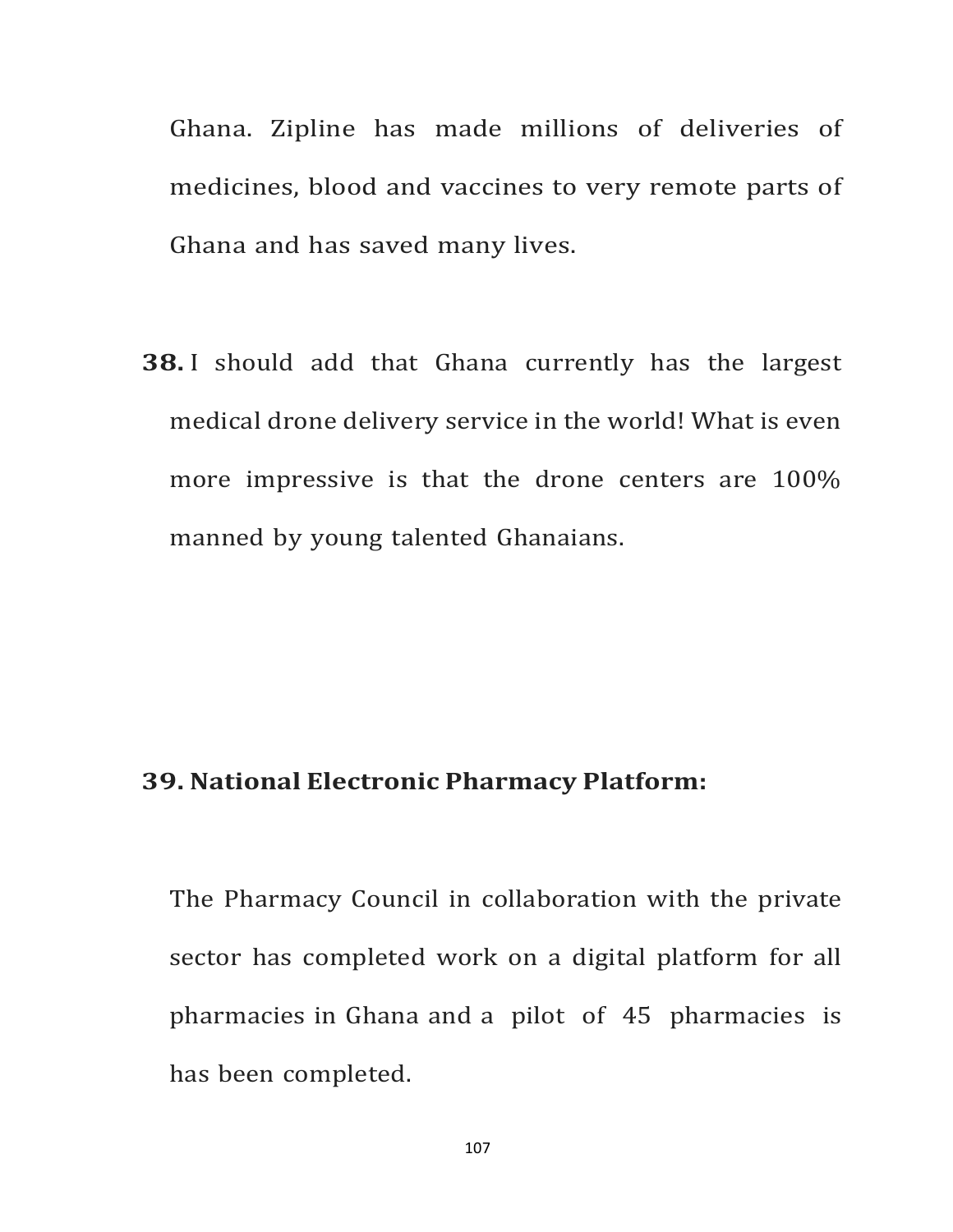- **40.** Basically, the National Electronic Pharmacy Platform will offer the opportunity to everyone through a mobile phone to upload your prescriptions and find out which pharmacies near you have the medicines. Secondly you can compare the prices for the same drug offered by different prices so that you can buy from the lowest priced pharmacies.
- **41.** You will also be able to order the drug and pay for it on the phone through mobile money or other channels. The medicines are then delivered to the customers at home through a courier service.
- **42.** The National Electronic Pharmacy Platform will be formally launched in the next few weeks. This will make Ghana one of only a few countries in the world with a national scale E-pharmacy.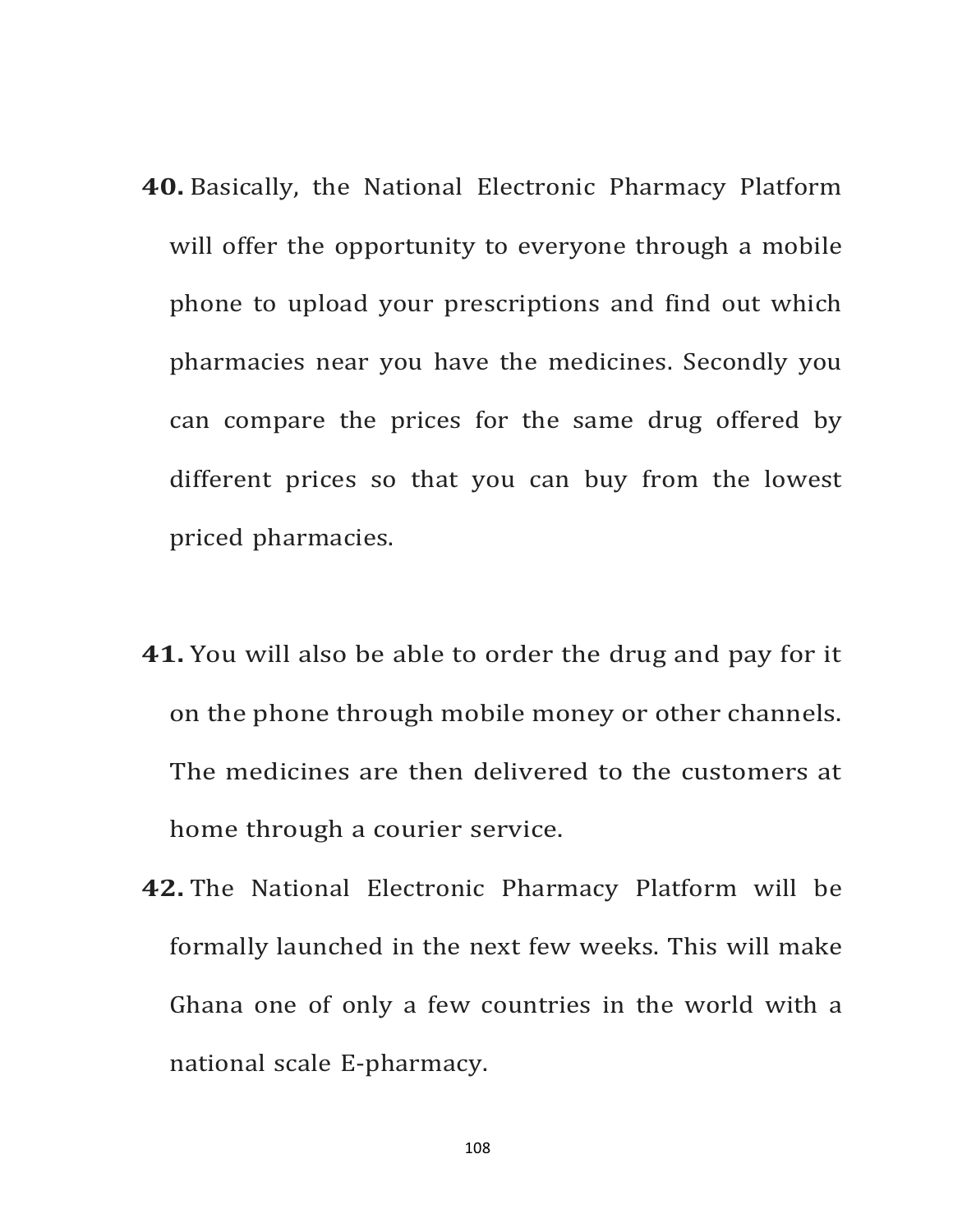## **DIGITIZING THE EDUCATION SECTOR**

- **43.** To make sure our education sector is not left out of the digital revolution, we are providing free Wifi to our senior high schools (710), 46 Colleges of Education, 260 district education offices, and 13 public universities. A lot of progress has been made in this direction.
- **44.** We have started the distribution of laptops to teachers **45.** Next step is to provide tablets with pre-loaded textbooks and learning materials to senior high school students.

Ladies and Gentlemen, with industrialization, agriculture, skills education and digitalization, our government is tackling some key challenges this country has faced since independence.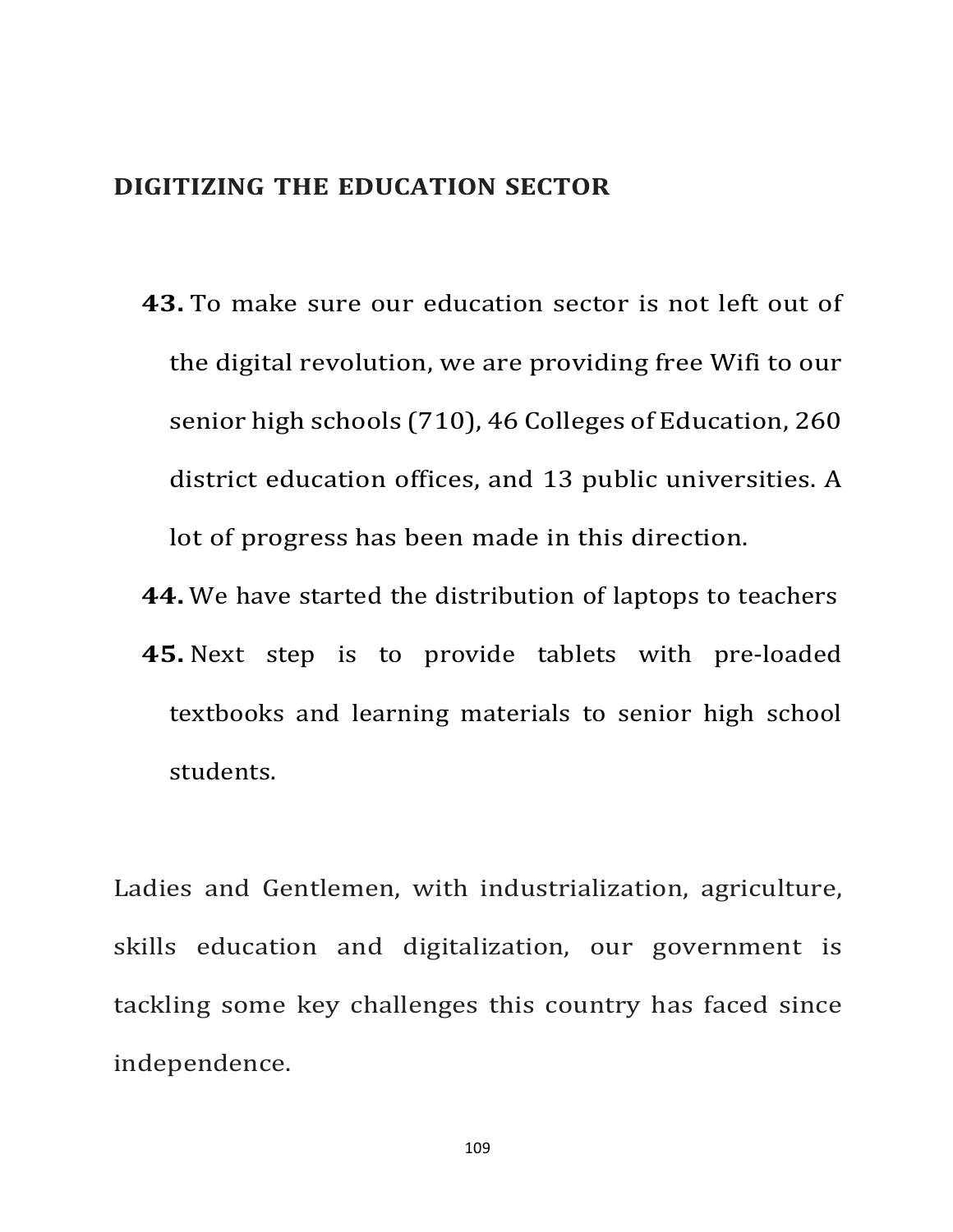That notwithstanding, we have acknowledge the reality of the hardships and suffering people face in their everyday lives. In opposition we promised to alleviate the suffering of Ghanaians. So what have we done to mitigate the suffering?

## **ALLEVIATING THE SUFFERING OF GHANAIANS**

Ladies and Gentlemen, the record shows that the NPP government under the leadership of Nana Akufo Addo is a government that is predisposed and committed to reducing the suffering of Ghanaians. Over the last five years we have implemented measures to alleviate or mitigate the suffering of Ghanaians over the last five years: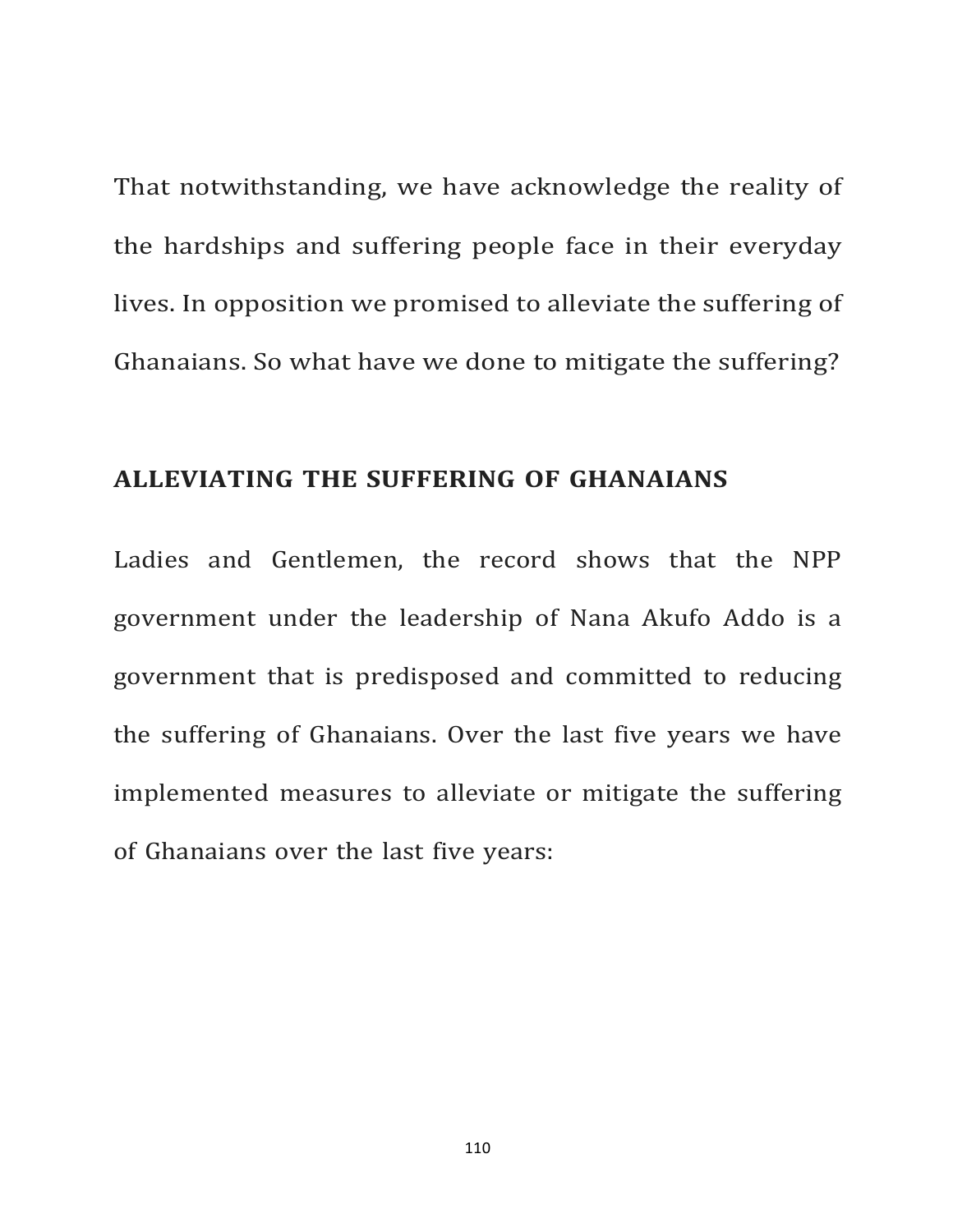- 1. We have paid the bills of some \$1 billion annually in excess capacity charges) to keep the lights on and "dumsor" away.
- 2. Reduced electricity tariffs cumulatively by 10.9% compared to a cumulative increase of 264% under the previous government.
- 3. Provided free water for households for a year during COVID
- 4. Provided free electricity for lifeline users and a 50% reduction for other users for a year. The electricity tariffs over the last five years have seen the lowest increase for any five year period over last thirty years!
- 5. We Doubled the Capitation Grant (From GH¢4.5 to GH¢10) for basic schools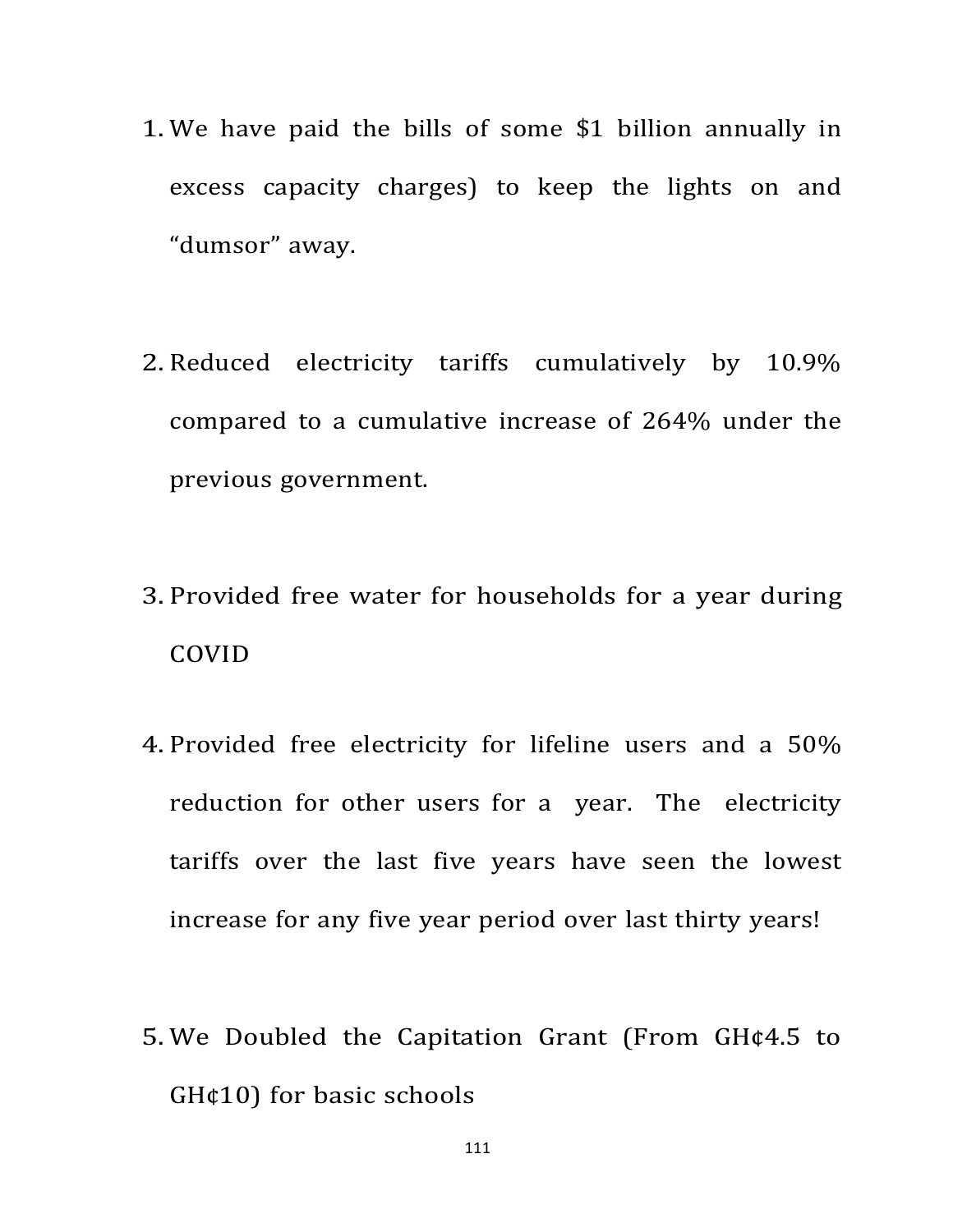- 6. Created jobs and stopped the freeze on recruitment in the public sector. Hundreds of thousands of people have been recruited.
- 7. Unlike the private sector which laid off thousands of workers and reduced salaries., there were no lay offs of public sector workers during COVID. An additional 58,000 nurses recruited on a permanent basis
- 8. Increased the share of the DACF to persons with disabilities by 50%.
- 9. Exempted Kayayei from market tolls
- 10. expanded the LEAP by 150,000 beneficiaries.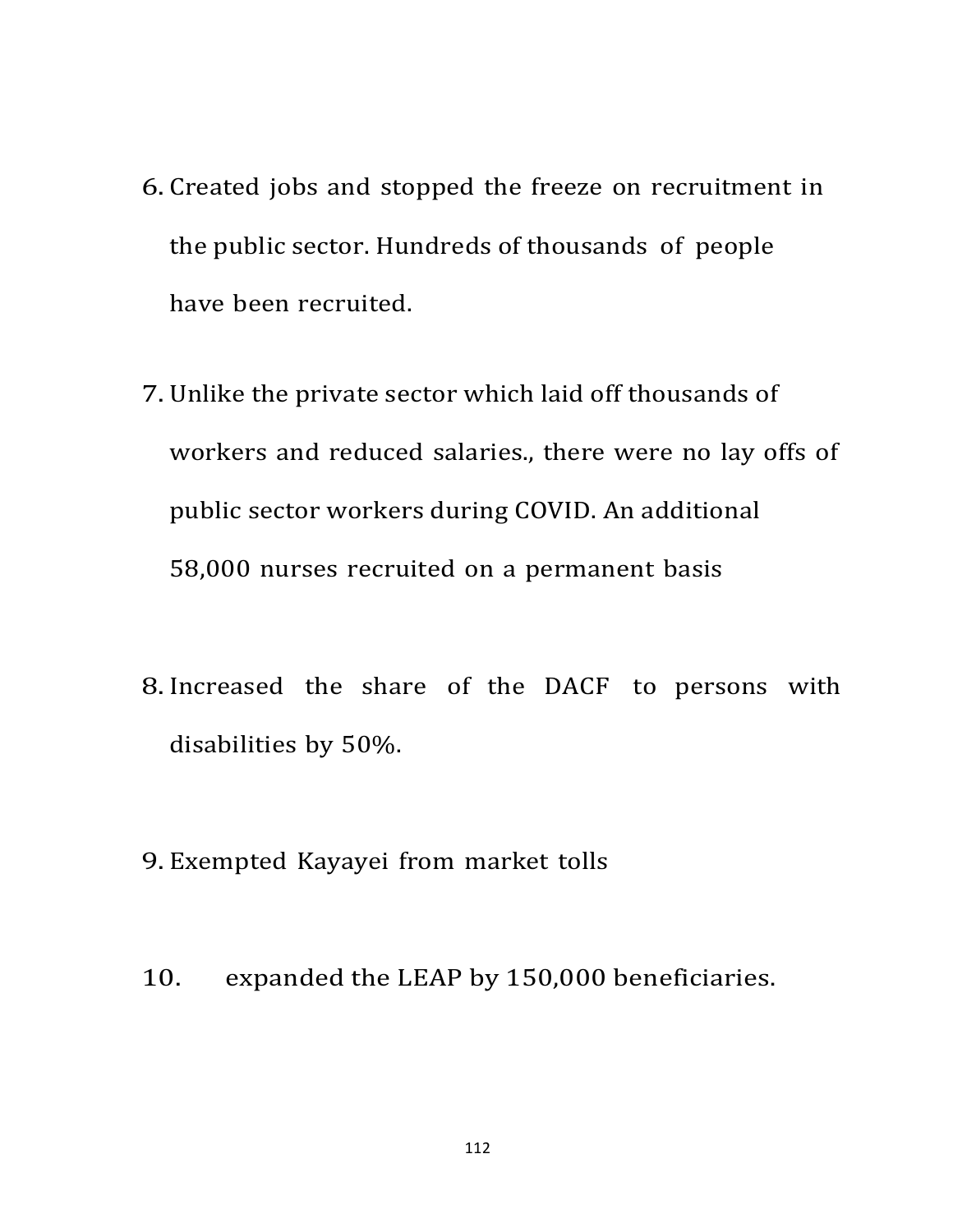- 11. Expanded School Feeding from 1.6 million children to 2.1 million children, and also increased the amount spent on each child by 25 percent.
- 12. Restored Teacher Training Allowances
- 13. Restored Nursing Training Allowances
- 14. Established the Nation Builders Corps (NABCO) of 100,000 graduates to build the job skills of our graduates to be absorbed into the workforce.

These are programs we have continued with notwithstanding the current challenges which has resulted in sometimes delays in payments.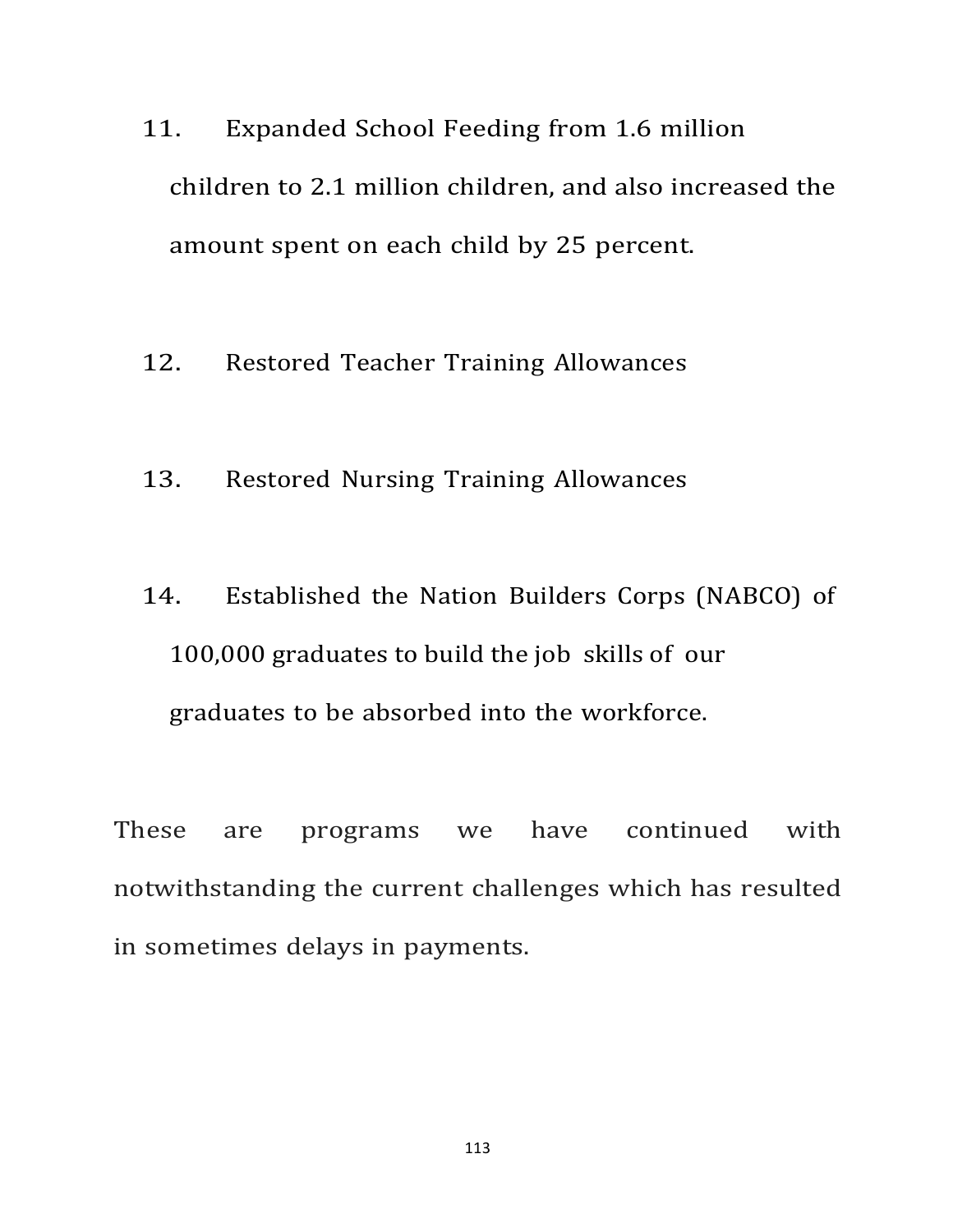- 15. Abolished the three month pay policy for teachers who were paid for only 3 months after working for  $2-3$ years
- 16. Absorbing the cost of BECE and WASSCE exam registrations
- 17. Subsidized fertilizer for farmers
- 18. Abolished or reduced at least 18 taxes including excise duty on petroleum, VAT on financial services, real estate, domestic airline tickets, etc.
- 19. Reduced corruption associated with obtainingpublic services by digitization of service delivery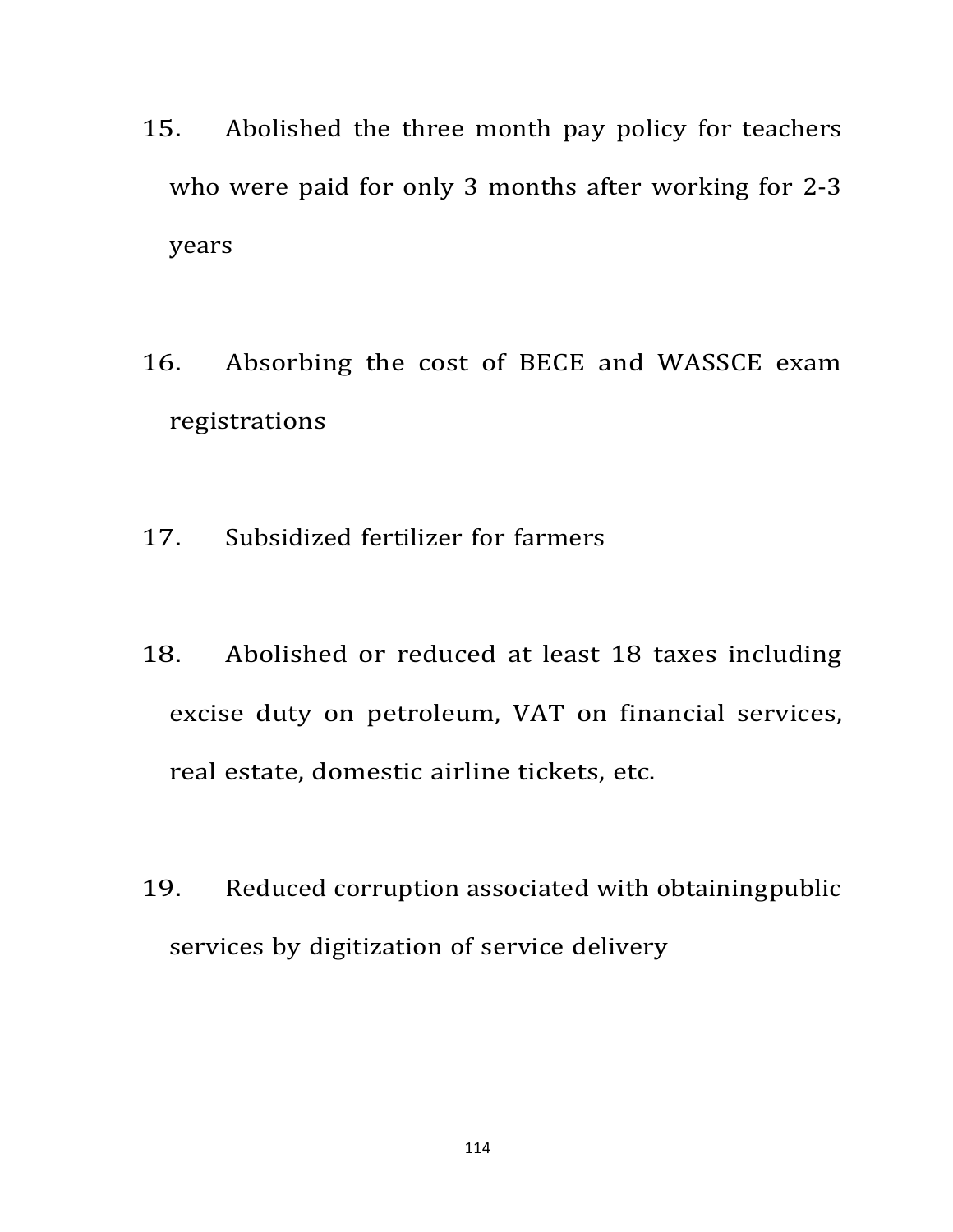- 20. Provided GHC600 million of COVID funds for small businesses
- 21. made it easier for the renewal of NHIS membership through mobile phones
- 22. made it easier to clear goods from the port through the paperless process
- 23. Spent GHC25 billion to save the deposits of 4.6 million people and prevent a collapse of the banking system. Thousands of business enterprises would have collapsed otherwise with attendant job losses.
- 24. We have implemented free TVET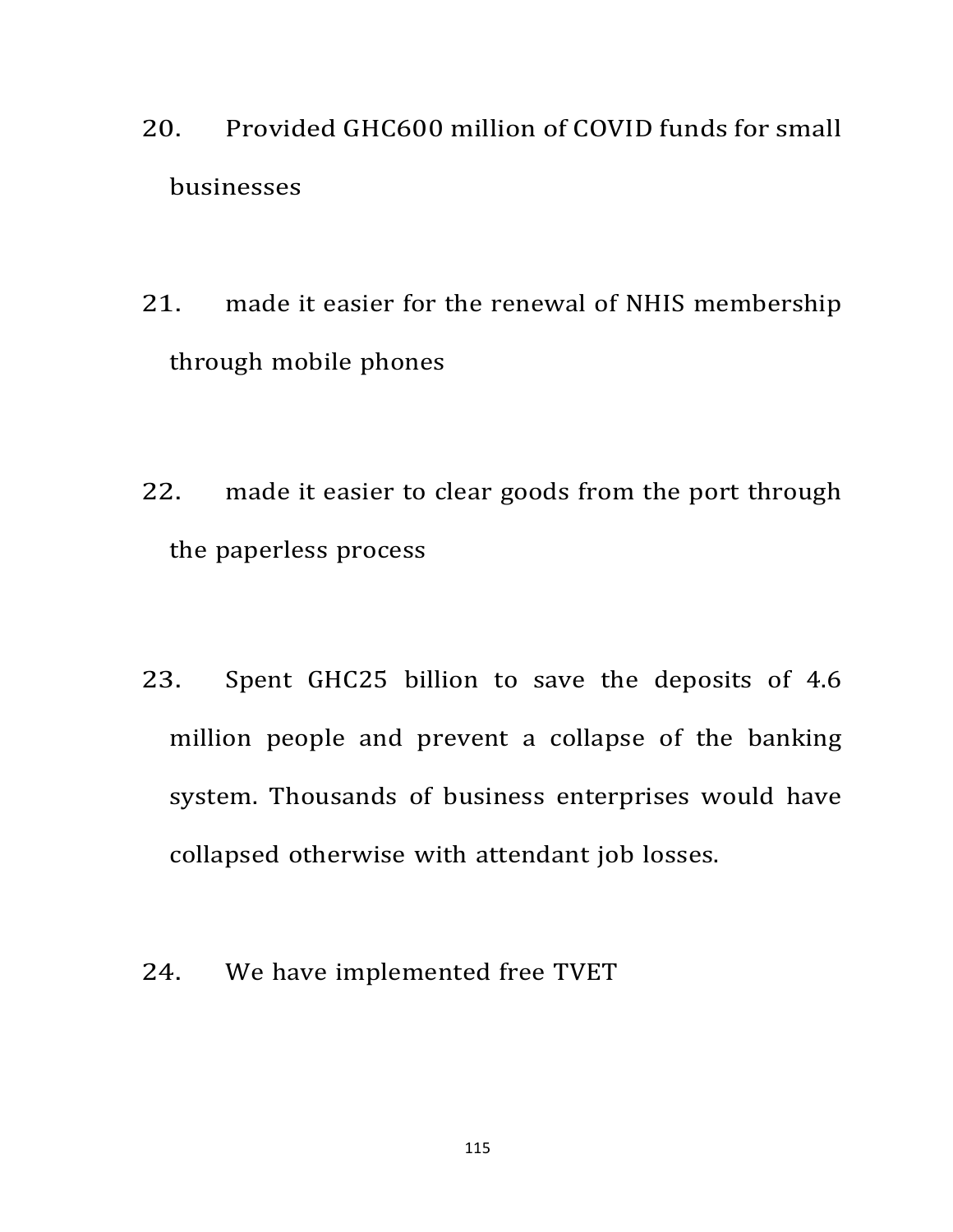25. We have implemented the free senior high school initiative, providing free tuition, uniforms, textbooks and food to students and saving parents of over 1.2 million children significant amounts per child for each year of senior high school.

A summary of payments (releases) made to cushion Ghanaians in the last 5 years include:

| <b>Free SHS</b>                             | GHC 5.3 billion  |
|---------------------------------------------|------------------|
| Fertilizer subsidy                          | GHC 2.95 billion |
| Teacher Training Allowances GHC 770 million |                  |
| Nursing Training Allowances GHC 860 million |                  |
| <b>NABCO</b>                                | GHC 2.1 million  |
| BECE exam fees subsidy                      | GHC 250 million  |
| <b>COVID Expenditures</b>                   | GHC 8.1 billion  |
| Financial Sector Clean up                   | GHC 25 billion   |
| <b>Excess Capacity Payments</b>             | GHC 17 billion   |

In total these interventions to mitigate the suffering of Ghanaians amount to GHC 62.3 billion (the equivalent of over \$8.5 billion) and have proven to be critical shock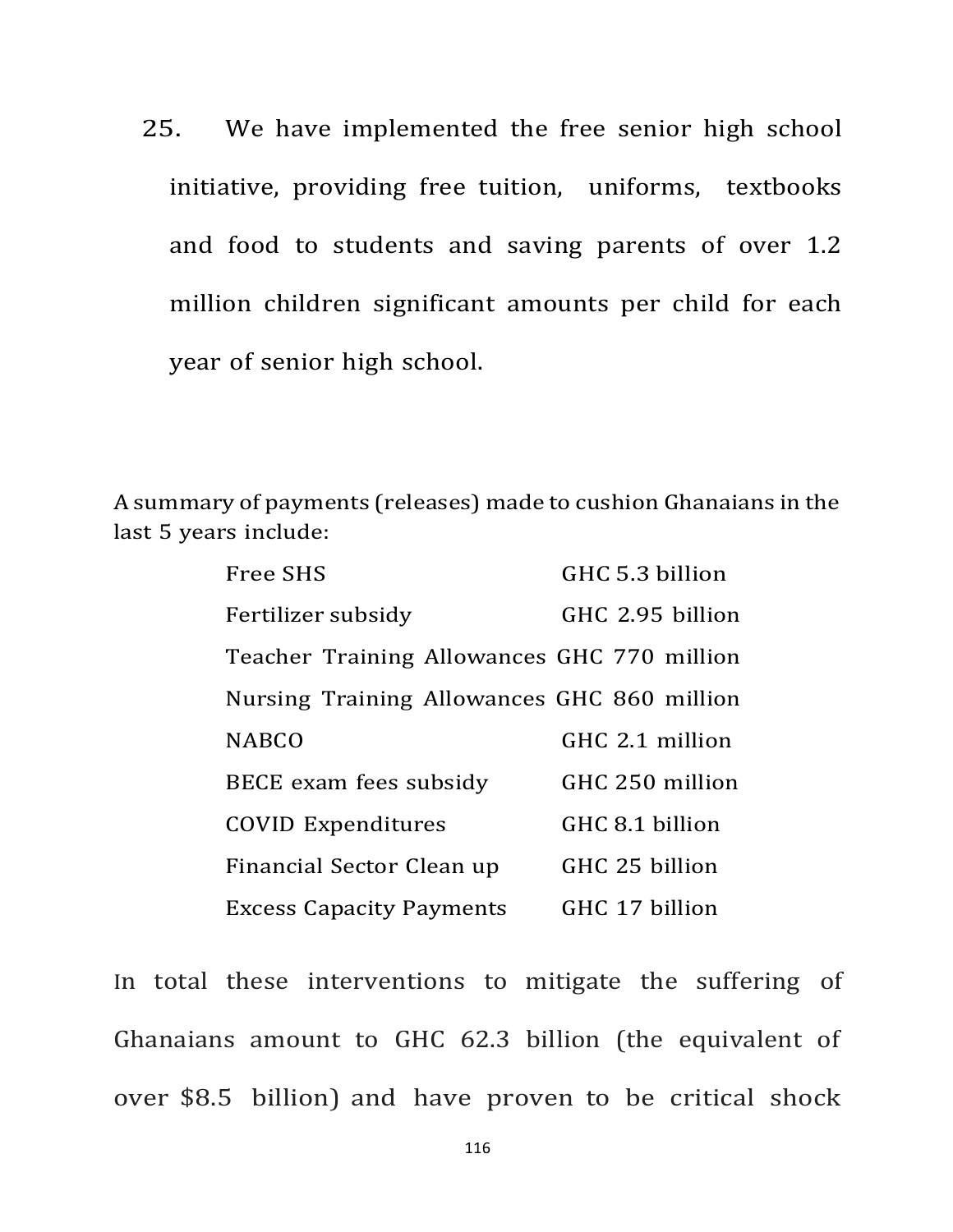absorbers in this crisis period of rising prices for goods and services globally. Imagine what many households would be going through today if in addition to the price increases on the markets,:

- they had to Pay for School fees, textbooks, uniforms and feeding of their wards in senior high school and TVET
- they had to Pay much higher increases in electricity and water bills
- they had to Pay examination fees for BECE and WACSSE students
- 4.6 million people had lost their deposits in the banks
- Farmers had no subsidized fertilizer
- Dumsor was back
- teacher training allowances were cancelled
- Nursing training allowances were cancelled
- No recruitment of teachers and nurses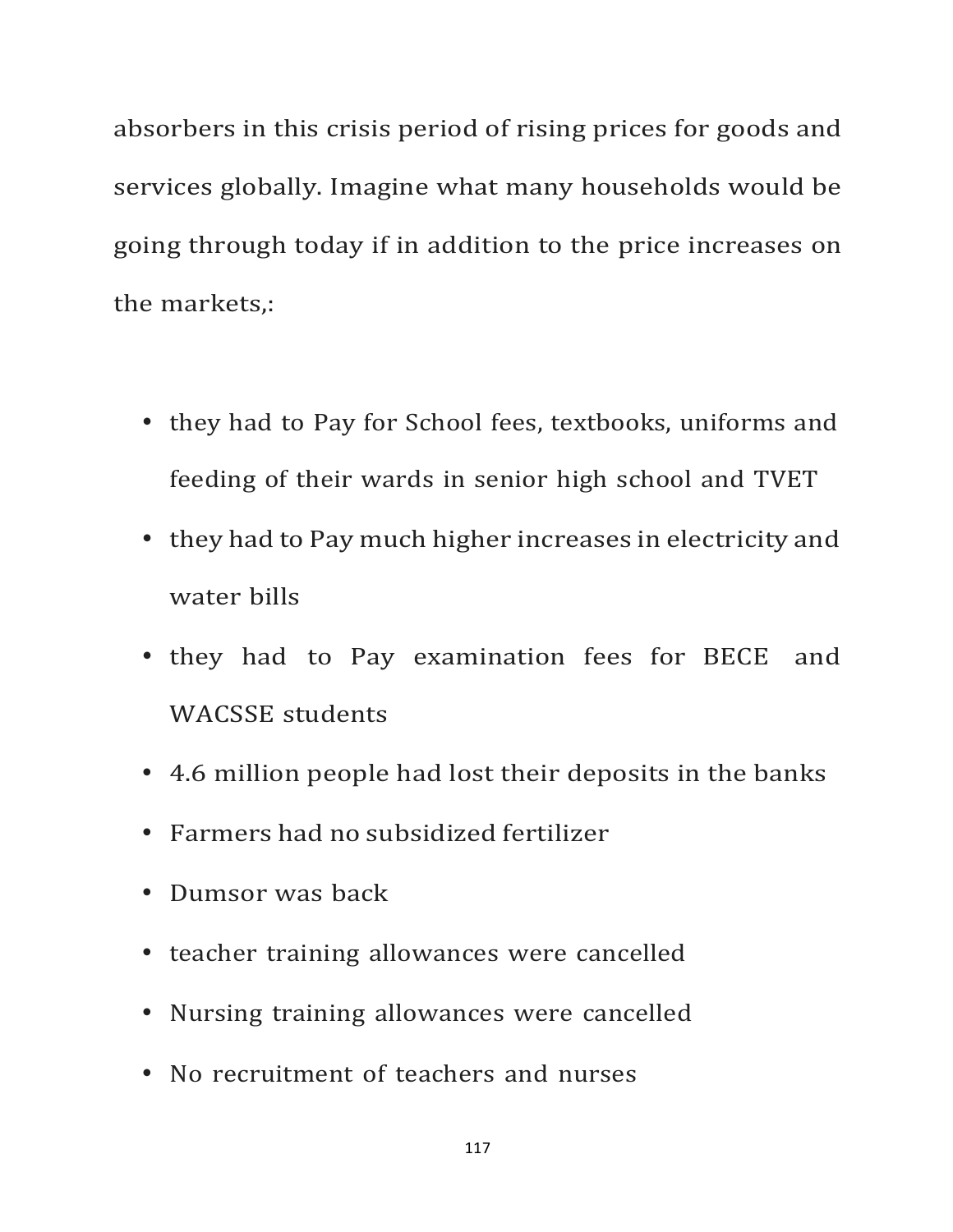- Public sector freeze on employment
- No expansion of LEAP
- No expansion of school feeding

Clearly, millions of households would have been in a much worse shape without these interventions.

Looking around Africa, so many countries going through this crisis do not have the social interventions that the NPP government has introduced. We have been very sensitive to the plight and suffering Ghanaians. Without these shock absorbers things would have been much worse for our citizens.

## **Conclusion**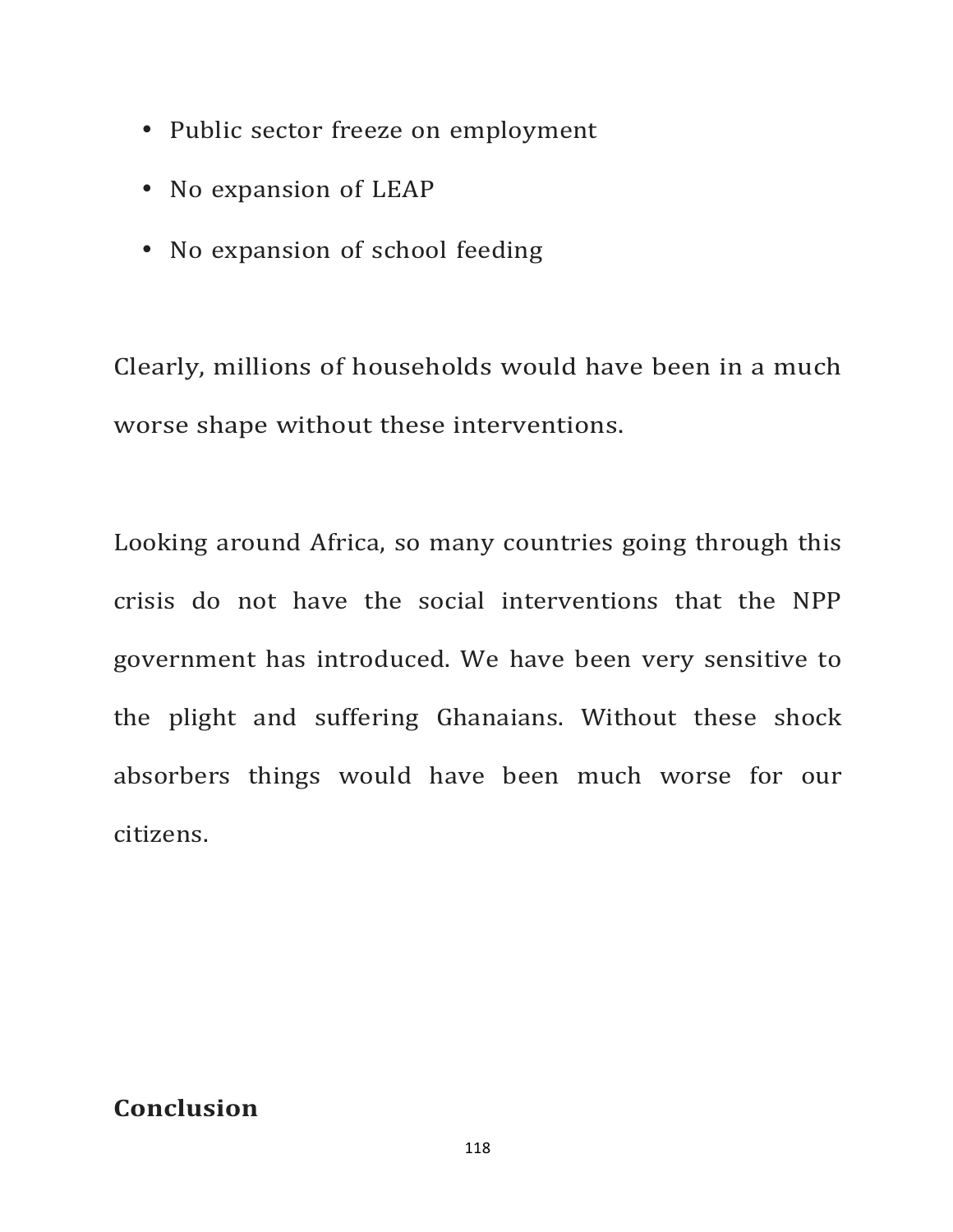Ladies and Gentlemen, we are keenly aware of the challenges of these times.

A few years ago, we committed to working with you to build "*…a country in which every young person can hope, and aspire, and reach his or her fullest potential, right here in Ghana."*

Everything we have done since then is in keeping faith with this contract we hold sacred. From our flagship programmes in education, health, agriculture, industry, and digital transformation initiatives through entrepreneurship and youth employment, we have held nothing back in working towards achieving this dream, night, and day.

At the same time, I have been inspired by the achievements of our many young, brilliant minds in various fields, from sports through robotics to fintech, who have risen to the challenge of contributing positively towards this bright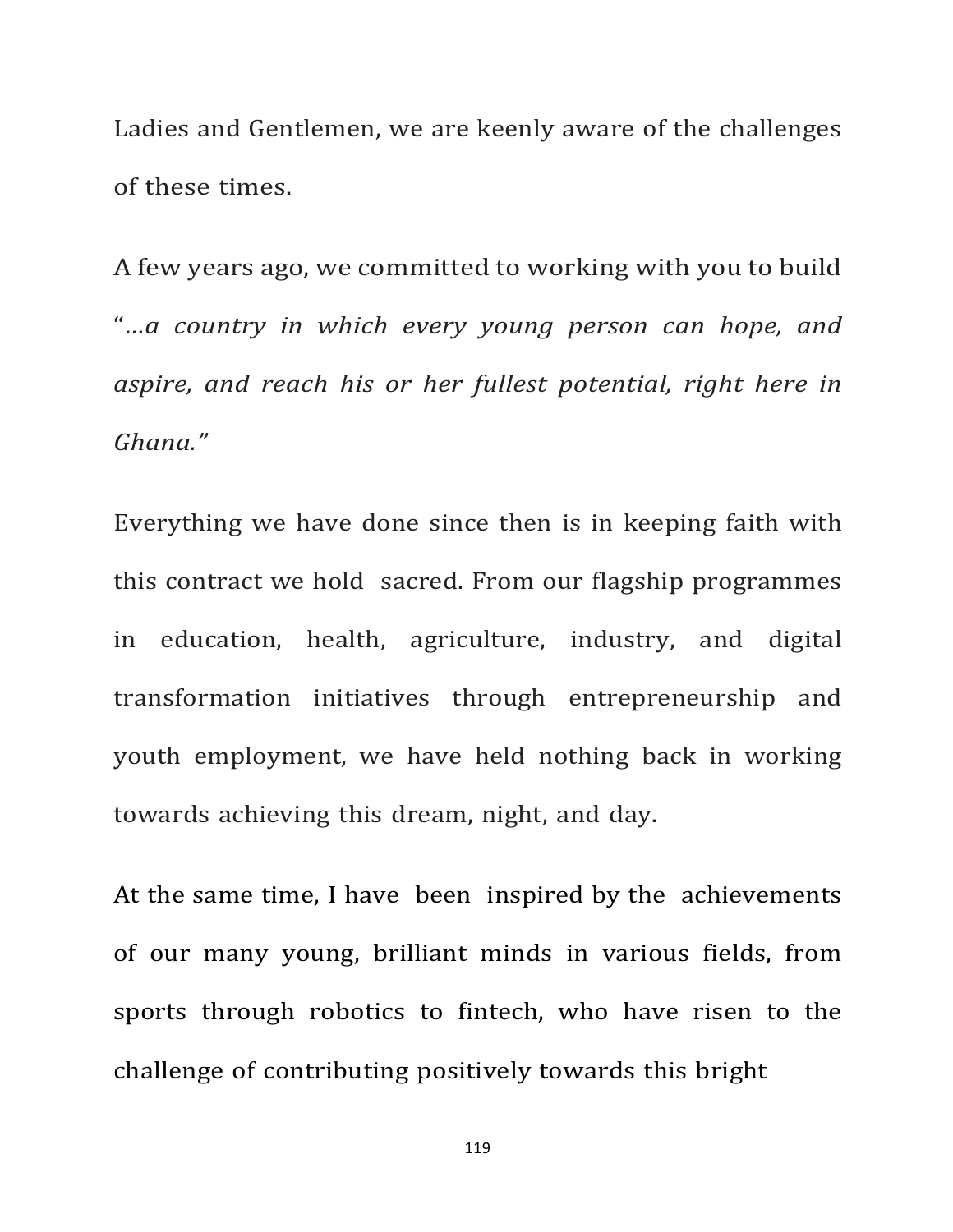future, against difficult odds and obstacles. It is amazing witnessing, firsthand, the handiwork of young Ghanaian craftsmen and women, budding cottage industry entrepreneurs with products whose quality and branding matches any in the world, and artistes whose music and stagecraft have achieved world acclaim.

Over the last hour or so, I have traced, in what I hope is in vivid colour, the positive trajectory of our economy until the twin tragedies of the global CoVID-19 Pandemic and Russia's invasion of Ukraine caused knocked us off course.

It is easy to forget, understandably, with the passing of time, the Pandemic having been raging for two long years, the enormity, and the impact it has had on the global economy, and on ours too. But right at its very early stages, in April of 2020 to be precise, the Managing Director of IMF described it, among others, as *"a crisis like no other."* She went on to say that *"it is more complex, with interlinked shocks to our*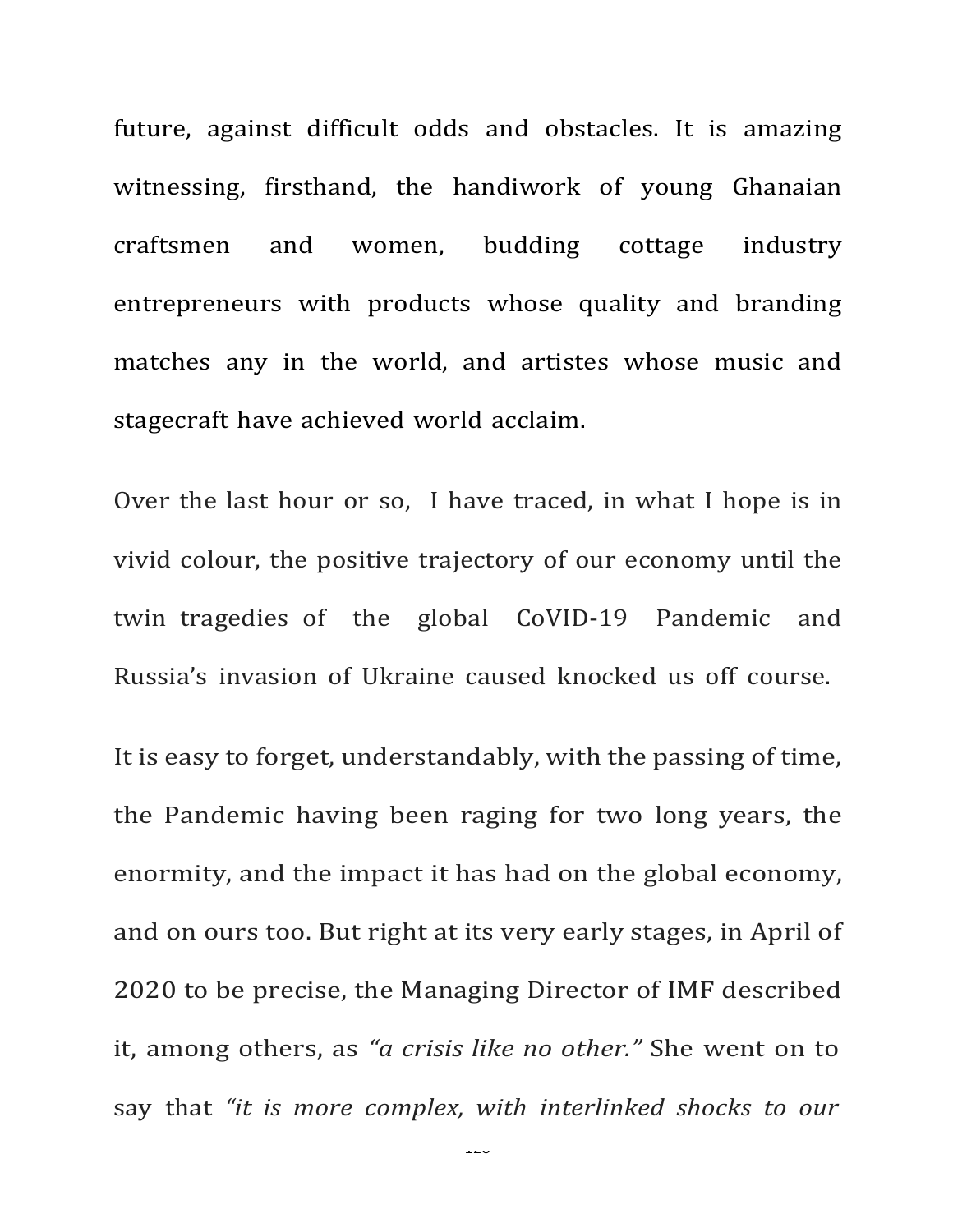*health and our economies that have brought our way of life to an almost complete stop...the outlook is dire [and] we expect global economic activity to decline on a scale we have notseen since the Great Depression."*

By the time the Pandemic was just a vear in, it had compelled governments, globally, including Ghana, to spend a mind-blowing US\$16 trillion to save the lives and protect the livelihoods of its citizens, and to ensure businesses stay alive to provide income to millions of people. Global Debt-to-GDP rose to 97%, with average fiscal deficits for even advanced countries reaching 12%!

That, Ladies and Gentlemen, fellow countrymen and women, and youth of our country, is the sheer scale we have been dealing with, two years on, with appreciable success, only to also be hit, again, by the Russian - Ukraine war in February this year, the full extent of the potential impact we cannot begin to fathom.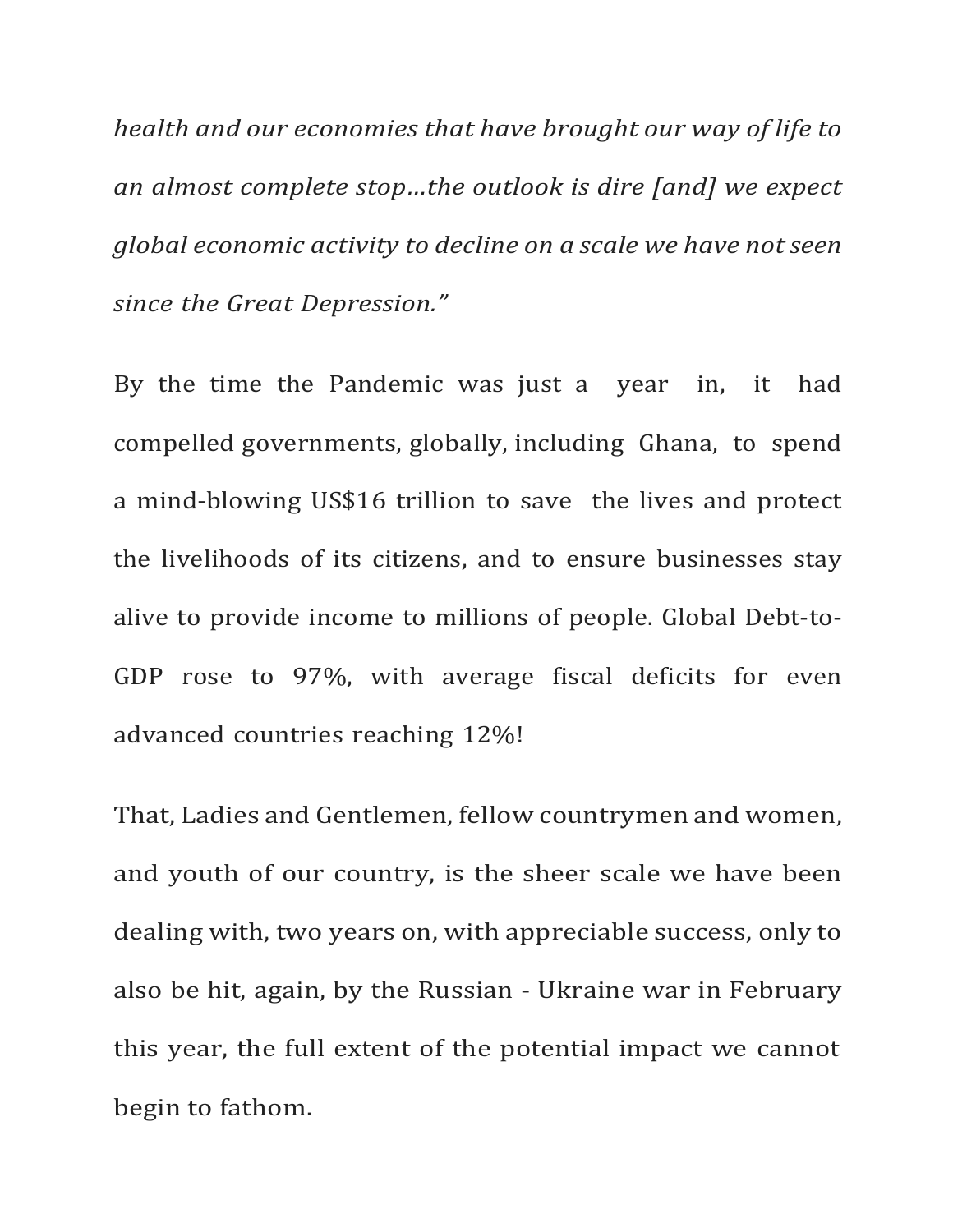But in all of these, I am humbled by the overwhelming support and cooperation we have received from the people of Ghana, from the groundnut sellers, mechanics, carpenters, teachers, and students, through nurses, doctors, and everyone else in-between, in facing down these storms to date, despite the hardships they have imposed on us.

In the midst of the current economic challenges we face, we are putting in place the key pillars for the economic transformation of Ghana. Our progress has been temporarily stalled. We may not yet be where we want to be, and we may be buffeted by the winds of the pandemic and the war for yet a little while, but we have made a great start and, together, we shall finish what we started.

We understand your desires for a bright and prosperous future. A future that would have the resilience to better withstand shocks of the nature we are currently experiencing. I am excited about the prospects of the nation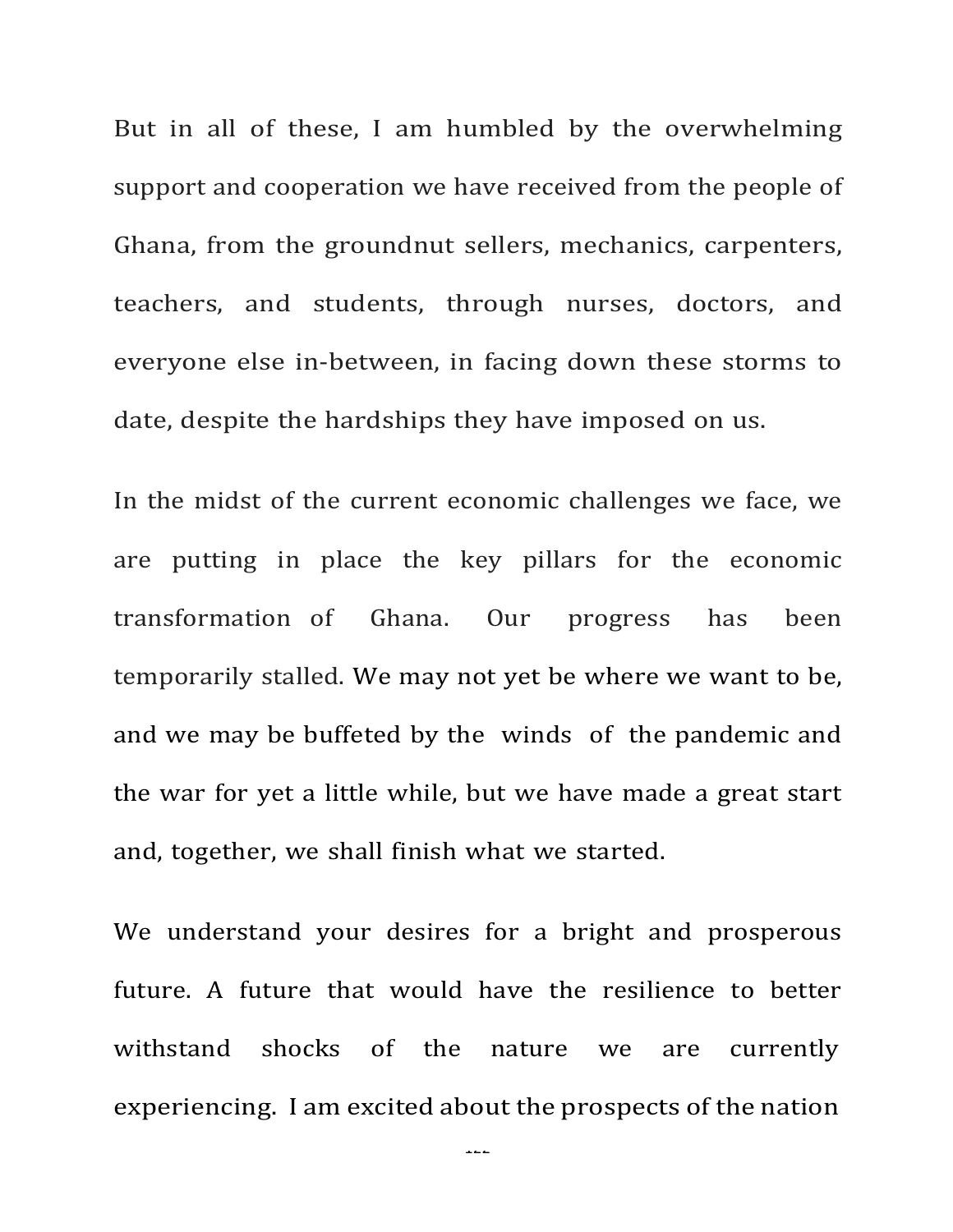we are building, the brilliant minds being nurtured who are contributing towards this vision. We must allow our mindset to build our courage that we can be among the best in the world at anything. Some of our senior high schools are winning world robotic competitions. We must believe in our capabilities and do away with the impossibility mindset. We are building a new economy. Under the leadership of Nana Addo Dankwa Akufo Addo;

- 1. For the first time in our history, Ghana has successfully issued a digital National ID card
- 2. For the first time in our history, Ghana has a Digital Property Address system
- 3. For the first time in our history, Ghana has Mobile Money Interoperability
- 4. For the first time in our history, any Ghanaian who has a National ID card can open a bank account using their mobile phone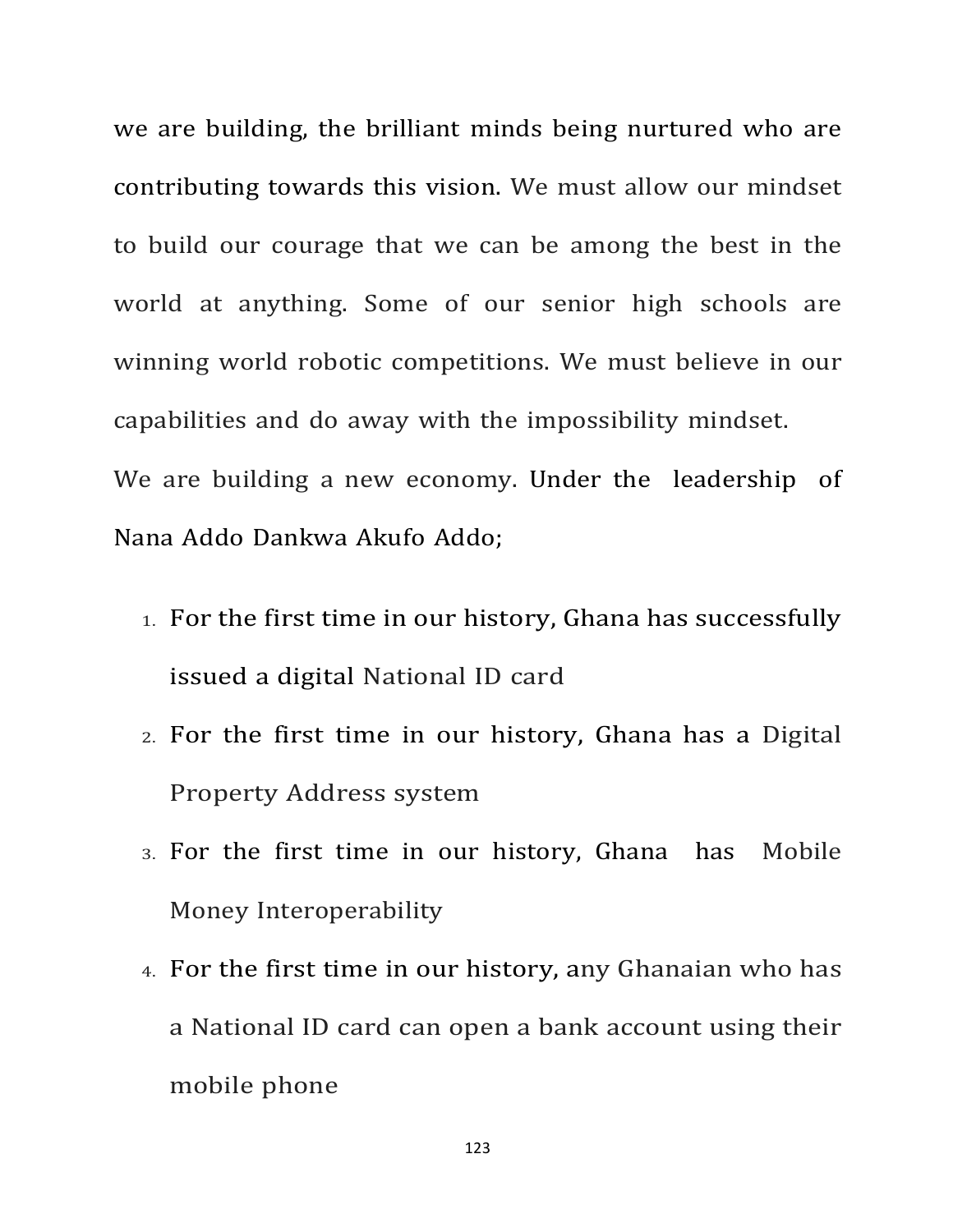- $5.$  For the first time in our history, over  $80\%$  of adults in Ghana have Tax Identification Numbers versus 4% in 2017
- $6.$  For the first time in our history, Ghana is using drones for the delivery of critical medicines and blood to remote communities Ghana now has the largest medical drone delivery service in the world.
- 7. For the first time in our history Ghana is implementing One district one factory – Our government has facilitated the establishment of more factories than any other government since independence.
- 8. For the first time in our history, Ghana has paperless clearing of goods at the ports
- 9. We have digitized the process of passport acquisition
- 10.For the first time in our history, Ghana has digitized the process of drivers license acquisition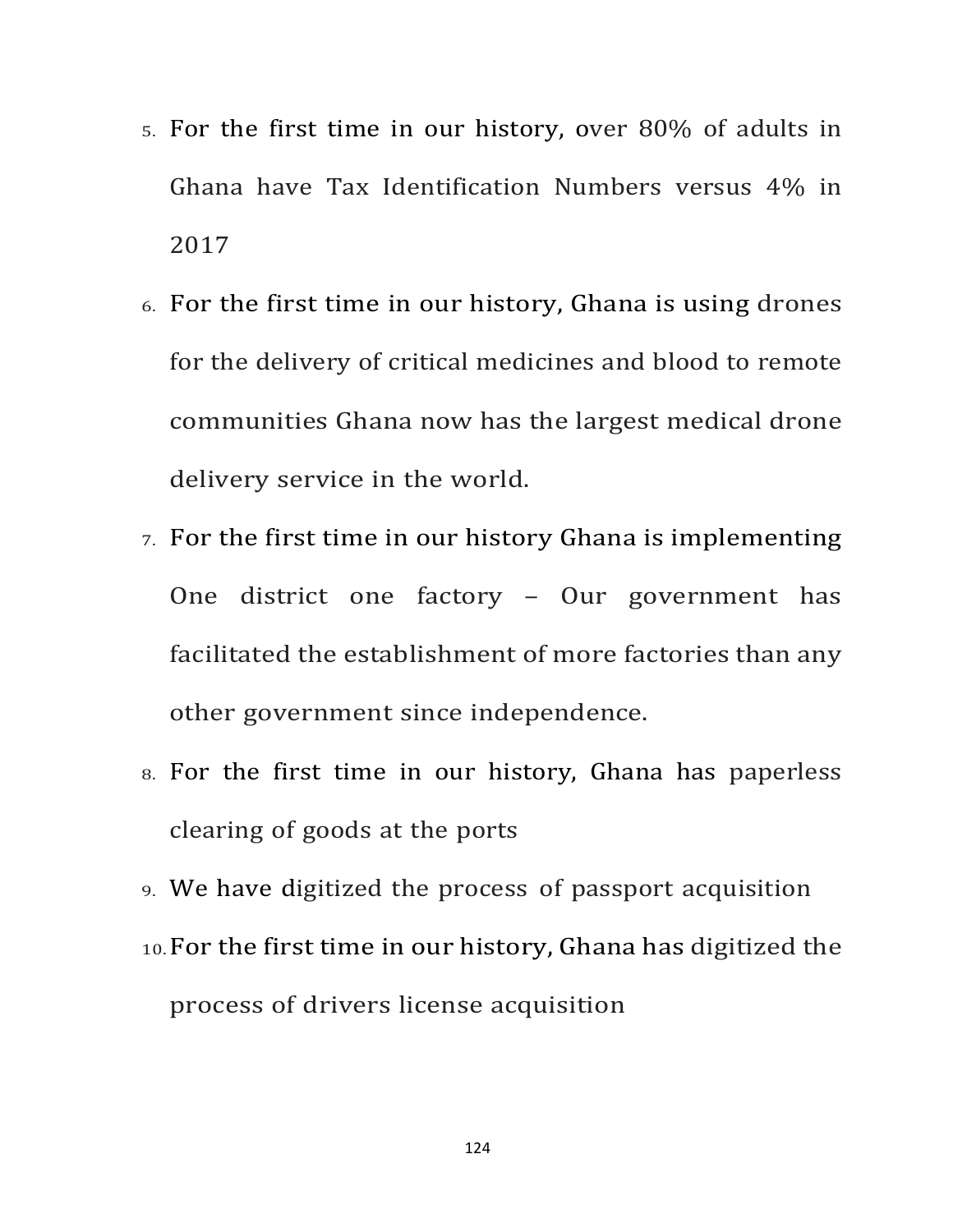- 11. For the first time in our history, Ghana has implemented the Ghana.Gov platform. A one stop shop for public service delivery
- 12. For the first time in our history, Ghanaians can renew their NHIS membership from their mobile phones
- 13. For the first time in our history, Ghanaians can apply for scholarships on their mobile phones
- 14. For the first time in our history, Ghanaian students can apply for student loans without the need for a guarantor
- 15.For the first time in our history, Government is implementing a pension scheme for cocoa farmers
- 16.For the first time in our history, Ghanaians and law enforcement can find out the insurance status of any vehicle on their mobile phone using the Motor insurance database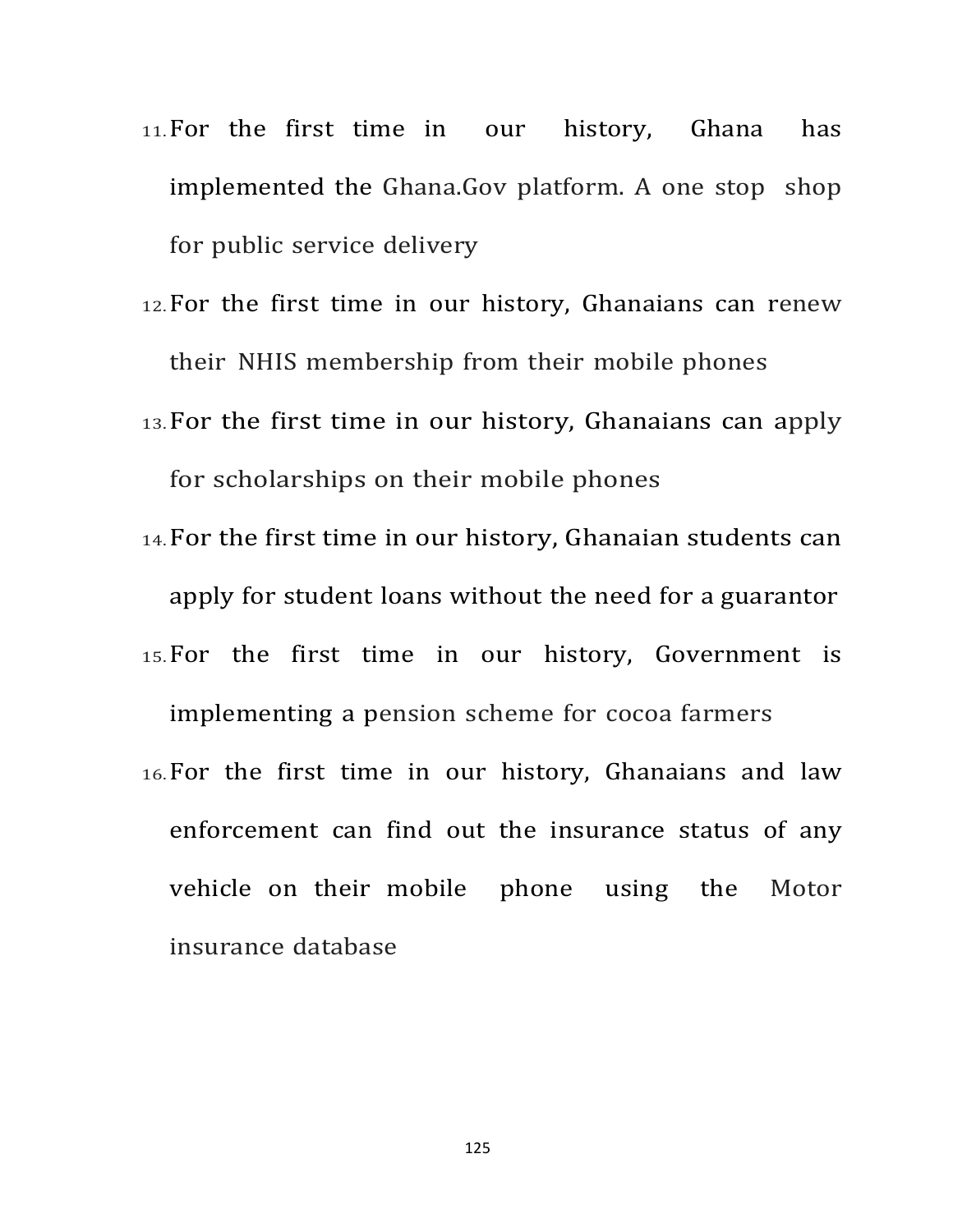- 17. For the first time in our history, Ghanaians were provided free electricity for life line consumers for a year during the height of the COVID-19 pandemic
- 18. For the first time in our history, Ghanaians were provided 50% reduction in electricity tariffs for non-life line consumers for a year during the height of the COVID-19 pandemic
- 19.For the first time in our history, Ghanaians were provided free water for a year during the height of the COVID-19 pandemic
- 20.For the first time in our history, Government has provided Free Wifi to over 700 senior high schools, 42 colleges of education and 13 public universities
- $21.$  For the first time in our history, Ghanaian pensioners can obtain their SSNIT pension 10 days after making an application.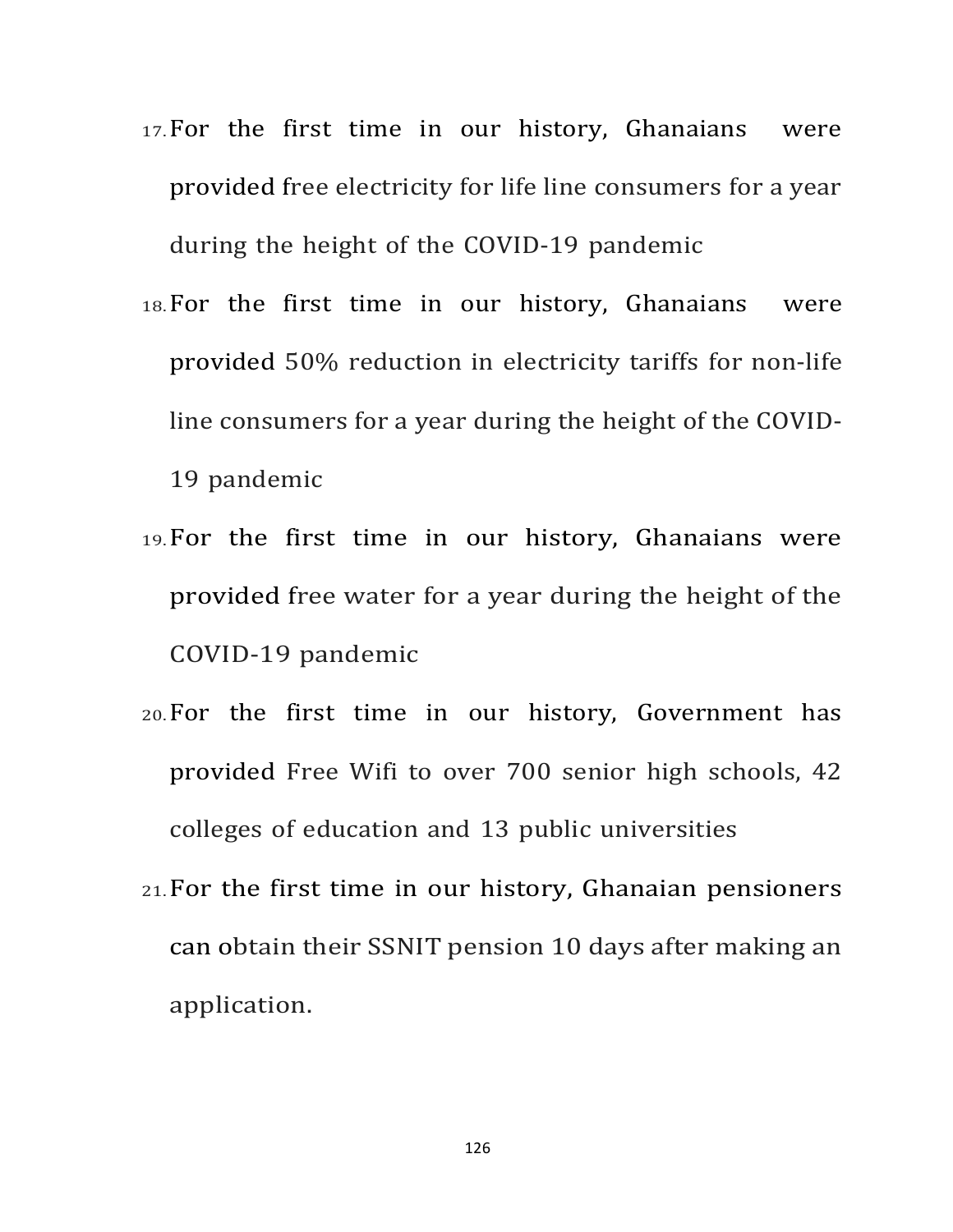- 22.For the first time in our history, Ghana is implementing a Nationwide E-Pharmacy which I will launch in the next few weeks. We will be one of a few countries in the world to have a nationwide E-Pharmacy.
- 23.For the first time in our history, Government, has implemented a One Constituency One Ambulance program
- $24.$  For the first time in our history, Ghana is implementing One district one district hospital (AGENDA 111). By the end of our second term, we would have built more hospitals than any government in our history.
- 25.For the first time in our history, Government has established a Zongo Development Fund for deprived Zongo communities.
- $26.$  For the first time in our history, we are implementing Free TVET and have established the Ghana TVET service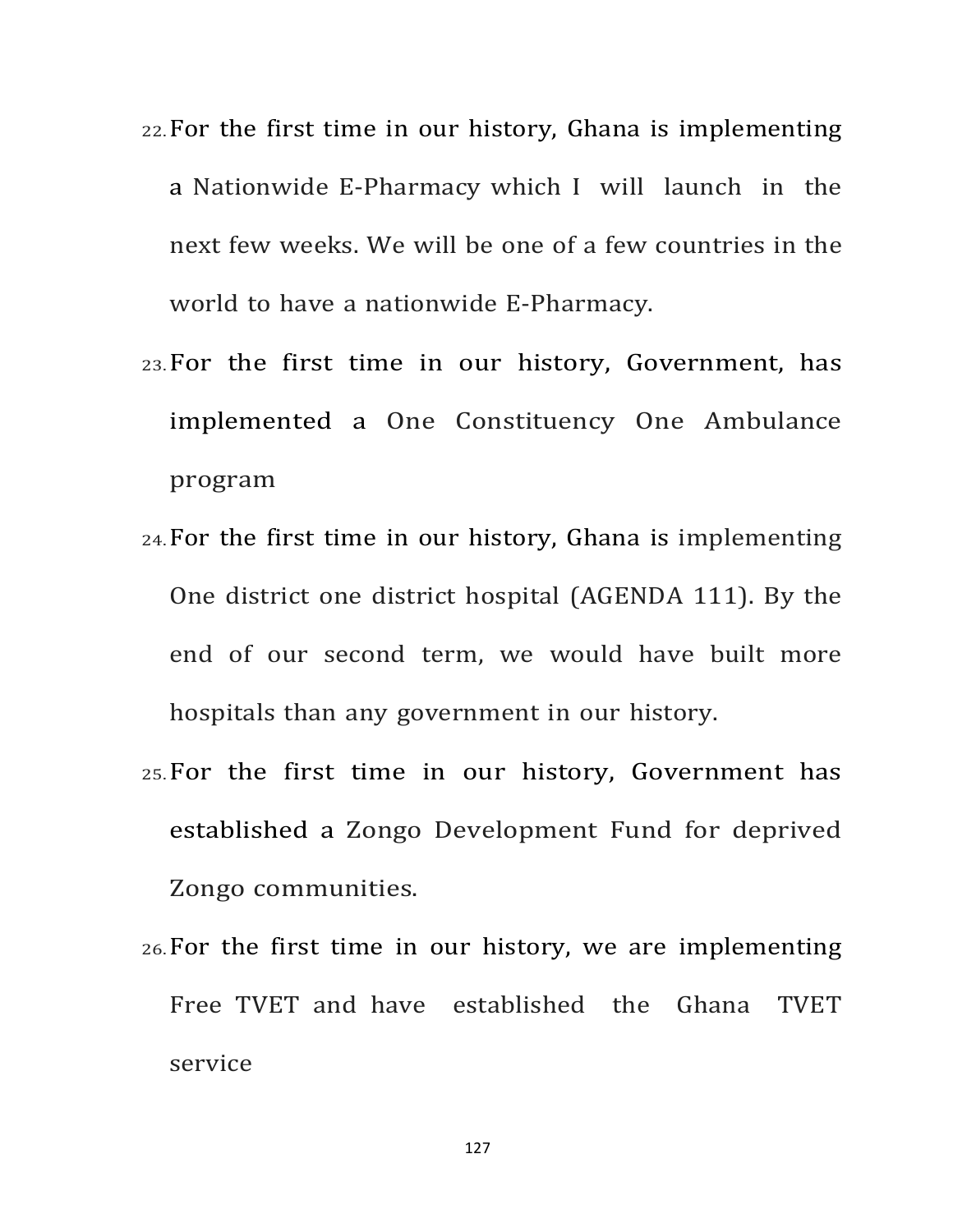27.For the first time in our history, our Government has implemented Free SHS.

Ladies and Gentlemen, as I bring my remarks to a close, it is important to note that this global crisis would have hit us irrespective of which government is in office. However, how well we come out of it depends on which government is in office, its track record of delivery. Our government has achieved a lot and as a country we have come a long way.

We must celebrate our achievements, big and small and not seek to tarnish or belittle them for the sake of politics. I look forward to all of you doing your part in making our nation great and strong. We are on the right path. With sound policies to enhance growth, fiscal and monetary discipline and by the Grace of God, we are bouncing back better and stronger.

We will weather the storm.